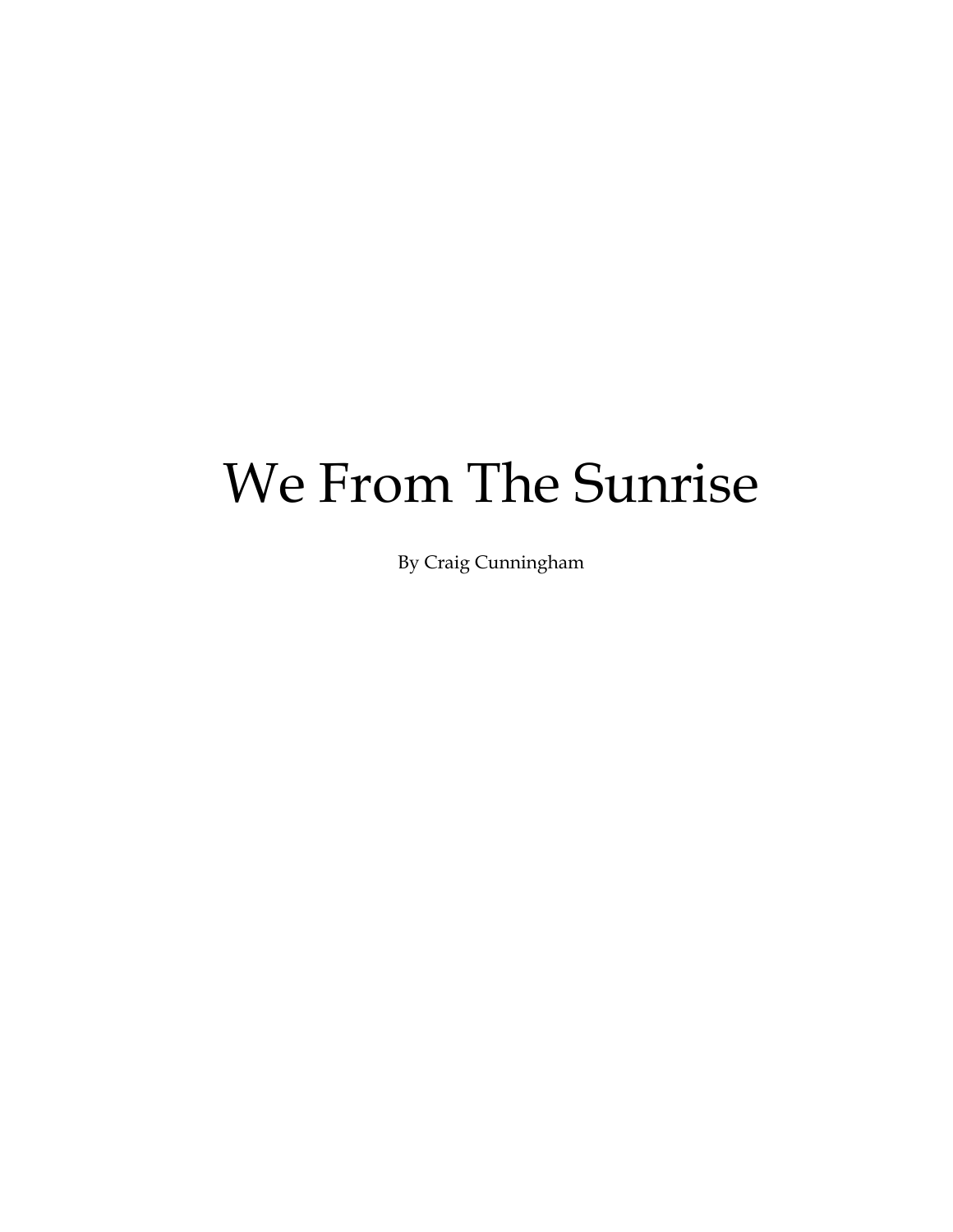Copyright © 2021 by Craig Cunningham

All rights reserved

For information about permissions, other works, and the author,

visit craigscunningham.com.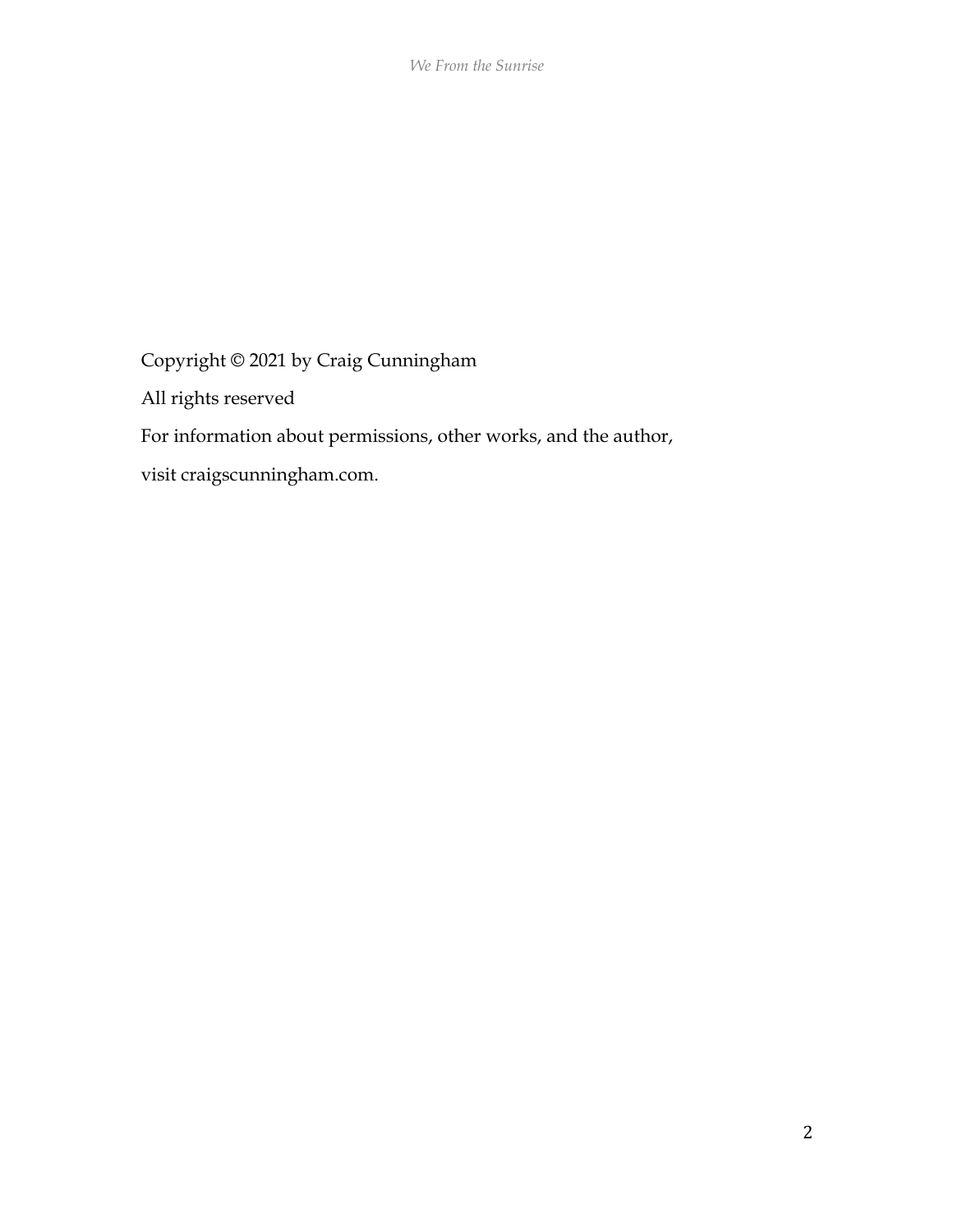*"Why must men like us destroy everything we love?"*

*"What are you talking about?"*

*"I'm talking about life. I make one bad decision after another, and you burn down the town that treated you like a Son of God and nurtured you into manhood. We're backwards. We're stupid mules, and we'll suffer in eternity."*

*Michelangelo considered the words before he replied, "I'm no mule."*

*"One way or another. We'll pay for everything we've done. In this life or the next. But the problem is that we were always meant to be this way. God put it in our blood. It was intentional."*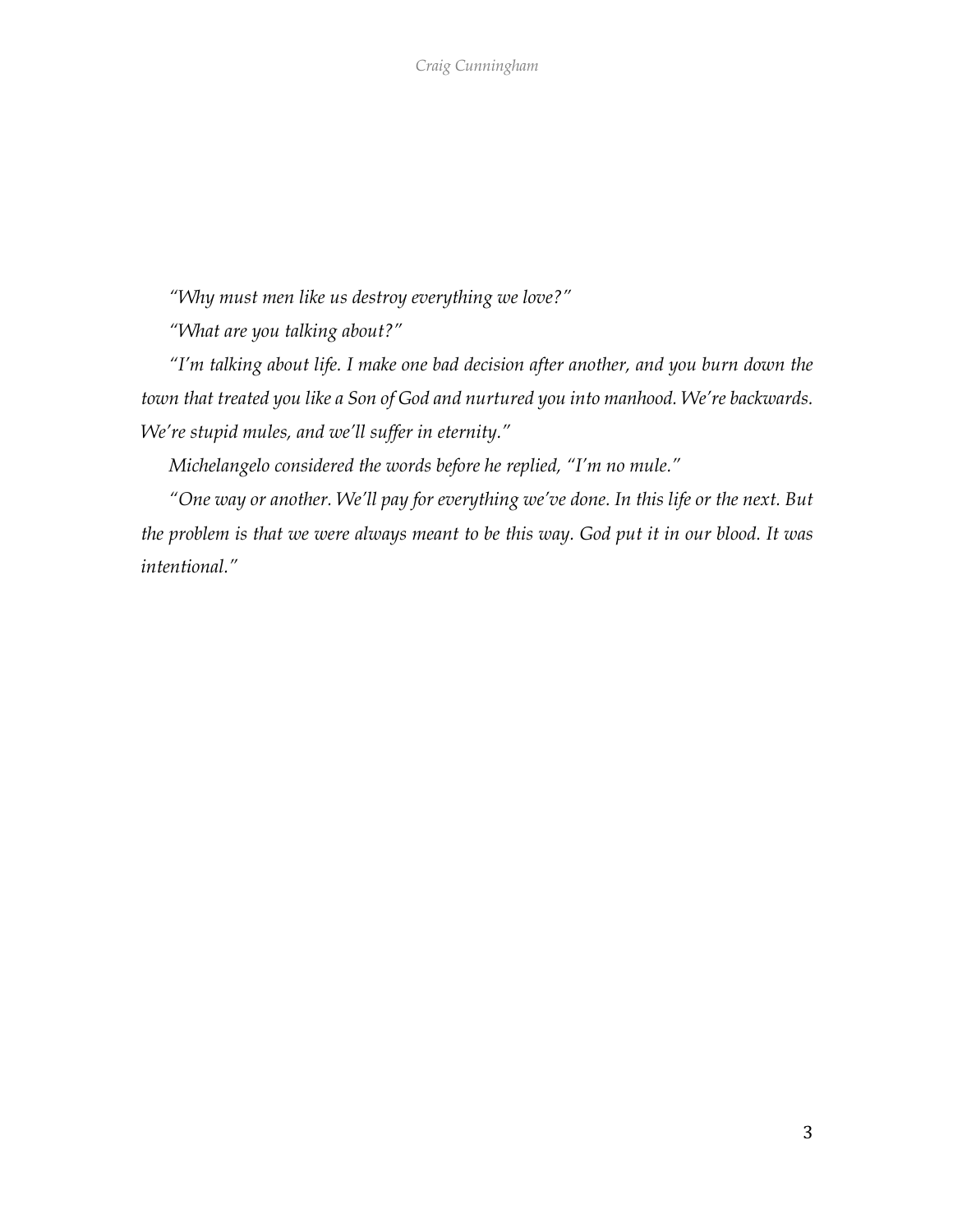## **GENESIS**

At the long-awaited moment of Barto's inaugural words, the brothers of Mission Hueco laid down their forks and waited to hear what wisdoms he had uncovered in the deserts of solitude.

He had not spoken for thirty years, bound by his vow of silence taken on the same night that a disagreement over how to salt the beef stew led to the slaughter of nearly five hundred Natives who came to celebrate the construction of the mission walls. The elder stood from the table and said very quietly to his captive audience, "Ferris Cabrera was a madman with blood-soaked hands. Let it be known that this mission was born in blood, and it will die the same."

Barto then spit into his hand and held it up toward the painted portrait of Ferris Cabrera that hung on the wall at the other end of the room.

Brother Herman gulped.

"You're mistaken, old bird," Herman announced. "Ferris Cabrera was a great man who changed the world. Now, deliver the candles to my chamber. I have a long night ahead of me."

Barto gathered the candles and followed Herman to the master's chamber. He placed the new candles on the table next to the others that had burnt down to their bases. At this stage of experimentation, the room permanently smelled of wax and herbs. The books scattered around the floor were medical and mystical in nature, as Brother Herman was still actively seeking a way to resurrect the dead.

Barto left the candles and slipped out of the room.

He quietly shut the door and turned to see Arecelia, the mission child, standing in the shadows of the hallway.

"What's he up to in there?" she asked.

"Seeking the mysteries of God, my darling."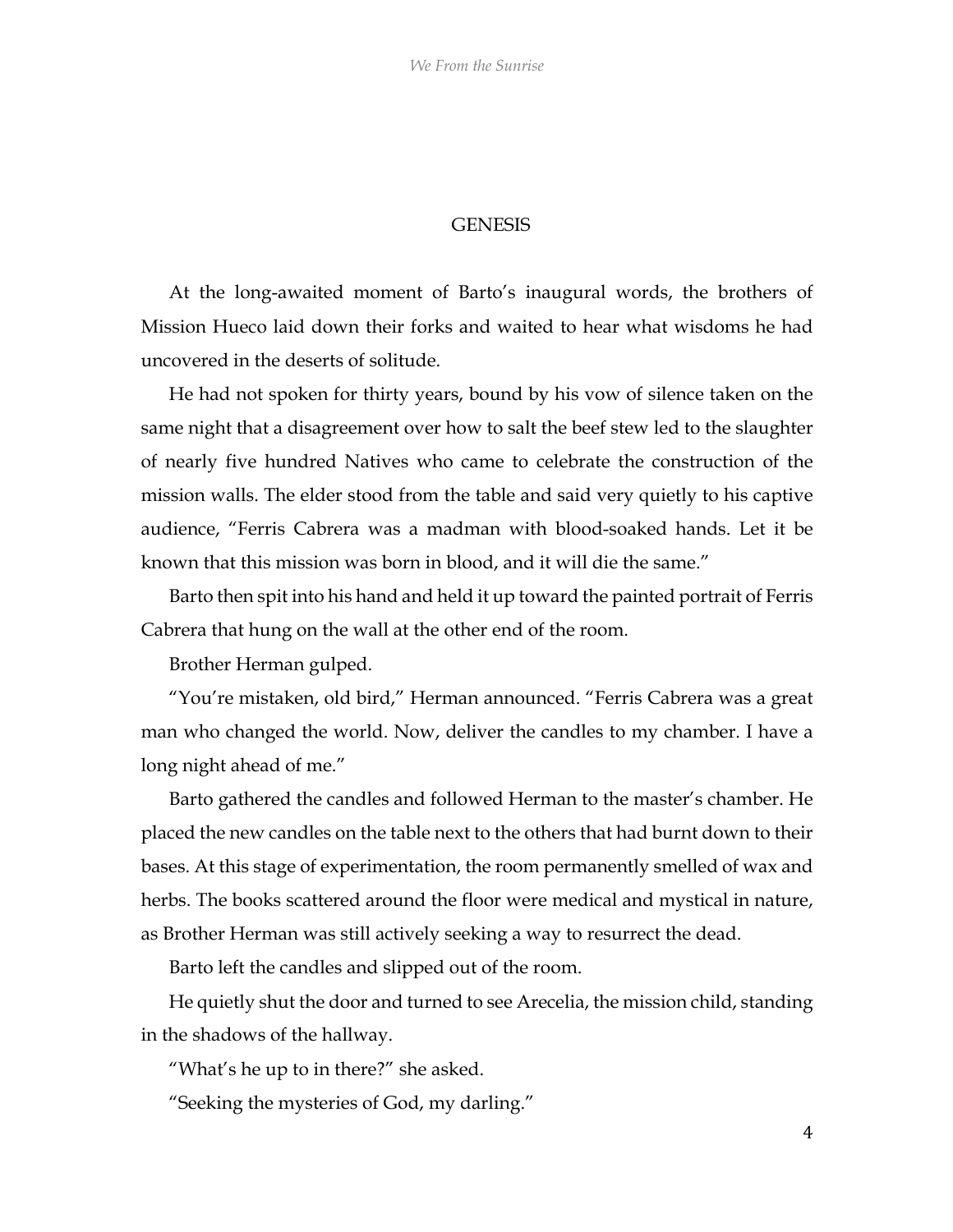"I can't sleep with that smell. It gives me nightmares."

"Pray for them to visit someone else."

Arecelia smiled. She was no longer a child and had blossomed into a beautiful woman. One would have immediately taken note of her slender legs and inexplicable bodily scent of cinnamon were it not for the swallowing tunic Barto demanded she wear around the clock. Some months ago, he interrupted her while she was changing clothes. The stimulation he experienced left him temporarily disabled from his duties.

He rushed to Brother Herman for forgiveness.

"I have seen a nude woman," he wrote on a piece of paper. He then slid the admission through the window to Brother Herman in the confessional booth.

"What did you feel, Barto?" Herman asked. "It is not a sin unless you experienced desire for her."

Barto burst forth from the booth and escaped into the cornfields to work the crops under the solace of the moon.

Arecelia's simple face had never known powders or paints, and Barto succeeded in raising her secluded from the outside world. She did not realize she was beautiful. She did not know her tunic was made for a man, nor had she experimented with the fashionable ways to style the natural curls in her hair, which hung in ringlets down to her waist. While Hueco expanded with an influx of Natives and vagabonds, Arecelia stayed safely within the walls of the mission. She had raised herself as a captive lion, eating when hungry and sleeping when tired. Her only task was to make sure the corners remained free of cobwebs, an easy assignment because the spiders had long ago been exterminated by the hands of Brother Thomas. The rest of the time she did whatever suited her unpredictable interests. On more than one occasion, she read through the personal diaries of the brothers. Some days she counted the pews. Others, she straightened up the pantry. She also rearranged the furniture each year on the first day of spring. Arecelia floated through the halls as a midnight specter, and often stopped outside Herman's door to listen to the hissing of chemicals as he continued searching for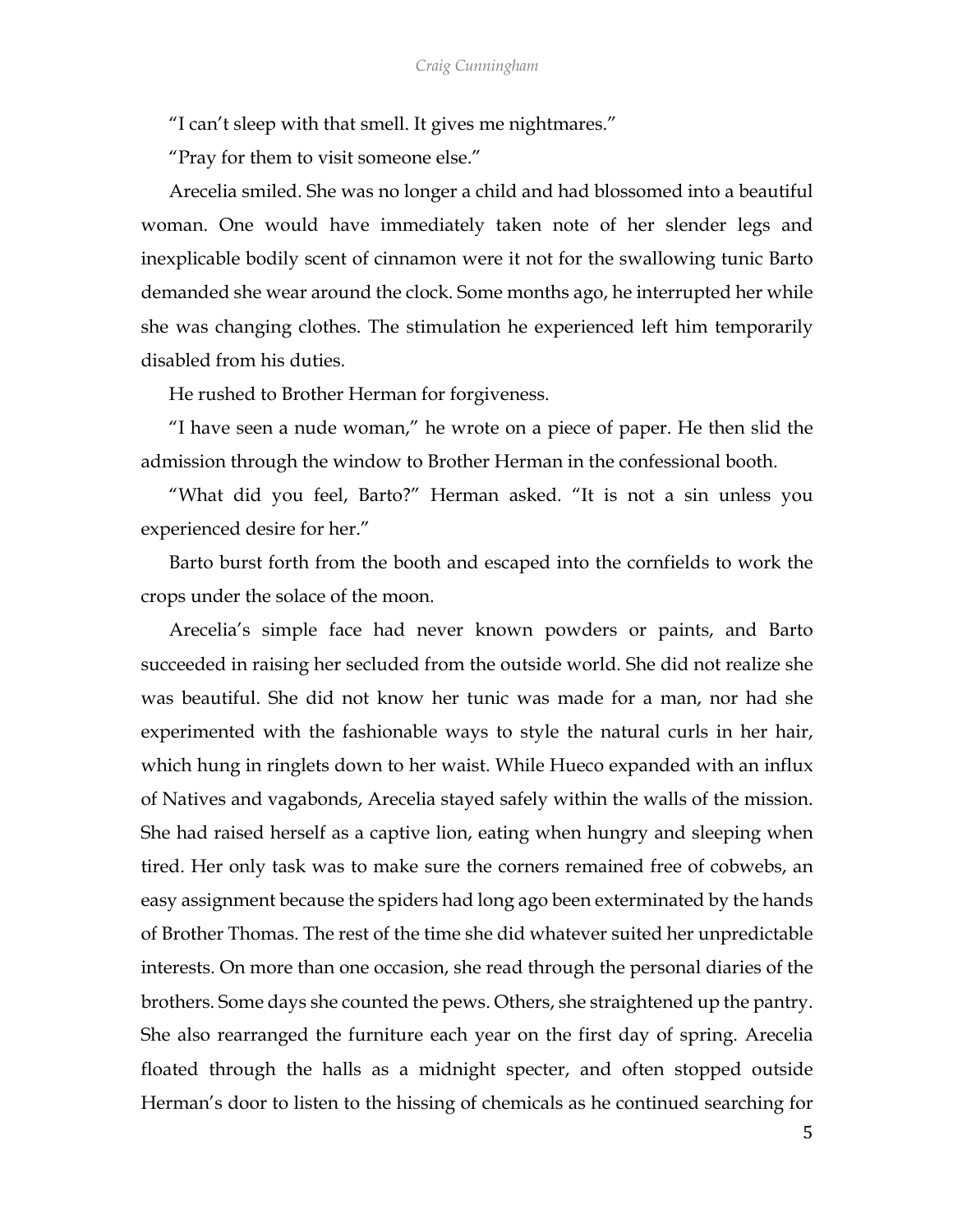a way to resurrect the dead. She also knew the late-night habit of Gary Sullivan III to explore his genitals in the washroom, which awoke in her the great mystery she would never solve: human sexuality.

Her only understanding of sexual encounters came from her limited reading of scripture. She wrote an inquiry to Brother Herman that went unanswered. The turning point in her curiosities came on the day when the brothers were forced to deliver a baby from a Native woman who had been banished from her tribe thanks to a secret affair with a Spanish woodworker. They sent Arecelia for towels to clean up the fluids. She peeked through the open door at the chaotic scene.

"My God," she whispered. "She's being torn in half!"

Later that night, Herman finally took out the letter and answered her most basic questions to his greatest ability. Arecelia listened with her hands clasped.

"I would like to know who gave birth to me," she concluded.

Herman could not bring himself to reveal the truth: she was the daughter of a Native witch, fathered by none other than Ferris Cabrera, the charismatic explorer and founder of the mission.

"You're special, Arecelia," Herman said. "Like everyone, you are a child of God."

"But who's been having sex with God?"

The question earned her ten lashes from the whip wielded by Gary Sullivan III. But they had succeeded in withholding the scandal of her origin. Arecelia soon abandoned the search for her ancestry and resigned to sweeping up the dust brought in from the winter winds.

In those days, Mission Hueco grew into a dynamic center of faith. The Natives had always drawn near in the winter to receive food, but now they permanently moved their shanty camps to the outskirts of town. Where some saw a problem, Brother Herman saw opportunity. He passed out ears of corn and wool blankets to the starving savages. Church attendance doubled in no time, and then tripled, until Brother Herman split the Mass into two services. By season's end, he started a rumor about expanding the building to accommodate the crowds.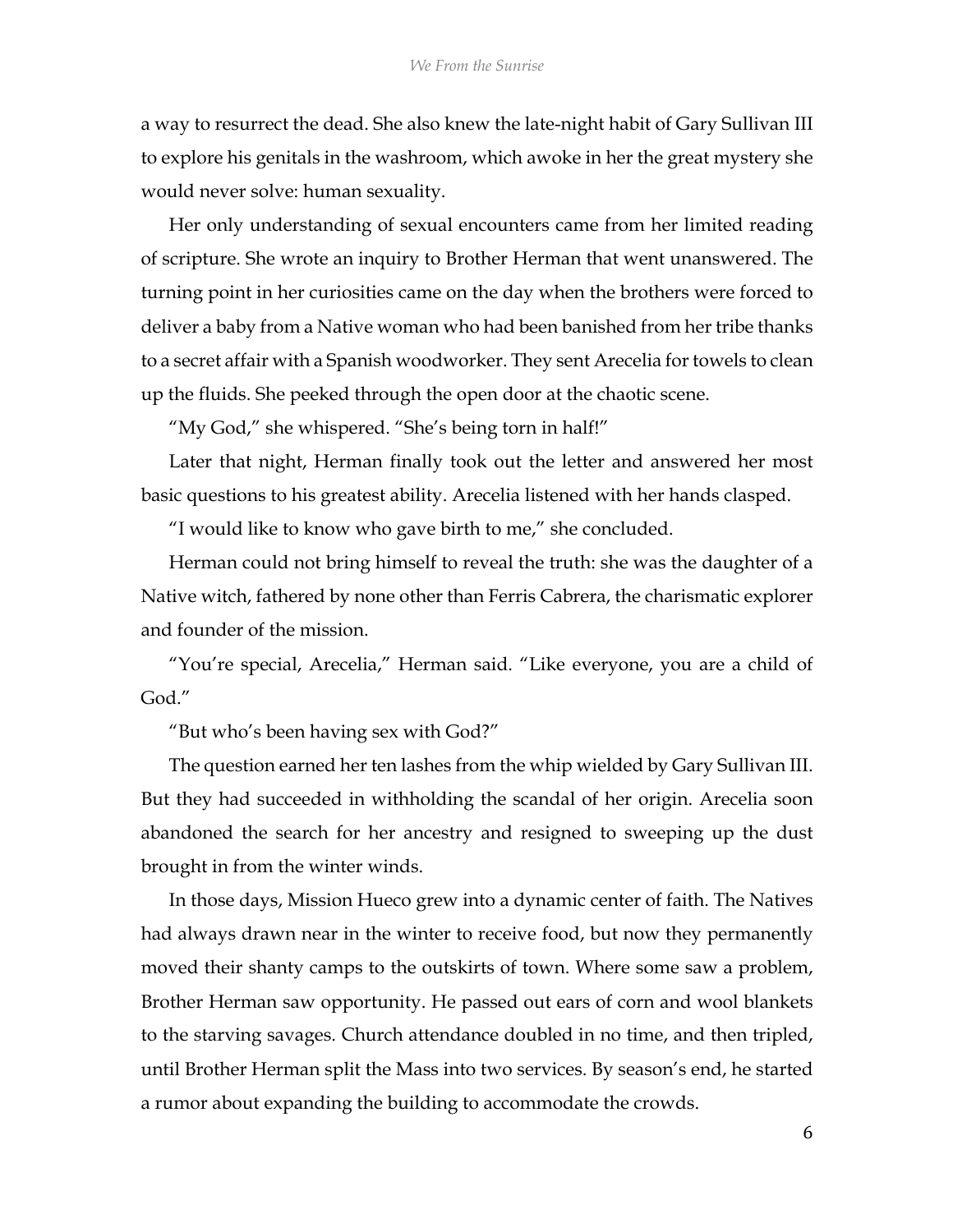One morning, Herman and Gary Sullivan III strolled through town square and stopped to look back at the mission towering over the town as a father would hover over his newborn child. Within those walls of adobe were dozens of sleeping brothers, a sanctuary, and a dining hall that served as host to meals and private meetings. At the head of the mission was a labyrinthine entrance that forced entering parishioners to become lost to themselves and found in the spirit of righteousness. Legends claimed the mission would never fall, thanks to a blessing Ferris Cabrera received from the hand of God on the day of its completion. The first rays of sunlight filtered through the bell tower, casting a long sliver of light onto the dusty streets of Hueco. Herman guessed the light to be angelic. The fields of crops surrounding the mission on three of its sides glistened with dew, promising a bountiful harvest.

"We did not come here to establish a charity," Brother Herman said softly to his companion. "It is not the will of God to give food and blankets. It is the will of God to spread Christianity to all corners of the earth. First the spirit, and then the body."

Brother Herman paid special attention to those who approached his table with lethal infirmities. He led them by hand around the back of the mission to perform his secret miracles. Herman's latest technique involved filling his hands with medicated powders and blowing it up the nostrils of his subject.

"Go with God!" he proclaimed, exhausted by the procedure.

Word spread of the magical Christian who looked like a worn-out old stallion, and the Natives lined up down the street to be healed. The civilians also flourished. From the moment they arrived in Hueco, the men built structures and impregnated women at an alarming rate. A fresh crop of children, the first born in Hueco, filled the streets with their laughter.

All was great and glorious in the City of God, until the arrival of Sylvester Lacy.

\*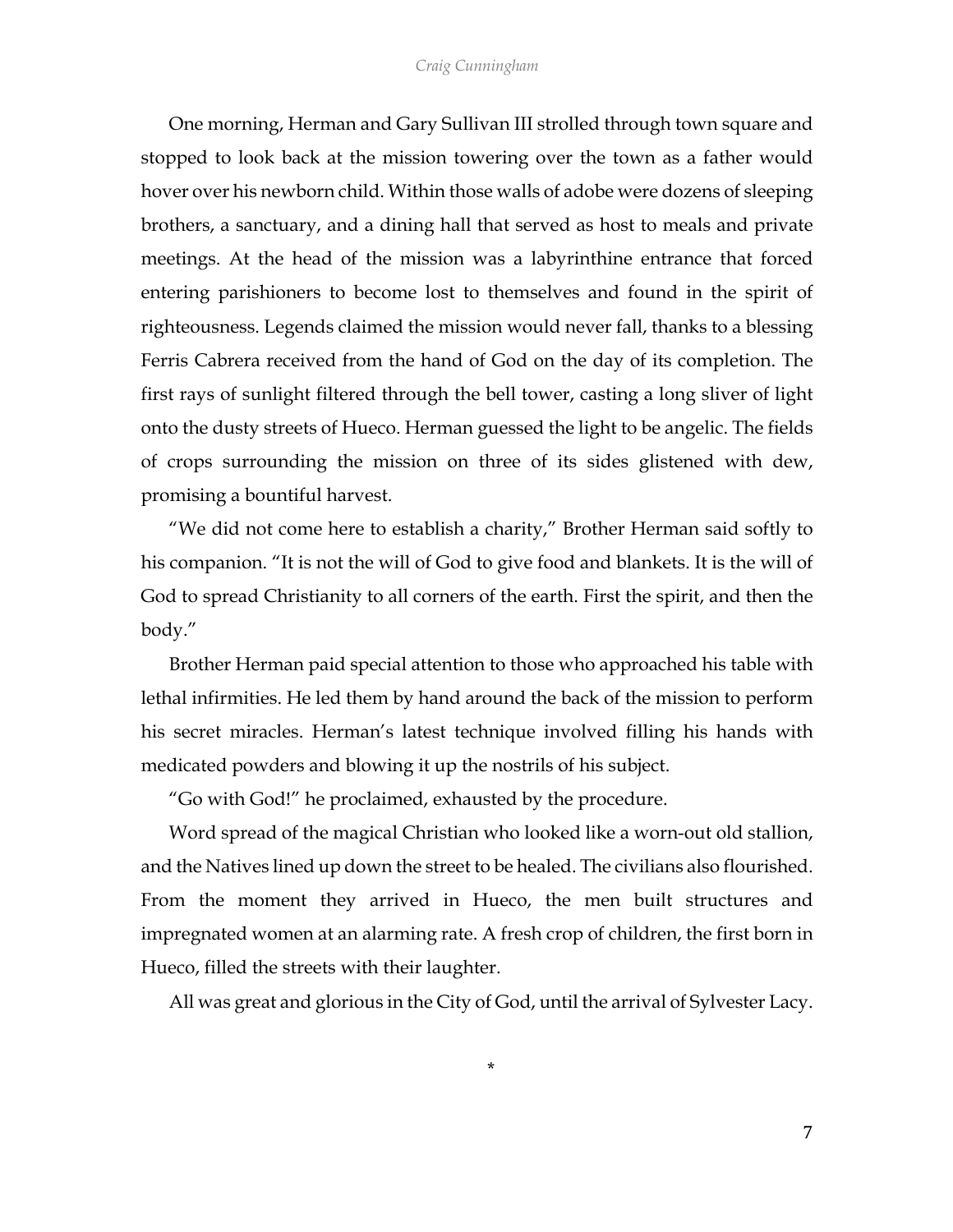Sylvester Lacy worked as the officer of town maintenance, which required him to walk the streets by night and remove any traces of unpleasantness. The majority of his time was spent cleaning up the donkey shit for which the brothers did not take responsibility despite their culpability. The brothers often led livestock through town to be traded with the Natives, leaving behind a trail of dung for miles at a time. Sylvester transformed an old barrel into a fire pit on wheels that he pushed around, feeding the hardened excrement to the flames.

One night, Sylvester pushed his flaming barrel around the western wall of the church. He noticed the orange glow of a window illumined by candlelight. He peered inside.

Arecelia had just been listening at the door of Brother Herman, whose ambition to raise the dead had reached new heights. Afraid of being discovered, Arecelia ran down the hall and entered her room, lighting a candle and disrobing. She sat at the mirror completely nude and brushed her hair, mumbling to herself a new plan of how to outwit Brother Gary Sullivan III. Such was her state when Sylvester Lacy glanced inside.

Sylvester pressed his back against the wall and covered his heart so the mission girl would not hear its thundering beats. But the foul smoke of the barrel rose through the open window and alerted Arecelia to danger.

"Show yourself," she demanded. "Or I'll turn the dogs loose."

Sylvester appeared as a silhouette in the window.

"I'm sorry. Assure the brothers I will be the first to confession in the morning."

He fled to the river and jumped into its depths, swimming in circles to cool his excitement.

Sylvester returned the following night.

Much to his surprise, Arecelia invited him to come in from the heat and drink a glass of water. As she stood in the corner pouring two glasses of water, he suddenly knew everything in the world worth knowing. He stood from the bed and gently wrapped his quaking hands around her waist. Arecelia dropped the carafe of water.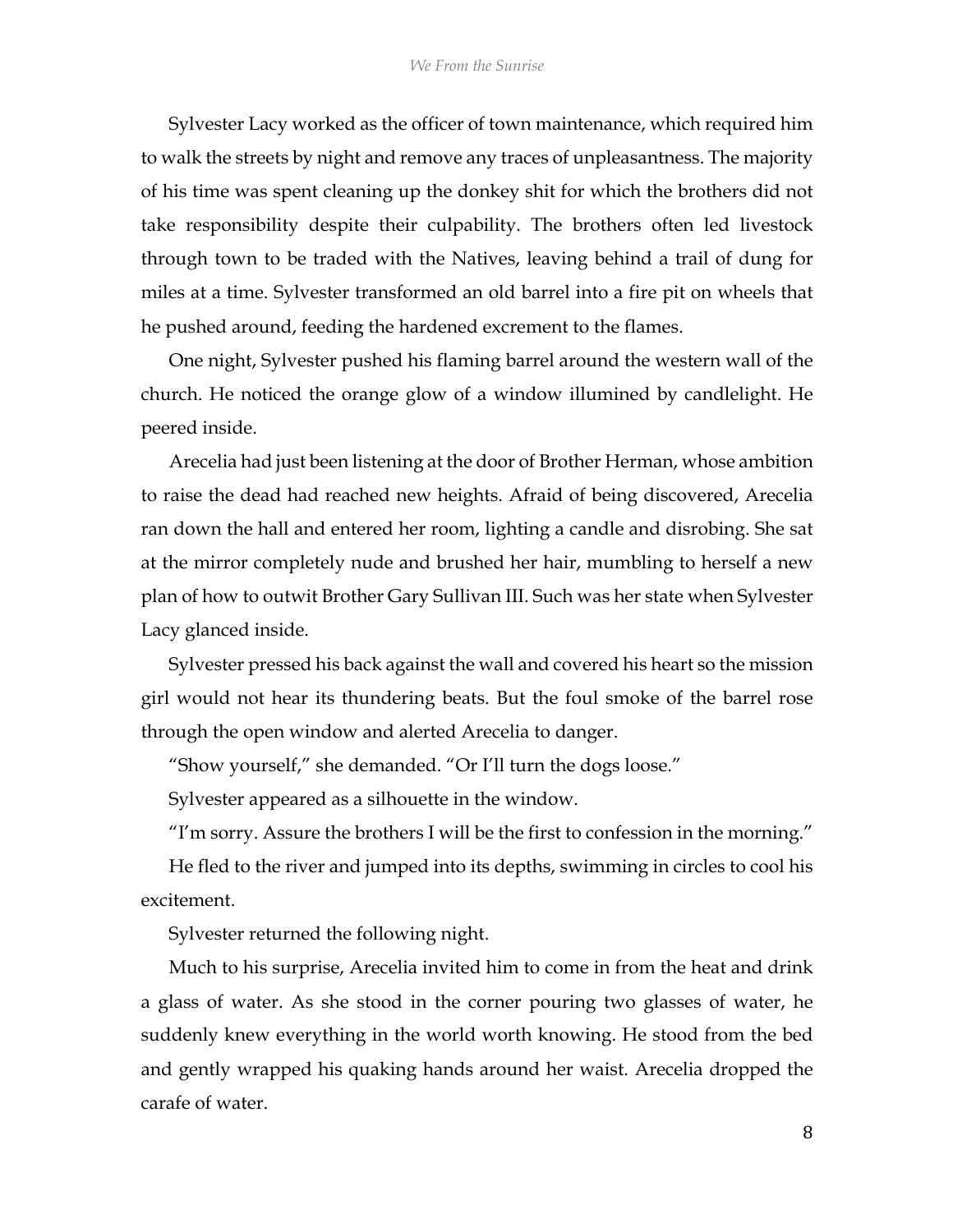"What's your name again?" she asked.

He kissed her neck with tremendous tenderness, and the sensation crawled up her spine and made its way down to her loins, where it set them on fire. Neither Sylvester nor Arecelia had ever felt anything quite like it. They succumbed to the armies of desire and pushed their wet lips together with abandon. Sylvester stripped out of his clothes as if they were filled with bees. They fell upon the bed. She clenched her toes as Sylvester ripped the robe away and explored her flesh. Then, by accident, he entered into the sacred.

She gasped with shock and pulled on his earlobe.

"I'm so sorry," he said, rolling away from the bed and making for the window.

"Wait," Arecelia said, stopping him in his tracks. "Come back tomorrow."

He smiled and dove through the open window.

The secret nights of carnal lechery carried on for months. Perhaps they would have continued indefinitely were it not for the growing bulge in Arecelia's stomach. Barto noticed the change in her physique but foolishly attributed it to gluttony. He charted her eating habits for a week and came to the difficult conclusion that she was pregnant.

Sylvester Lacy accepted the news like it was also the news of his imminent death. His solitary nights of pushing the flaming barrel became unbearable. At every turn, he battled the guilt of his lust for Arecelia. His work suffered. The dung remained on the road for weeks, and more than one person complained about the shrieks Sylvester released at odd hours of the night. In the depths of his torture, he conversed with himself in midnight alleys and frightened the local children to tears. His moment of reckoning came one morning when he had fallen asleep beneath a canopy, leaving the barrel to burn unattended.

"What are you doing?" a man asked him at dawn.

"Dying."

"Ah. Then put the fire out and go die someplace else. This is my personal property."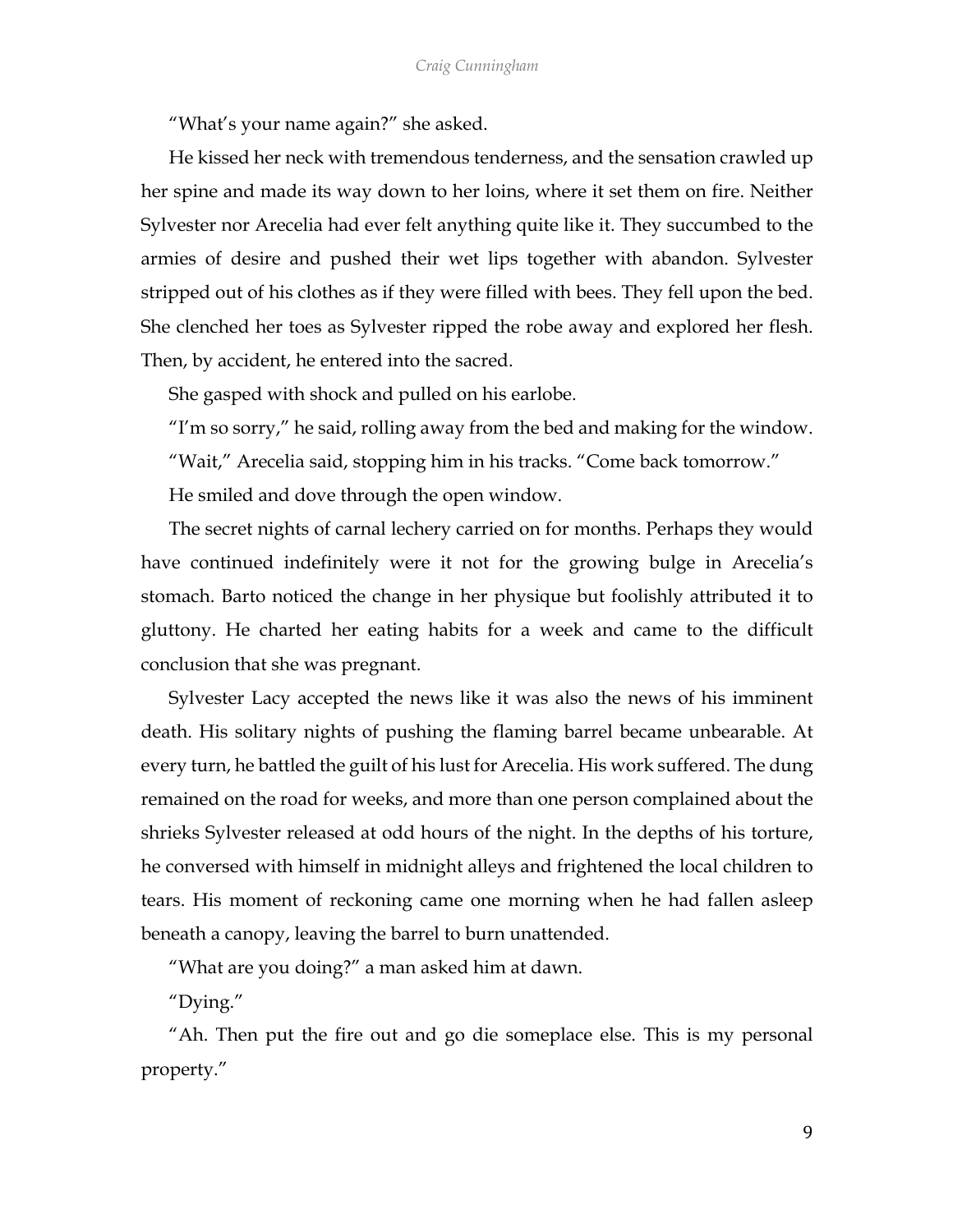Arecelia, on the other hand, accepted the news of her pregnancy with joyful surprise. She would partake in the circle of life once explained to her by Brother Herman. Upon his realization, Barto ran away to his room for solitude. But the thought of her pregnancy forced him to recall the night he saw her naked and the greatly embarrassing confession he knew Brother Herman had not forgotten. He burst forth from his room with the remaining wisps of his hair standing on end.

"Who is the father, Arecelia? It's best if we make quick arrangements for your marriage," Barto proposed before the council that night.

"If I'm pregnant, the child has no father."

"Who gave you the intercourse?" Herman asked.

"I don't even know what you're asking me. What's an intercourse?"

Brother Herman walked over to where she sat and leaned in to whisper.

"Has a man ever been with you?"

"Many men," she answered. "Only men, for my entire life. It's women I've never been with."

Herman's eyes illuminated with an idea.

The brothers congregated throughout the night and decided to come to the conclusion that God had worked a miracle. They dove into the story of the virgin birth and found so many similarities between Mary and Arecelia that none could deny God's plan to bring a Savior to Hueco. Brother Herman ran through the halls and entered Arecelia's room without announcement.

"You have immaculately conceived," he said, breathless. "You carry a son of God."

The Vatican inspected and verified the miracle soon after. Pope Sincere IV wrote a twenty-three-page letter announcing the details, urging all pilgrims to go encourage the pregnant virgin and witness the birth of her son. Many dismissed the news as a publicity stunt to draw more parishioners to Hueco, which was not foreign to the character of Brother Herman. But the momentum grew when Ricardo Lacy, Sylvester's father, glimpsed Arecelia walking past a window with her unmistakably pregnant stomach. He climbed a ladder and shouted the news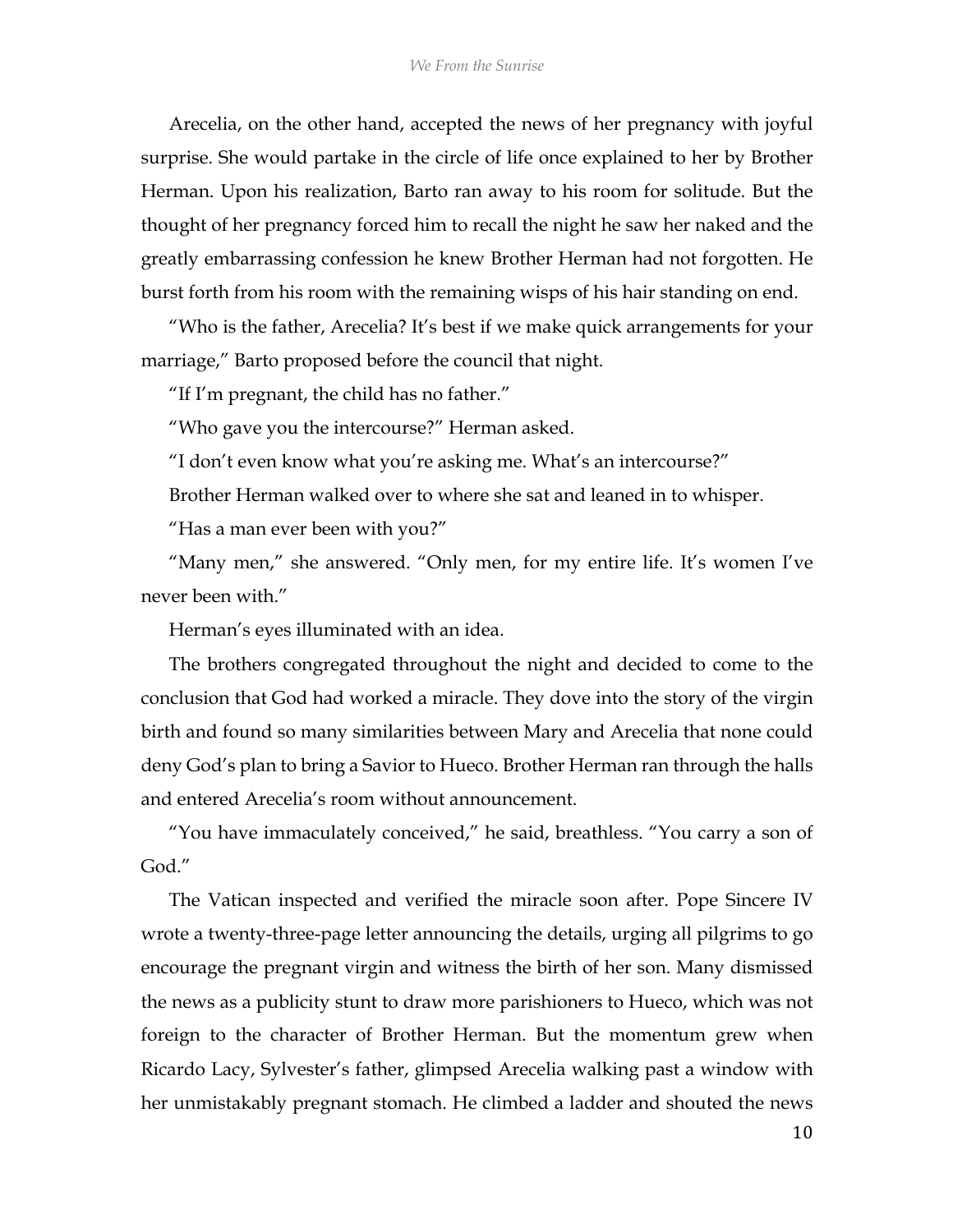from the rooftops. From there, it spread to the farmers, and finally, to the Natives, who sent it down the river on their canoes to be shared with the rest of the world.

And so the storm began.

Over the next few weeks, thousands of pilgrims dragged their children and possessions behind them on ropes into the town of Hueco to witness the upcoming miracle. They came from all corners of the earth, introducing new cultures and colors and sounds to the town. Jugglers, contortionists, amateur magicians, and firework technicians appeared in Hueco for the very first time. Brother Herman journeyed to the top of the bell tower every morning with stale bread and a glass of water, which would sustain him for the day as he watched the travelers take the mountain road into the city.

"This is what the Lord promised to me when I was a child," he said one day to Barto. "Life means death. And it is my destiny to raise the dead just as it is their destiny to die. Wait and see. I'm closing in on the impossible."

The changes in population took the greatest toll on Sylvester Lacy. His nightly duties became impossible to fulfill, edifying the dark clouds of his madness. He pleaded with Herman to hire a second barrel man but was met with a cold stare. The failure of his profession soon collided with the unending guilt he felt for impregnating the mission girl. It became too much for one man to bear. In a night that would forever change his fate, he left the barrel burning beneath a canopy that set fire to a building and killed three children. His hand was terribly burned and shriveled as a raisin. Charred and dismayed, Sylvester escaped into the mountains with a cry of desperation to finish his days in solitude. The authorities were quick to the Lacy Ranch to tell the family all that had transpired.

"We should have known," Ricardo confessed. "Last week I found three dead birds beneath his bed."

Ricardo broke the news to his daughter, Venus.

"Forget that he ever existed. If I know anything, I know that he's never coming down from those mountains," Ricardo advised. "Now, lay back and relax. I'll clip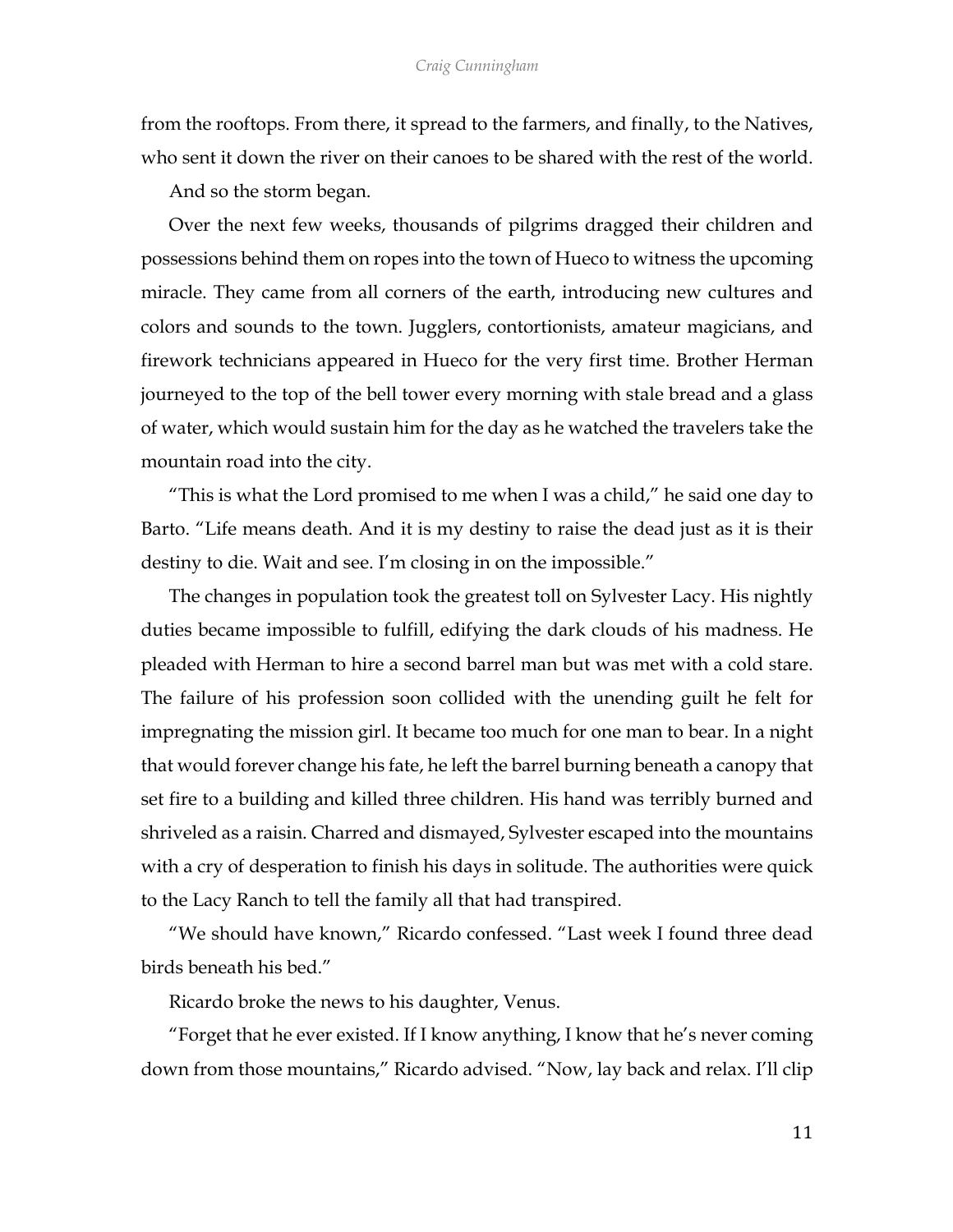your toenails and tell you of the future. One glorious day, you will be a queen and marry a king."

The population surged not only with pilgrims and vagrants, but also with obscenities. Gypsy vendors descended upon the town with their suitcases full of hallucinogenic potions and erotic paintings. The Natives took notice of their financial success and began bootlegging bottles of whiskey up the river. Barto learned of this the hard way. One morning while taking his daily jog, he sliced open his foot on a shattered bottle of whiskey. He alone questioned the surging population. He approached Brother Herman in the bell tower for support.

"Herman, I think we need to address the soul of Hueco. It is rotting before our eyes!"

Brother Herman turned to Barto with a scowl.

"The way I see things, the Lord is working miracles and doesn't need advice from an old buzzard with a crooked spine."

Barto's face flushed.

"Of course. Forgive my ignorance."

He rushed away to check on Arecelia's health.

\*

The morning of the birth was overcast with thunderclouds, but the threat did not keep thousands of pilgrims from filling the courtyard outside the mission. They waited in silence from dawn until dusk, their hopeful spirits looking to the mission for any sign of the savior. Just when the tension became unbearable, a cry erupted from an upstairs window.

A collective breath of wonder filled the twilight.

Brother Gary Sullivan surprised everyone when he stuck his head out the window and shouted, "It's a boy!"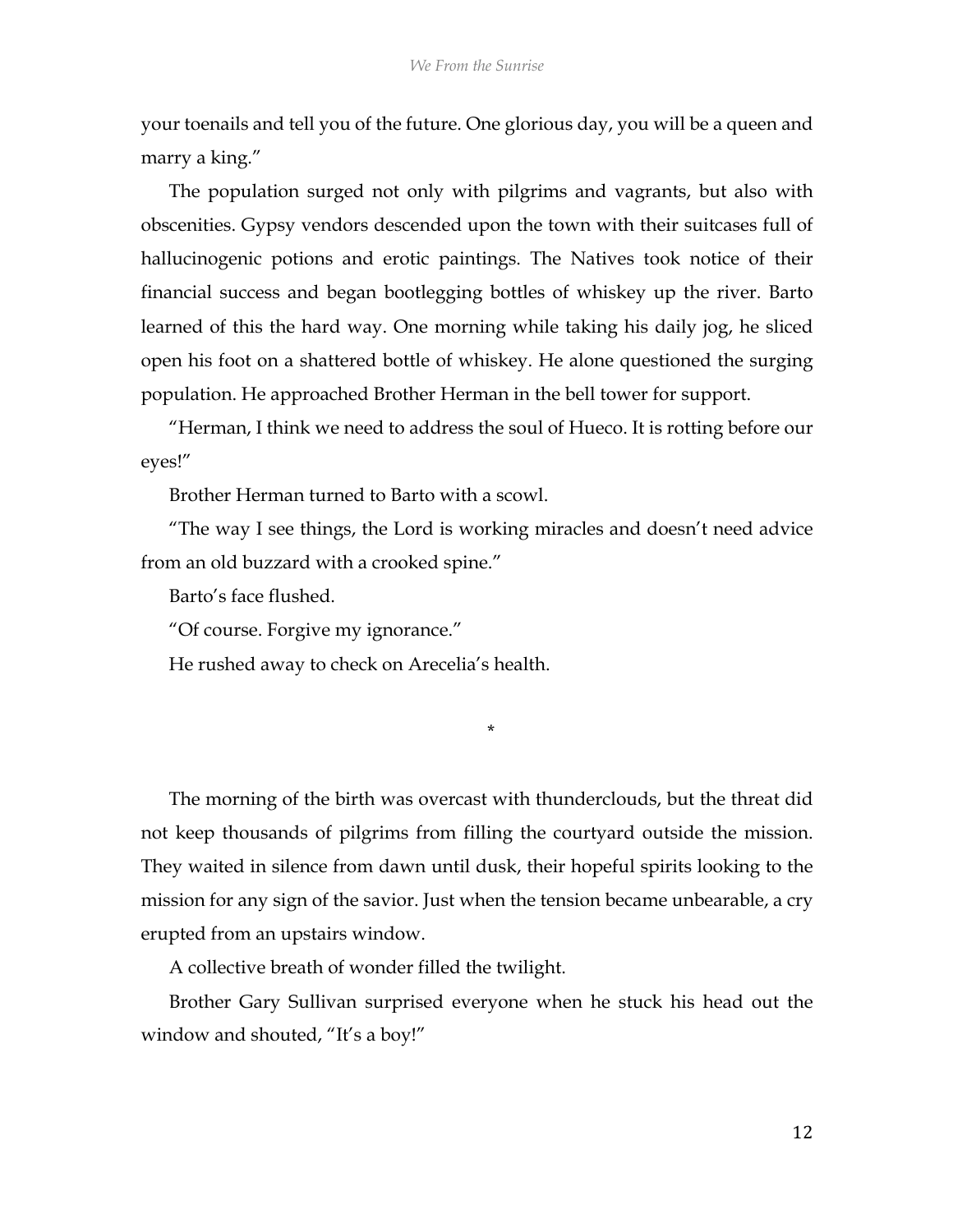The crowd grew so wild with celebration that they almost did not notice when Gary appeared again in the window and said, "Another boy! Another boy! The virgin has birthed twins! Double the blessings on all ye merry pilgrims!"

The second child surprised no one more than Arecelia, who thought she had accomplished something never done in the history of mankind: give birth to two babies at once. The Natives assured her that the situation was indeed rare but not abnormal. Barto stood by Arecelia's side during the whole ordeal. He wiped the children with towels and held them up in the candlelight just as he had held Arecelia so many years ago after she was birthed by the witch.

"What will you name them, my darling?"

"This one will be named Gabriel, and the other, Michelangelo. They're angels."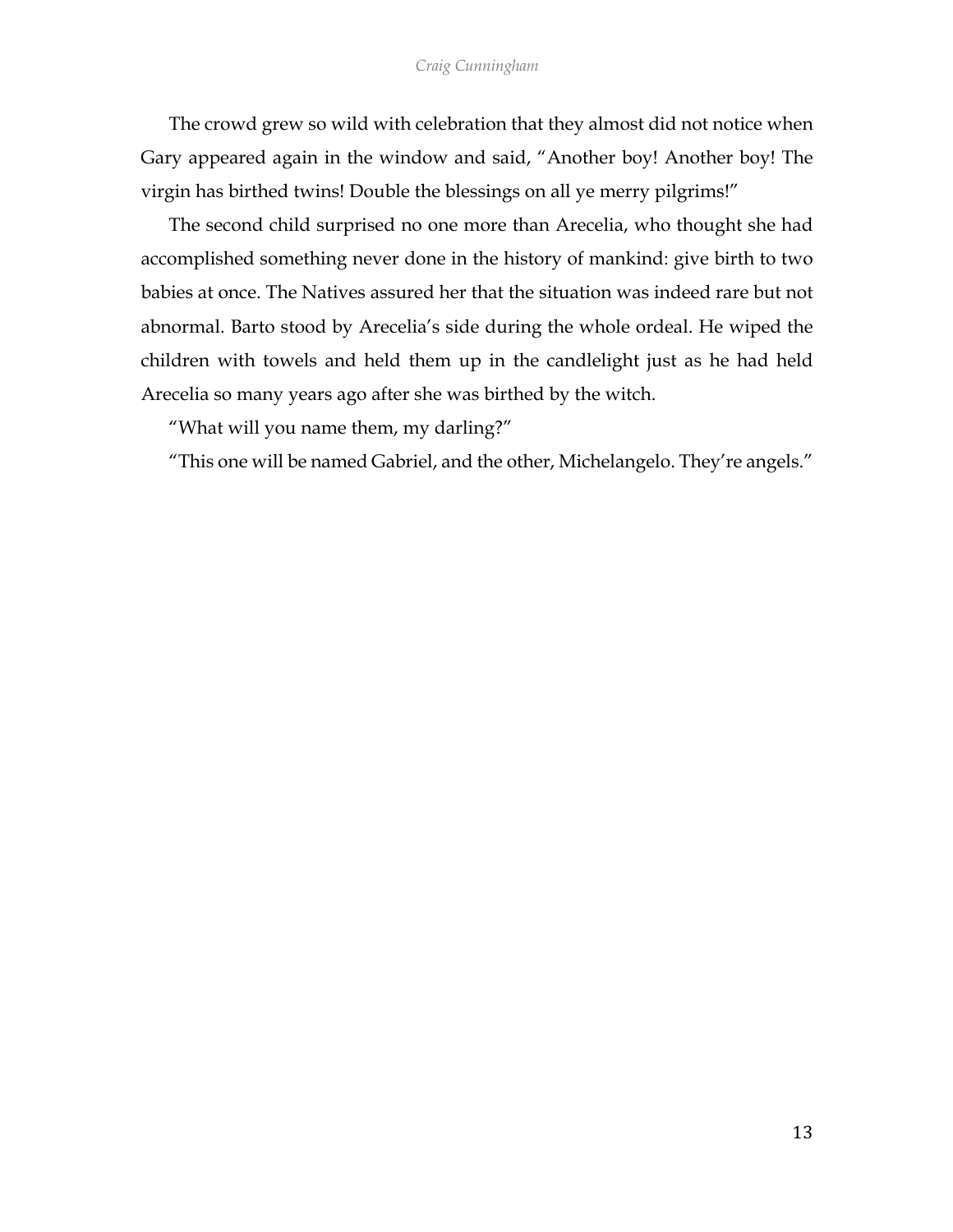*We From the Sunrise*

## EIGHTEEN YEARS LATER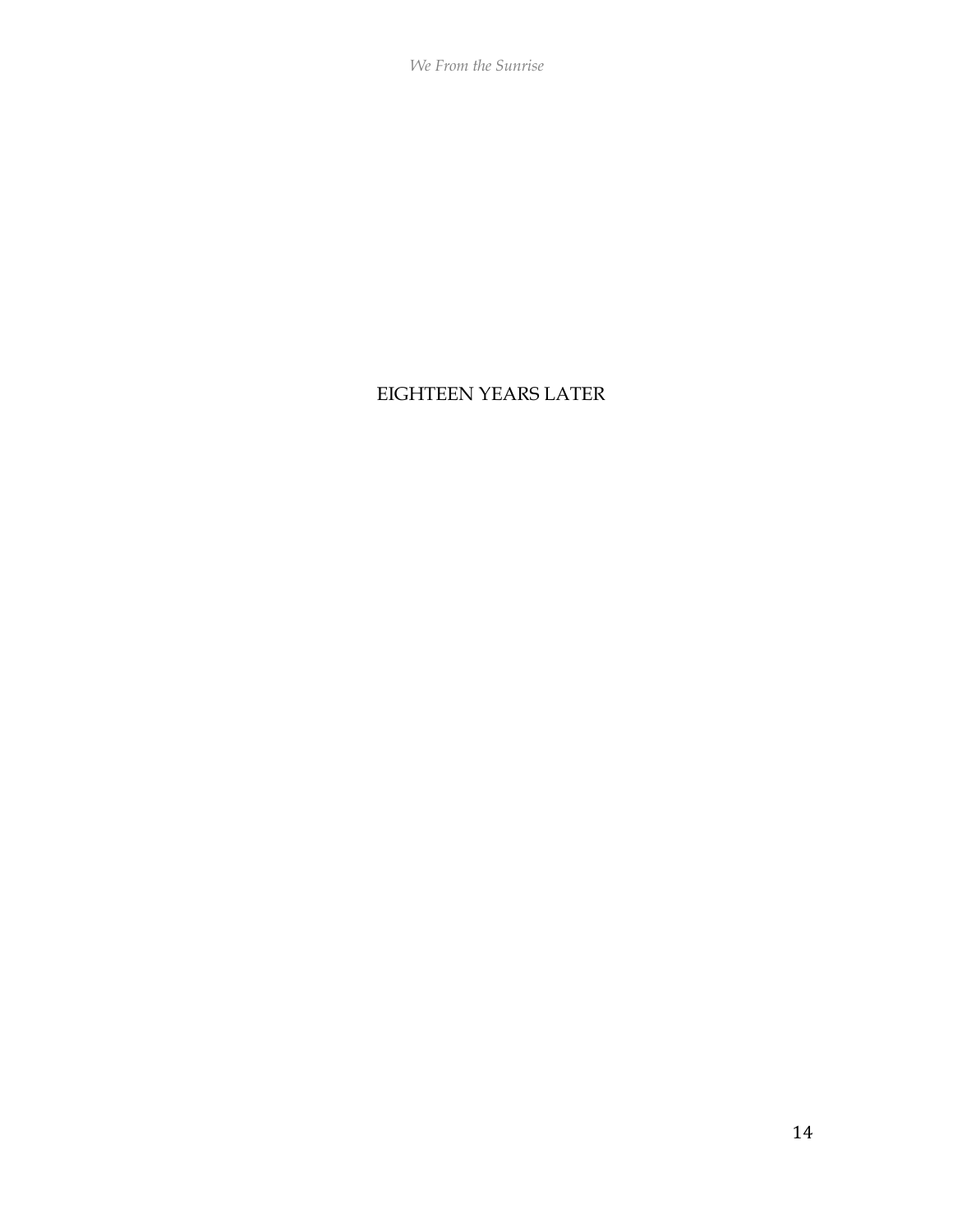I

The Black Tooth Festival always started on the first day of spring and carried on for two weeks, stopping just in time for everyone to prepare for the season of heat. The intention of the festival was to commemorate the famous Coahuiltecan Native who never really existed, the same savage who killed his wrestling opponents by sinking his blackened and poisonous front tooth into their jugular veins. The Natives protested the absurdities of the festival each year, but with little success. Some years they withheld attendance from church, which left Herman no choice but to slam shut the pantries of provision. The brothers of Hueco, on the other hand, planned and executed the festival to its prestigious perfection. Each season, they sent out elaborate greeting cards and sacks of red candy to everyone in town to invite them to attend.

Brother Herman advertised this particular festival more than any in history because he had finally found a way to raise the dead. His years of solitary toil finally came to fruition one night when a dog that had been dead for three weeks wagged its tail. He planned to set up an exhibition on the final day of the festival to raise Juan Matias, an amiable man who had just died from a horse kick to the skull, in order to dazzle all in attendance and seduce them into the church.

Juan's body lay sealed in a glass box in Brother Herman's chamber. Herman spent every waking hour inspecting the body and rushing across the room to consult his books. Such was his state when he expected the arrival of his most promising pupil, Gabriel. The two believed in each other almost to the point of madness. Gabriel believed in Brother Herman's miraculous hands of healing, while Herman still maintained that Gabriel was a true son of God.

He had good reason to believe it.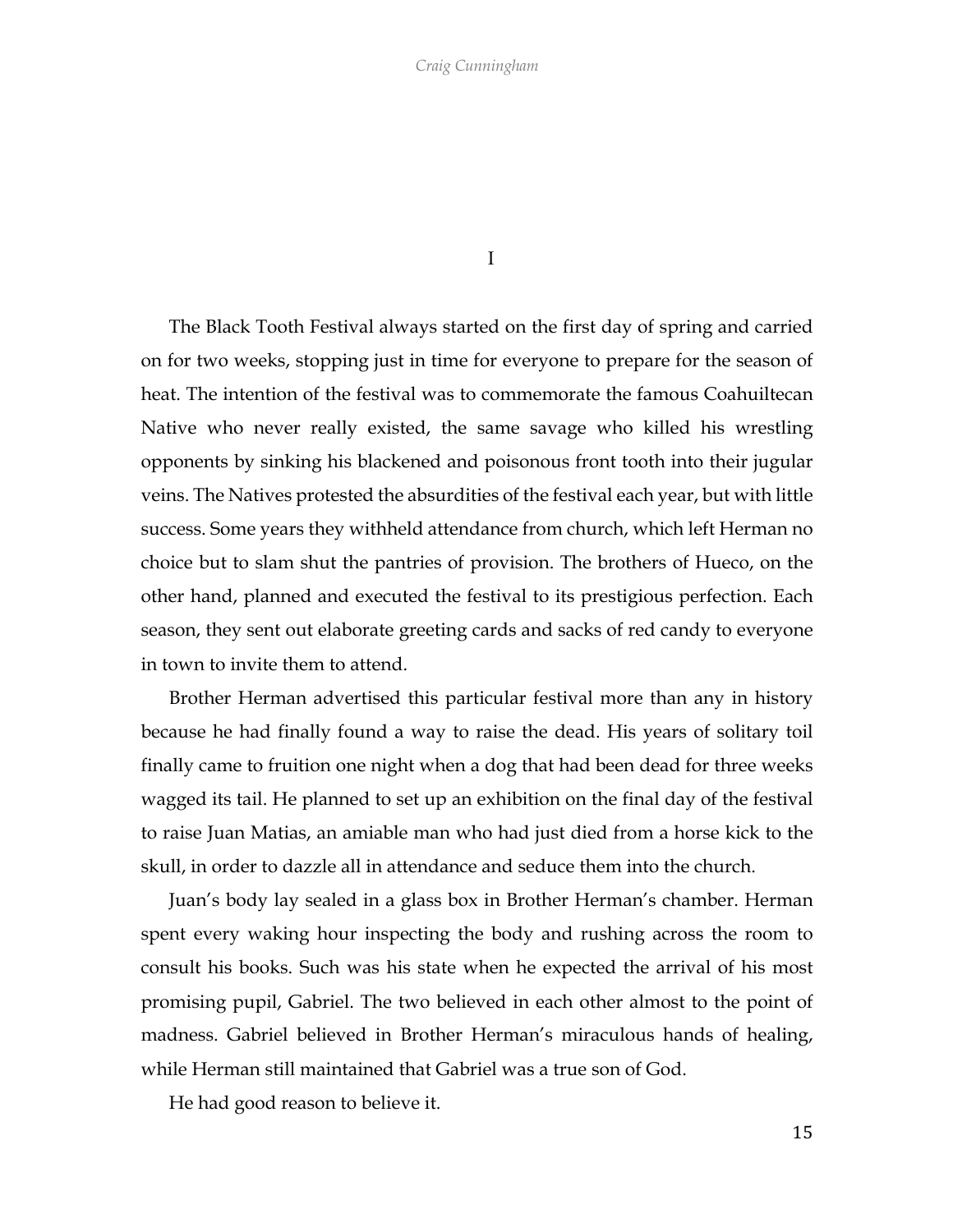The boy spent his time devouring Biblical passages in the original translations. Not only did he read the scriptures with the ferocity of a mountain lion and the obedience of a monk, he also possessed an uncommon ability to memorize them word for word. He could snatch a verse out of his head at a moment's notice, consoling the brokenhearted of Hueco. Not long after his fifteenth birthday, he became a prophetic voice in the community and took to posting his prophecies on the entrance of the labyrinth which led into the church.

Gabriel even had the look of holiness. He walked with a limp in his right leg, wounded from the night he lay prostrate at the altar and the scaffolding of the ceiling collapsed on top of him. They discovered him beneath rubble the next afternoon, where he had not ceased praying, and claimed he had not noticed the accident. Both knees and elbows were callused beyond recognition because of his prostrations. Arecelia vowed to never again mend his clothing until he learned to pray standing up. His mouth dripped with the honeyed words of scripture, his heart filled with the achievements of the saints, and none could deny the way in which he magnetized the poor and downtrodden.

The shooting star of his life changed course on the day he went out to the Matias Ranch to look at the recently deceased body of Juan, who had one day before been kicked in the head by the stallion. He and Herman journeyed through the outlands to determine if the corpse was ripe for resurrection. Brother Herman walked around the stables to inspect the premises while Gabriel knocked on the front door.

Francisca Matias answered.

"Can I help you?" she asked, leaning against the doorframe. She wore a workman's shirt unbuttoned to her sternum and her father's green trousers with a pistol tucked in the belt. She ran her finger along the trigger. She had a wild mass of buttercream hair that was tucked beneath a sombrero, although two thick strands swooped out and fell down her narrow cheeks. By all measures she was beautiful and dangerous.

"My name is Gabriel, and I have come to view your father's body."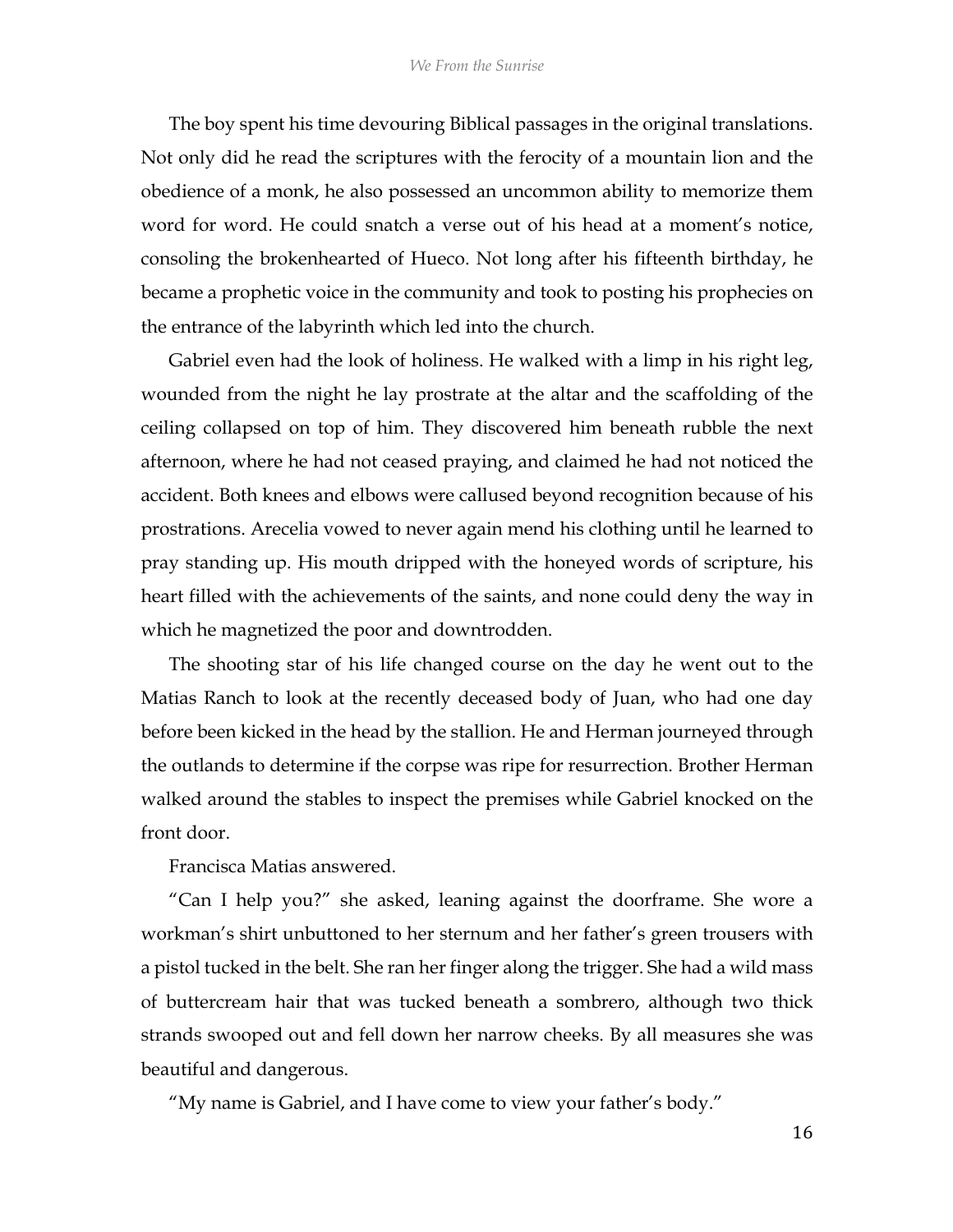"Did he owe you money?"

Gabriel pulled at his collar.

"I am with the church."

She stepped out onto the porch, forcing Gabriel to back down the steps. That's when he realized that everything about her was contrary. She was as slender as a princess but as strong as an ironworker. The color of her skin revealed the Spanish side of her heritage, and the poignant green of her eyes the Irish. She built her masculine power from years of horse training with Juan and throwing bales of hay through barnyard doors. Unlike her father, she did not trust the church, particularly the uncanny prophecies posted by Gabriel himself at the entrance of the labyrinth.

"What's all this about?"

Just then, Brother Herman scurried around the corner of the house, waving his arms.

"Girl! He's not dead!"

The holy man mounted the porch.

"Don't be crazy," Francisca said. "I found him face down in the mud with blood coming out of his ears."

"Death is only a temporary inconvenience. Resurrection awaits!"

Gabriel pulled Herman aside and whispered into his ear.

"We should not be so careless with our words. I don't want to give her a false hope."

Herman shook himself free and straightened his robe. He looked across the porch at Francisca, who now held the pistol at her side and thumbed the hammer.

"On the final day of the festival, I will raise your father from the dead. Consider this a promise. He will be returned to you in this life."

They tossed Juan's body into the bed of the wagon and took the mountain road back to Hueco. Herman scolded Gabriel all the way for his lack of faith.

As soon as they reached the mission, Gabriel leapt from the wagon and searched the hallways for Barto. Those days, only Gabriel respected Barto as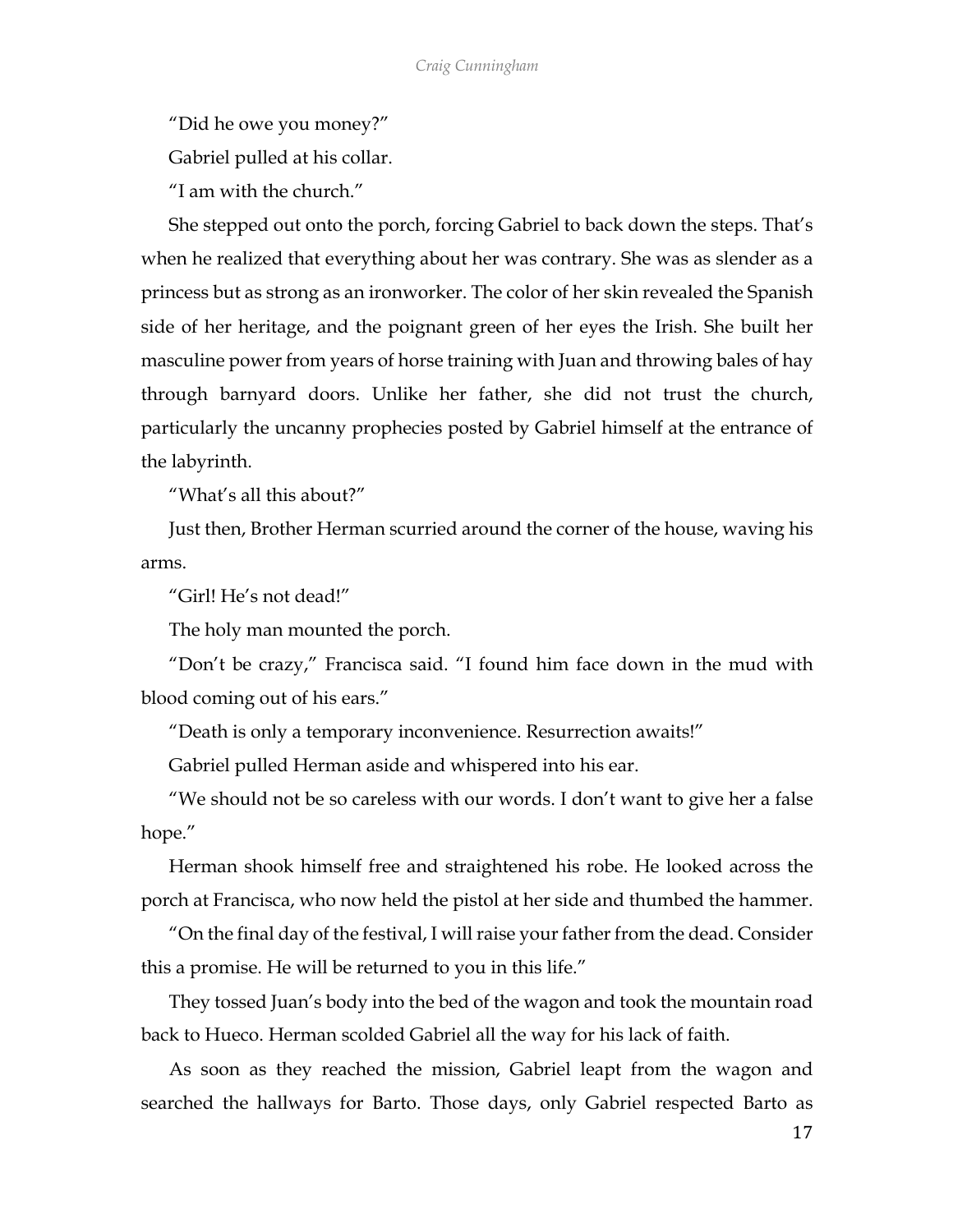anything more than the man who replaced the burned-out candles. He often sought the old man for his theological expertise. As children, Gabriel and Michelangelo sat on the knees of Barto and listened to the stories about the founding of Hueco. He often recounted the final disagreement between the Natives and the citizens, when they went to war over how to salt the beef stew. Barto survived the battle by hiding in the bell tower. In fact, he was the last person to see Ferris Cabrera alive. Just as Barto entered the tower, Ferris cast his engraved pistol into the corner and jumped, landing in the pot of stew and shattering his spinal cord.

Gabriel found Barto asleep on his knees, a candle burning in each hand.

"Barto. I need your counsel."

"Anything, my boy."

Gabriel fell to his knees next to the old man. "Is it possible for a man devoted to the church to love a woman?"

Barto considered the words carefully.

"A man may be devoted to God and love a woman. That much is true. But I do not think one can be devoted to the church and love a woman. You know this. Gabriel, you are to take your vows soon."

"Of course."

"Are you having second thoughts?"

"No. Thank you, Barto. As always, you are a man of wisdom."

Gabriel spent the evening writing a letter to Francisca demanding to know if she loved him or not, all based on their singular encounter on the porch. He admitted youthful foolishness in the letter, but made clear that his romantic desires for her outweighed anything else the world had to offer, if she would only recognize providence: they were meant to be together. He alluded to making a midnight escape into the mountains on a pair of ponies. He sealed the letter with a kiss and ran home to find his brother Michelangelo.

\*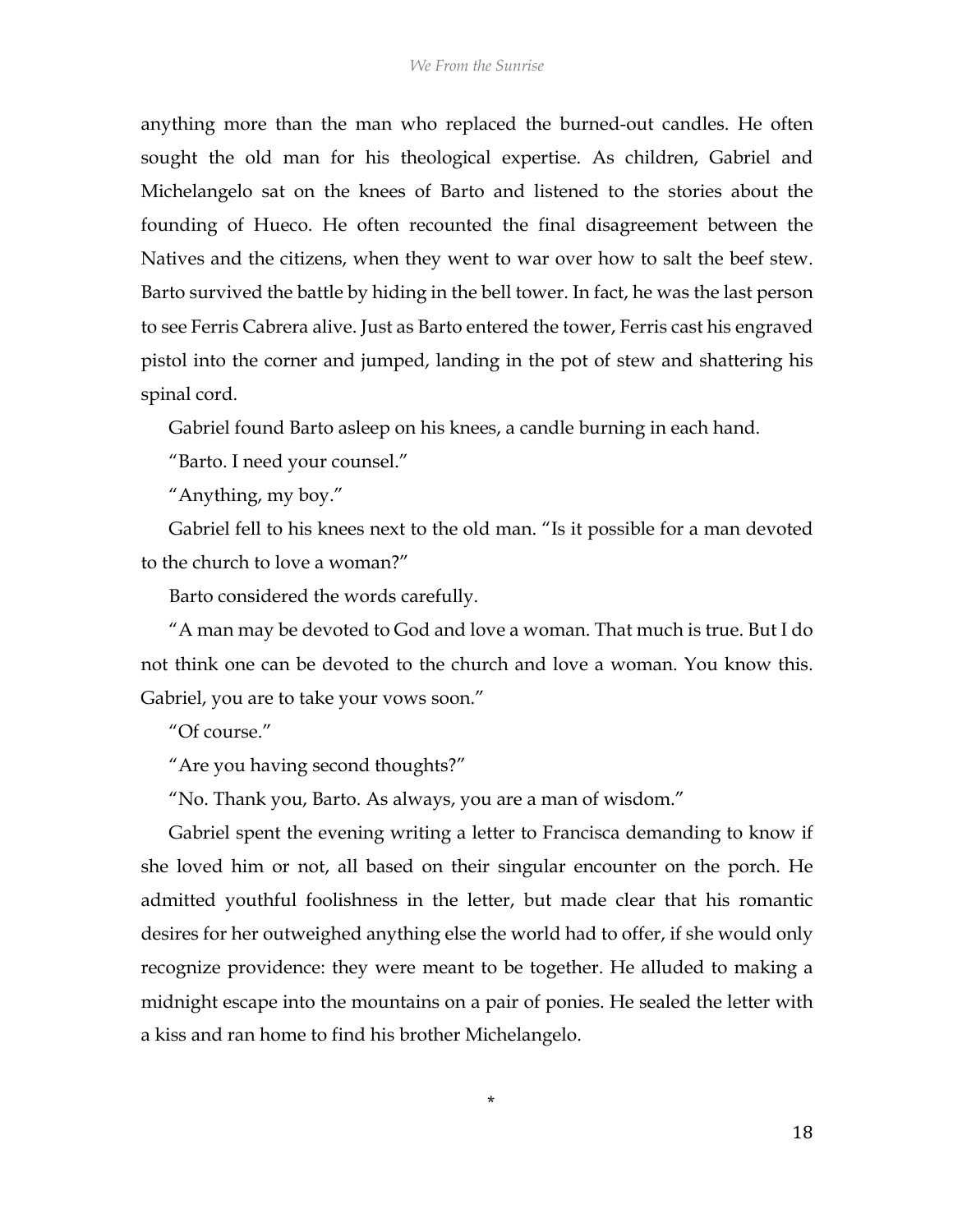Michelangelo had no interest in the church or in the odd men who ran it. By the time he reached the age of fourteen, he had already taken his own vows to never again navigate the labyrinth or confess his sins through an elaborate piece of woodwork. He lived by his own code: to do whatever he felt like doing.

The irreversible moment that ensured his heathenism came one day while delivering a saddle, as was his job in those days. He opened the barn of the mission and interrupted Brother Brady Lou Stevenson undressing a whore in the stables. The other brothers were taking their weekly walk to pray over the sick of Hueco. Brother Brady snuck off with a sudden and fabricated urge to use a lavatory. Michelangelo remained in the shadows of the stables, watching the two of them grunt and fumble around in the hay. The whore looked over Brother Brady's shoulder and met eyes with Michelangelo.

"Like what you see?" she asked.

He did.

Michelangelo would never forget the whore's breasts glistening like a forbidden treasure in the noonday sun. He dropped the saddle onto the floor with a thud. The holy man jumped from the ground and caught Michelangelo by the collar before he could escape. He shook him violently.

"What are you doing here, boy? You will never tell anyone of this. Is that understood?"

"If they ask, I will tell the truth."

"And I will tell them how you looked at a naked woman."

"Good. Tell everyone."

He ripped himself free and fled with Brady Lou trembling at the thought of being exposed. For many years after that, Brother Brady offered candies to Michelangelo whenever they passed on the street. Michelangelo never accepted the treats, leaving Brother Brady to drown in his terrors.

When Michelangelo relayed the story to his brother that night, Gabriel reminded him that all men were destined to fall short of God's glory.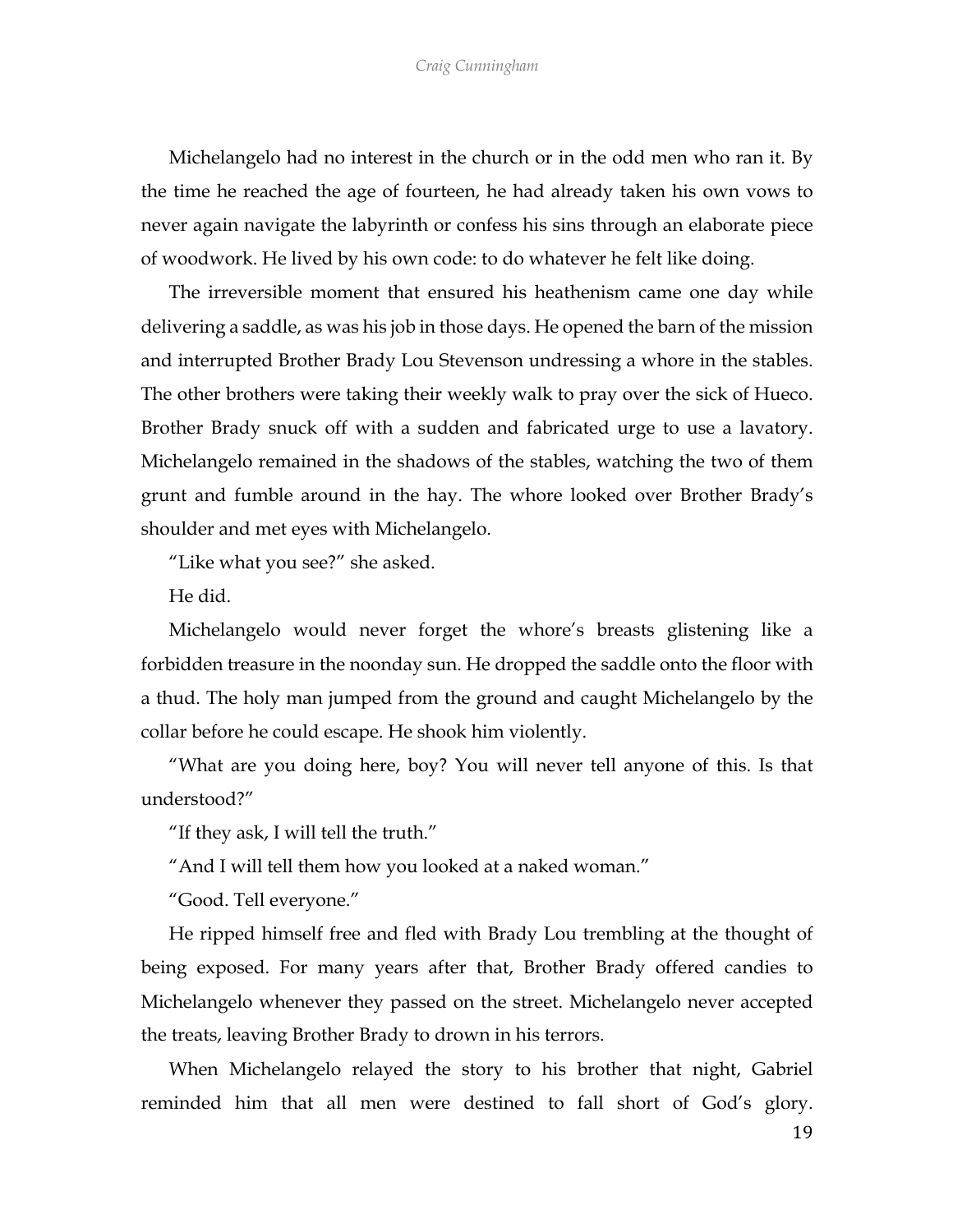Michelangelo, in turn, reminded his brother that brothers took a vow of celibacy, not a vow to roll around with prostitutes in the barn. It was the beginning of their disputes and certainly not the end. The arguments between them were largely spiritual in nature, with Michelangelo believing the Bible to be a poorly constructed book of obscene stories—men hanging on crosses, giants having their heads cut off, and entire villages plundered of their women and children. He often opened the scriptures to satisfy his desires for sexuality and violence. Gabriel, on the other hand, esteemed the Bible as God's honest account of history.

But nothing drove the stake of dispute between Gabriel and Michelangelo like their shared love for Francisca Matias.

As soon as Gabriel finished penning his love letter, he ran home to find Michelangelo. He found him sitting in the garden behind the house and eating a tomato.

"What's your hurry?" Michelangelo asked.

"I need you to deliver a letter on my behalf."

"Sorry, brother. I don't do church business."

"This isn't church business. It's my business. Private business."

Michelangelo tossed the rest of his tomato across the garden and wiped his hands of the juices.

"What kind of private business?"

Gabriel drew near his brother's face. "Do this one thing for me, with no questions."

Gabriel removed the letter from his shirt pocket, neatly folded and tied with silk ribbon, and handed it to Michelangelo.

"And where does this secret letter go?"

"Francisca Matias. I can give you directions to her ranch."

Michelangelo stuffed the letter into his back pocket.

"I don't need directions."

He knew the location of every ranch on the outskirts of Hueco. His work at the tannery often required him to travel out of town and repair and deliver saddles.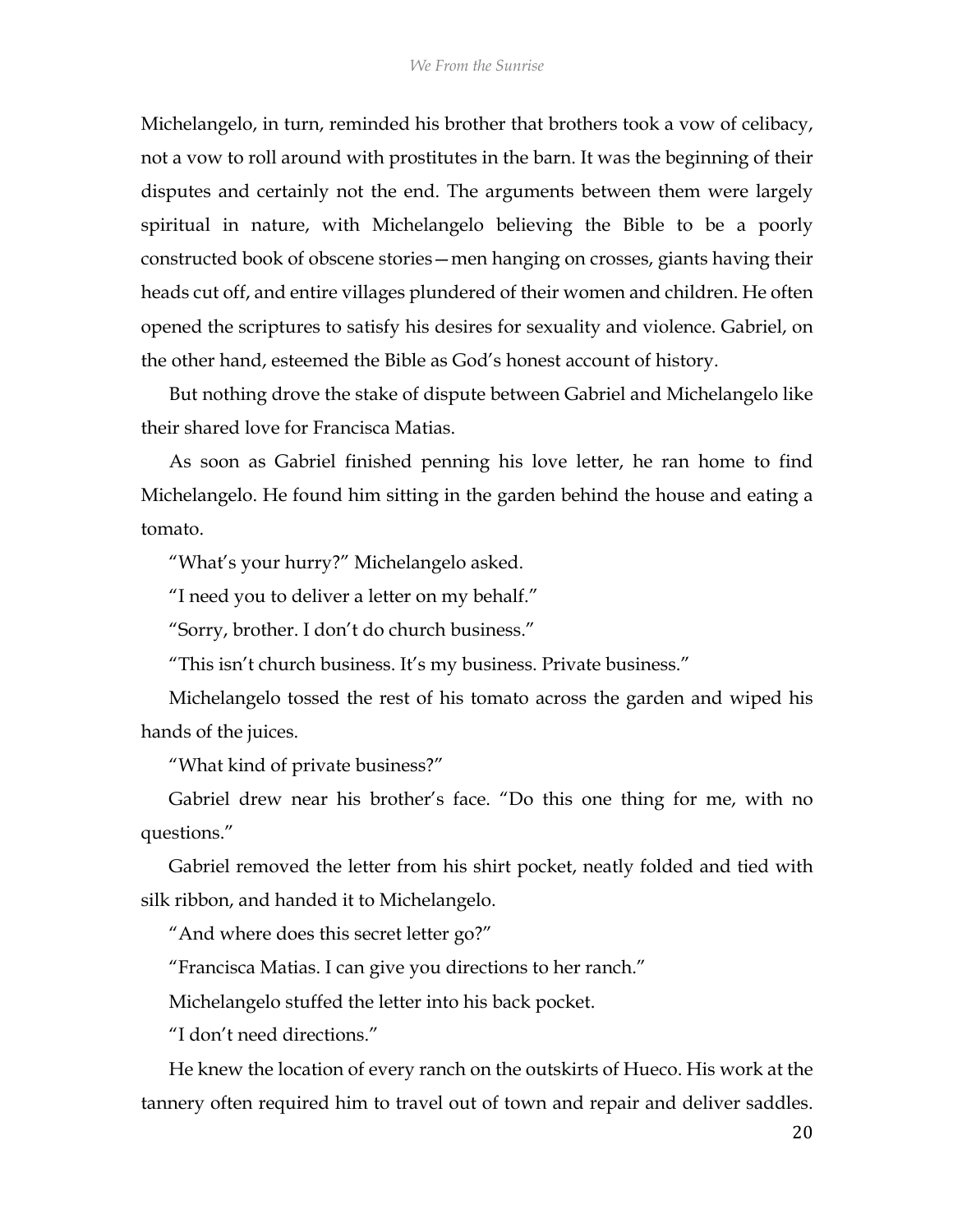The undeniable quality of his work under the tutelage of Abraham Alvarez, the master tanner, was fashionable and in high demand among the ranchers. Only months before his death, Juan ordered two matching saddles for himself and his daughter. Michelangelo delivered the saddles one afternoon while Francisca was off bathing in the river and therefore did not see if the whispered rumors of her paralyzing beauty were embellished or justified.

Michelangelo rode to the ranch that afternoon and tied his horse to the trough so that it could water. When he turned around, Francisca fired a bullet into the air. He dove to the ground. She wore her father's green trousers and a wide-brimmed hat with frayed edges. She was beautiful, as he suspected, but only in the way lionesses are beautiful.

"If you've come to steal the horses, I'll kill you."

Michelangelo slowly stood and lifted his hands above his head.

"I haven't come to steal the horses. I've come on behalf of my brother. He wanted me to give you a letter. That's all, and I'll be on my way."

"Who's your brother?"

"Gabriel, the church boy. He says he knows you."

She lowered the gun and lightly tapped her forehead against one of the banisters on the porch, muttering curses to herself. She knew Gabriel had sent her a love letter lacking the passion to win a heart as wild as the one beating within her chest. Her father had warned her about men before he died, saying that someone would come along and try to build a fence around her heart, but that she ought to be on the lookout for someone who could build it a pair of wings instead.

"Tell him I said to go to hell. I'm not interested. Any man who sends a love letter through his brother is a coward and any man who posts prophecies outside a church is not to be trusted."

"What are you saying?"

"Tell him I will never love him back."

Michelangelo tore into the letter to disprove her prediction. He read through Gabriel's hastily scribbled romances. In that moment, Michelangelo realized he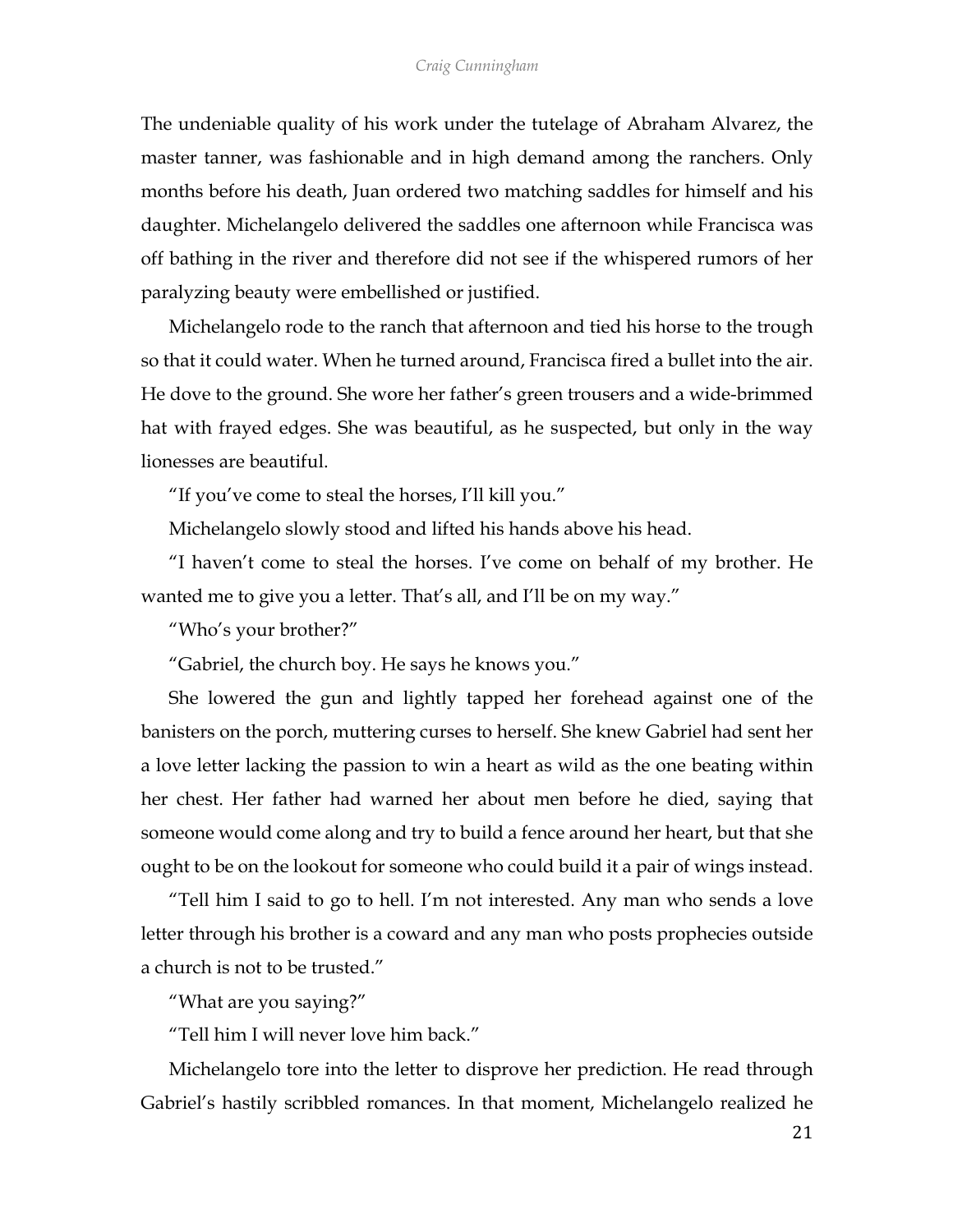stood in the presence of a woman who could see into the future and remained unimpressed. His hands grew cold.

"How did you know?"

"Because he looked at me this morning the same way you are looking at me right now."

She turned and walked inside, leaving Michelangelo scandalized. Just before he returned to his horse, she opened the door and looked out at him.

"Are you coming inside or not? I'm used to cooking for two. Don't just stand there."

He sat at a chair in the corner while she cooked a beef stew. The house was humble. The kitchen and sitting room were indistinguishable and anchored by three small bedrooms. Above them, the ceiling had cracked and would collapse in time if not mended. She kept a cactus in a pot on the countertop. The place had the smell of earth and awoke a strange sensuality in Michelangelo. He watched as Francisca lit one of the candles in the windowsill and checked her hair in the reflection of the glass. She took a seat at the table and laid the pistol beside her silverware. He sat across from her, sipped at the stew, and cleared his throat.

"It could use more salt."

She glanced up at him with a carefully protected smile.

"Tell me a story," she said.

He recalled one he heard from a Native shaman.

"Once there were two wolves of equal strength, and they were tied up with chains. And each night, their master would let them out in a pit so they could fight. So tell me, which of these wolves wins?"

She shrugged. "No one could know such a thing."

"It's whichever one the master feeds."

"He must be a lunatic," she said after a while. "What kind of man keeps wolves for pets?"

For the next two hours he recounted his adventures with Abraham Alvarez, the master tanner who once assaulted Michelangelo in the middle of the night in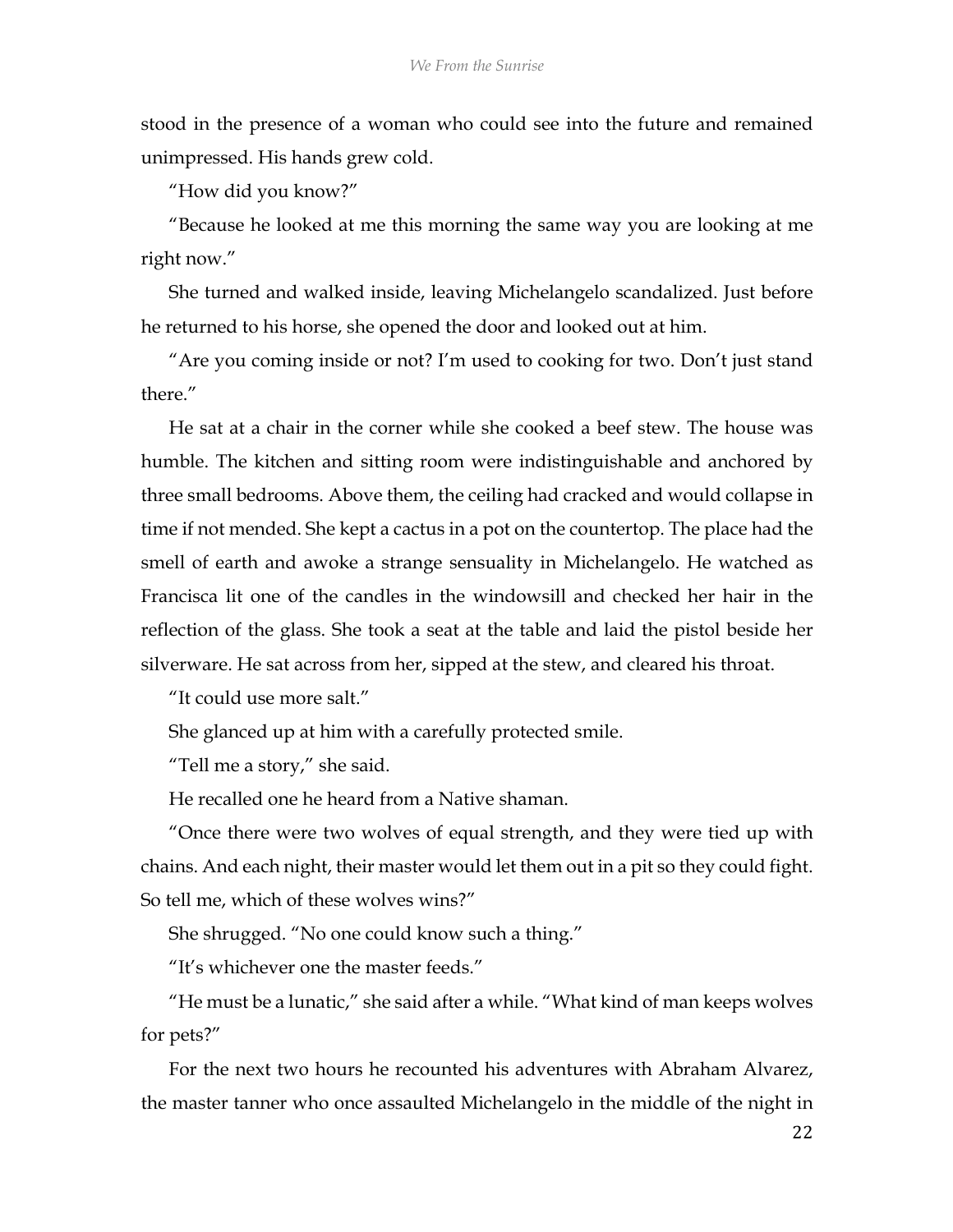a state of drunken confusion. Michelangelo hit him in the head with a block of wood and dragged him back to the tannery. Abraham believed the whole incident to be a dream and took his concerns to Brother Herman, who prayed over his subconscious. He also told her about the wedding of his cousin, when the groom choked on a chicken bone and died in front of all the guests. Then, to cap the night, he told her wayward stories of his brother's spiritual zealousness. She listened in disbelief as Michelangelo revealed that Gabriel never looked down at himself while urinating so that his purity could be maintained. At this, she nearly tipped the table over with laughter, begging Michelangelo to stop torturing her. By the time he finally left, darkness had fallen.

He walked toward his horse standing beneath the sprinkling of stars.

"Thank you for the stew and the company."

He lifted his foot into the stirrup, but Francisca grabbed his shoulders and spun him around. She kissed his lips.

"Come back to tell me what your brother says," she whispered, with her eyes closed and her breath on his neck.

"I will. Tomorrow."

"Then I will cook for two again."

Michelangelo climbed into the saddle and rode home at a sprint, whipping his horse to outrun the bandits who camped on the outskirts of town. He walked into the house with a startled look upon his face. Gabriel sat by the fireplace reading a book of anatomical illustrations and looked up at Michelangelo's entrance.

"Well?"

"Where's mother?"

"She's taking a walk. Did you deliver the letter?" He stood and walked toward Michelangelo.

"Yes."

"And did she read it?"

 $''$ No."

Gabriel paced.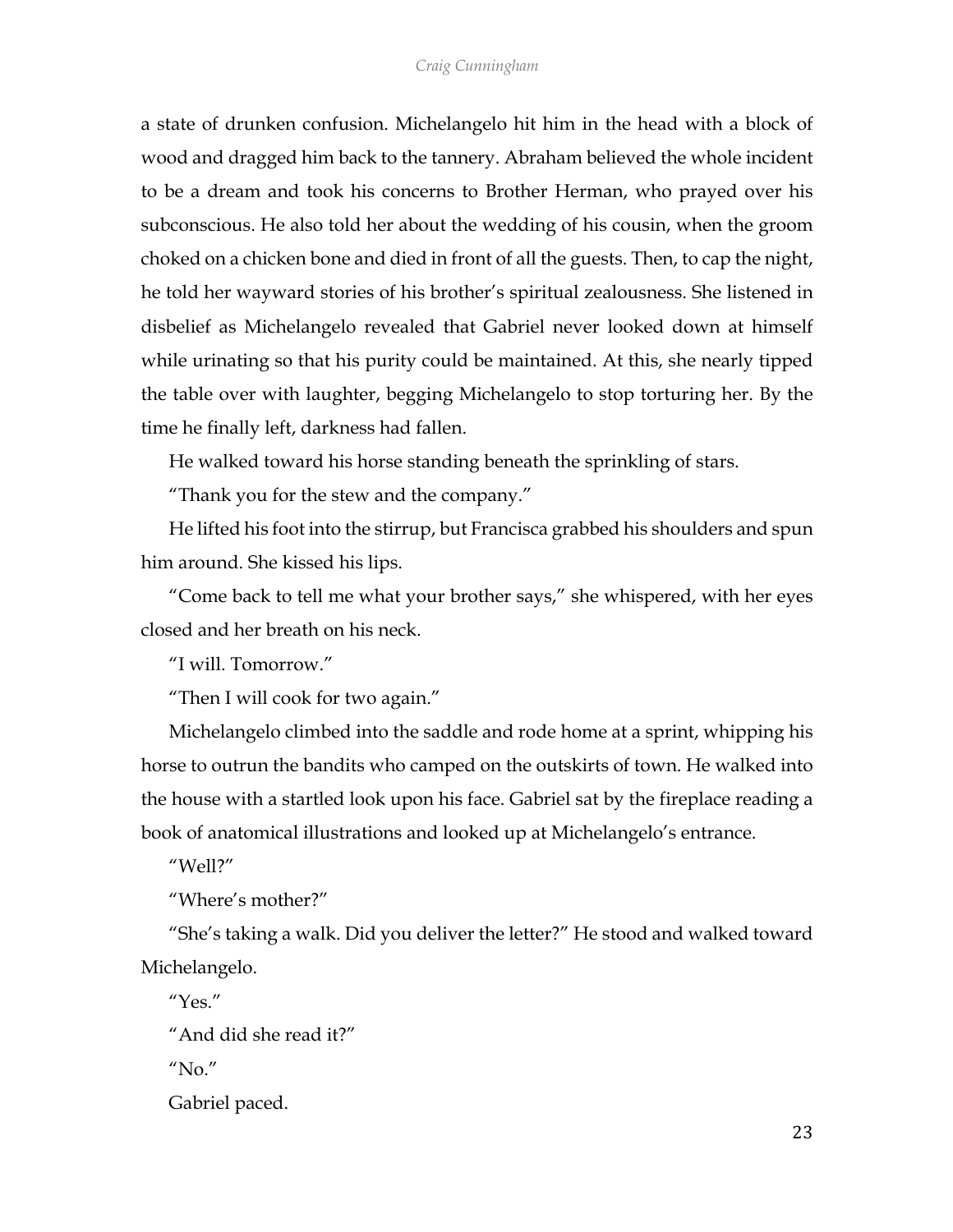"You'll go back tomorrow. I cannot go myself. I will talk to Abraham if you're concerned about missing work."

"She didn't need to read the letter," Michelangelo said.

"What does that mean?"

"She already knew what you wanted. She said no."

"No?"

" $N_0$ "

Gabriel collapsed into his chair. For the first time in his life, he realized that perhaps he had misinterpreted God's plans for his life. He picked up the iron rod and stoked the flames in the fireplace.

Michelangelo left him in despair and retreated to the bedroom. He stripped off his clothing piece by piece, careful not to touch his lips with anything that could wipe away Francisca's kiss. He fell into bed with fantasies of her lying next to him and dreamt of green trousers and green eyes.

The following morning, Michelangelo returned to the ranch to find Francisca riding a stallion bareback—the same stallion named Julius Caesar that kicked her father in the head and then tore through the wooden fence. Michelangelo watched long enough to see her bucked to the ground. She retaliated by throwing a rock at Julius Caesar, who pranced about kicking his legs at the other animals.

"You ought to try a saddle," Michelangelo called.

Francisca grunted and crawled out of the round pen.

"Since you're here, you can help me mend the fence. Later, we shoot the horse and slice up his meat."

The two spent the afternoon hammering the fence back together and taunting Julius Caesar, who knew of his oncoming death but could do nothing to prevent his fate. Michelangelo told her more about his apprenticeship at the tannery and of Abraham's habit of coming to work with chunks of vomit dried to his curled beard from the previous night's tequila. She, on the other hand, explained to him her lifelong habit of sneaking outside at midnight to take note of the moon's shape.

Once they had mended the fence, Francisca went inside for the pistol. She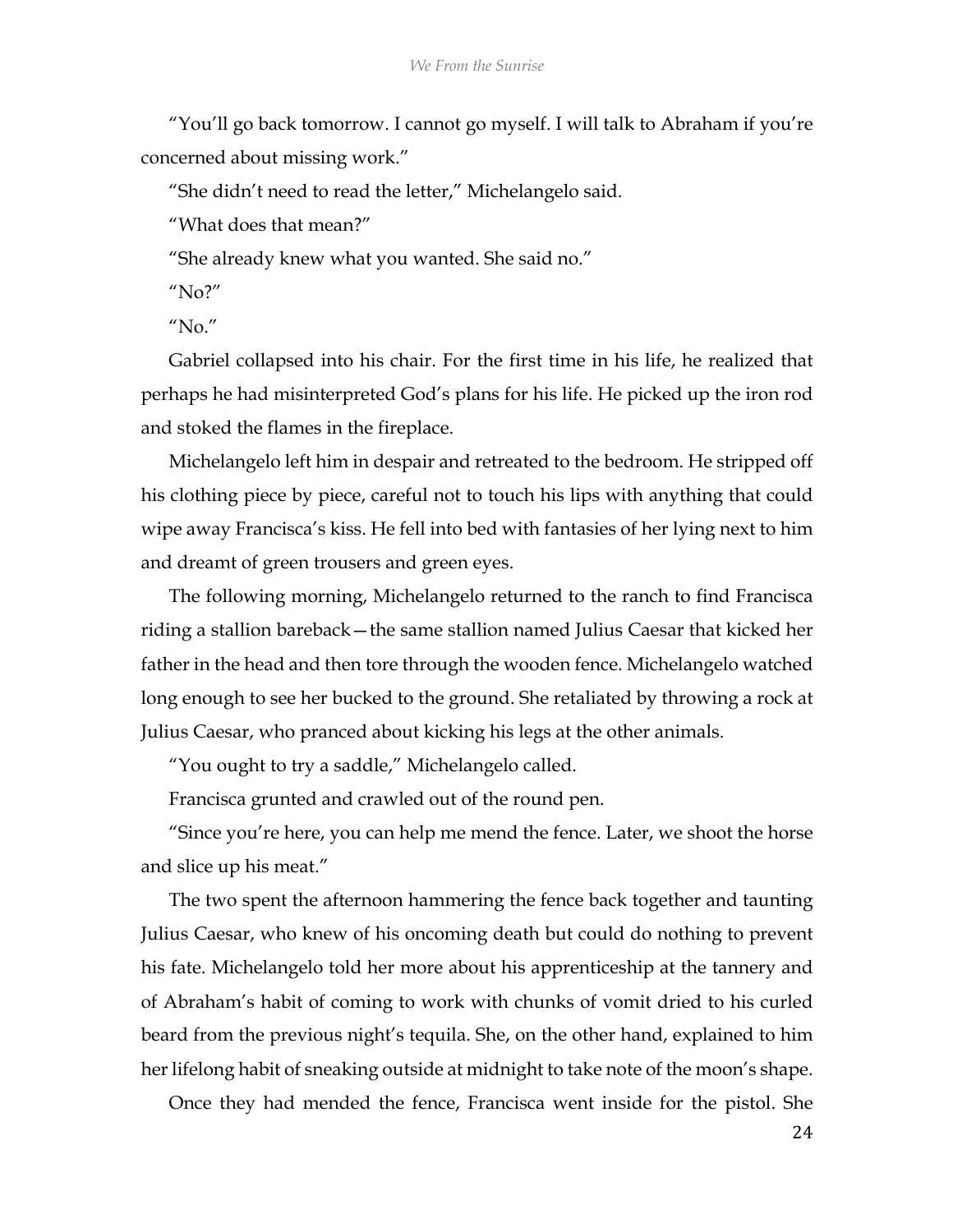returned loading rounds into the revolver and brushed the hair from her face as she aimed at Julius Caesar. The murderous stallion rose up on his back legs and whinnied one final time into the brisk air. She pulled the trigger, hitting Julius in between the eyes and dropping him into the abyss of death. Francisca collapsed onto the dust, and Michelangelo rushed to hold her in his arms as she cried the final tears for her father.

The weeks leading up to the Black Tooth Festival found Michelangelo avoiding his duties at the tannery in order to arrive at Francisca's ranch early in the morning and stay until the moon pacified her at midnight. The two spent their days mending what was and was not broken around the ranch. After work each day, they went inside for glasses of lemonade, which both satisfied their thirst and made their breath sweeter before they proceeded to kiss passionately at the kitchen table until midnight, when the moon rocked Francisca to sleep.

They were the best days of Michelangelo's life.

"Where have you been?"

Gabriel emerged from a corridor as Michelangelo crept through the dark house.

\*

"Nowhere."

"For over a week you've been coming home at this hour."

"I've been working late, that's all."

Gabriel had been planning a trap since that morning, when Abraham Alvarez showed up on the front porch demanding to know the whereabouts of his pupil. The tanner could not be consoled. Abraham had invested heavily in training Michelangelo to open a brand-new tannery on the opposite side of town, putting a swift end to the rivalry efforts of Kerry Bean and Sons. All of a sudden, he said, Michelangelo neglected his duties without a word of warning.

"Abraham came by this morning. He said you haven't been working. And I'd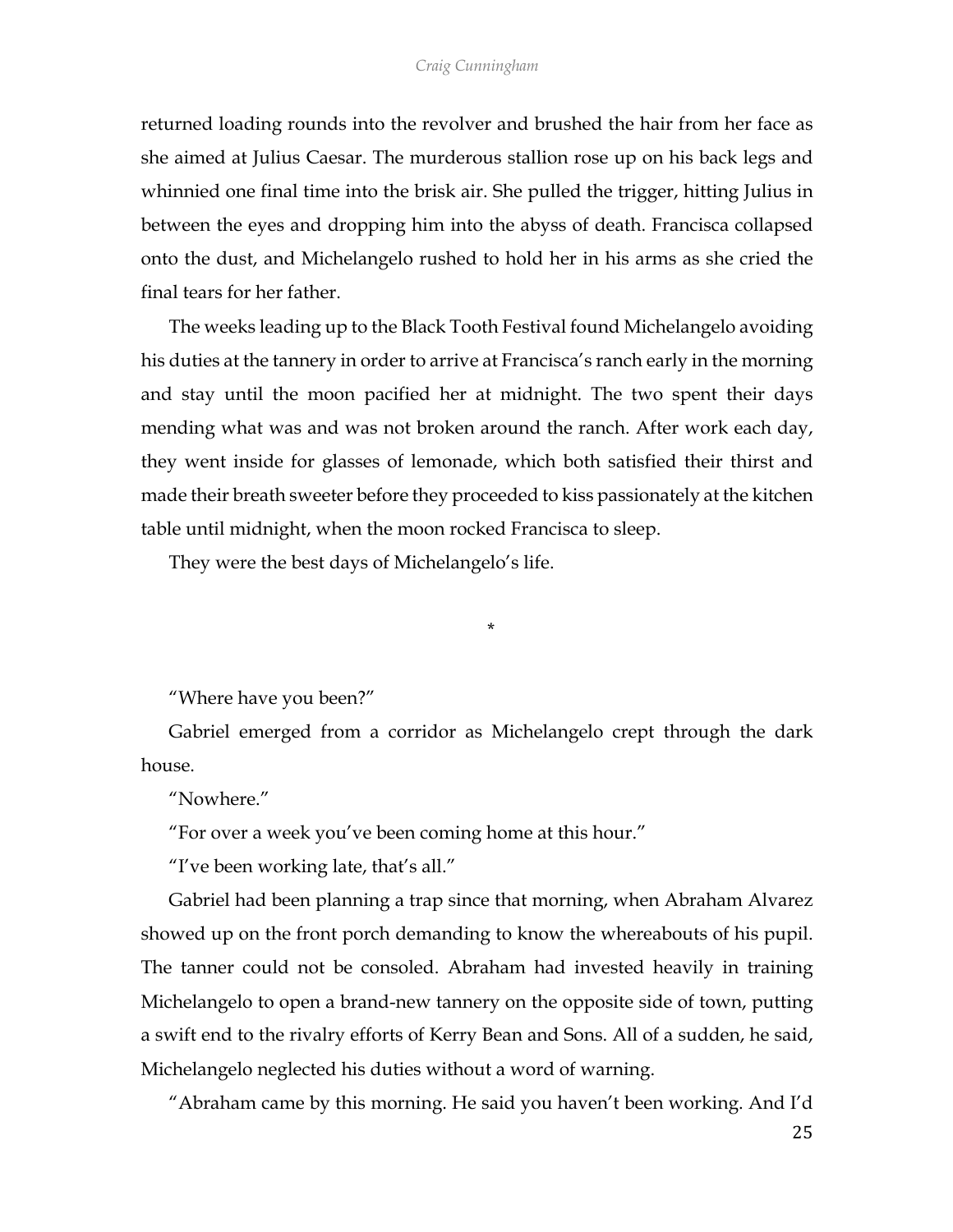like to know where you've been."

Michelangelo remained silent.

"I cannot make you become an honorable member of this society. Nor can I make you into a true Christian. But I can request it of you. I don't care what you have been doing. I don't need to know, because God keeps track of these things."

"Then it's settled," Michelangelo said. "You can ask God when you see him."

\*

When the sun rose over Hueco, the brothers walked the streets with their laughter waking everyone in the square. Brother Nehemiah blew a ceremonial trumpet to wake those who slept through the chaos of their mirth and then pulled the corks from the beer kegs brewed in the basement of the mission. One by one, oil lamps were lit in the windows of the tenement buildings surrounding the square. Curious faces peered out onto the dawn world. The streets filled with running children, artisans of specialty breads, percussionists, amateur magicians, and the best and worst citizens of Hueco. Painters made hurried portraits of entire families, hallucinogens sold in shadowed alleys, and the soldiers gave shooting lessons to children who paid by the bullet. The first act to take the stage was a team of acrobats from the Caribbean who wore matching blue costumes. They took their positions to thunderous applause as Gabriel mounted the stage to welcome the citizens to the festivities.

"This year's Black Tooth Festival is sure to expand your mind and your soul," he began. "It is in the spirit of our great founder, Ferris Cabrera, that we join together with the Natives in camaraderie and joyous celebration. Our first group of entertainers will test the limits of our imaginations with their acrobatic delights."

Gabriel fell silent.

He looked over the crowd to see Michelangelo and Francisca intertwining their fingers as they walked along sharing a roasted ear of corn. He went down to one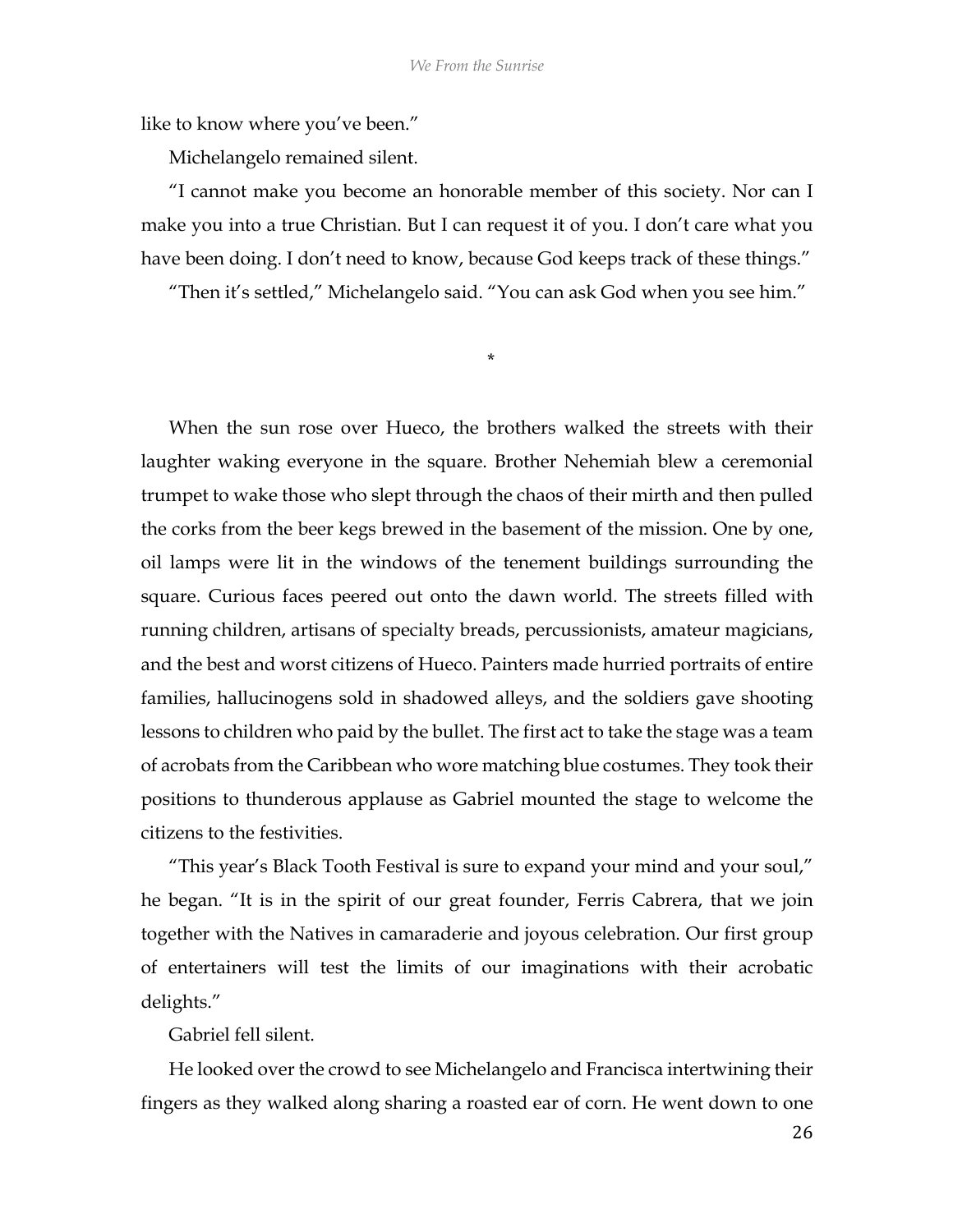knee and fought to regain his breath. Thankfully, one of the acrobats rushed to the front of the stage before Gabriel fell onto his side. The crowd murmured in disbelief. Some attributed Gabriel's near fatality to the trickery of Satan, no doubt brought along by the Caribbean entertainers. Barto brought a chalice of drinking water and tipped it down Gabriel's throat with tenderness.

"Is this about the girl you love?"

Gabriel nodded.

"Forget her forever. Pretend she's dead. That's the only way you will ever find happiness."

Barto watched as they carried Gabriel through the labyrinth and into the mission. He then turned to see Michelangelo and Francisca exchanging kisses between each bite of corn as they danced in the wake of an accordion player.

\*

After arriving back at the ranch, Michelangelo lifted Francisca off the horse. She wrapped her legs around his waist and kissed the skin beneath his ear. He felt the warmth of her thighs through the thin fabric of her summer dress and knew she was wearing nothing underneath.

"Take me inside so the whole world doesn't have to see us making love," she said.

They burst through the back door. Michelangelo hurled her onto the kitchen table. She spun him around and sank her claws into his neck, drawing blood.

"We were always meant to be together," she said.

He wrapped his hand on the collar of her dress and then ripped it down the middle, causing her to purr with delight.

The chaotic lovemaking continued all afternoon. Between that time, the two devastated the kitchen table, dismantled a couch, scandalized Juan's former bed, and shivered on the front porch as they consummated their love after sunset. They paused one hour for Michelangelo to sweep up the broken dishes and Francisca to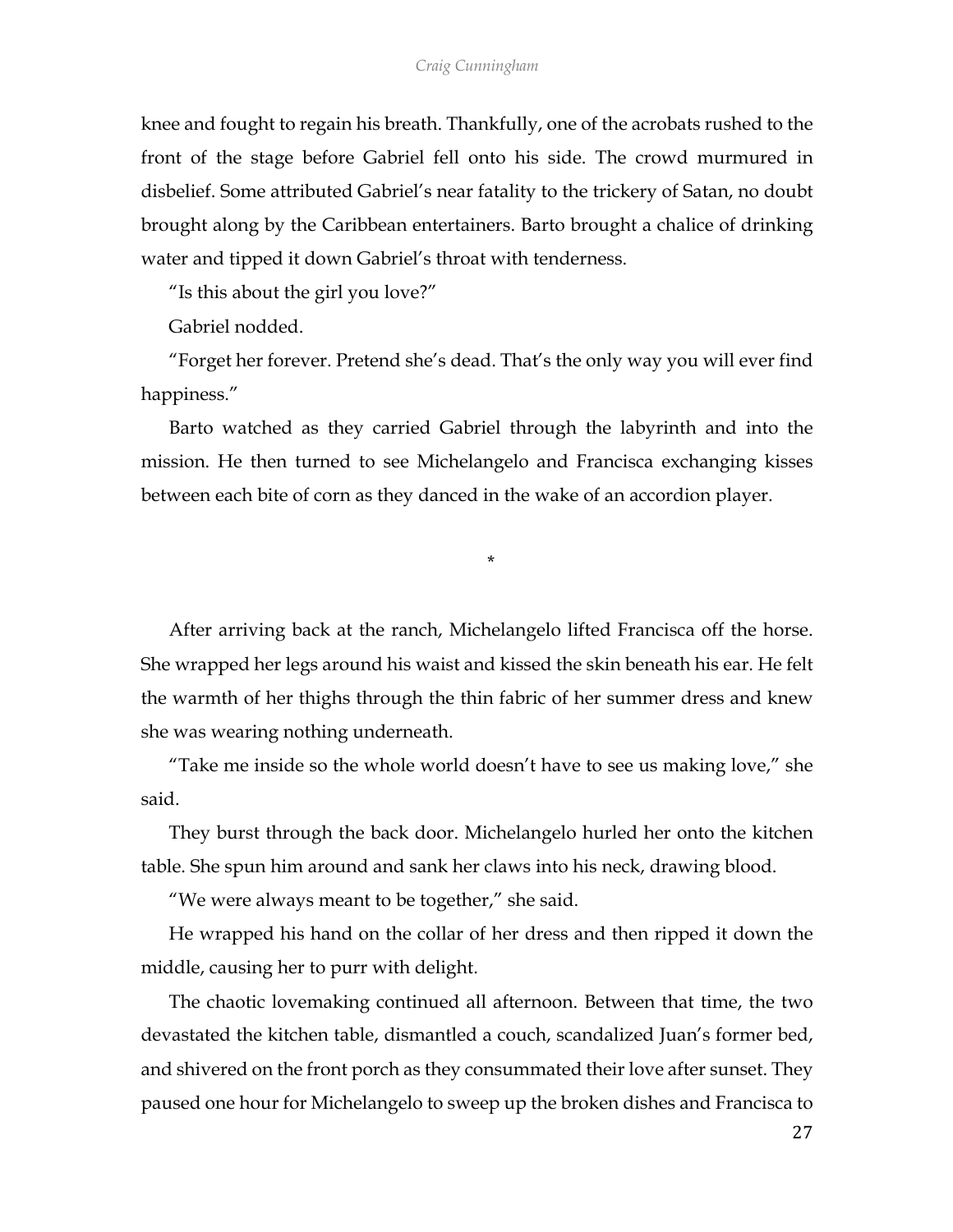cook a horsemeat stew. Francisca handed Michelangelo a spoon and they ate straight from the pot like savages.

"We ought to regain our strength for later. I'm already feeling light-headed."

"I think that's the way it is supposed to be. If you felt fine we wouldn't be doing it right."

In the days to follow, Michelangelo and Francisca broke nearly everything in the house with their rambunctious lovemaking. The kitchen table cracked down the middle. The porch collapsed. By accident, she pushed him through a window. The mattresses remained damp from the onslaught of perspiration.

"I think I love you." Michelangelo caressed her cheek. "I just came to the realization that my heart will never belong to anyone else."

Francisca kissed his forehead and pressed her thumb into his chin.

"Then maybe you ought to move in here with me and start calling me your wife"

"My brother would die. For now, we have to be happy with the way things are." Michelangelo revealed a purple flower from behind his back and handed it to her along with a cactus needle.

She stood up and pinned the flower onto the wall alongside the others. Michelangelo picked a flower for her each day on the riverbank and then romanced her with poetry comparing her soul to the beauty of the flower. Francisca ground up a single petal into a potion they mixed with water. The magical water delivered them the stamina they would need to continue loving one another with such ferocity. She sat down on the floor, her bare back resting against Michelangelo's legs.

"They're going to raise my father from the dead tomorrow."

Michelangelo stroked her hair. "I hope you don't believe that."

Michelangelo knew of Brother Herman's lofty ambitions to raise the dead. With his own eyes he had seen the many books of anatomy and spiritual healing sent home with Gabriel each day. His brother obsessed over the diagrams while warming his feet by the fire.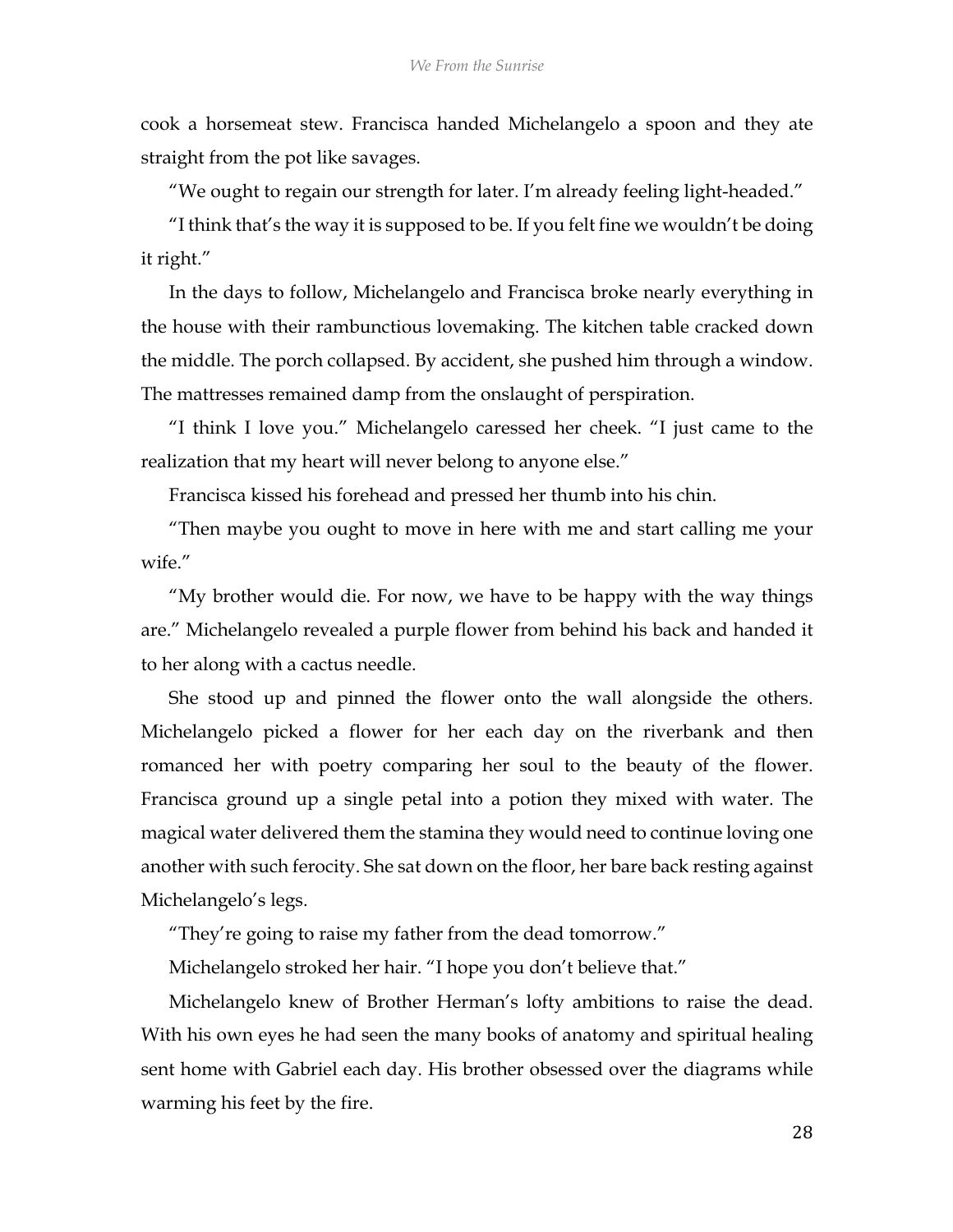"I want to believe it's possible," Francisca said quietly. "I want my father back."

"As soon as Satan realizes you're hungry for bullshit, he'll feed it to you for the rest of your life."

Francisca shrugged. "One way or the other. If I find out they lied to my face, I'll kill them all. Every one of them."

She hummed her father's favorite song.

\*

Brother Herman spent the night on his knees. He prayed without ceasing for the faith required to raise a man from the dead, beckoning God to poke a hole in his head and implant the wisdom of the ancients. Gabriel took it upon himself to shake the old man out of his trance.

"Brother Herman, today is the day. Brother Herman?"

Herman lurched upward and clutched Gabriel by the throat. Tears streamed down the old man's face as spittle gathered at the corners of his lips. He released the death grip as he came back into contact with reality.

"Forgive me, Gabriel. I was just sitting at the right hand of God. The journey back from heaven was emotionally stimulating." The old stallion wiped his face on the sleeve of his robe and patted Gabriel's shoulder with assurance. "Tell me. What is our prophecy for today?"

"Elijah and the slaughtering of the priests of Baal."

"It makes no sense."

"Should we expect an assassination attempt?"

Brother Herman laughed. The high-pitched bellowing almost caused Barto to suffer a heart attack from three rooms away.

"Don't play with me, boy," Herman said. "The day someone in this city kills me is the day I will be escorted to Hell by a caravan of demons. It's impossible. We are beloved servants."

The crowds had gathered early in the morning to view the dead body of Juan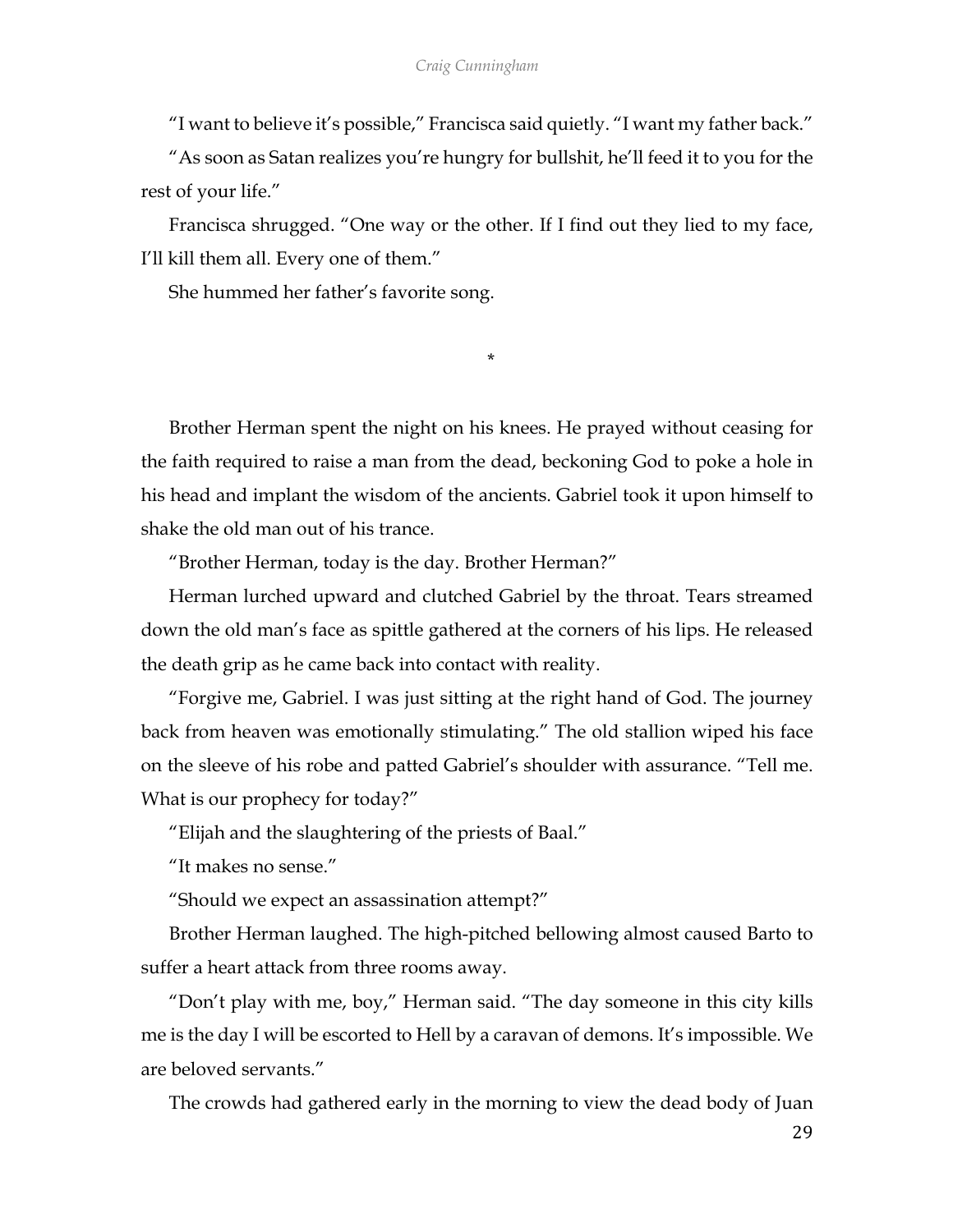Matias and ensure its authenticity. Even the other entertainers put their acts aside to witness the promised miracle. Everyone knew about the horse trainer's death and the attempts of Brother Herman and Gabriel the Savior to raise him up from the dead. Few in that gathering doubted the capabilities of Herman's healing hands. Their sentiments were strengthened at the unlikely appearance of storm clouds and low rumbles of thunder. Others had witnessed his healing firsthand, as his abilities to save children from the torments of smallpox could never be overstated.

Gabriel mounted the stage next to Brother Herman. The elder removed his sandals and placed both of his hands on Juan's face. The crowd watched in complete silence as Gabriel took a bucket of water and washed Juan's cold feet. He then stepped back and fell to his knees, praying for Herman to accomplish the impossible.

Brother Herman lifted his hand to the heavens and cried out in desperation, "Raise him up, O God!"

The color drained out of his face, creating a spectacle that would forever haunt the nightmares of the children in attendance. He babbled through the book of Haggai, spitting onto Juan's body between verses.

"Get up, Juan! Abandon thy temporary death!"

From the crowd, someone laughed. The disease of doubt spread until a chorus of gay voices filled the square, mocking Herman. Juan's body remained motionless.

"Not now. Not after all that I have sacrificed," Herman murmured.

Herman's body trembled under the weight of his failure. Blood ran down from the ducts of his eyes, carving a path through the dust on his cheeks.

From the back of the crowd, Francisca Matias pulled her father's pistol out of her trousers and pointed at Brother Herman's head.

She pulled the trigger.

The sound of the gunshot ripped through the air and caused a panic among those who stood near. Herman tried to shield himself with the bucket used for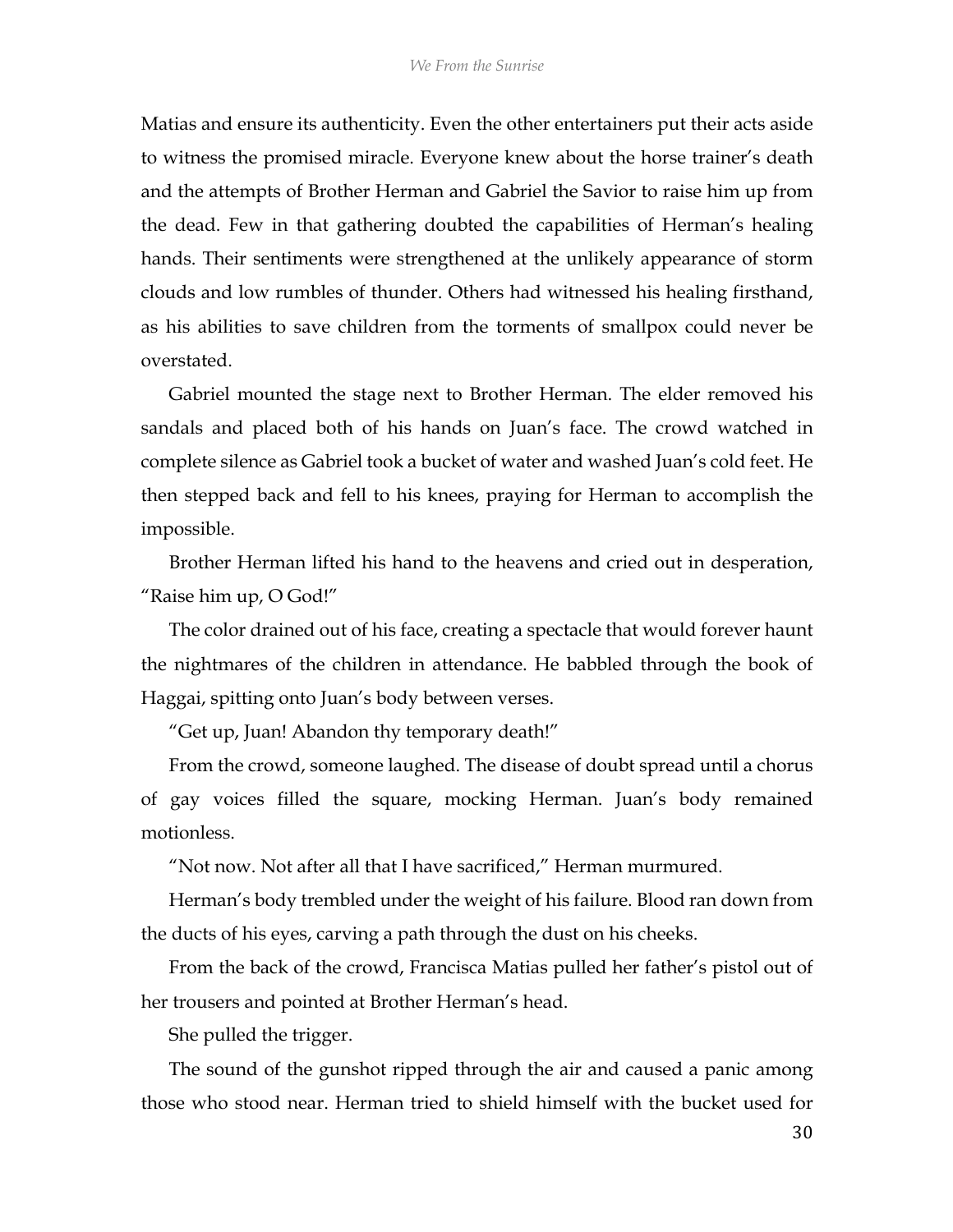cleaning Juan's feet, but the bullet passed through the ceramic and entered his skull.

The soldiers patrolling the festivities identified Francisca as the assassin and fired thirty-nine bullets into her slender body under the command of Captain Paul Jordan. The first bullet fired into her chest may as well have been fired into the chest of Michelangelo, because he would never live again as he had with Francisca. The following thirty-eight bullets shredded her body until she was unrecognizable.

Michelangelo collapsed on top of her bloodied corpse. He lifted her up in his arms and begged God to save her.

Just then, Herman fell over on the stage, dead.

\*

Michelangelo buried the father and daughter Matias outside the ranch house next to the bones of Julius Caesar. He placed her corpse into a coffin lined with leather and filled with all of the flowers she had pinned to the walls.

From that day on, he lived in the ranch house as a hermit.

Michelangelo passed the year of grieving by sitting on the broken furniture and lying on the beds still wet with perspiration. The discomforts gave him a constant reminder of his passionate days spent with Francisca. He shed tears every time his dinner slid off the kitchen table. His beard finally grew without patches. He maintained its shape with rushed strokes from a pocketknife, giving him the look of a bandit. Gabriel dared to journey out to the ranch house on several occasions, twice accompanied by Barto, to try and coax Michelangelo back into civilization.

"Mother would like to see you," Gabriel said, standing on the porch. "She's all alone now that I live at the mission."

Michelangelo leaned against the doorway in his long red underwear, chewing on a piece of tree bark.

"This is my home now."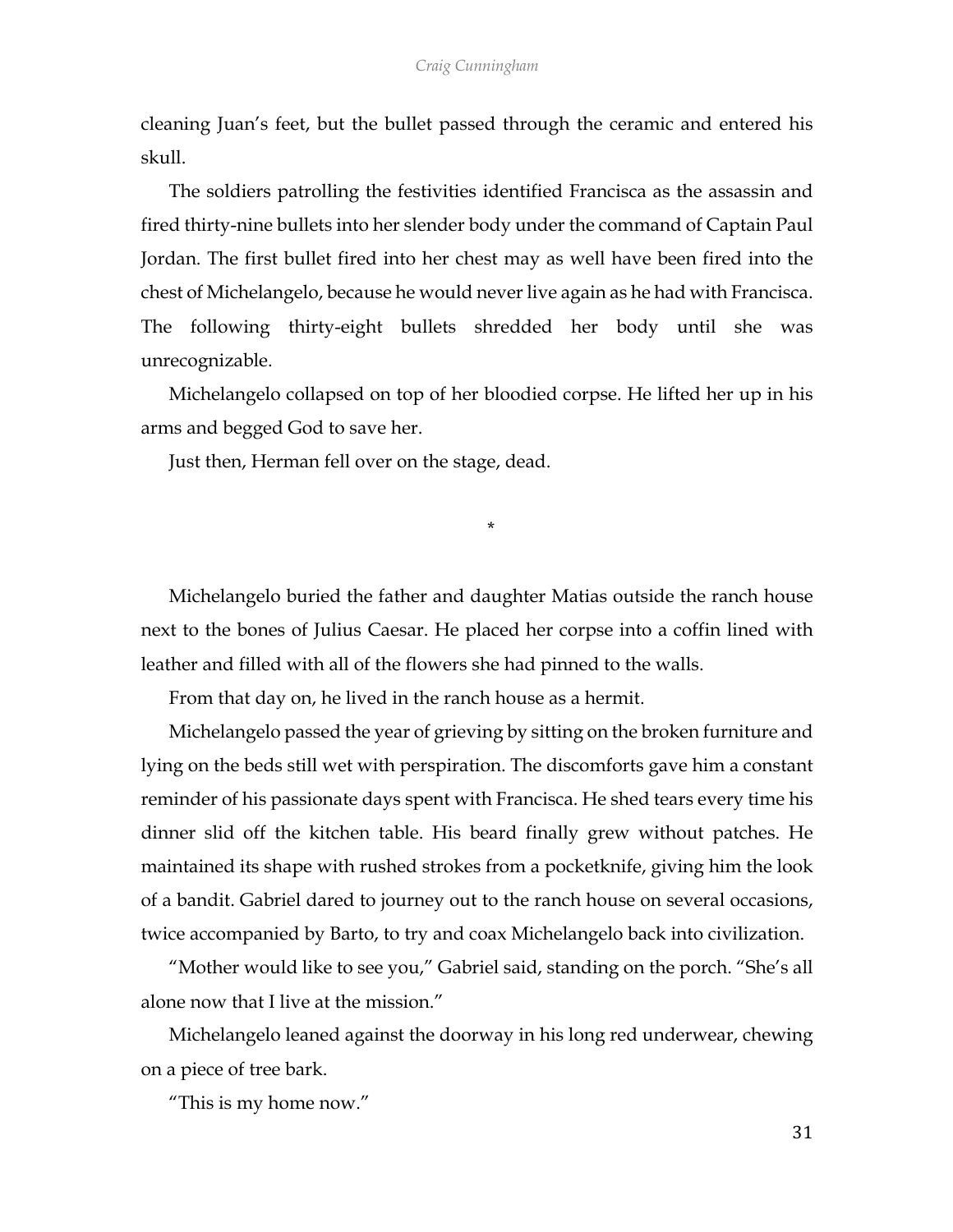"You cannot be happy here. The memories must haunt you."

It was true. He had been antagonized by memories both real and imaginary. He tried to recall the events of the morning she was shot by the soldiers. If only he had made it clear that Brother Herman was an outright liar, she might have remained at the ranch house to make love. Had he anticipated Francisca taking the pistol to the ceremony, he could have secretly unloaded the bullets. Michelangelo walked in circles in the middle of the night, dreading the whispers that claimed he killed her. Four times he flipped a coin to determine if he would go on living, and four times the fates taunted him with another day.

"If I go back to town, I'll have to see the place where they shot her down."

"She murdered Brother Herman. People must pay for the crimes they choose to commit."

"She did the whole world a favor and they killed her for it."

Gabriel sighed and placed a hand on his brother's shoulder. He would never be able to express the deep cavity that Herman's death dug into his own heart. In some ways, he could relate to love parted by death. That man coaxed him into the church and encouraged him every step along the way to his righteousness. Now Herman lay six feet deep in the ground, buried beneath the most lavish tombstone in the cemetery.

"We will welcome you back with open arms. Everyone is ready to forgive you. I have watched you fall further and further away from grace. I cannot in good conscience allow you to continue to do so."

Michelangelo mourned Francisca's death for an entire year.

On the morning of the one-year anniversary, Barto traveled out to the house with a basket of fruit in one hand and leading a diseased mule with the other. He knocked on the door and waited.

Michelangelo opened the door wearing the long red underwear which defined him during those days of solitary suffering.

"I've come to bring you fruit and tell you it's time to move on."

"I know that."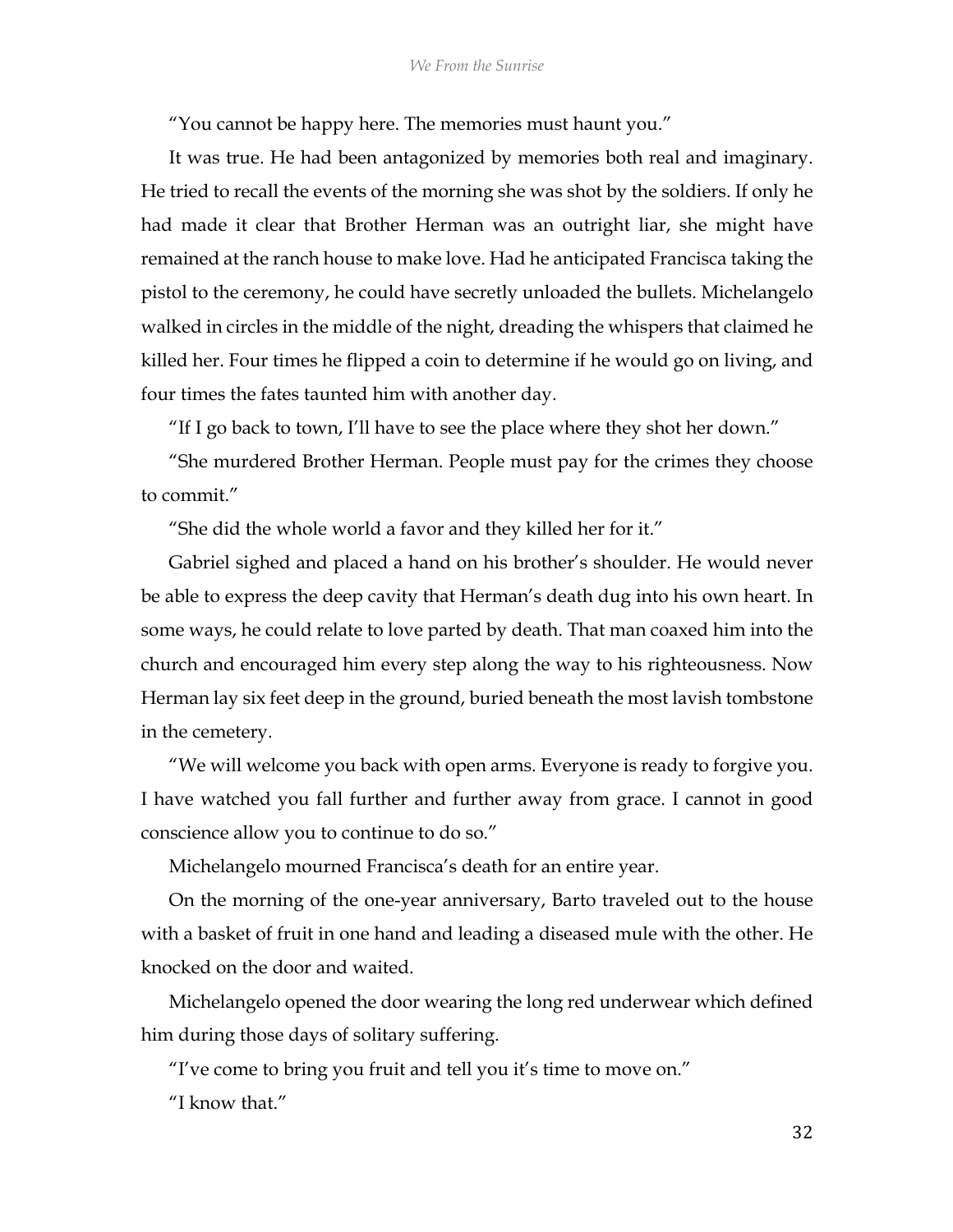"Starting today, you must replace her in your heart with something else. She's no longer here on earth, Michelangelo. She is in heaven with the Lord."

"No, she's buried in the ground around the corner."

His seclusion squashed all belief in heaven and hell. If there was a heaven, he believed God to be so burdened by the millions of dead bodies knocking on His door in the middle of the night that He had been forced to become inhospitable. If God existed, he wished they could agree to ignore one another.

"Replace her in your heart," Barto said. "This madness must come to an end. Enjoy your fruit and put on some clothes."

Barto hopped on the back of the mule and ran it up into the mountains, where he camped for weeks at a time to draw nearer to the Lord. Michelangelo sat on the porch for many hours eating grapefruits and considering how he could overcome his bondage to grief. He collected the seeds of the fruit and then scattered them across the yard, wondering if they would ever take root.

\*

Michelangelo's fortunes changed on the day an anonymous letter arrived on the porch of the ranch house, delivered under the cover of night. He picked up the letter the next morning and read the single line: "Come and claim your new lover. Lacy Ranch, after midnight."

Venus Lacy, the sister to Sylvester and the daughter of Ricardo, wrote the letter on the same day Francisca was butchered. She had always loved Michelangelo, even when he was still a child and she in the prime of her womanly beauty. The roots of her love were nourished by the mythology of his birth and the widely held notion that he was some kind of king. She lived as a great matriarch who never birthed a family. From afar, she watched Michelangelo grow into a man, complete with firm shoulders and his bandit beard, and she sketched pictures of him in her private notebooks. Each Christmas, she asked her father to buy her a special gift from the tannery, demanding it be Michelangelo who both made and delivered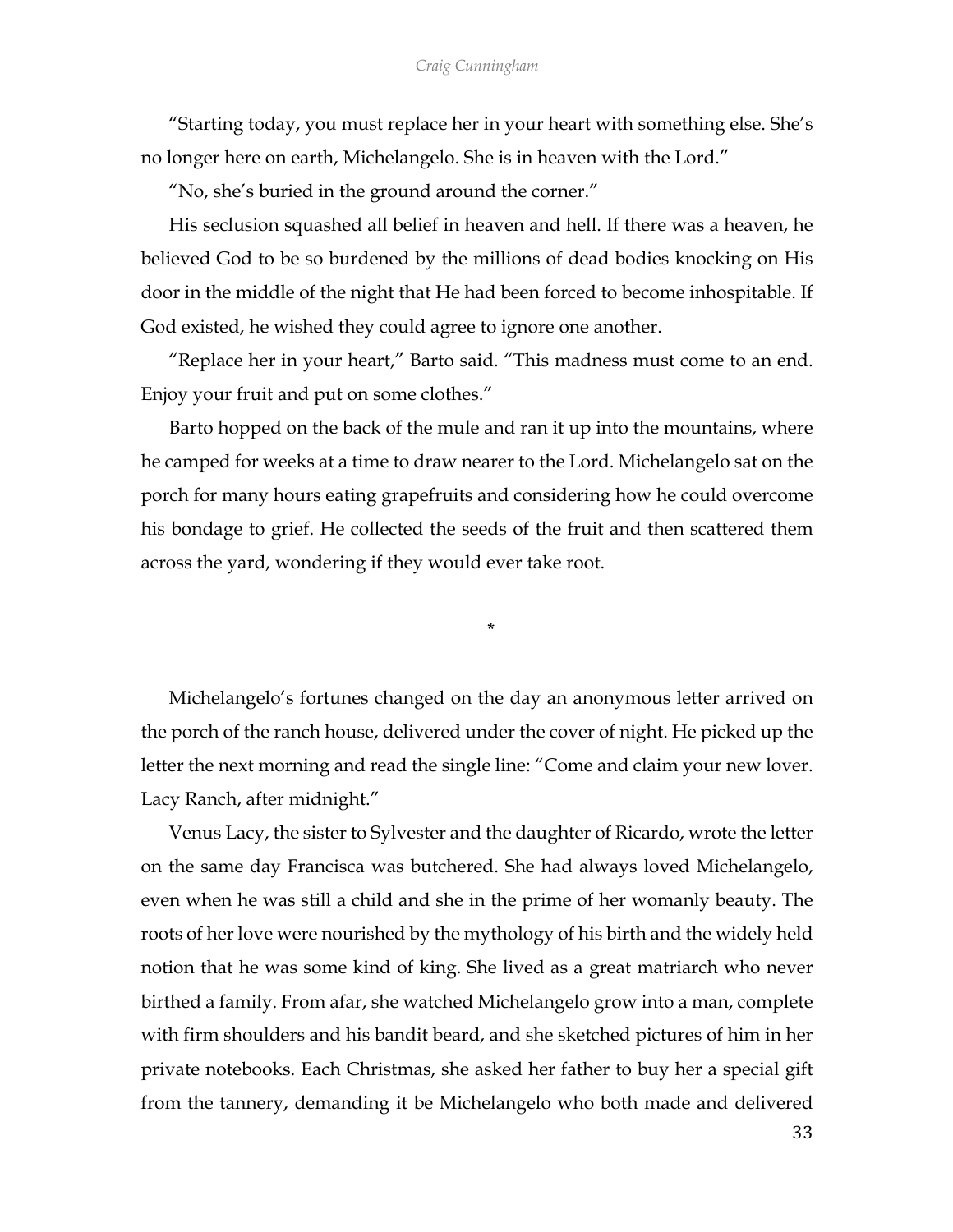the gift.

Michelangelo was never blind to her affections. But he knew a woman so beautiful, and so alone, must be suffering from insanity. Despite his doubts, he could never deny how well she had been preserved by both time and the nurturing hands of her father, Ricardo. She was still the beautiful woman adored by suitors who Ricardo drove away with his whip made of horsehair.

"So this is the way it was always supposed to be," Michelangelo said, reading over the letter. "Today, I bear the sins of the world."

He washed his pants by the well so they would not smell like the sweat of another woman, and he rubbed sugar beneath his armpits to make himself aromatically irresistible. Just before leaving, he picked a flower to present to Venus. Michelangelo left the ranch at midnight and crossed the Orange River beneath a full moon, riding into town at breakneck speed.

When he arrived at the Lacy Ranch, he crawled through an open window and noticed a figure beneath the blankets of the nearby bed. He slipped under the covers and took hold of the body exuding such magnificent heat next to him.

To his immense surprise, Ricardo Lacy began talking in his sleep.

"Sylvester, my boy. Have you come home at last?"

Old man Lacy no longer resembled the vigorous founder of yesteryear. The dreams of his life had been ravaged by a series of disappointments. His illusions of palaces and lordships remained archived in the journals kept beneath his bed. From the day Ricardo arrived in Hueco, he sketched diagrams of how he would expand the city on a system of grids. The world was not yet ready for the revolution. The rulers of Hueco never adopted his plans, causing him to sink into seclusion. The birth of Gabriel and Michelangelo put the final nails in the coffin of his anonymity.

Michelangelo pried himself out of Ricardo's grasp and backed toward the window to escape. A whisper pierced through the darkness.

"Hail, King Michelangelo!"

Venus stood naked in the doorway, holding a candle and wearing a tiara made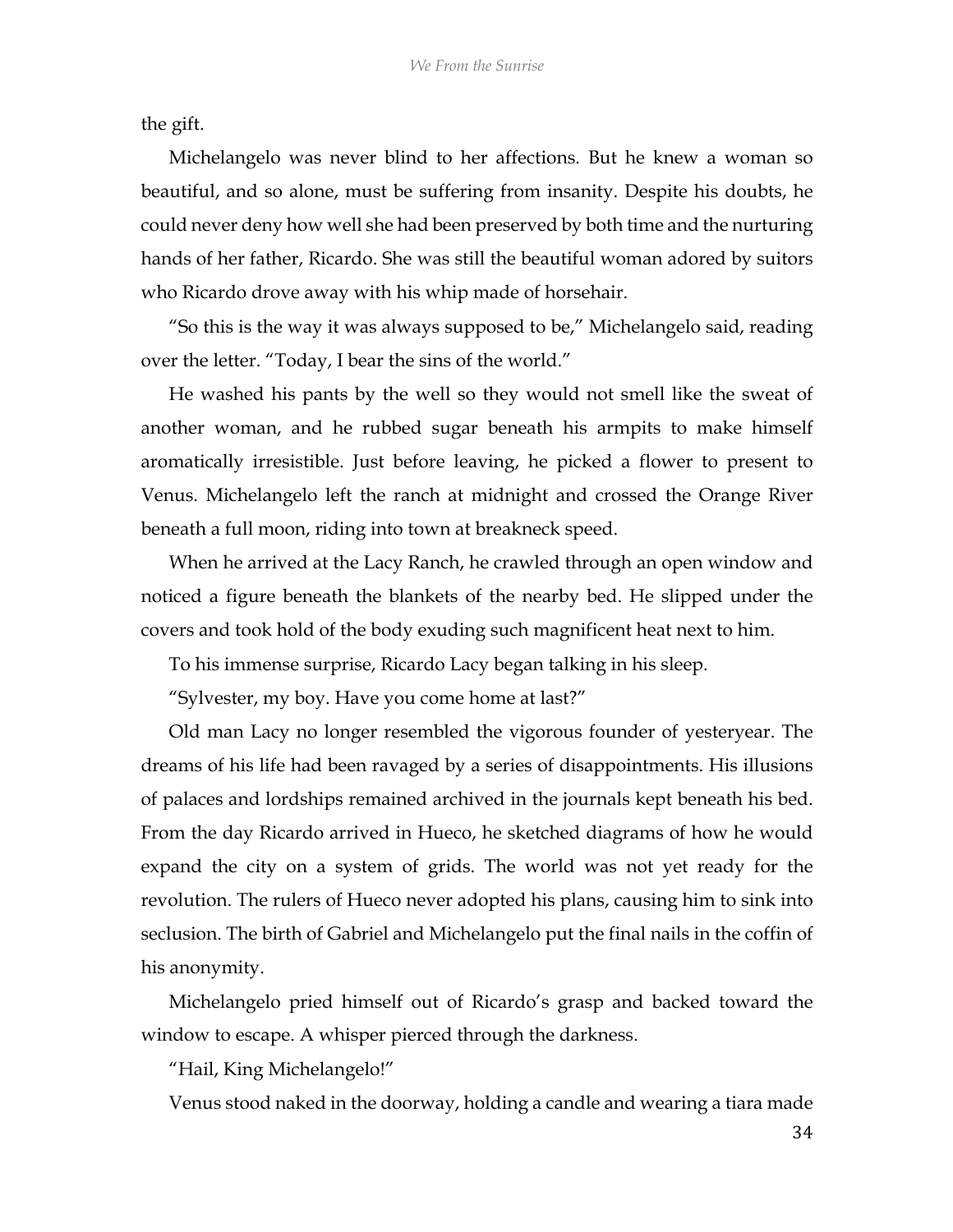of imitation silver. Michelangelo followed her down the hallway and into her quarters. She shut the door and turned around to show him all she had to offer. He thought she looked like a well-preserved porcelain doll, dusted each day on the mantelpiece. She outweighed Francisca by thirty pounds, with thighs powerful enough to crush a man.

Michelangelo wasted no time. He spun her onto the bed and wedged himself between her legs like a wild rabbit.

\*

"Don't say a word," he instructed. "Time doesn't care about us."

Michelangelo wandered onto King Street by accident.

The lures of whores and gambling had never called to his passions, but now, he stood in the epicenter of Hueco's sinfulness. The entanglement of streets and shelters of King Street had been born around the same time as Michelangelo, when the wilderness vagabonds wandered into Hueco to prey on the miracle seekers. They laid a road and put up some roofs to protect the whores from sunburn. The unofficial architect of the project was T.Q. Rafferty, a man who believed that in all aspects of life, speed was more important than quality. He gathered whatever building materials he could find—sheets of metal, poles, discarded wood, bent nails—and organized a campaign to erect the maze of streets where men could seek to erect their passions. None were surprised when news came that T.Q. was killed by a chunk of adobe that fell from the wall above his bed and crushed his skull. His legacy was upheld by a world of clotheslines draped between secondstory windows, streets with no names or numbers, and a weathervane that did not turn due to the rust in its hinges.

As soon as Michelangelo stepped onto the main thoroughfare, he bumped into a half-naked man running from a whore who carried a butcher's knife. Michelangelo leapt out of the way as the man escaped into an alley. The prostitute hurled the blade into a wall.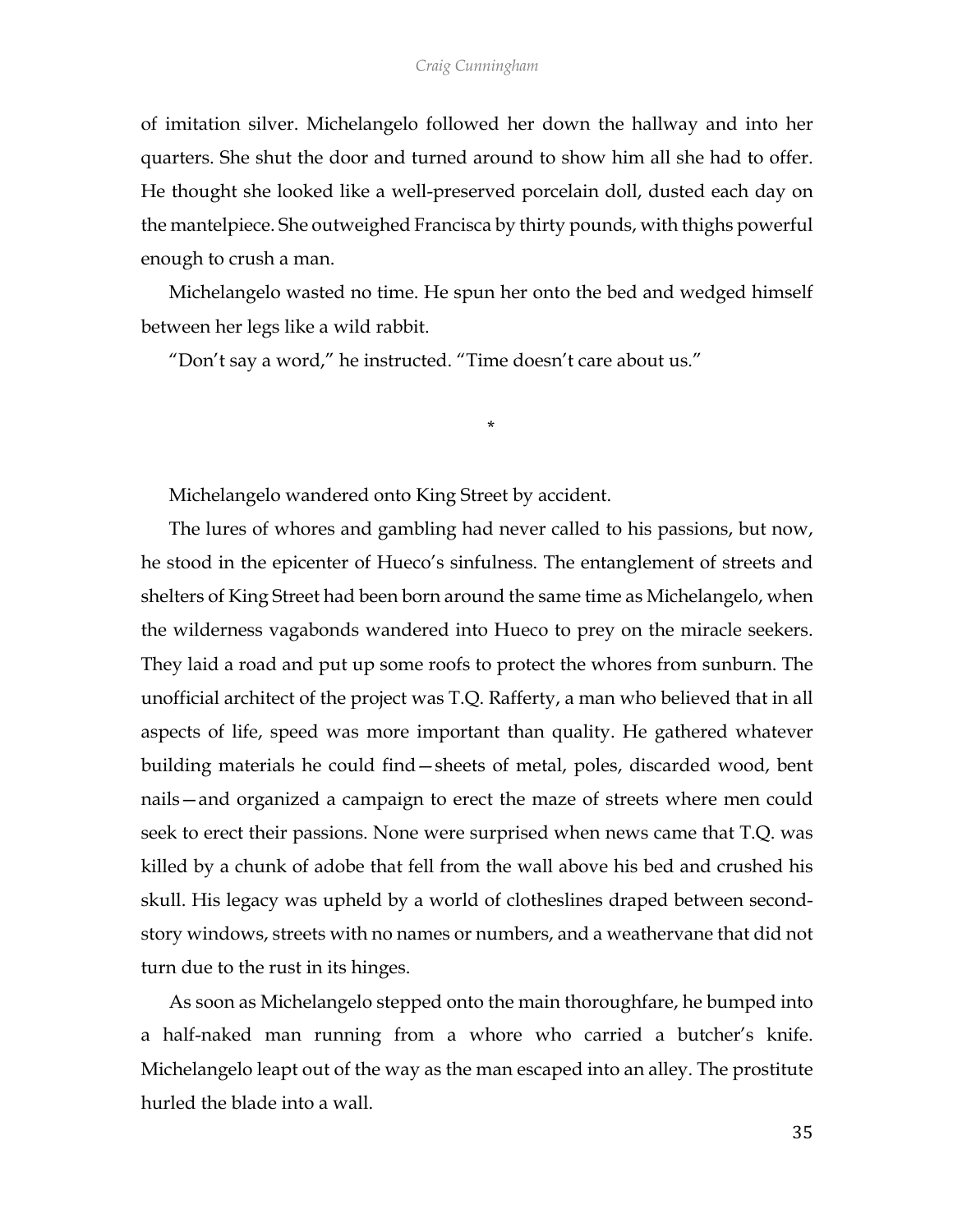"What are you staring at?" she asked Michelangelo.

He liked her at once. She had natural curls in her hair and almond eyes too large for her face. Not a trace of fat could be found on her body, and she had all the marks of poverty, with meager breasts and a misshapen buttock.

"This is no place for boys like you. This is the place where people come to lose their souls."

"Lucky for me, I have no soul," Michelangelo replied.

She examined him for a moment.

"Very well. Come along."

She led Michelangelo through darkened corridors, beneath endless lines of wet underpants drying in the warm air. Michelangelo could taste infection in the air. He could not tell where one building ended and another began. The whore finally stopped at a door painted bright red and guarded by a dwarf named Earl who carried a pistol in his belt. She led Michelangelo into a den of a dozen harlots. Half of them were asleep, and the other half stumbled around drunk trying to sort their earnings into the jars kept beside their beds of rags. The women separated their beds with hanging curtains of velvet. Two blind men played violins in the corner. The sad melodies they wove sucked the eroticism from the air and replaced it with melancholia.

When they arrived at Emilia's space, she tore a piece of stale bread off a loaf and handed it to Michelangelo.

"My name is Emilia."

"I'm Michelangelo."

"Yes, I know. Brother to the prophet Gabriel."

"Brothers by blood alone."

Emilia lay down on the bed and patted the space beside her.

"If you want, we can do some business."

"I don't have any money."

"Then come back tomorrow with money. I don't work for free unless I'm in love."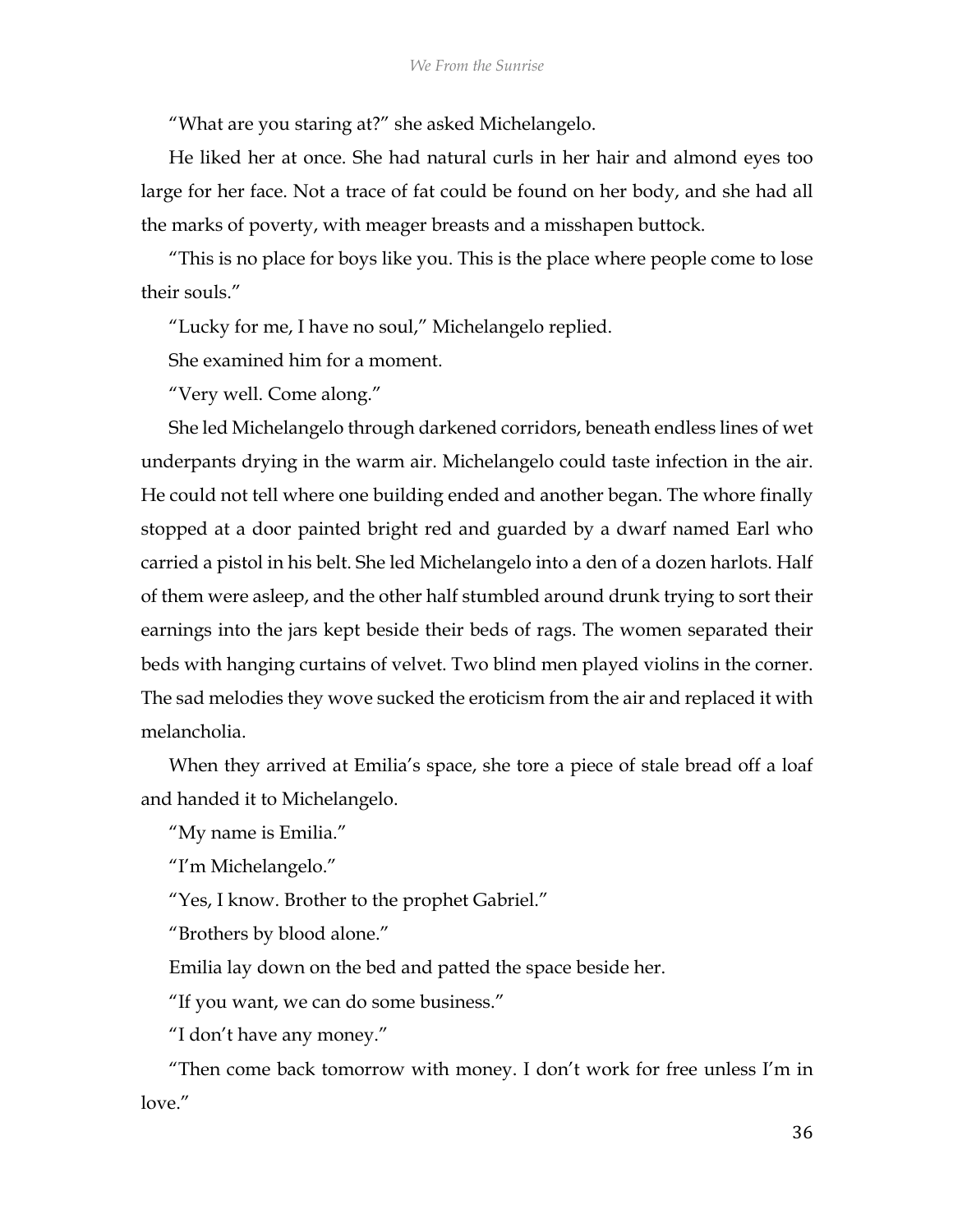Michelangelo explained to her the tragic tale of his lost love and made clear the impossibility of him ever loving someone else. He assured Emilia that his needs were purely carnal. His need for inner fulfillment had been squashed by thirtynine bullets in the body of his beloved Francisca. The magnetic lure of tragedy drew the other whores from their beds. By the time Michelangelo reached the pinnacle of the story, when he placed the wreath of flowers around Francisca's head before lowering her into the earth, he was so crowded by tearful whores that he could scarcely move. They hung about his shoulders and longed for what he had once known: true love.

"If that's the case, then you can come out back with me right now," Emilia said. "I will make you forget every sad thing in the world."

She led Michelangelo into an alley filled with trash and discarded clothing and worked tricks on his body he had never imagined possible. She invited him to stay the night in the den of harlots to regain his strength, and he slept with his arm draped over Emilia's bosom throughout the night.

He would lay his head on the same pillow for the next year.

During his days, Michelangelo enchanted the whores with tales about his miraculous childbirth. He also befriended the blind musicians, and more than once was featured as the singer of their melancholy songs. The women grew to love him as a brother and sought him for protection and comfort when the darkness of doubt assailed them. He collected debts on their behalf and fashioned leather bags to store their belongings. In turn, they provided him with an endless rotation of sexual partners, never once requiring him to pay for their favors.

Emilia never grew jealous from sharing Michelangelo's body. She did, however, hold a special place for him in her heart. It was not unusual for her to ambush him in a dark alley and whisper how much she loved him while they kissed passionately beneath the midnight moon. Other nights, he snuck off to the Lacy Ranch to practice his new tricks on Venus, who believed that one day she would marry Michelangelo and they would become the King and Queen of Hueco.

One night, as Michelangelo dressed in a velvet robe sewn together by Venus,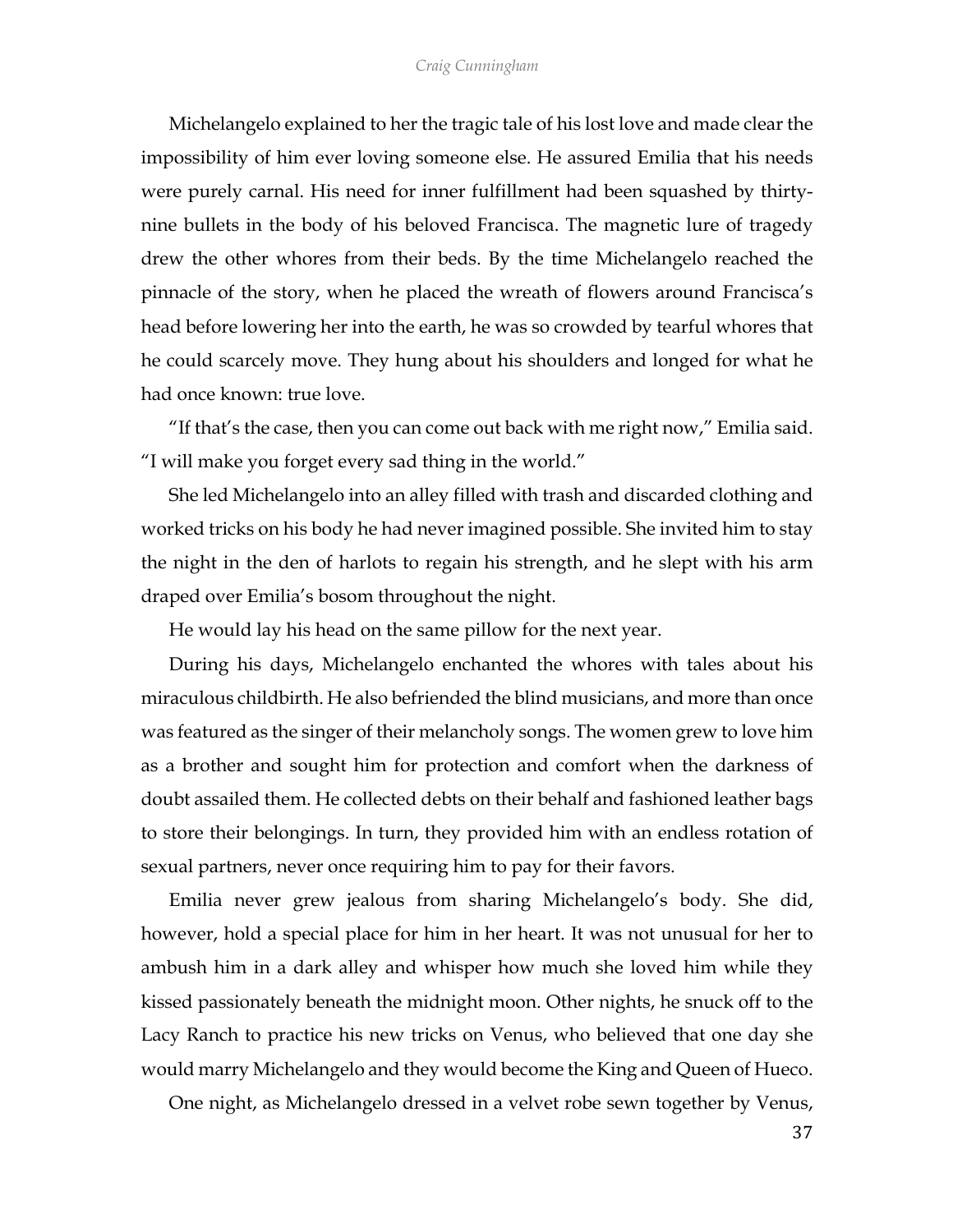Ricardo burst into the room, swinging his whip of horsehair. The first strike slashed Michelangelo across the face, forever leaving a scar and marring the purity of his youth.

"I'll kill you!" Ricardo shouted, cornering Michelangelo.

Michelangelo met the old man's eyes. Ricardo's rage melted into confusion.

"Sylvester?" he asked. "Have you come home to me?"

Michelangelo struggled to his feet.

"Speak to me, Sylvester." Ricardo dropped the whip. He wrapped his rancher's hands around Michelangelo's face. "Oh my boy, restored from the flames. Come down from your mountains of shame!"

"I'm not who you think I am," Michelangelo said. "Your boy is dead, and I am alive."

He dashed out the front door and ran all the way back to the Matias Ranch. He crossed the front porch and opened the unlocked door.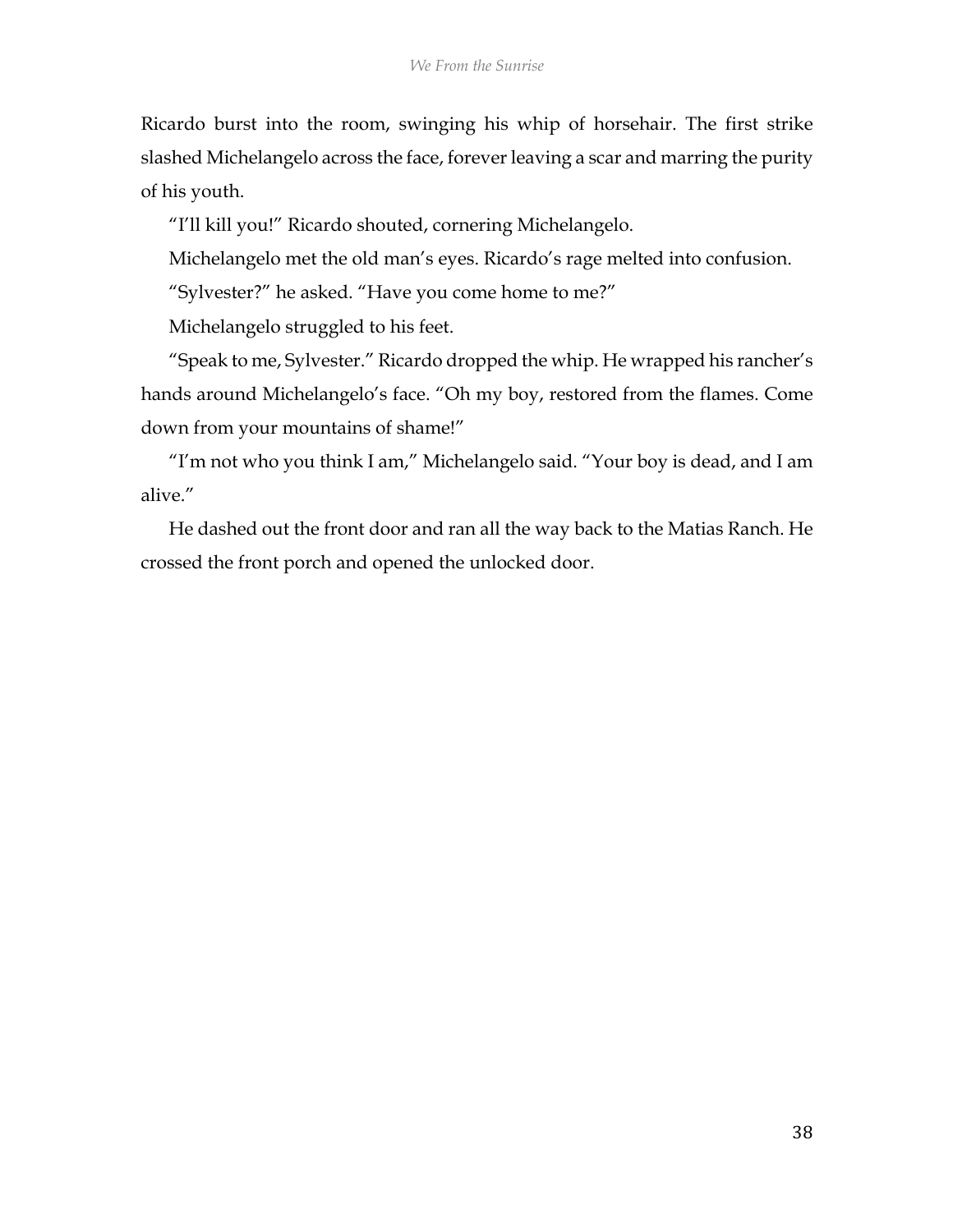II

Gabriel awoke one morning with an epiphany. He swung his legs off the side of the bed and kissed his hands.

"Teach the city how to die so that they can finally know how to live."

After this revelation, he did not leave his chamber for a week as he fasted and prepared a comprehensive plan to teach everyone how to die. The outline called for daily readings of the crucifixion, paired with stories of the deaths of saints in faraway lands. Gabriel would also display two dying cornstalks outside the labyrinth so that all who dared enter mass would have their attention focused on death. Absolute confession of sin would be essential. Every parishioner must disclose their deepest failures. The plan would culminate in a religious ceremony in which Gabriel himself, after fasting for a period of forty days, would be buried under a thin layer of dirt and rise up in a service riveting with symbolism.

As he put the final touches on his plan, he could not help but think Brother Herman would be proud.

Gabriel gathered the other brothers outside the horse stables to announce the plan. Lately, attendance had dipped. Gabriel attributed the waning enthusiasm on the mosquitoes. The reality of the decreasing numbers had nothing to do with flying bugs and everything to do with a cultural insurrection. A Native movement began only a few weeks before under the leadership of Bearpaw, a charismatic teenager who was blind in his left eye, to try and coax the tribesmen back into the wild to live in the ways of their forefathers. The Natives had not been so divided since the founding of Hueco. Gabriel blew a bugle over the fields and drew in the other brothers like cattle coming to feed. Barto arrived last, as usual.

"What's the excuse this time, old one?" Gabriel demanded.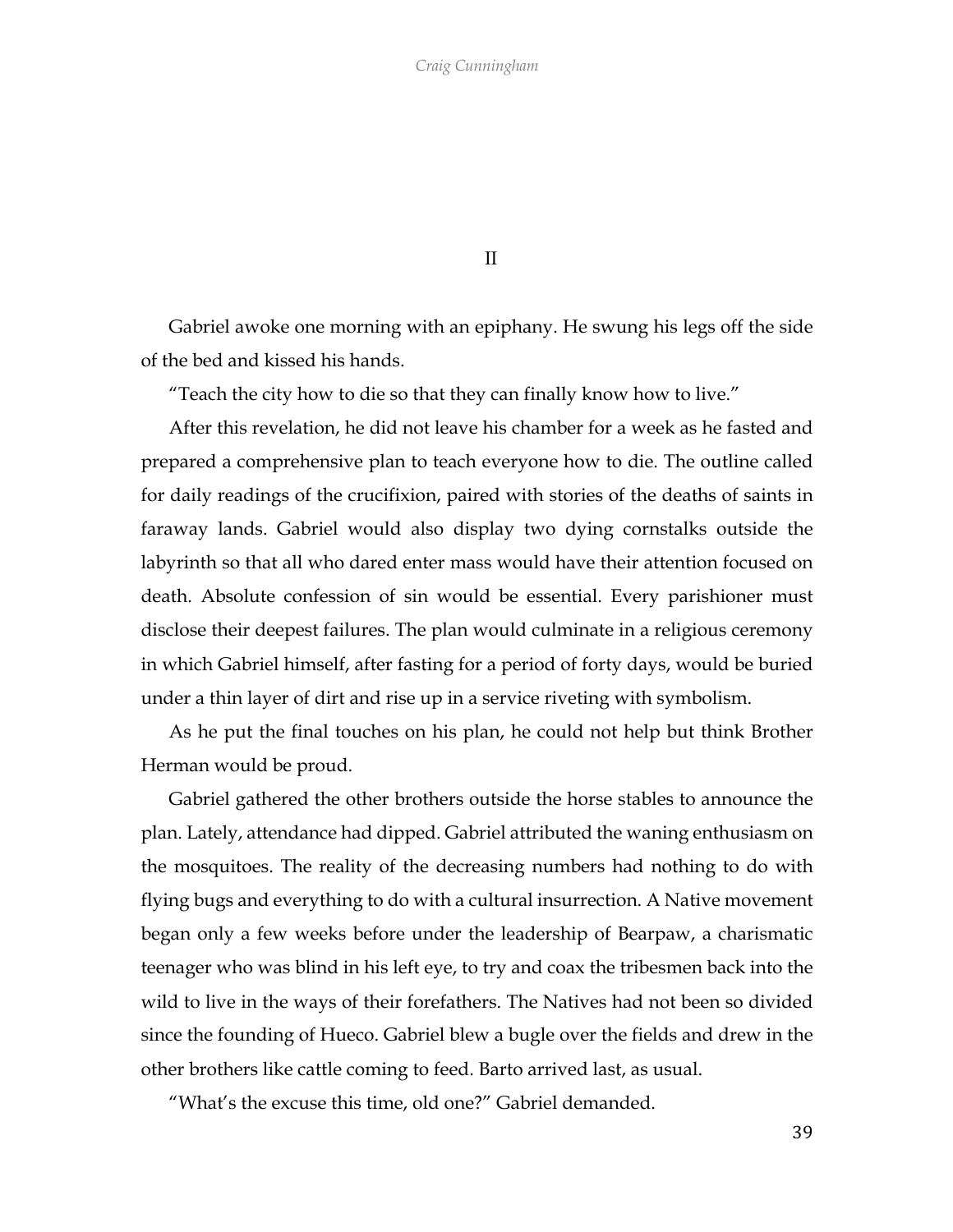"I was cleaning my wounds. Forgive my tardiness."

Barto had been attacked by a mountain lion two days before on his weekly walk to bring good tidings to the poor living on the outskirts of town. The mountain lion leapt on his back, believing Barto to be an easy meal. The old monk fell to the ground limp and in prayer. The lion mauled him badly, but when he opened his eyes, the cat lay dead with its throat slashed. Many of the brothers laughed on hearing the story from the elder. They changed their tune when Barto rode into town dragging a dead lion through the dust.

"We have gathered to discuss a new vision for the mission. I was delivered an epiphany from the Lord about the direction we are to take. Our focus will shift to learning how to die so that we may know how to live. It will require the fullness of faith. Leave your tools on the ground. We will no longer work the crops. May they whither in the sun!"

Barto cleared his throat. "And what of those who depend on these crops for survival? Half of those who attend mass only do so in exchange for provision."

"Then we will give them food so they never hunger again. We will fill their cups so they never thirst again."

"And how will we eat? The Lord provides to those who provide for themselves."

"I suggest you revisit the scriptures, old one, before proclaiming your wayward philosophies. We have no right to molest the Word."

All but Barto dropped their tools and entered the mission, where they stripped their labor robes and put on their leisure robes. Some took siestas while others excursed by horseback to the hot springs. Only Barto disobeyed the orders. He picked up a hoe and worked the crops until sunset.

That night, Barto snuck a meal of black beans and corn before studying scriptures about the responsibility of work. Everything he encountered contradicted Gabriel's proclamations. He decided to take a pilgrimage into the wilderness so he could pray to God without distraction. Barto had no possessions but the clothes on his back and the black sombrero left from the suicidal founder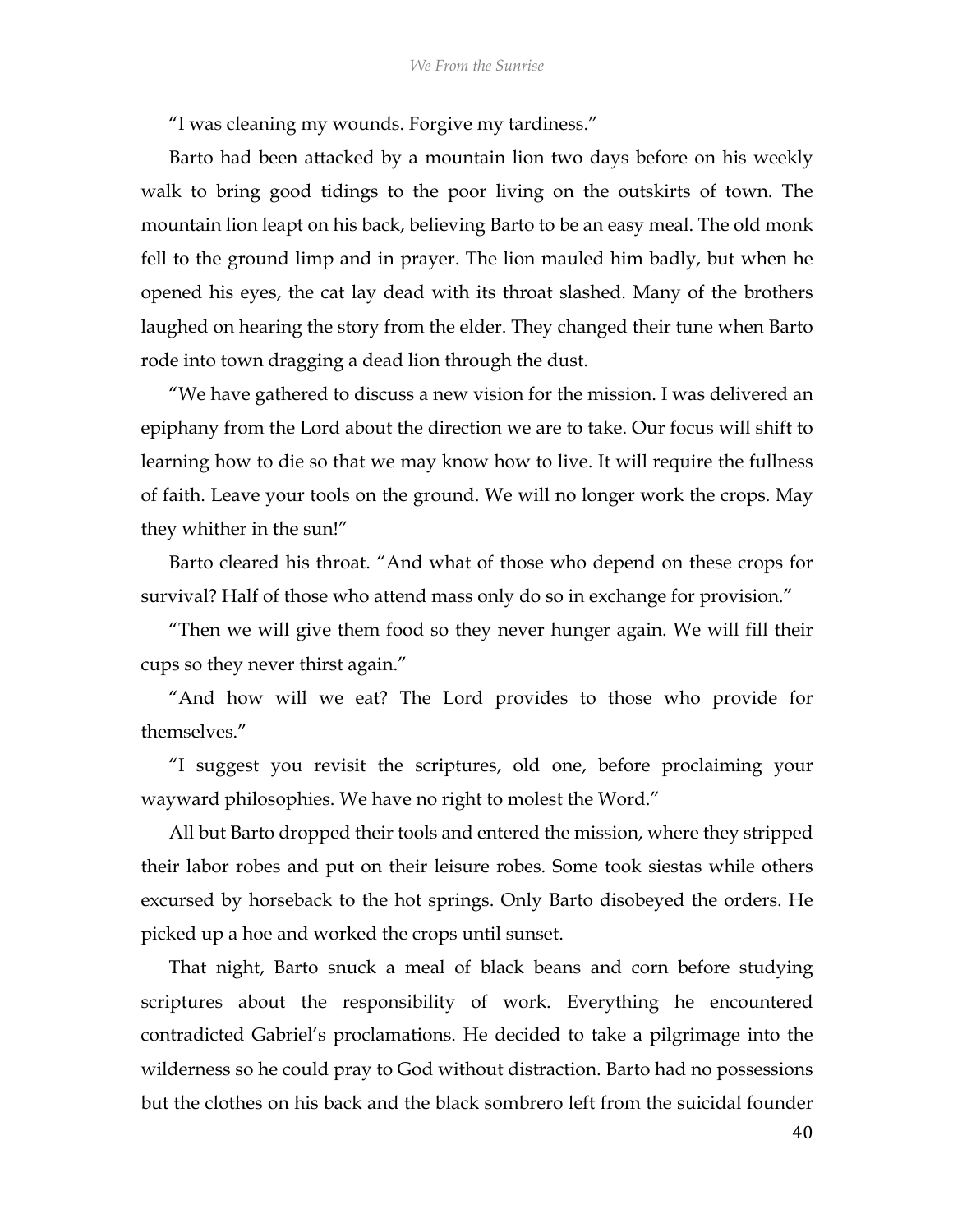Ferris Cabrera, and so packing was not only unnecessary, but impossible.

He was stretching his legs for the journey when Gabriel appeared in the doorway.

"The others told me you stayed behind this evening to work the crops."

"Yes."

"I made it very clear that we must show our parishioners death so that they will have a new appreciation for life. This is a message from above. We must act in solidarity."

"I don't doubt the message," Barto said. "Only your interpretation."

Gabriel lifted his eyebrows, amused by the accusation. "I've come to ask you to go to confession. The others are signing up as we speak. I would like you to go first. A dark spirit moves within you, Barto."

After his embarrassing confession to Brother Herman so many years before, Barto had never returned to confession. The very idea of it brought confusing and humiliating images into his mind, and discouraged him from further evaluation of the tombs of his memory.

He shook his head. "I'm leaving tonight. On a pilgrimage. I will travel the wilderness, just as Christ traveled the wilderness prior to His ministry."

Gabriel could not have been more pleased at the news. His only adversary in the mission would be gone. He guided Barto down the hallway and interrupted the sign-up session to announce the departure of the only remaining man from the founding of the mission. The brothers snickered at the thought of Barto and his diseased mule surviving in the wilderness for more than a day.

\*

The Native movement led by Bearpaw gained momentum on the following midnight when a band of painted warriors stormed into town on horseback and stole ten children. A vigilante party of twenty-five civilians tried to hunt down the warriors and rescue the children. Five returned alive. Bearpaw sent the five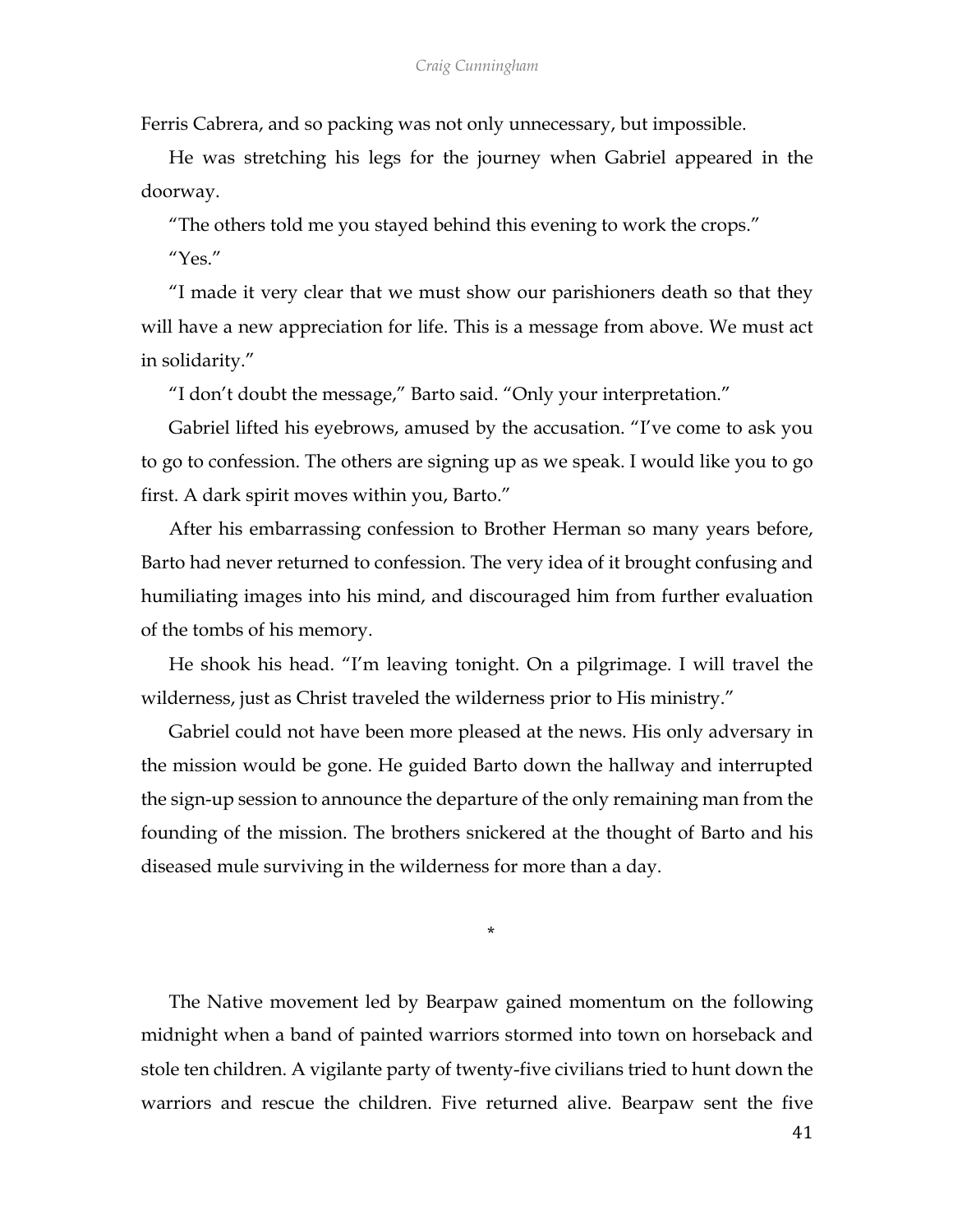survivors back into Hueco on a single horse with scalps hanging around their necks. They carried a note from Bearpaw that said, "If your Christ is to live here, He will also die here."

Gabriel posted a prophecy outside the labyrinth to pacify the fears of the civilians.

Bearpaw then twisted the nipples of public sentiment when he returned the ten children in the middle of the night and tied them to Ricardo Lacy's barbed wire fence. The Native revolutionaries had soaked the children's hands in blood and tattooed crosses on their chests. A sign hanging above them read, "The future rulers of Hueco. Bow before your Kings and Queens."

The following morning, fifty more Natives escaped into the wilderness to join the revolution.

"Enough is enough," Gabriel declared to the other brothers. "It's time to request help from the soldiers. Who will accompany me to the presidio?"

"I'll come along," Brother Gary Sullivan III announced. "I've always had a way with men in uniform."

Until then, the soldiers believed the conflict to be spiritual in nature and therefore the responsibility of the mission. Gabriel never trusted the soldiers. He believed if they spent half as much time protecting the town as they did frolicking with the whores on King Street, Hueco would be the safest town in the world. Gabriel and Gary Sullivan III walked the two miles to the presidio, a compound of barracks and prison cells hidden behind a six-foot wall that surrounded the entire property. The spartan building rose up like a child's building blocks, with each one smaller than the one before until it stopped with the smallest, which is where Captain Paul Jordan sat for hours at a time looking over the town and twirling his pistol around his finger.

The brothers approached the captain.

Captain Jordan listened to the request while spitting tobacco juice on his Persian rug. He lived on the outer rims of extremity and did nothing in moderation. He went to bed at sundown or stayed up all night. He ordered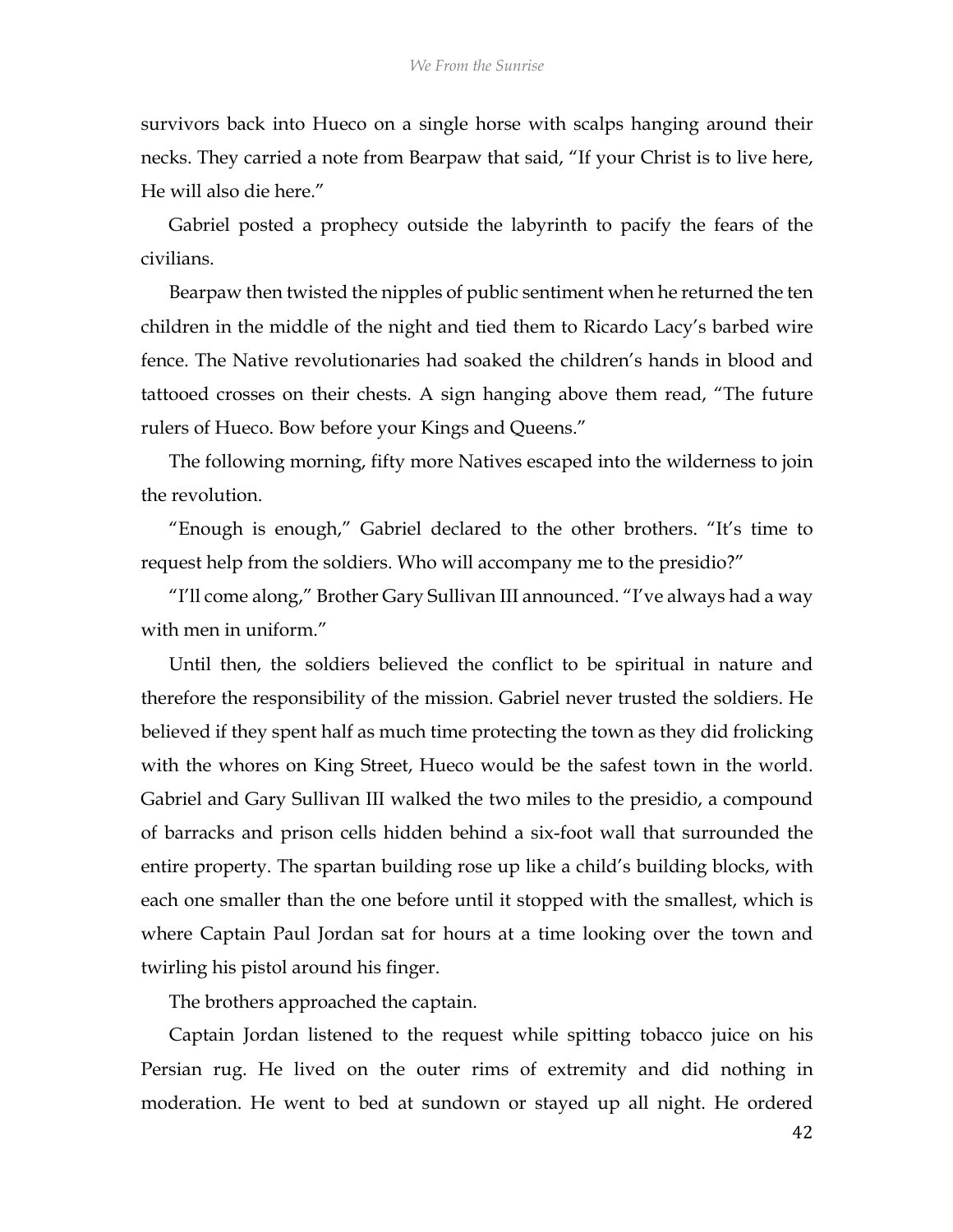chastity or orgies. He avoided alcohol for a week only to down an entire gallon of whiskey in a single sitting. One bullet or thirty-nine held little difference in his mind.

He agreed to Gabriel's request, but only if no one would complain when he brought back Bearpaw's head on a stick and burned it in the center of the city.

Gabriel agreed.

Captain Jordan and his soldiers rode off into the mountains, firing their pistols like madmen. The soldiers found the Natives napping under a grove of fruit trees, which Captain Jordan set aflame. Those who tried to escape into the mountains were run down and then dragged behind horses until dead. The rest of the revolutionaries, numbering close to seventy, were lined up and executed.

Captain Jordan returned to the labyrinth driving a wagon piled up with mangled bodies. At the sound of celebratory gunfire, Gabriel came out to identify Bearpaw among the dead. He sifted through the corpses.

"He isn't here."

"If he isn't here, then he wasn't there," Captain Jordan replied.

"No one is safe while that maniac is alive. You have failed us yet again, Captain."

Gabriel slammed his fist against the walls, begging for God to enhance his vision.

Deep in his heart he heard the whisper, "Teach them how to die so they will know how to live."

\*

Michelangelo spent the following weeks searching the riverbed for the flowers he had never given to Francisca. Whenever he discovered a new species, he rushed back to Francisca's grave and planted it in the soil as an apology for his licentiousness.

One day as he returned from the river, he noticed the grapefruit trees growing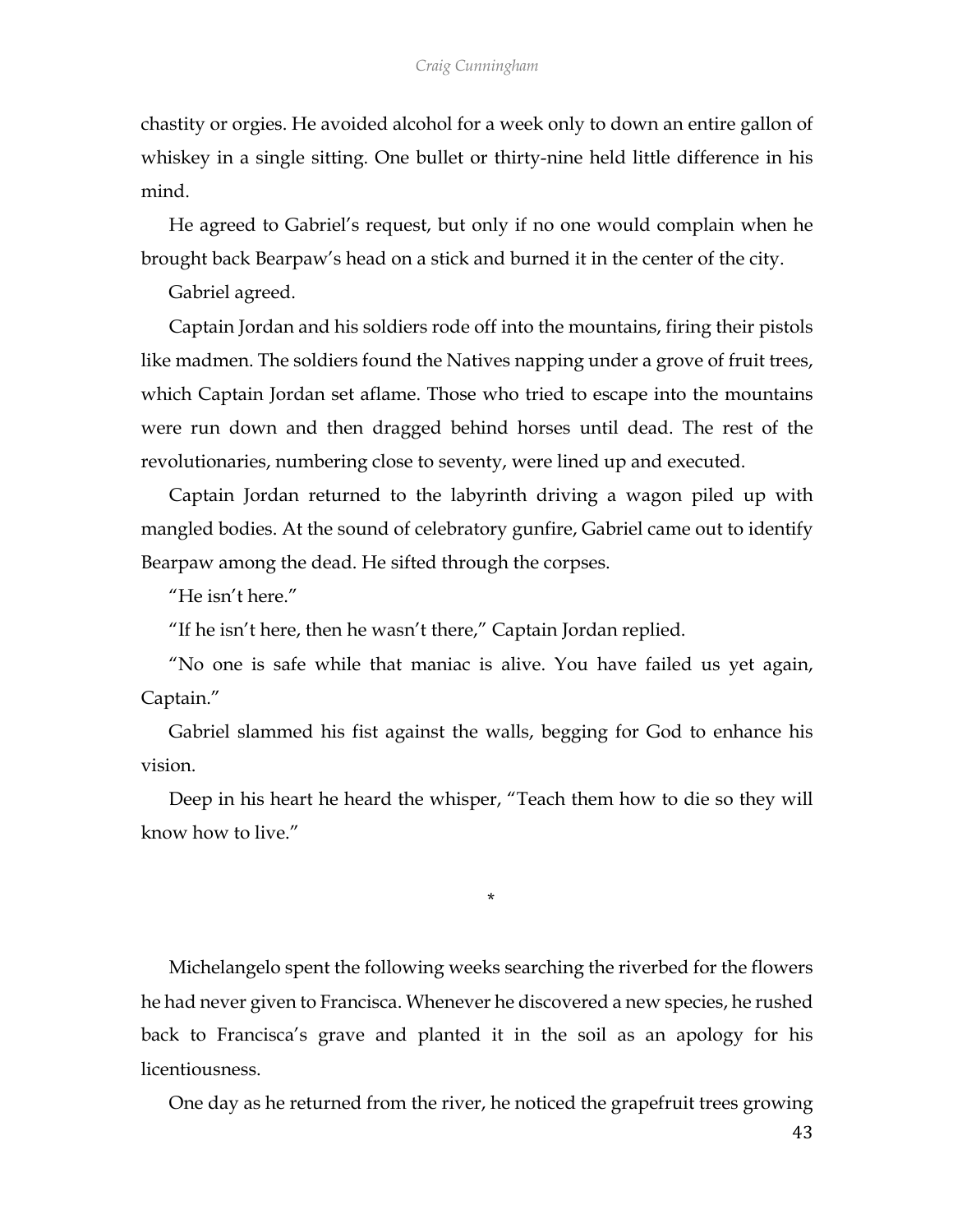in the front yard. He recalled the fateful day so long ago when Barto brought him a basket of fruit, and he cast the seeds of a grapefruit into the yard. Now, it had blossomed into an orchard. He ate one of the fruits like the whores taught him to do on King Street—whole, and without peeling it. He wiped his hands on his trousers and belched.

"That was the best thing I have ever eaten," he announced.

Michelangelo gathered the seeds from the fruit in a tin can and planted them ten paces apart from one another. He picked the rest of the ripened fruits and rode into town to share them with his mother.

She lived in the bottom of a valley on the far side of the mission, just past the crops. After the miraculous birth, Herman raised up the funds to build the virgin a place to rest and nurture the sons who would deliver Hueco from evil. The dwelling was simple, with a garden out back and great windows looking out toward the mission fields. She relished watching the brothers struggle in the heat of summer. Often she heckled them from her rooftop. When Michelangelo arrived to her house, a hot meal casserole had just been left on the front porch with a note requesting Arecelia to intercede on behalf of a dying chicken. Michelangelo brought the meal inside along with the fruits.

"How did you get that scar on your face?"

"Ricardo Lacy hit me with a whip."

"I'll talk to him. That's no way to act."

She was as beautiful as ever. Sylvester Lacy himself would have had trouble distinguishing her from the young maiden who enraptured his lusts from a bedroom window. She maintained her youthful physique by chasing rabbits and rearranging the furniture.

"You've brought me grapefruits," she said.

"It's why I'm here."

Michelangelo cut up a fruit and offered it to his mother. She took a bite and spit it out the window.

"These are God's grapefruits."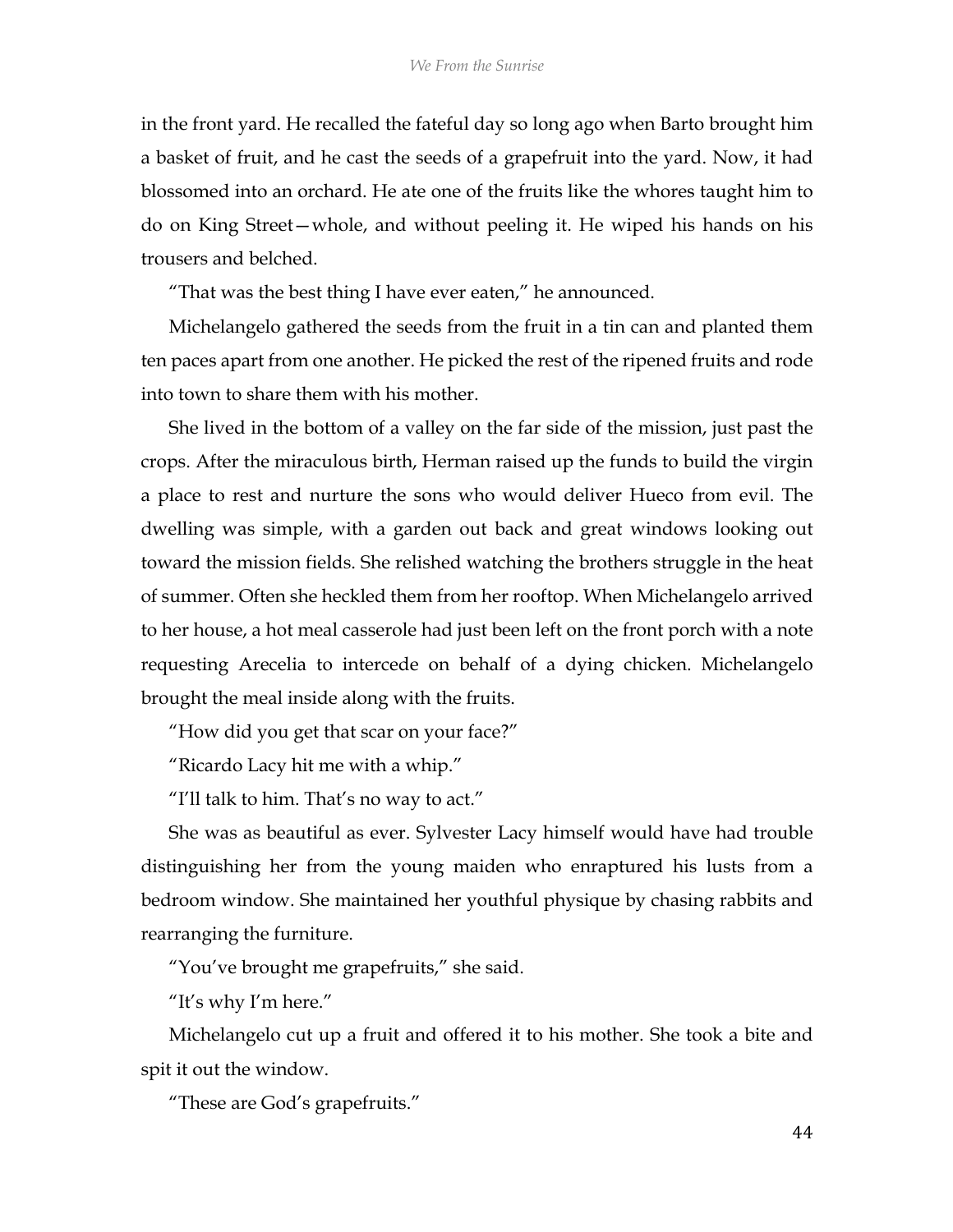"No. They're mine. Growing in front of my house as we speak."

Arecelia packed her socks in a bag. "I'm coming to live with you. That way I can eat the grapefruits and keep you from being hit by whips. I've let this go on for long enough."

"Very well, so long as you stay out of my way. You should know by now that I am a busy man."

By the time they arrived at the ranch, a red moon had risen over the house. Arecelia did not go to bed, as Michelangelo hoped she would, but walked through the house rearranging the furniture.

"It looks like two bulls got loose in this house," she said. "Everything is broken. You ought to be ashamed of yourself."

She then wandered outside and sprinkled water on the graves of the Matias family, believing it would quench the thirst of the dead. Arecelia stayed awake all night, calculating how many footsteps were required to walk to the perimeter of the property.

He disregarded her madness and spent the morning outlining plans for a grapefruit empire.

\*

Michelangelo and Arecelia awoke each day at dawn to work the trees.

Arecelia's experience maintaining her gardens proved to be beneficial, and Michelangelo could not keep up with her incomparable pace. She encouraged him to think of work as pleasure while they ate grapefruits for lunch in the shade. At night, she rubbed his aching shoulders with snakeskin oil. To his knowledge, she never slept. She floated through the house as a phantom and moved the furniture from place to place, just as she had while living at the mission.

Michelangelo eventually gathered enough fruits to haul them to town in a wagon. He stopped a half-mile short of the city and whipped the blankets off the covered fruits. The miraculous scent was carried on the back of the wind and into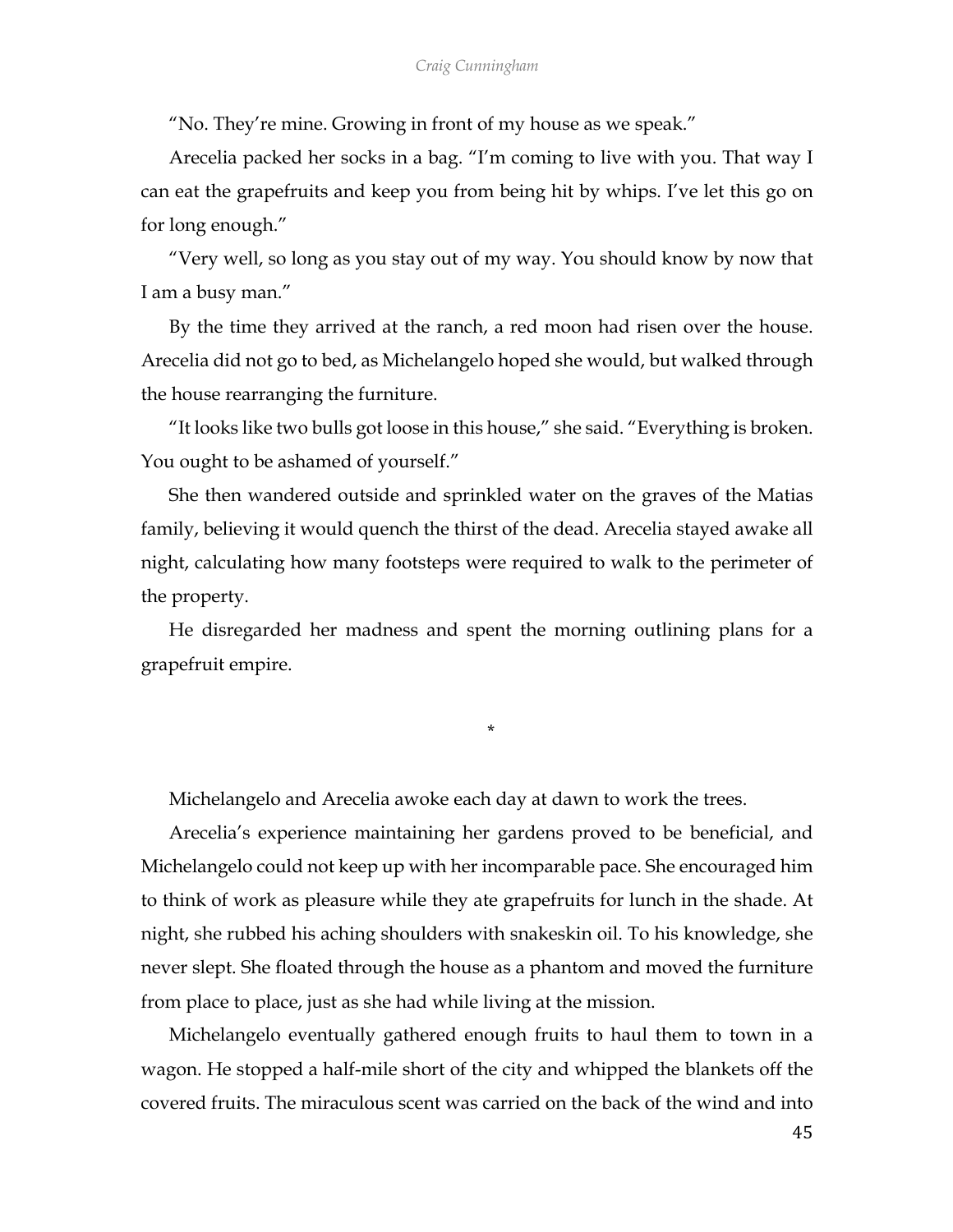every window of Hueco. Within the hour, a line of dying Natives stood beyond the wagon waiting on their turn to purchase fruits. They bargained with Michelangelo and showcased their emaciated children so he might show them mercy.

"If my child doesn't eat today, he will die. We already ate the dog. And the neighbor's dog, too," one woman explained. "What a shame that it's come to this."

He heard similar tales of carnivorous horror throughout the day. One thing became clear: the Natives would reject the decrees of the mission and resort to the immoralities of survival. In his most fiery sermon to date, Gabriel stood in the center of town on a box and promised everyone that abundance lay on the other side of suffering, despite the growing masses who pleaded with him to put an end to the madness and nurture the crops. Michelangelo had seen enough. He toppled the rest of the fruits on the ground and drove into Hueco at breakneck speeds as the Natives clambered for the abandoned fruits. He did not stop until he arrived at Gabriel's window.

"Gabriel! Come out here!" he shouted.

Gabriel emerged from the shadows of his bedroom in such a devastated physical state that Michelangelo hardly recognized him. His cheeks sunk in around the outline of his teeth. His gray eyes seemed pickled in their sockets.

"My God," Michelangelo said. "You're a carcass. You're a dead man."

"I'm a man of discipline. Flesh is of the world and I am of the spirit."

"I've come to ask you to stop starving your people. Just now I've seen a town full of skeletons."

"A man like you cannot be expected to understand. The brink of death is actually the brink of life."

"You've lost your way. Your only job is to feed the hungry."

Gabriel tapped on Michelangelo's chest with the chiseled tip of his fingernail.

"Revisit the scriptures so you don't pervert them. Christ spoke of living food. Not crops. Not bread. But the substance of life eternal. I am clear. I am of sound mind. This is the kingdom. And I am a willing worker for the harvest."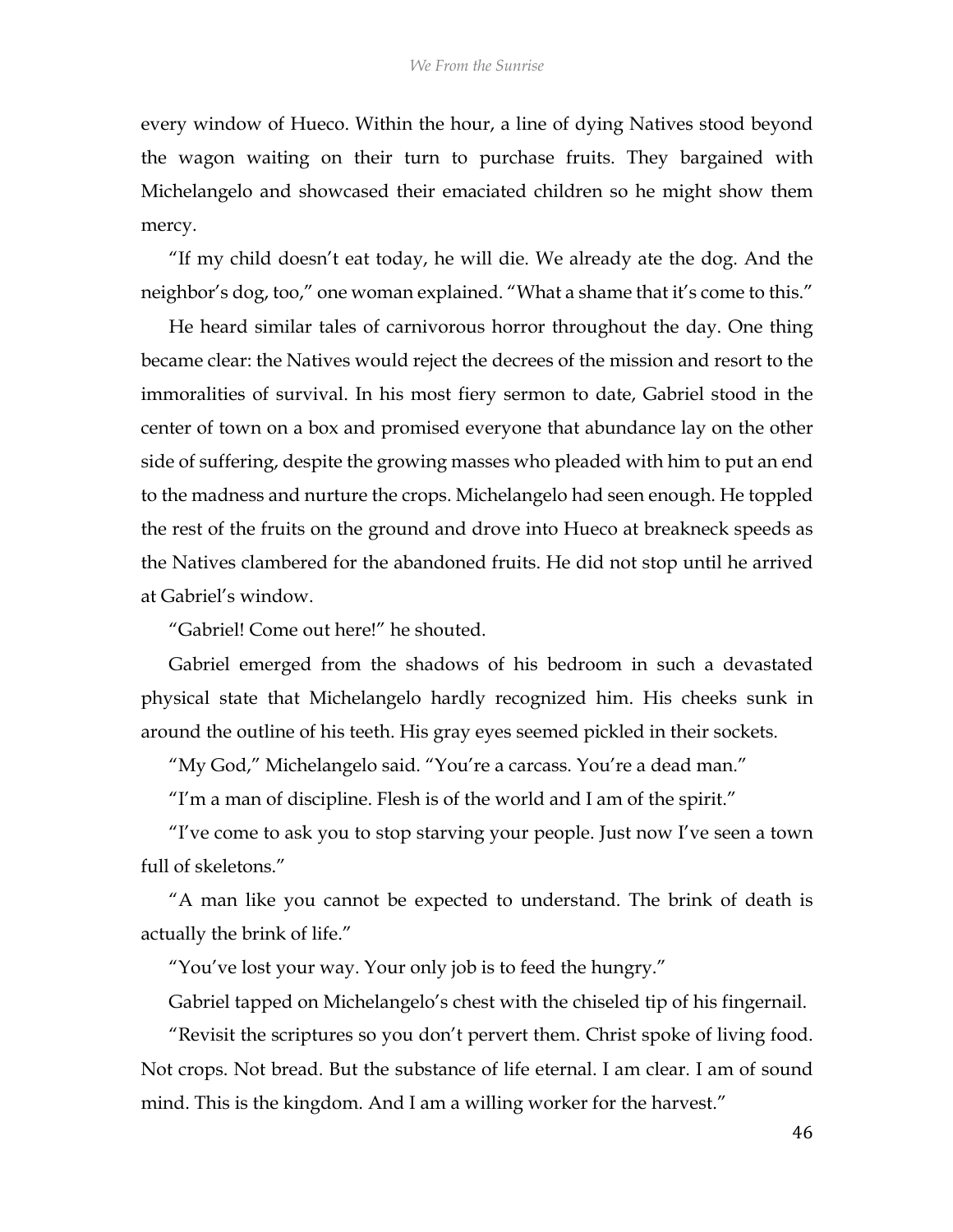"If you don't feed them, then I will."

"With what? Tales of your debauchery?"

Michelangelo mounted the wagon. He spit in the palm of his hand and held it up at his brother.

"With grapefruits."

He whipped the reins and sped out of town in a cloud of dust.

\*

Emilia the whore arrived at the Matias Ranch carrying a baby. She was in such a state of flummox that Arecelia had to stabilize her with warm milk. She took Emilia to the bedroom and laid her down.

"Where is he?" Emilia asked.

"How should I know? He's a wayward man."

"And now he will be the father of your granddaughter."

Arecelia's eyes lit up with joy.

Emilia realized she was pregnant with Michelangelo's child only days after he left King Street. The conception not only threatened the source of her livelihood, but also brought an unbearable sickness. The blind musicians told her the child was sour, and, thus, something to woe. The bulge appeared after a few months, and the soldiers abandoned her pleasures for fear she would claim them to be the father and bring scandal on their military careers. After nine months of destitution, Emilia birthed the baby in the same damp alley where she assaulted Michelangelo with her love. She returned to the den of harlots with the baby still attached to her umbilical cord. One of the blind musicians completed the procedure while the other played a melancholy waltz.

Emilia handed the baby to Arecelia.

"Tell him her name is Esther. And tell him I cannot stay in Hueco any longer, or else they'll string me up."

"Why's that?"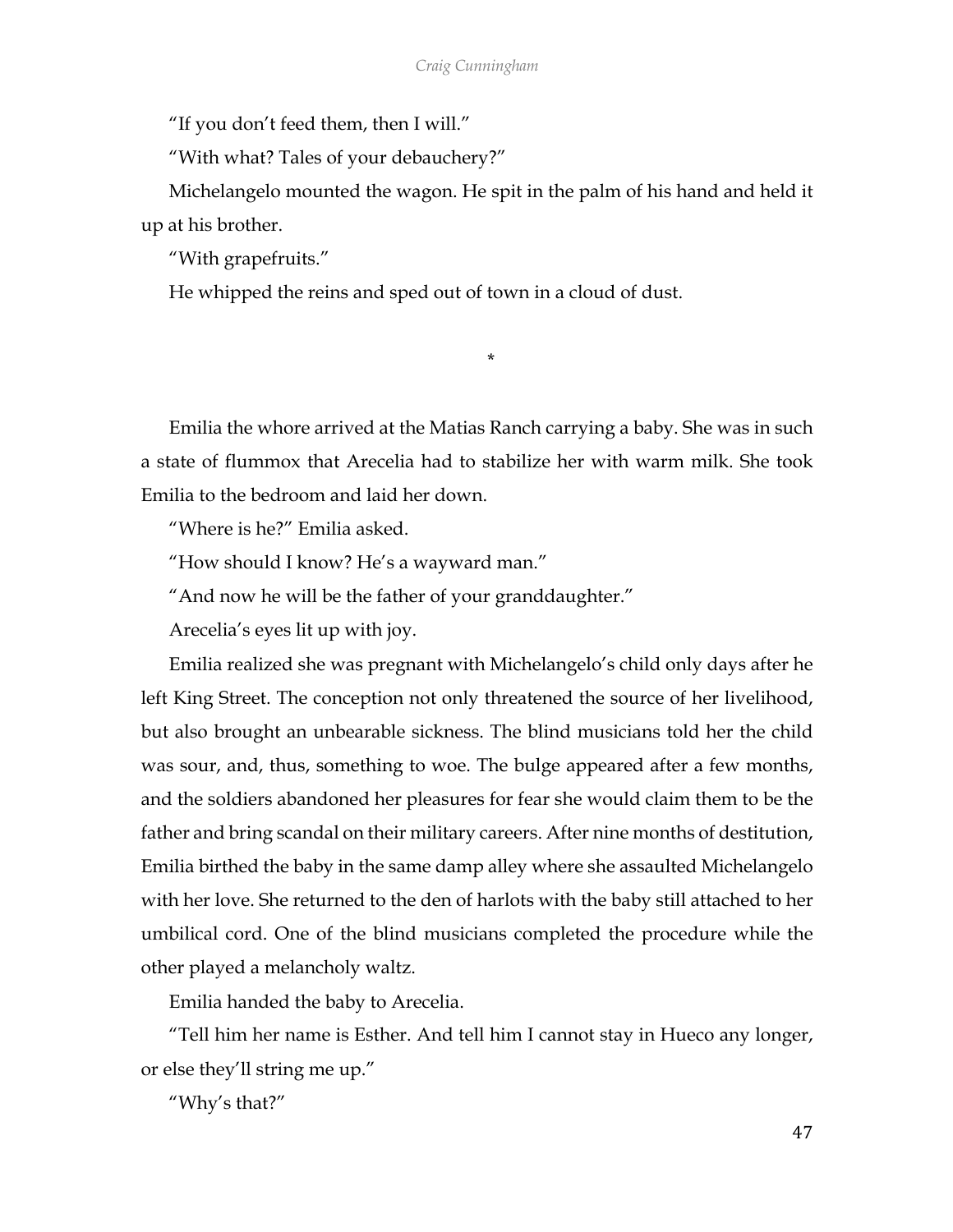"Because I killed a man who owed me money. Not everyone escapes."

Arecelia wished Emilia well as she guided her out the front door and pointed her in the direction of the mountain path.

"If you ever come back around, we'll eat grapefruits together," Arecelia said while waving goodbye and bouncing Esther on her knee.

Michelangelo returned to the ranch to find Arecelia sitting on the porch, allowing a baby to suckle on her breast. She wore nothing but a pair of trousers and whistled a hymn she wrote long ago to the Apostle Paul.

"What now?"

"Some whore brought her over. She said the child belongs to you. The name is Esther. Have a look at those eyes, and you'll understand."

With one glance he had no doubts. He picked up his daughter and headed out to the fields.

\*

Neither Michelangelo nor Arecelia knew how difficult it would be to raise a child. When Arecelia birthed her twins, she was so occupied by the presence of pilgrims and other admirers that Barto nurtured the children and battled away their sicknesses with his fervent prayers. Even when they grew older, Arecelia never took on her motherly duties because those who still believed in the Immaculate Conception cooked them meals each week and made sure the twins were not run over in the street by wild horses. When Esther coughed for the first time, Michelangelo stuck his finger down her throat to find out why.

The fits of coughing were amateur sicknesses compared to what Esther would face in the decades to come. The sour belly of Emilia's pregnancy promised a lifetime of health deficiencies for Esther. The medical realities pointed to the inheritance of a venereal disease she had contracted from Emilia, who contracted it from a soldier named Hubert, who contracted it from Ivana the Sensation, who contracted it from an unnamed suitor during a night of drunken festivities at the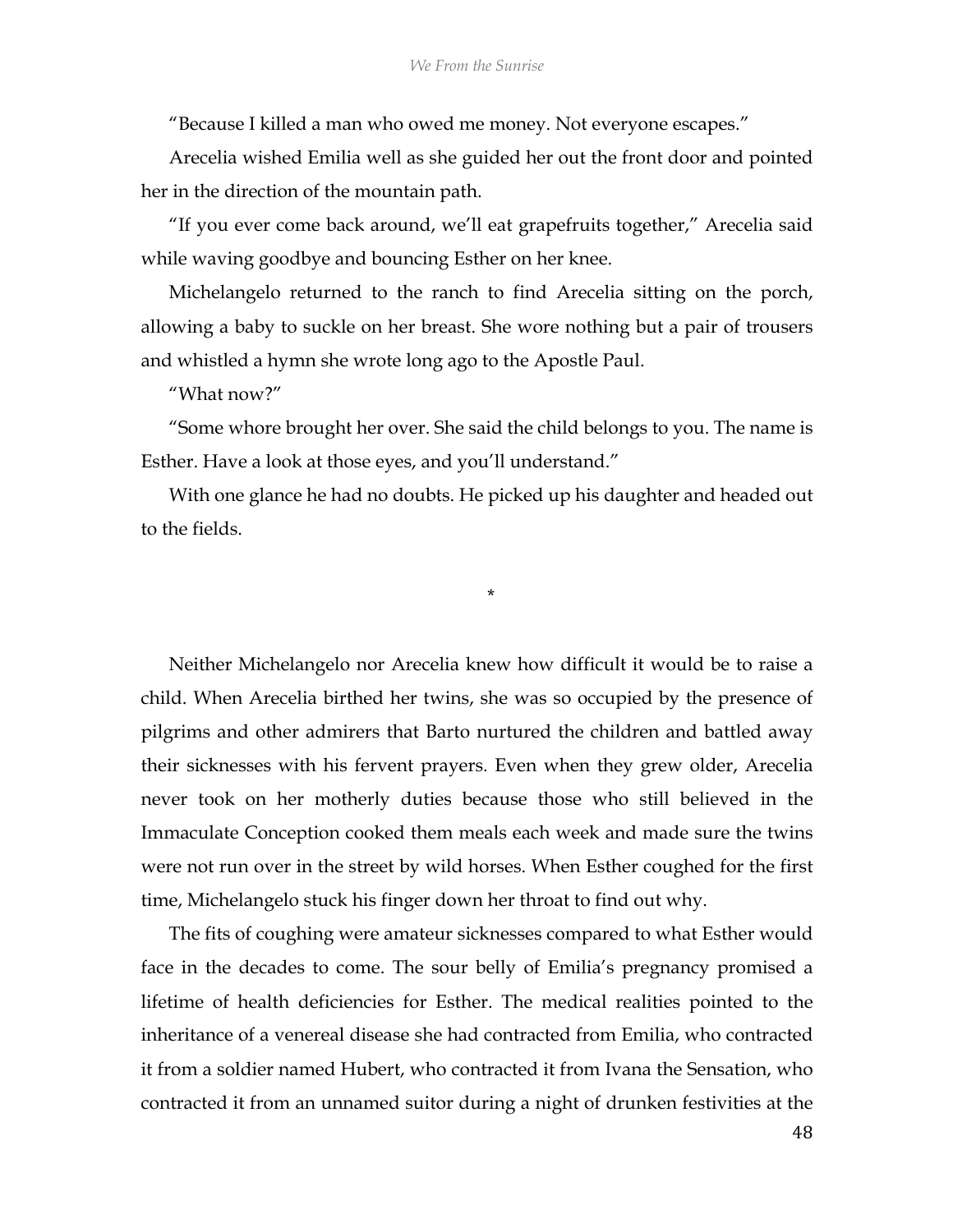hot springs. Each week, they expected the child to give up the ghost, and were mystified when she emerged from the sickness only to enter into another.

"I have to make a trip to the river," Arecelia claimed. "That's where to find all the smoothest stones."

"Why do you need a smooth stone?"

"So I can heat it over an open flame and put it on Esther's forehead. She can't see anymore because her brain is cold."

She returned that afternoon soaking wet and carrying a stone from the deepest bed of the river. Arecelia had come to the realization that the glowing orange stones at the bottom of the river held magical properties. All day she warmed the stone over a campfire while Michelangelo pruned the trees. That evening, they tested the stone on Esther's head and were relieved at the return of her sight.

"That's that," Arecelia said. "We had better get back to the trees."

The dedication to the trees paid off. They purchased extra wagons, crates, specialty bowls, and monogrammed tools. They surrounded the orchard with a wooden fence and placed traps throughout the fields to capture the varmints that bit chunks out of the fruits. In a year's time, everyone in Hueco knew of the great success of Michelangelo and his mother. They anticipated the one weekend a month when Michelangelo drove his wagon into town and hired the musicians of King Street to entertain the crowds while they waited to purchase their grapefruits.

After one such trip, Michelangelo returned to the ranch house to find the place empty, which was not unusual in those days because Arecelia took great pleasure in chasing the rabbits in the fields. He followed Esther's cry to the bedroom and opened the door to find Arecelia tied to the bed with a young Coahuiltecan holding a knife to her throat with one hand and eating a grapefruit with the other. The Native's hair was tied into a ponytail behind his back, and his cheeks were tattooed with war paint.

"Out of all the houses in Hueco, you chose the wrong one," Michelangelo declared, cracking his knuckles. "I'm going to rip out your heart."

"I need a place to hide."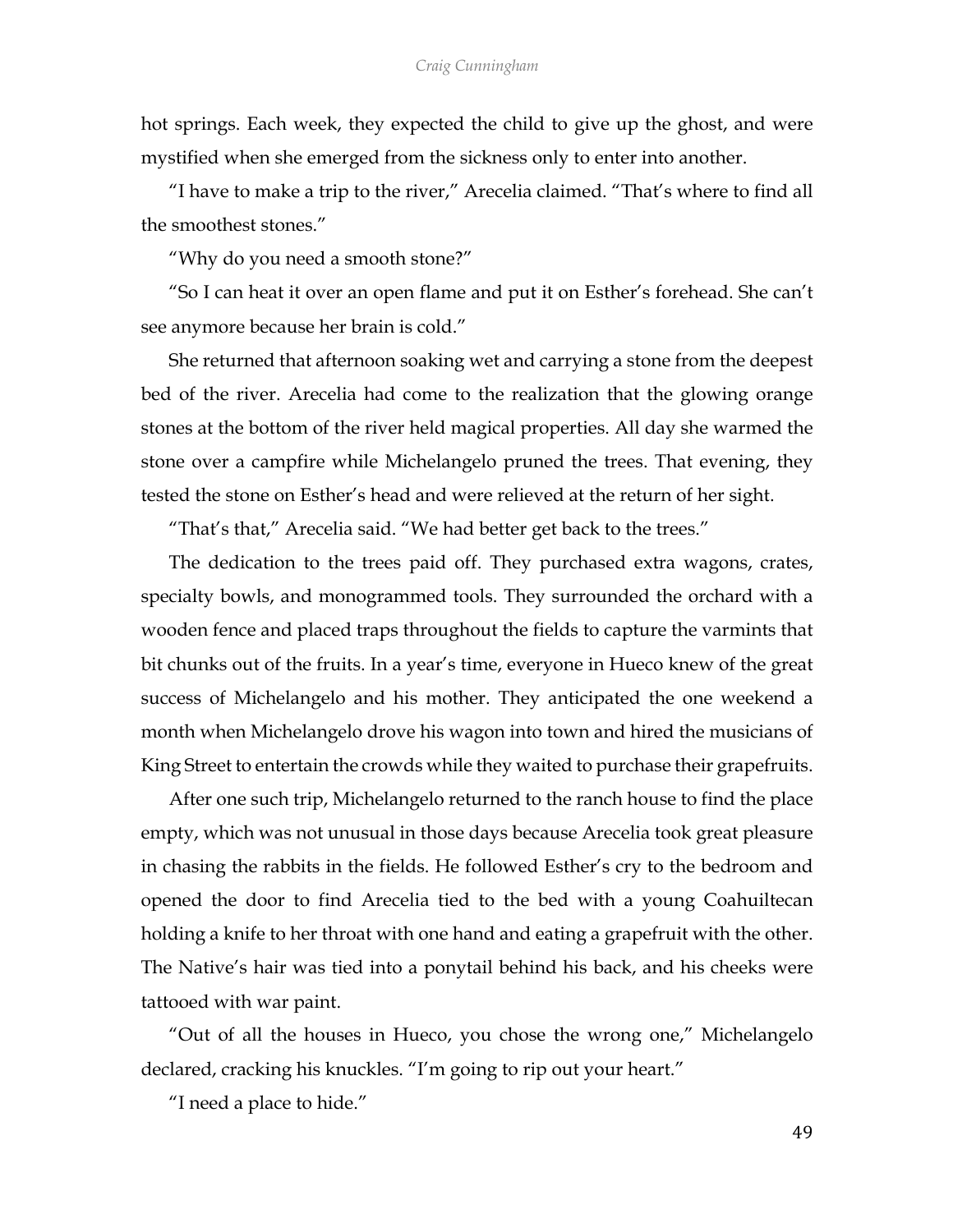The Native pressed the knife against Arecelia's neck, drawing out a line of blood. Michelangelo calmly lit another candle so everyone could see more clearly.

"Tell me, who are you hiding from?"

"Captain Jordan."

Michelangelo gulped. He would forever fill the chambers of his heart with hatred for that man who had ordered thirty-nine bullets fired into the body of his beloved Francisca. Many nights Michelangelo stumbled around the house fantasizing about hanging Captain Jordan by his feet and castrating him with the whole town in attendance.

"In that case, you can put your knife away. Have some dinner. Stay as long as you like, if you don't mind picking grapefruits. We can talk about that rotten son of a bitch Captain Jordan."

The young Native lowered the knife and followed Michelangelo into the kitchen. They stayed awake all night drinking coffee and recounting the reasons for their hatred. Michelangelo shared the story of his birth and the circus of his childhood, wept while telling the story of lost love, aroused himself with memories of the whores on King Street, and ate ten grapefruits as he summarized the miracles of plant life.

"Now it's your turn. Tell me everything I need to know about you."

"All you need to know is my name: Bearpaw."

Michelangelo had heard of the revolutionary who stole children in the middle of the night and was rumored to eat baby flesh in his secret cave. Even Michelangelo knew of the Native movement to return to the ways of their forefathers and roast the imperial dogs who impoverished them by demanding to help them. Michelangelo poured two fresh cups of coffee.

"I'm in the company of a wanted man."

"And if what you say about yourself is true, then your brother is Gabriel the prophet."

"Brothers by blood alone."

"You should know that I'll kill him if I ever have the chance."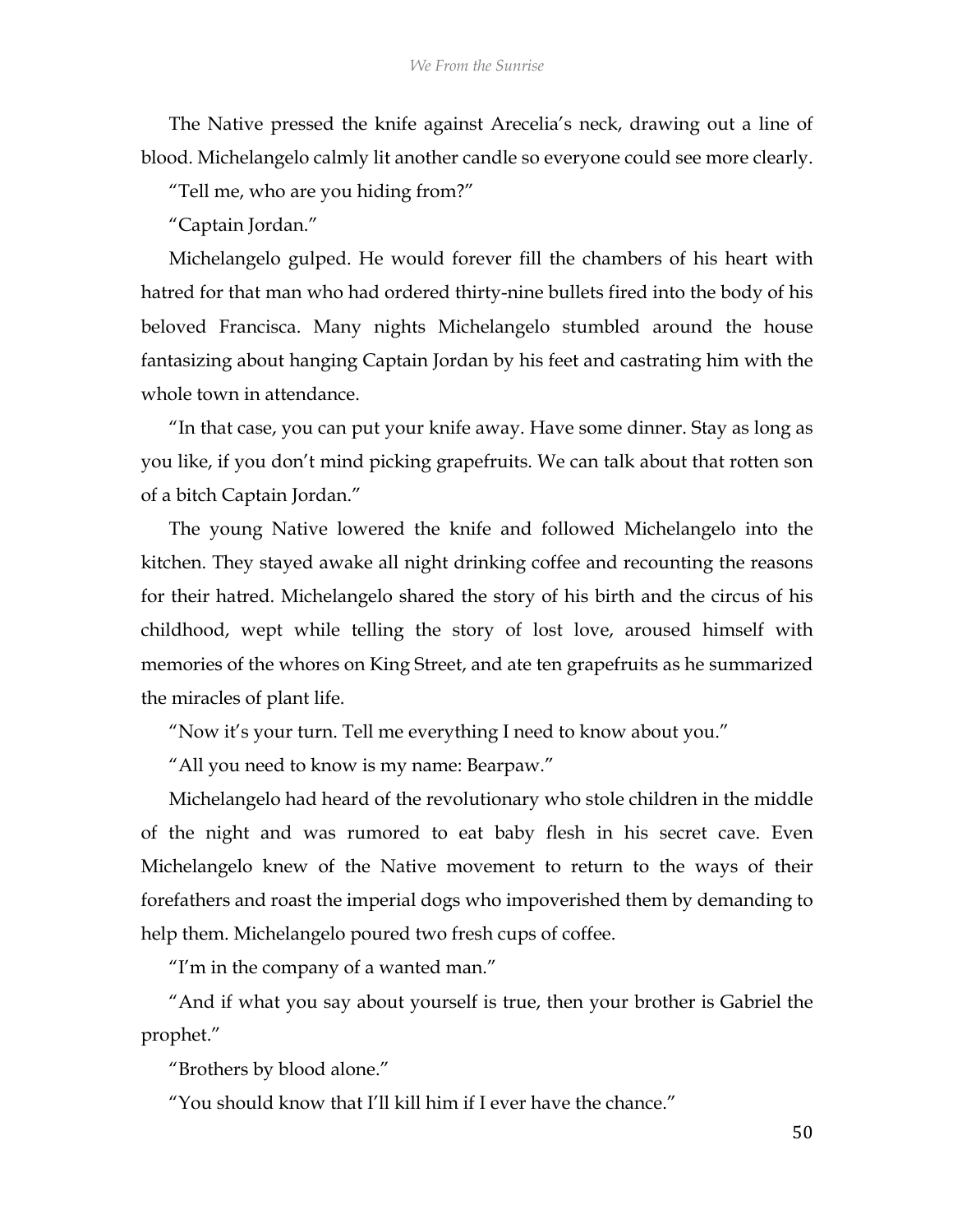## *Craig Cunningham*

\*

Michelangelo sipped his coffee. "Be my guest."

Gabriel awoke with the premonition that the only reason no one had located the revolutionary Native, the bloodthirsty vulture who stirred up cultural divisions, was because someone in Hueco was harboring him. He knew the Matias Ranch had been checked in the past, but felt a strong sense in his heart that something was amiss. Michelangelo had been particularly silent of late and only interacted with other town members on his monthly trips to sell grapefruits.

Gabriel visited Captain Jordan in the presidio and made known his suspicions. Captain Jordan girded on his weapons without delay.

"Let's see what his insides smell like," the captain said, spitting tobacco juice on the rug.

He gathered a posse and rode onto the Matias Ranch to find Arecelia sitting in a dry bathtub in the yard, clipping Esther's fingernails.

"What's all this about?"

"We've come for Bearpaw," Captain Jordan replied. "Tell us where he's hiding so we don't spend all day and night looking."

Bearpaw leapt out of a tree with his knife drawn. He screeched and tackled Captain Jordan from the horse. The two crashed to the ground, nearly knocking Arecelia from the bathtub. Bearpaw sunk the knife into Captain Jordan's stomach and twisted the hilt. Rather than dying, the captain drew his pistol and fired a bullet into the center of Bearpaw's sternum. He fell over and died with one eye open.

Captain Jordan stood up with the blood bubbling out of his stomach and called for a rope.

"What a nuisance!" he declared, and then fainted.

They dragged Bearpaw's body through town. The children ran alongside him,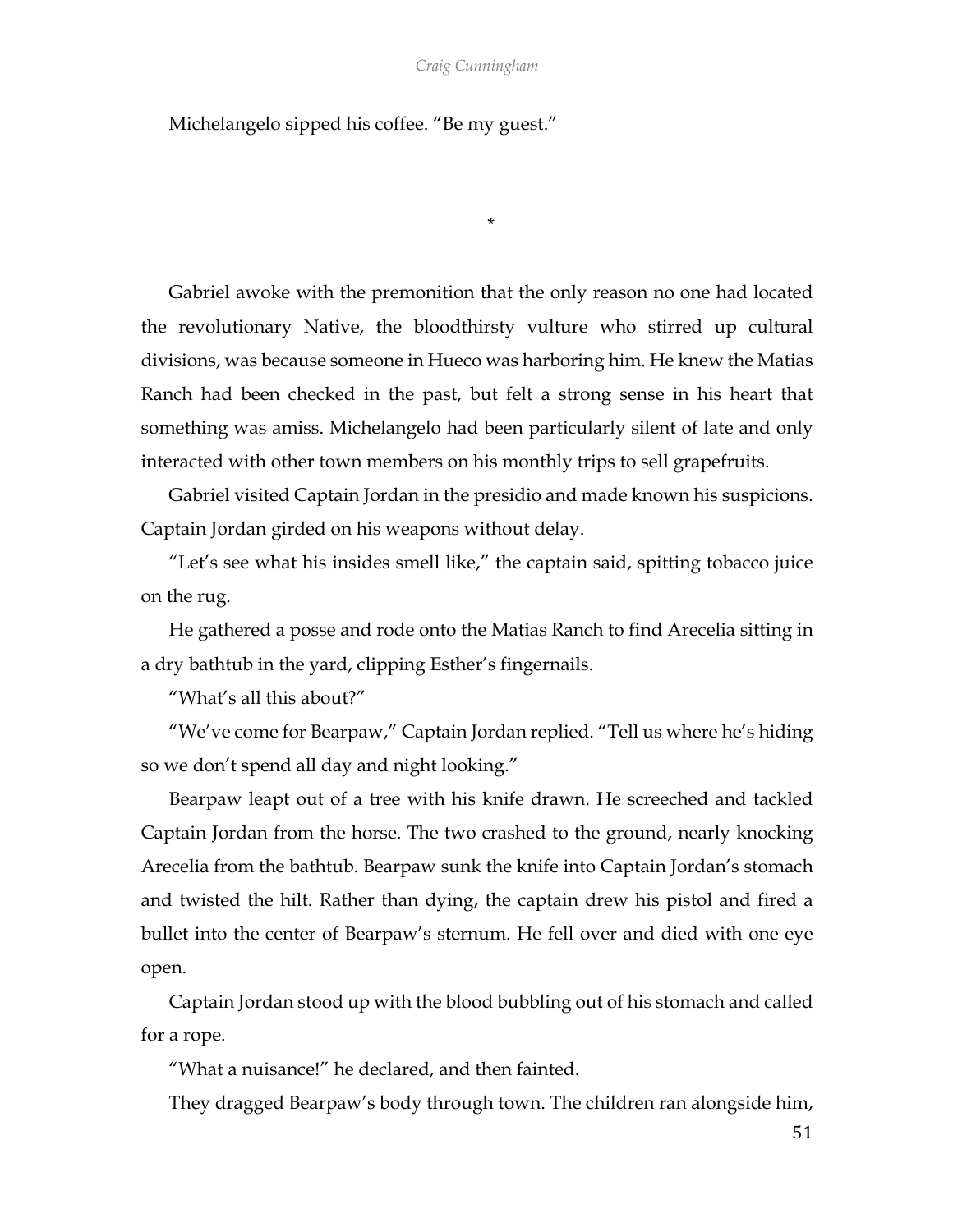spitting on the carcass and practicing their curses. As promised, the captain cut off the revolutionary's head and placed it on a stake. Then, he doused it in kerosene and set it aflame. Captain Jordan watched the boy's skin boil as he sat down, removed his boots, and smoked a cigarette with his hand pressed against the wound in his stomach.

Later that night, Michelangelo walked in to Hueco and pulled down the mangled body of his companion. He strapped the headless corpse to his horse.

"Don't worry. Before it all ends, I'm going to kill every one of them with my bare hands. I'm going to bathe in their blood. You'll see."

The next morning, Arecelia awoke to find a fresh grave next to those of Francisca and Juan. The soil was soaked with tears and grapefruit juice.

\*

Gabriel finally forfeited his plans to let the crops die when he realized men like Michelangelo could always plant seeds in the ground. None could have expected a novice farmer to produce such a bustling orchard. The people would continue to find food whether it came from the mission or not. He called an urgent meeting and entered the dining hall with the assistance of a cane. His frailty prevented him from standing on his own, as he had remained faithful to the call to abandon flesh in pursuit of the spirit. Outside the window he could see the crops bent over and trying to return to the dust from which they came.

"There is a time for everything," he said to the others. "A time for death, and a time for life. A time for sorrow, and a time for joy. The time has come now to let the crops grow again. Hueco will feast on the abundance of the earth, and we will praise God."

A moan of delight echoed throughout the dining hall. Many of the brothers were beginning to wonder if the madness would ever reach a conclusion. Only Brother Gary opposed the decision. He secretly dreamed of seeing everyone die so that he could stand outside the gates of heaven and take note of who was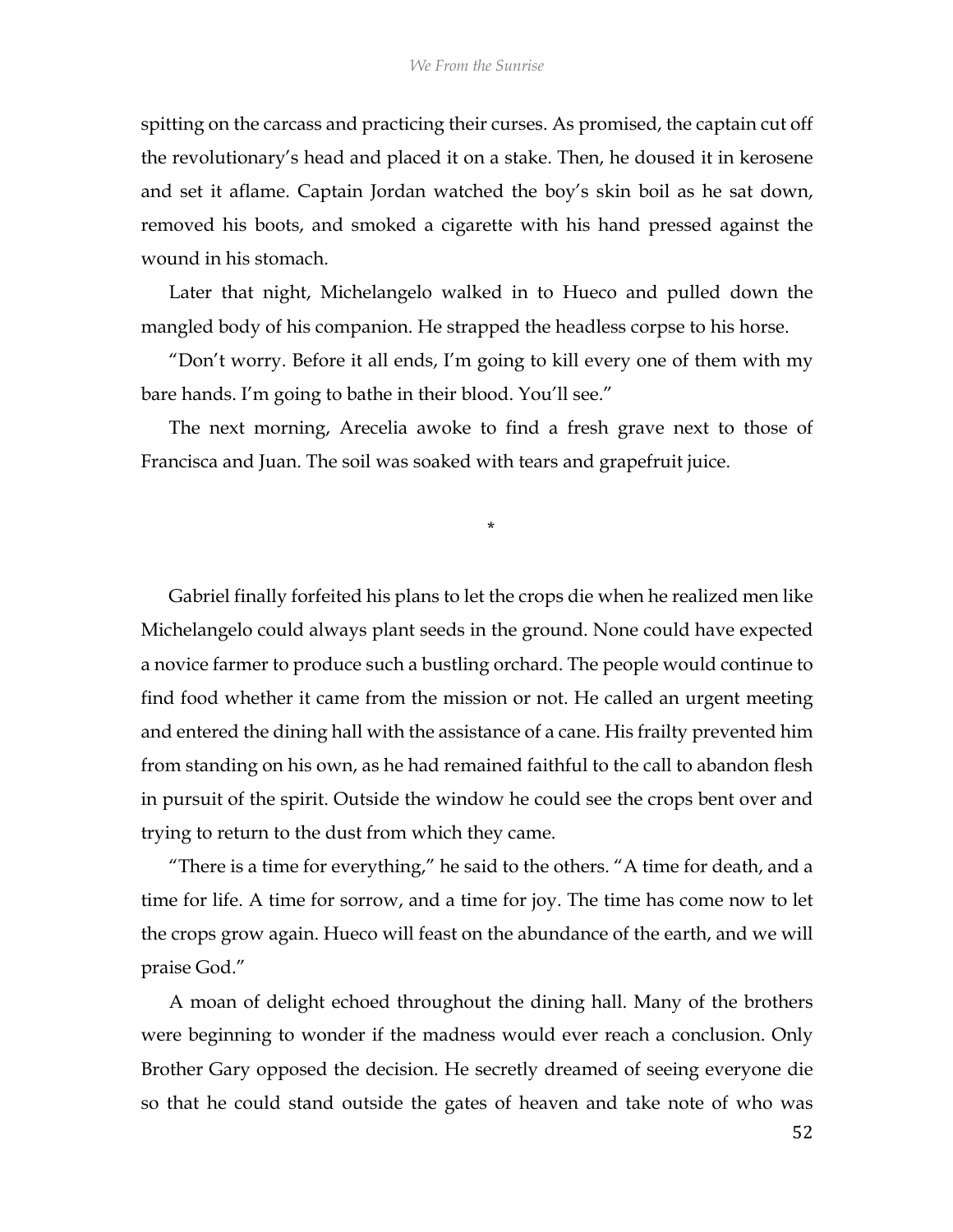admitted or turned away. The bitter old man had always suspected that over half of those professing to be Christians in Hueco would be devastated at the news of their eternal condemnation. He longed for proof.

"What of the ceremony, Brother Gabriel?" he pleaded.

Gabriel had certainly not overlooked the ceremony in which he would symbolically drop into the grave and rise again.

"Dig me a grave!" he declared.

The next day at noon, they lowered Gabriel's stiffened body into a hole they dug outside the entrance to the labyrinth. Brother Reuben Clemente pronounced him dead, and sent out the brothers to spread the news to everyone in town. The mourning began without delay. None could remember the town without the guidance of Gabriel's soft hand. The brothers walked the streets at their own peril. Carnivorous dogs had become a recent cause of public panic. No one had the means to feed pets, and so the dogs reverted back to the ways of their ancestors, just as the Natives had done under the leadership of Bearpaw. The brothers rallied a few hundred townsmen to the gravesite, all of them holding a candle and weeping onto the dust. The children were instructed to blow kisses into the air to ease Gabriel's journey to heaven.

Brother Gary Sullivan stepped out before the crowd.

"The seed falls from the flower and must be buried in the ground before it can become a flower of its own. Nature teaches us that life must end before it can begin. Once, we were a people of plenty, and we thanked God. Then we were a people with nothing, and we still learned to thank God. Now, we will rise again from our graves, and God shall be glorified. Hark."

The people of Hueco watched in a stupor as two hands gripped the ground outside the grave. Gabriel pulled himself up out of the ground. What amazed the people most was not the symbolism of the resurrection, but the fact that Gabriel's body had been completely restored to its former state. He stood from the ground and allowed the people to touch his hands to prove that the miracle was no illusion. Even the brothers were befuddled.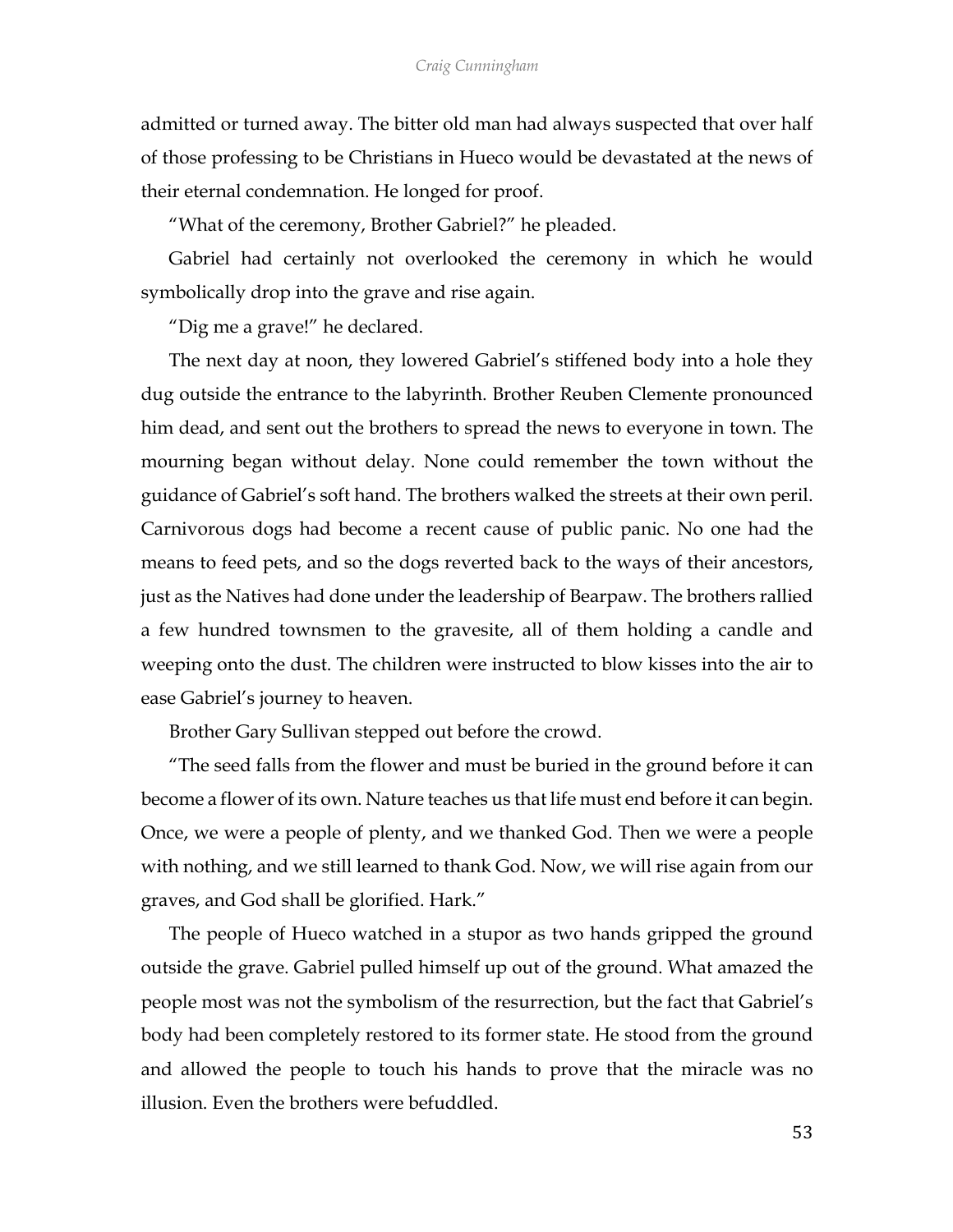"Gather your tools," Gabriel declared to the crowds. "Tonight, we are reborn."

\*

Arecelia held Esther by the ankles and swung her in circles, trying to dislodge the lice that had colonized her scalp. Esther screamed with terror. Only a day before, Arecelia noticed all of the telltale signs pointing to an infestation. When she inspected the skin beneath Esther's hair, she realized an entire city of bugs was living on her granddaughter's scalp. She watched in awe as the lice carried on with advanced systems of trade and commerce, and conducted frivolous public ceremonies to honor their queen. She dipped Esther in the bathtub three different times and then squeezed grapefruit juice on her head.

"I won't have lice making a home on my granddaughter's head. This family has already been through enough."

Michelangelo watched the procedures with slight disinterest.

"You're going to kill her by trying to cure her."

"Shouldn't you be off selling your grapefruits?"

"The famine is over. Gabriel is working the crops as we speak. The only thing we can do now is to eat the rest of the fruits before they rot."

He strolled through the orchard that evening and did not return until after sunrise, waddling after a long night of gorging. The acids of one hundred grapefruits swelled in his stomach. He collapsed on the porch, lying in the fetal position until Arecelia discovered him the next morning with the juices dried to his face and his eyes wide open.

"My God," she declared. "Satan got a hold of you."

"Until he can eat one hundred grapefruits, I have a hold on him."

"Very well, my son. Me and Esther are going to chase the rabbits."

Michelangelo rolled over to see the orchard glistening in the morning sunlight. He never underestimated the great task of eating every fruit that had ripened. If he did nothing, the orchard would fall to armies of flies, or worse, to the packs of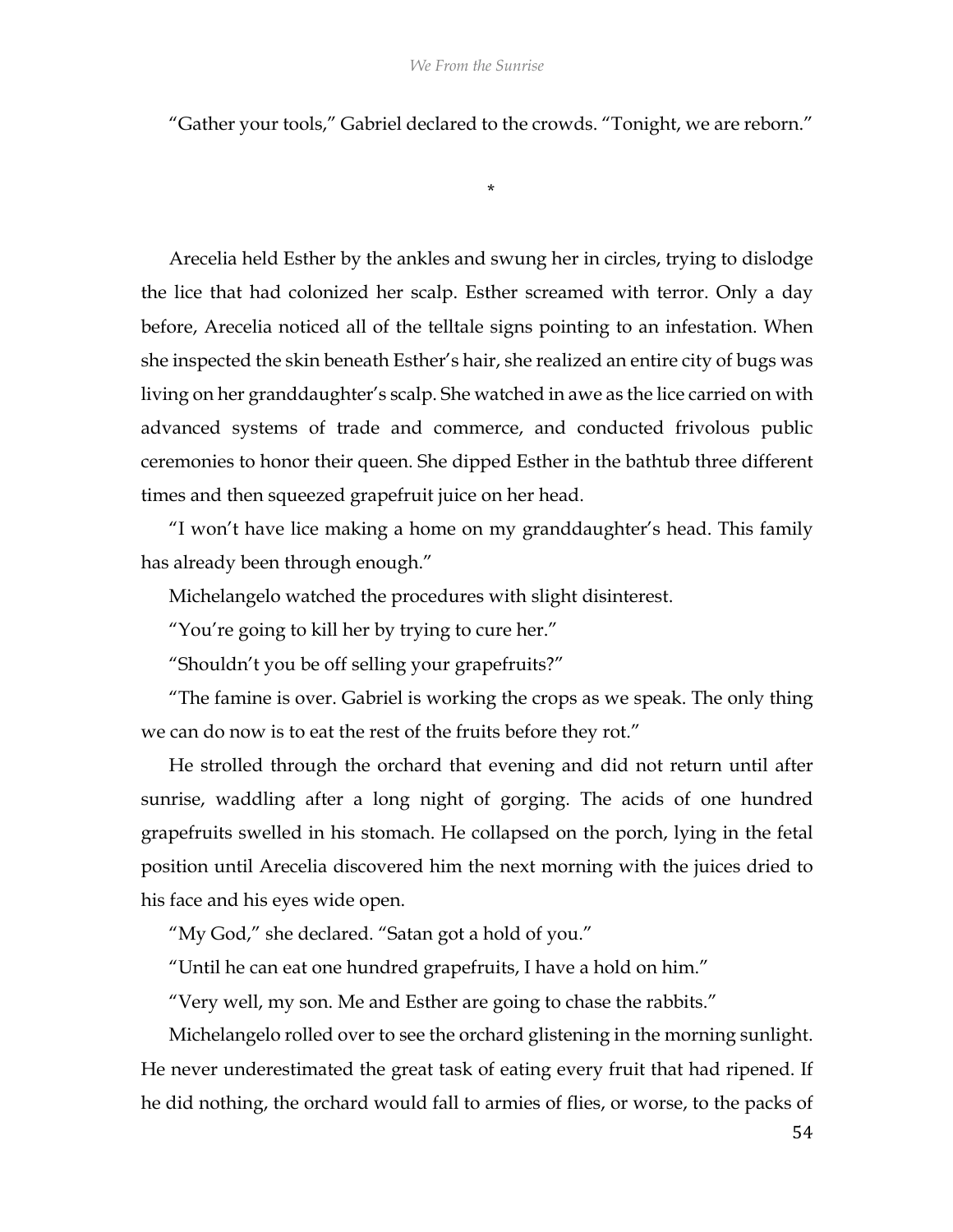dogs roaming the streets of Hueco. He went back to work, eating one hundred grapefruits a day for ten straight days. He ignored the armadillos caught in his traps. He disregarded the broken fence where the hogs had torn it down. All he cared about was eating the grapefruits. Arecelia warned that he would become fat and hairy from such insanity, but the exploits had the opposite effect. If he ate one hundred, he defecated one hundred and one. After ten days of gorging himself, he was on the verge of starvation. His ribs showed through his skin, and his elbows were as sharp as knives. The juices caused his lips to withdraw, exposing his gums. He resembled Gabriel at the height of the famine.

"This has to stop," Arecelia proclaimed. "Grapefruits are no way for a man to die."

He ignored her and staggered back to the fields. By the end of the night, he could no longer walk. He lay at the base of a tree, stuffing one final grapefruit into his mouth as thin films of skin peeled away from his gums and the enamel of his teeth fell onto his shirt like wood shavings. Such was his state when he lifted his eyes to see the ghost of Bearpaw.

"I can't do this on my own."

"Then don't"

"What kind of man grows one hundred grapefruit trees only to let them rot?"

"Any man crazy enough to grow a hundred grapefruit trees is crazy enough to let them rot."

"What's all this about? You've come to make a fool out of me?"

Bearpaw shook his head, no. "I've come to ask you a favor. I want you to kill Captain Jordan. Finish the war I started so long ago."

"I'll do what I must," Michelangelo said.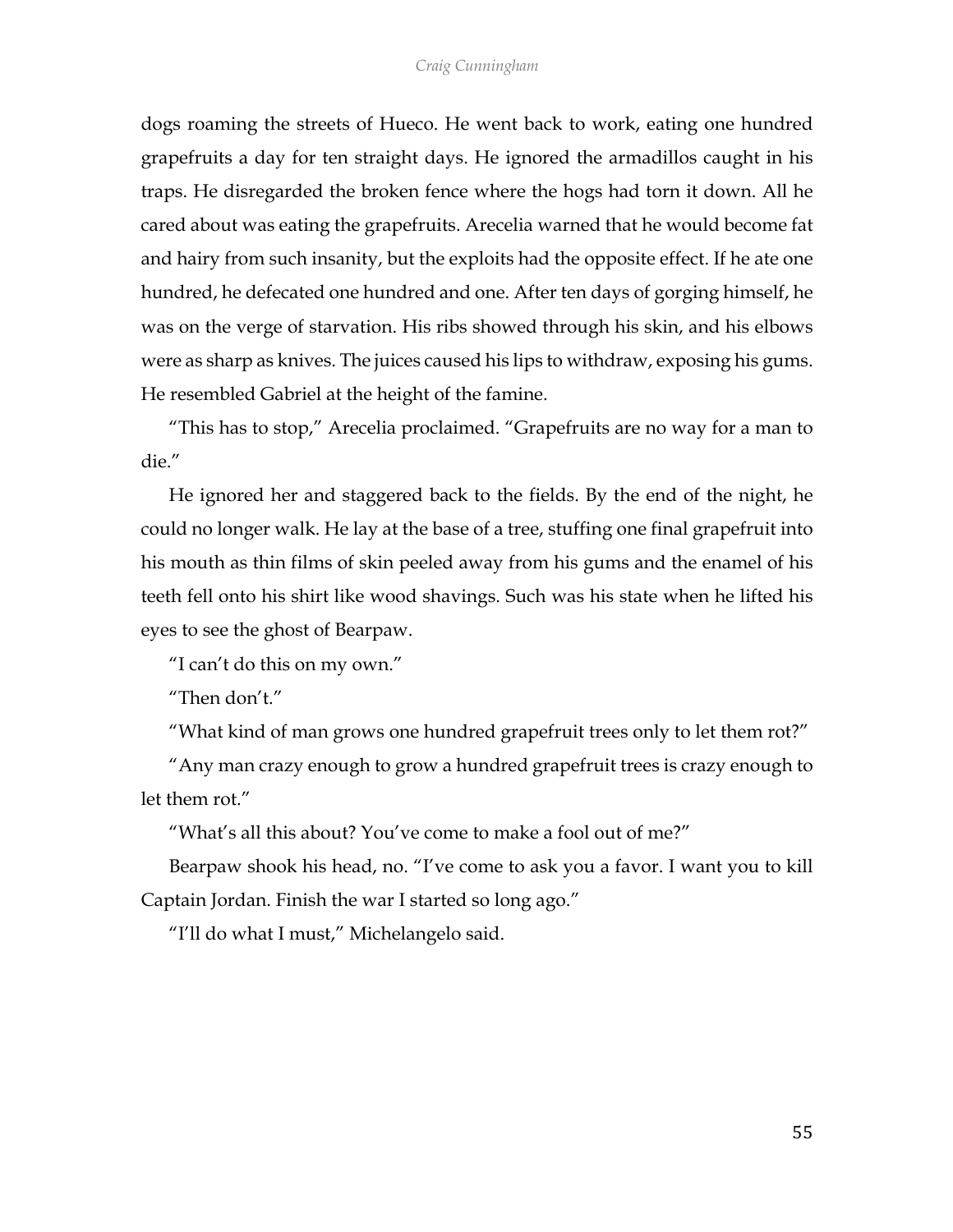III

When Gabriel first heard that Pope Genuine I was coming to visit Hueco, he walked the streets all night burning trash and euthanizing stray dogs with a sharpened pole. A few sleepless old men witnessed the spectacle and believed they were having a dream about Sylvester Lacy. Gabriel saw their faces looking down from the windows. He crossed himself with earnest before continuing into the darkness. Earlier that night, while sorting through the letters of his admirers, he noticed one letter that smelled of lavender and was written in formal calligraphy. Upon seeing the Pope's signature, he burst into laughter.

"You're clever, Brady, but not clever enough! Come out now, and try your pranks on someone else. You can come out too, Reuben."

He looked beneath his bed and behind his dressing table for the mission's two mostrambunctious brothers, only to hear that Brother Reuben was out ministering to the Natives and Brother Brady was on one of his periodic visits to the hot springs.

"My God," Gabriel said. "Pope Genuine is on his way to Hueco."

The next morning, he gathered the brothers in the dining hall half an hour before sunrise. He demanded absolute silence as he read the papal letter to them. When finished, he folded the letter along its crisp lines.

"As you can see, there is much to be done. Pope Genuine will want to see miracles taking place here. He will desire to see how the Natives are experiencing the judgment and retribution of the Lord."

Gabriel planned an exhibition for the Natives to walk through the Stations of the Cross on the day of Genuine's arrival. He assigned the brothers to a variety of tasks: cleaning the streets of beggars, posting visually stimulating illustrations

56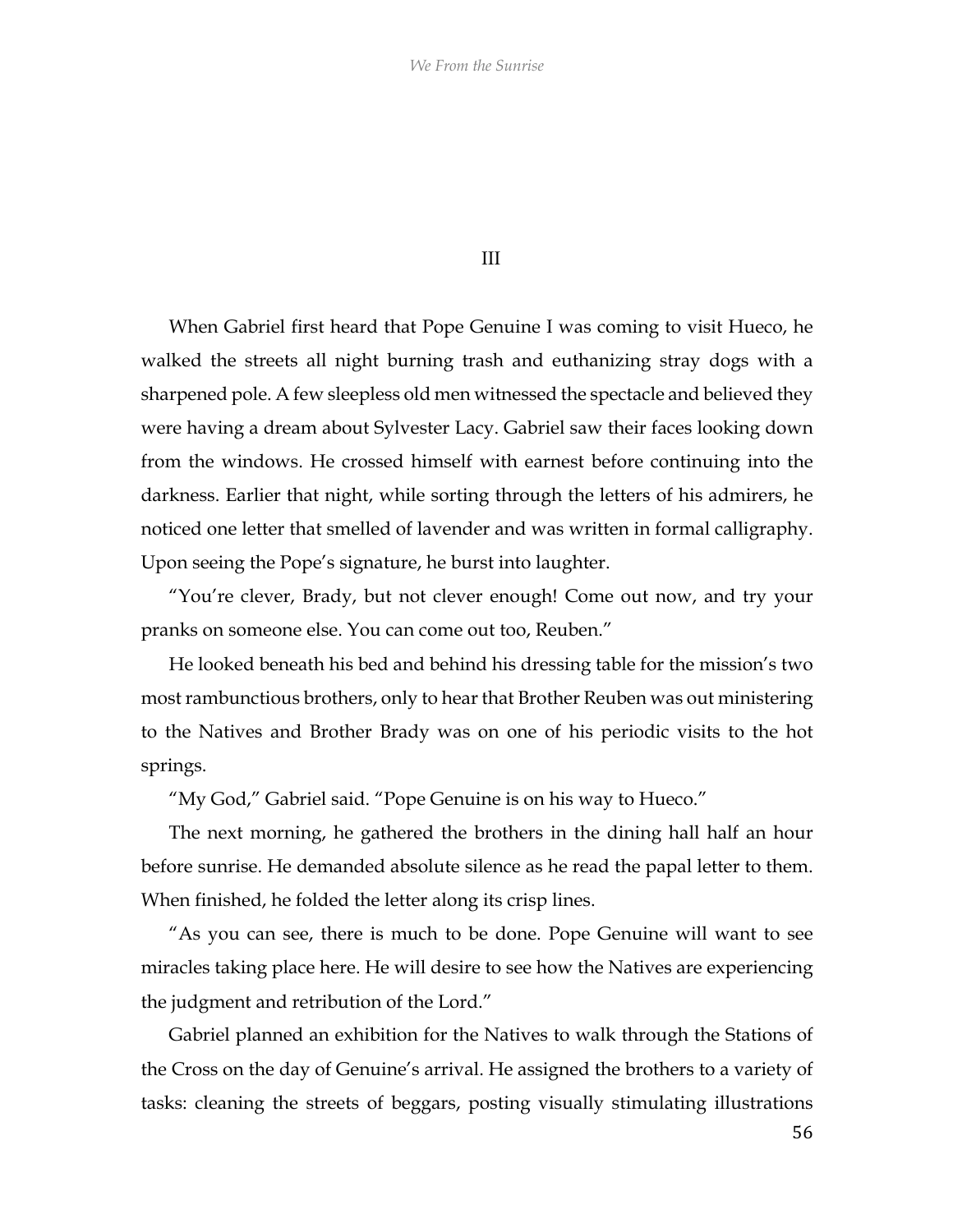outside the labyrinth, and advertising the Stations of the Cross to the families of Hueco. Once the brothers had dispersed from the mission, Gabriel packed a lunch and set off for the Matias Ranch.

The last thing he expected was to see the famed ranch in shambles. The stench of rotting grapefruits polluted the air for a mile in each direction. The fences had been torn down by wild beasts. The traps were now the resting places of the bones of varmints. The trees were overgrown and drooping to the ground, with the grass so tall that one could not walk without risking snakebite. Gabriel examined the wagon loaded down with tattered crates and the rusted farm equipment littering the field.

"What a shame. All of God's gifts have gone to waste."

A young girl Gabriel had never seen ran out of the orchard with fire ants crawling up and down her legs. She resembled a mouse with the pointed nose and oversized ears inherited from her mother. Gabriel knew at once that she belonged to his brother thanks to the jawline that made her look as durable as a mountain.

She bolted in front of Gabriel's mule, causing the beast to rise on its hind legs.

"Arie! Arie! I'm on fire!"

Arecelia burst out of the house carrying a pail of hot water. She threw it on Esther's legs, killing the ants on impact. She looked up to meet eyes with Gabriel.

"Hello, Mother. For a moment, I thought I was lost," Gabriel said.

She ushered Esther into the house and stared out at her son with disappointment.

"If you've come to borrow money, we're all out."

Gabriel dismounted.

"I have no use for money. I am a man of God."

"If you have no use for money, then you shouldn't be asking about it," she said. "Come on inside and eat a plate of beans with your brother. He's starting to lose his mind."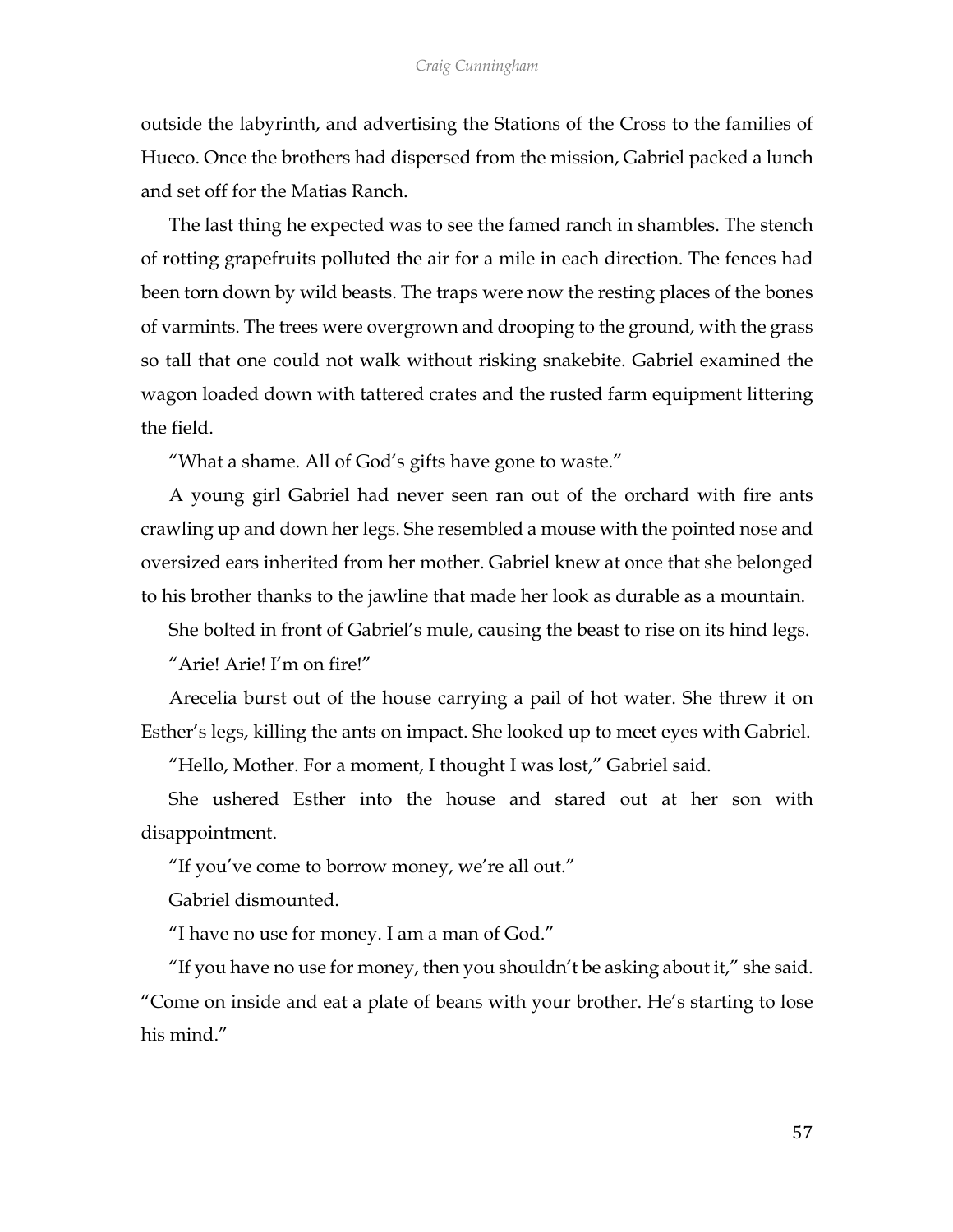Gabriel followed her through the house and saw Michelangelo sitting perfectly erect at the kitchen table. He did not turn his head when Gabriel sat down next to him.

"You're a long way from the mission," Michelangelo said.

"The child. What's her name?" Gabriel asked.

"Esther."

"Ah, how beautiful." Gabriel spooned himself some beans. "I saw the girl, but I am yet to see your wife. Will she be joining us?"

"My wife was murdered a long time ago. She's buried right outside that window."

Gabriel lifted a fork full of beans up to his mouth and blew out to cool them down.

"I should have known. Esther, the daughter of a whore."

Michelangelo slammed his knife down onto the table next to Gabriel's hand.

"You'd better have a good reason to be bothering me."

Gabriel wiped his mouth with a napkin and crossed himself. "Pope Genuine I is coming to visit Hueco."

Arecelia gasped in shock. She recalled the tales of papal heroism Barto instilled in her imagination when she was a child. The old holy man used to sit her on his knee and tell her how the pope slew dragons on the open sea and rescued the poor from the insatiable tyrants of the Far East.

"He'll want to see the three of us standing together with one purpose. The miracle of Hueco. For this reason, it is imperative to leave the bastard child at home."

Michelangelo put his brother in a stranglehold and squeezed until Gabriel's eyes rolled back in his head. Michelangelo toppled him over onto the floor, unconscious. Arecelia checked his pulse.

"He's still alive. Thank God we don't have to dig a grave in the dark."

Michelangelo finished his dinner and then dragged Gabriel across the floorboards and off the porch.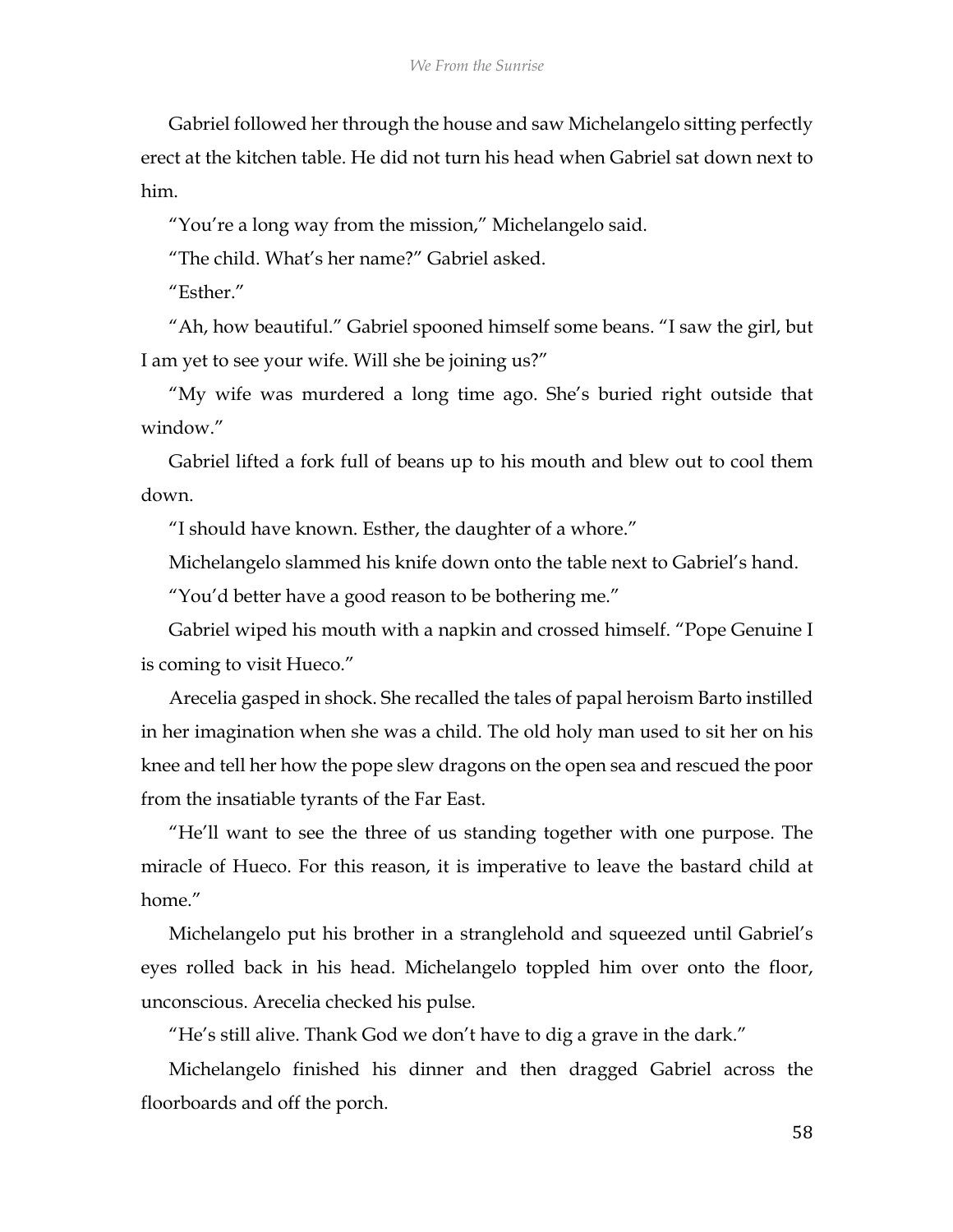\*

Pope Genuine I's vessel was preceded by a ferocious windstorm that rang the bells in the towers above the mission to the tune of "Ave Maria." Gabriel had just put the finishing touches on the Stations of the Cross when he heard the bells ringing. The scent of lavender drifted through the air.

"The pope has come!" he shouted, alerting the other brothers.

The brothers burst forth from their rooms, wide-eyed and terrified from the windstorm that haunted their dreams. They filed out of the mission one by one to corral the poor and start them on the stations. Brother Beltran Soto swept the labyrinth while Gabriel opened the scriptures to locate a prophecy to post for public consumption. He closed his eyes and opened the Bible at random, landing on the story of God striking down members of the early church for withholding funds for personal use.

"You are so good to me, Father," he declared. Gabriel hurriedly translated the passage onto a scroll. "The pope will know how seriously we take tithing. From now on, it is the official stance of this mission that those who withhold tithes should be killed."

He rushed out of the labyrinth and nailed the prophecy to the wall. As he did so, the brothers ushered flocks of bewildered citizens into the church. He stepped back and kneeled, looking up at the bell tower in prayer.

"You have brought me this far. Take me one step more."

\*

Arecelia left a note for Michelangelo explaining that she had been on the riverbanks chasing rabbits when the pope's vessel anchored in all its heavenly glory. The chaotic note described a circus of international characters—a Swedish sailor with a mustache that drooped to the ground, a Parisian monk seven feet in

59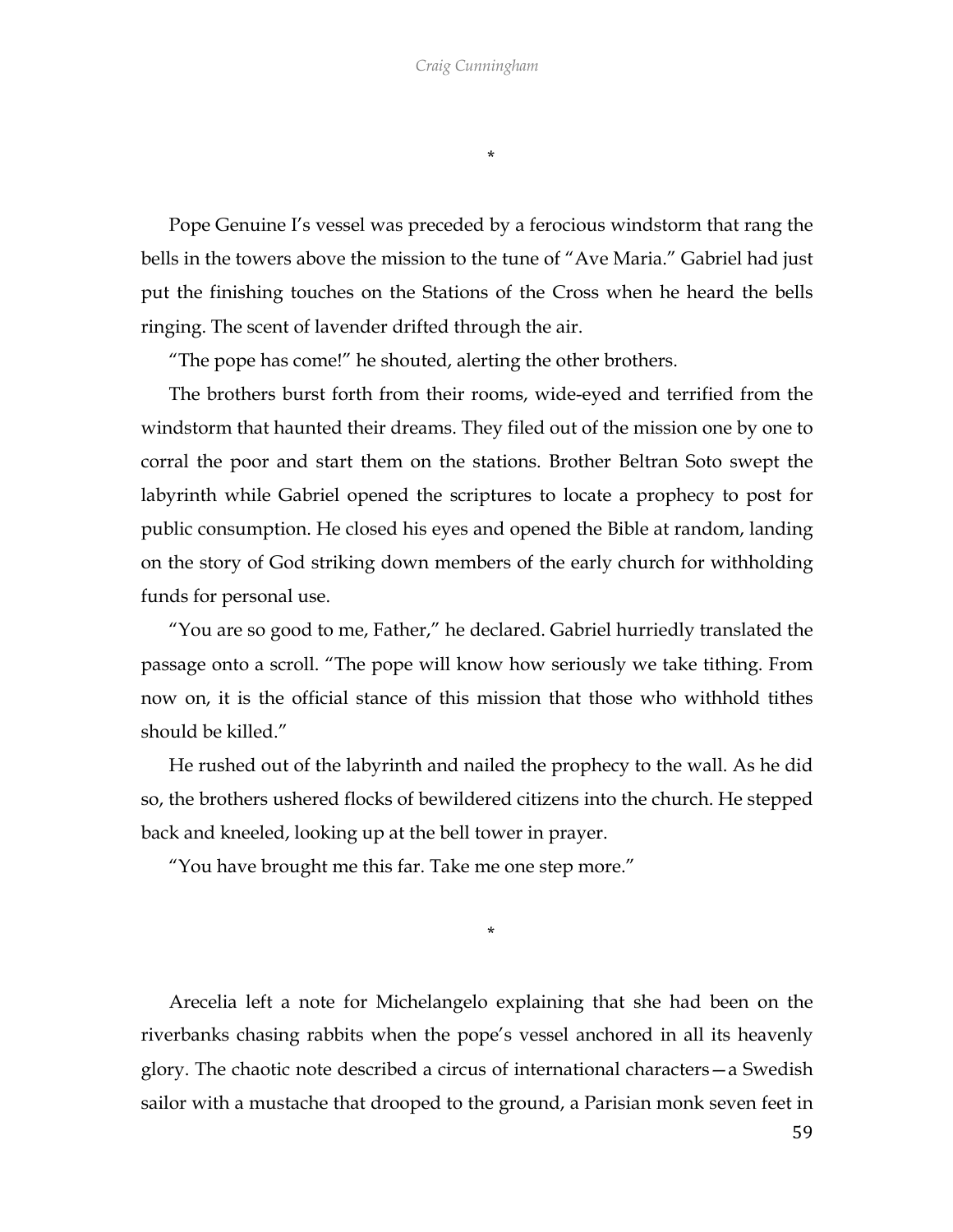height, and an English bishop who tossed golden confetti on the ground behind the pope as he walked. In her excitement, Arecelia left Esther at home and rushed to the mission to witness the spectacle.

Michelangelo ripped the note in half.

"What a shame. Only a few of us see how this world really works."

In those days, he was so poor that he considered reopening a tannery to rival the output of the brothers. The business could have been lucrative. No one in Hueco had produced high quality products of leather since the tragic and unexpected death of Abraham Alvarez. Brother Franco Lima, the master tanner at the mission, once tried to depict Samson killing a thousand Philistines onto a pair of leather chaps for Brother Reuben, but the final product was such an embarrassment that he filled the pockets with rocks and sunk the pants to the bottom of the river so no one would see his failed craftsmanship.

Michelangelo needed money.

The steady approach of poverty began in the rotting grapefruit orchards, and then crept toward the house in an unstoppable march. The next casualty was the front porch, which collapsed onto Esther and buried her in the rubble. Michelangelo had foreseen the event long ago when he noticed the cracks in the porch while lying beneath Francisca. Esther emerged unscathed, just as she had been doing her entire life. Everyone assumed God was trying to kill her.

Esther waltzed into the living room. She was sprouting like a weed. Her legs were long and dangerously thin. She still resembled a mouse with the pointed nose and oversized ears, but had recently lost her two front teeth. When she lost the teeth, Arecelia tied them together and buried them in the back yard for safekeeping. Esther looked more like Emilia with each passing day, forcing Michelangelo to consider whether his former lover had survived up in the mountains.

"Where's Arie?" Esther asked.

"In town talking with the pope."

"Who's pope?"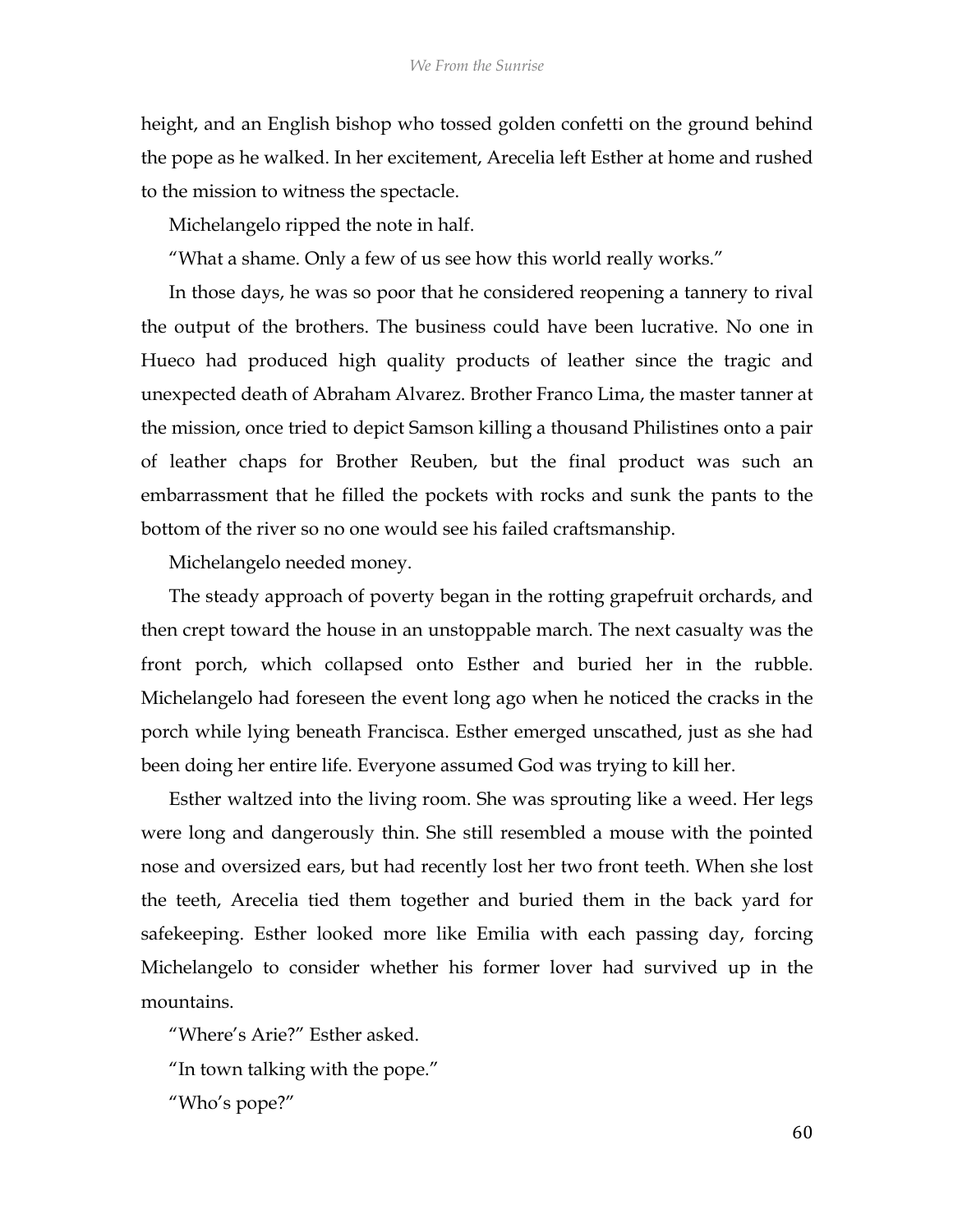"A man in a costume who thinks he's as good as God."

"Why?" Esther asked.

"Because that's the way it is."

"Why?"

"Because the people who run the world are too stupid to have it any other way."

"Why?"

Michelangelo withheld. He realized the futility of infecting his daughter with revolutionary ideas. He could have gone on for hours, as he used to do with Bearpaw, but smiled and kissed Esther's forehead.

"You go and take a nap," he said. "Dream of good things."

Michelangelo spent the afternoon at the kitchen table. He diagrammed a siege of Hueco not only to capture Captain Paul Jordan, but also to force the mission into permanent closure. Michelangelo envisioned an army of ten thousand strong, all carrying sharp sticks, pumping them into the air as he tied Captain Jordan to a pole in the center of town and sliced off his testicles. Then, and only then, could Hueco know true freedom. His feverish diagramming was interrupted several hours later by a knock at the door.

Standing on the porch was a man with a shaved head who wore a coarse robe of sheep's wool. He came in to Hueco as a part of Pope Genuine I's caravan, with his role being to sell ancient relics. A gold medallion dangled around his neck, engraved with the image of Abraham receiving the covenant of God.

"You, my good sir, are in need of salvation," the man announced. "I am St. Thomas. Through the lineage of Mother Mary, I am indirectly related to Jesus Christ. Here I am to offer absolution for your sins. Today is the day you can purchase blessed assurance and have your name penned into the book of saved souls by the steady hand of St. Peter."

He took out a piece of bark lined with red liquid.

"Take this, for example," St. Thomas said. "In my hand I hold a piece of the cross where Christ himself hung for our transgressions. You may touch it, for a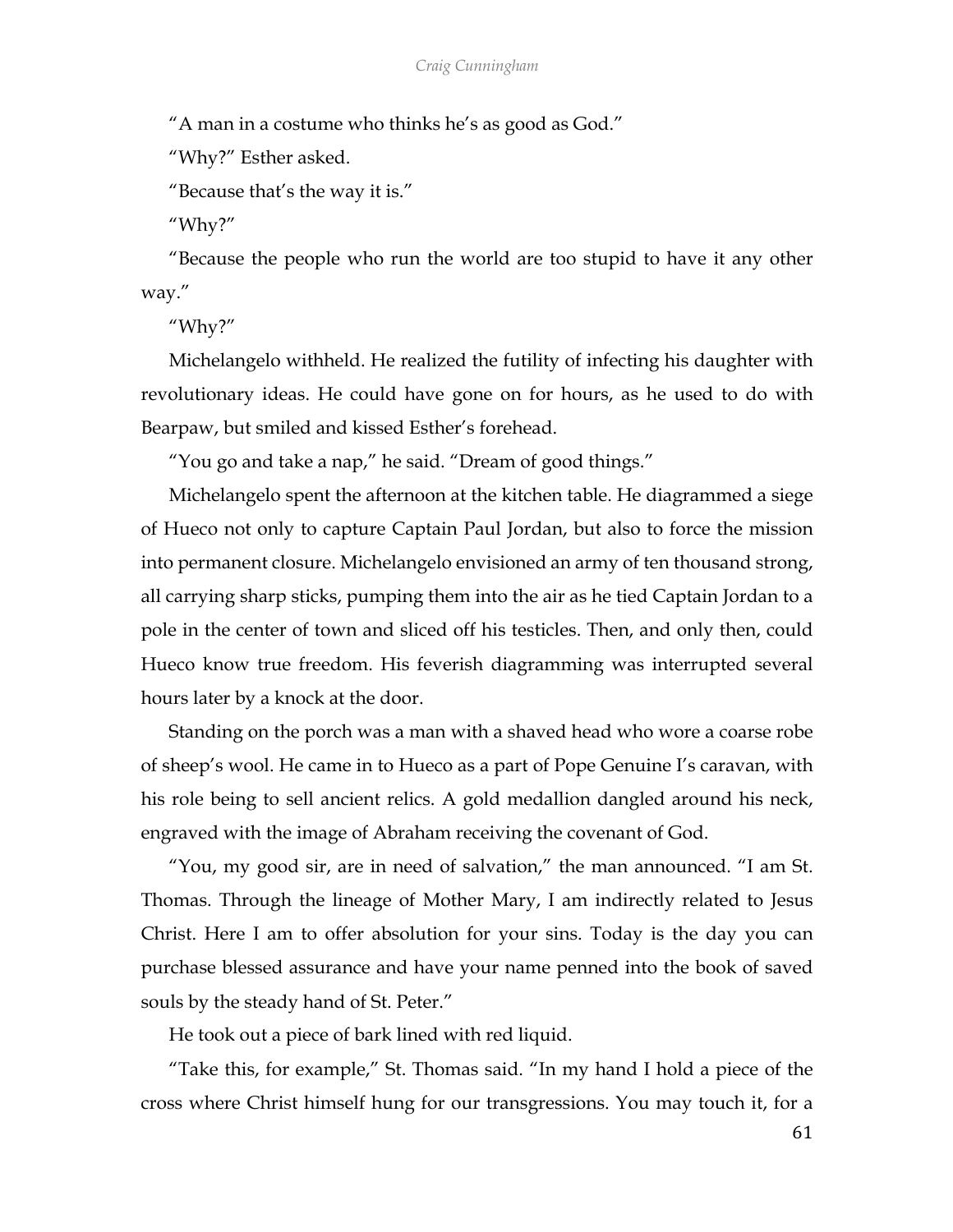price. One touch will eliminate your sins from the past year. They shall be separated as the east is from the west. But if you make the decision to purchase this relic, all of your sins will be carried to the bottom of the sea."

"I'm not the kind of man who believes in bullshit," Michelangelo said. He tried to shut the door. St. Thomas wedged his foot in the doorway.

"Luckily, I have just the thing for you." St. Thomas pulled a nail out of his pocket and juggled it along with two silver coins. "Behold the nail they drove into Peter's left hand when they crucified him upside down. Whoever owns this will have their sins leave their soul through the process of urination."

Michelangelo grabbed the medallion hanging around the neck of St. Thomas and twisted until the rope shut off his air supply. He wheezed for breath, swinging his arms in an attempt to be set free.

"I'm not interested in your trinkets," Michelangelo explained. "Go back to the mission or I'm going to chop off your head and feed it to the coyotes."

St. Thomas fled.

Michelangelo and Esther sat on the demolished porch that evening watching the sun sink to the end of the earth. The scent of rotting grapefruits lured them to sleep. They awoke the next morning to St. Thomas mumbling in the yard, with three sacks of relics slung over his shoulders. Michelangelo shielded the sun from his eyes.

"I warned you to stay away from here."

"Rest easy, friend. I haven't come to sell you anything, but to ask a favor. I need you to watch after my things."

"Can't you see I'm busy enough? Watch after them yourself."

"I can't. I've been excommunicated."

He went on to explain how he had fallen into a misunderstanding with a onelegged prostitute on King Street over the payment required for a sack of St. Paul's hair. She believed he was asking for a sexual favor, and whipped off his sheep's wool robe. She screamed at the sight of the ambiguous sexual organ belonging to St. Thomas. He covered her mouth to muffle her outcry. Gabriel happened to be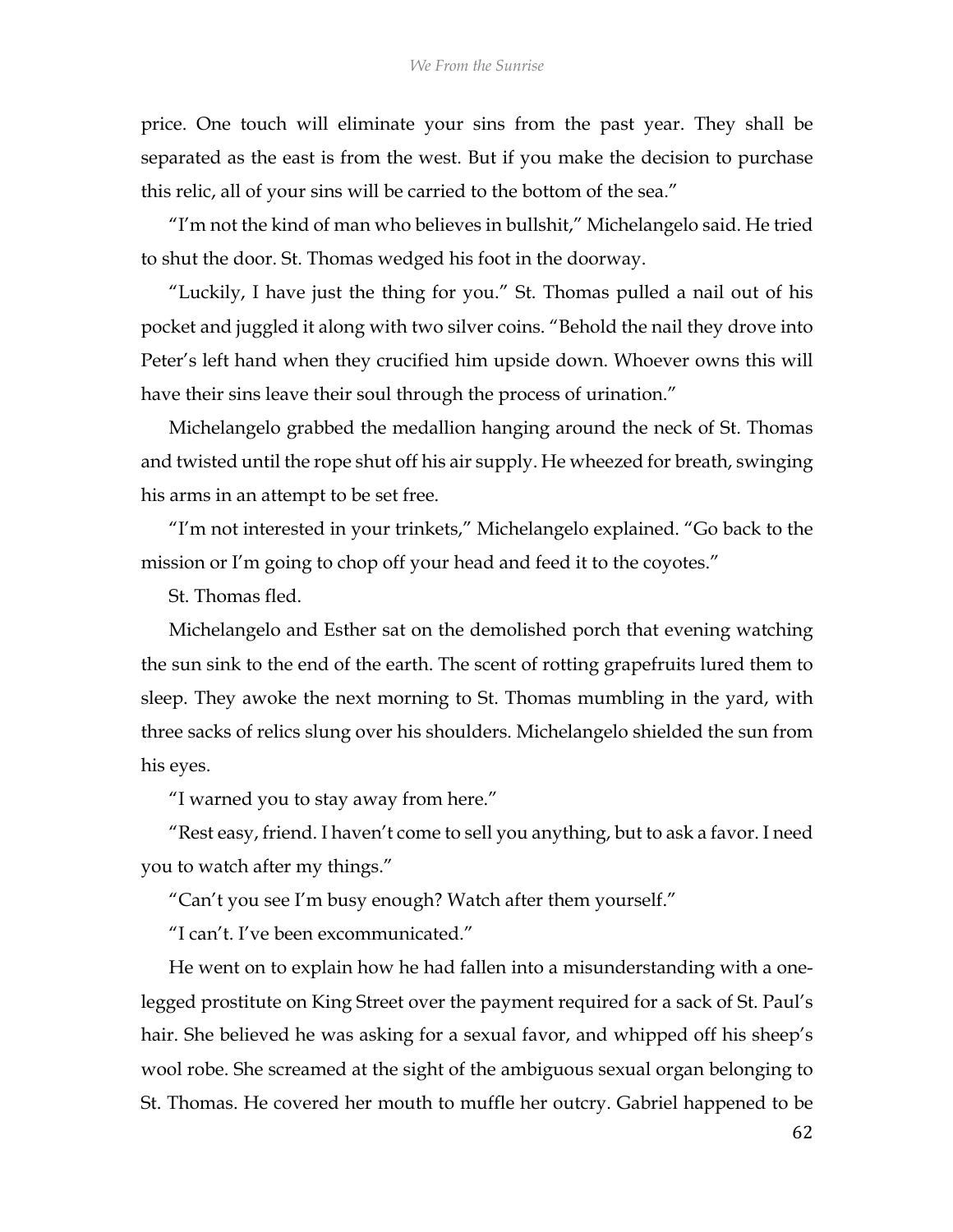turning the corner and witnessed St. Thomas with his robe removed, strangling a disabled whore. St. Thomas pleaded his case without success. Gabriel awoke Pope Genuine I from his daily nap to recount all he had seen. The pope sat up with halfhearted interest.

"Excommunication. If he wants to be let back in, he needs to go to the end of the earth and capture Solomon's soul in a jar. My word is final."

St. Thomas, scandalized, knew he could never leave the relics at the mission without them being stolen by the other Europeans. He considered taking the sacks with him. The journey would be arduous enough without extra weight. He thought of the one man in Hueco who had no interest in the workings of the church and hurried to the Matias Ranch.

"As you can see, I have no other options," he said. "Watch them until I find the soul of Solomon. I will give you half of the profits when I return."

"All of this is going to be like an invitation for Satan to bother my house."

"On the contrary. There is nothing Satan fears more than the toenails of St. James, which are in one of the sacks. You will find them pickled in a glass jar."

"The answer is no."

"But money is the greatest thing in the world."

"If that's what you think, then you must be a virgin."

"Sex is for sale. When I was a boy, I valued salvation above all else. But then I realized salvation could be purchased. Tell me, Michelangelo, what is your heart's desire?"

"To start a war in this town and kill all of the men who have ruined it."

"Then money is what you need. How else will you get guns and wagons and uniforms?"

St. Thomas shook Michelangelo's hand and asked directions for the mountain path once taken by Barto and Emilia. If he could survive the bandits, Michelangelo was certain the little man would be devoured by mountain lions. He watched until St. Thomas disappeared amidst the horizon, and then emptied the sacks on the porch. He examined the bizarre relics.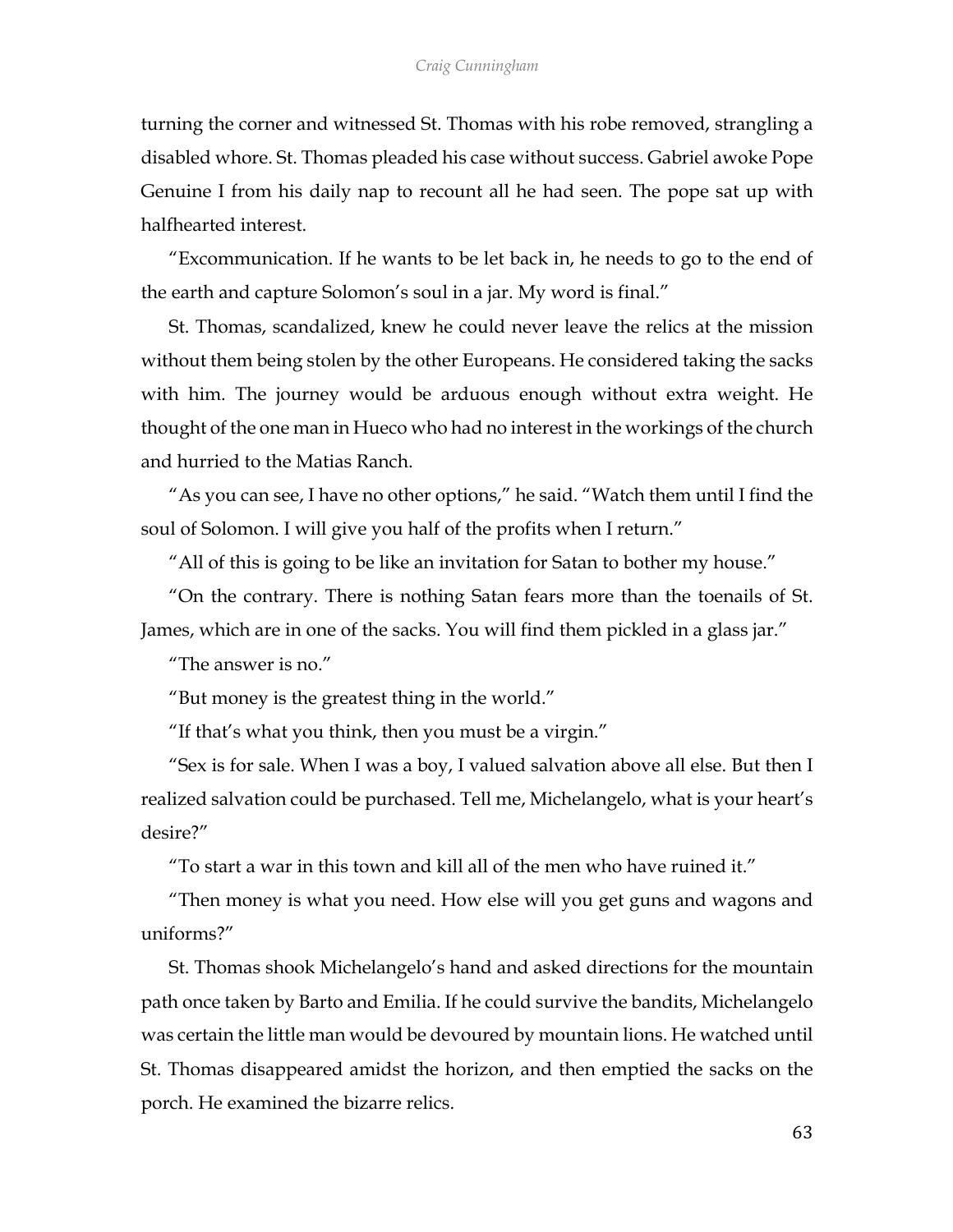"I guess we don't have a choice. Unless you'd rather die with an empty stomach."

\*

His first customer was Venus Lacy.

She had always been one to believe in outlandish claims, such as the Immaculate Conception, or the notion that somehow she and her father were still destined for royalty. Michelangelo knew he would have no trouble convincing her that a sack of spoiled wheat or a piece of rusted metal might erase her sins.

When Venus opened the door, Michelangelo could scarcely believe how vicious the years had treated her. She was no longer the vivacious, porcelain beauty of ages past. Her skin was still the color of dust, but spoiled by the moles on her neck and arms. Michelangelo tried to remember what magic had lured him into her bed. He faintly recalled her mountainous thighs powerful enough to crush a man between them.

"I've been waiting for this moment the last ten years."

"And I've been avoiding this moment for the last ten years," Michelangelo replied.

"Come in. Let's get down to business."

He followed her inside and past the easy chair where Ricardo sat, bald, deaf, and blind. The man who once envisioned a kingdom of his own still clenched a whip in his right hand.

"Don't worry about him," Venus said. "He doesn't know right from left or day from night."

Venus led Michelangelo into the bedroom where they had once frolicked with muted gasps of pleasure. She lay down on the bed and traced one of her fingers down Michelangelo's hand.

"What do you say we get reacquainted?"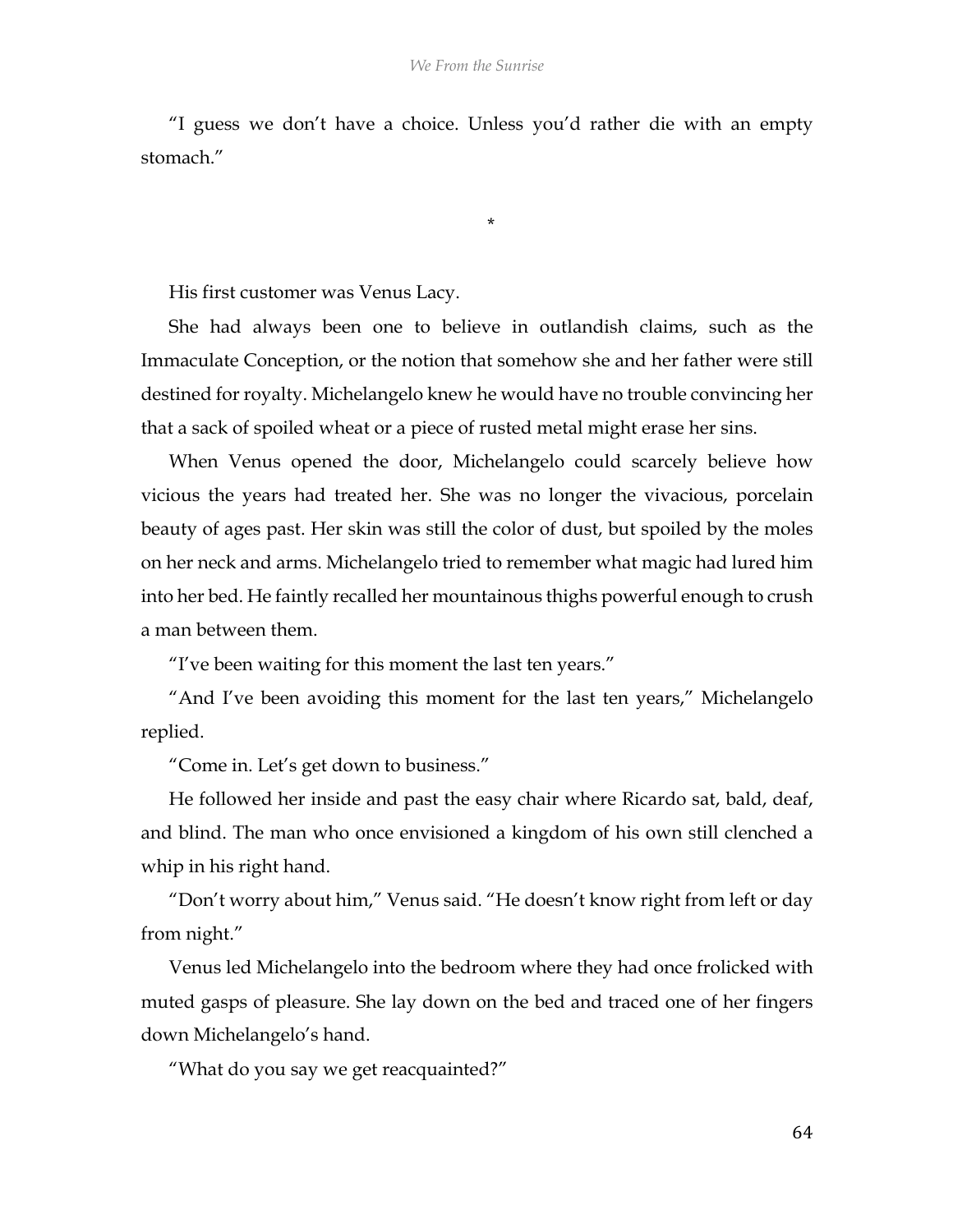"Take a look at these religious things. I don't have any use for them. Perhaps you'd like to buy them from me."

Venus still attended mass and confessed her deepest sins to Brother Gabriel. Just yesterday, she had gone to see Pope Genuine I put on a healing display that confounded all in attendance. He stopped short of raising someone from the dead, which still had not been accomplished in Hueco.

"I've already attained salvation," Venus said. "I want your seed inside of me. I want to give birth to a prince."

"Don't be so sure." Michelangelo took out a tattered piece of cloth from the sack of relics. "Behold, a piece of the robe worn by Peter in prison."

"If this is what it's going to take, then I'll buy it."

She walked across the room and opened a dresser drawer, removing a linen sack of coins. She tossed it to Michelangelo.

"Here. Now, make love to me before I go crazy."

Ricardo burst into the room, blind and frenzied, swinging his whip and slicing up the walls. Michelangelo dove out of the window with the money and the sack of relics, narrowly escaping a second scar from the whip wielded by the old rancher.

Two days later, while Ricardo sat in his chair recovering from the battle that he did not know was real or imagined, Venus snuck up behind him with a velvet scarf and suffocated him to death.

"Long live the king!" she cried out as tears rolled down her face. "Long live Michelangelo!"

She did not bury the body or announce the death to the church as was customary. Instead, she allowed her father's corpse to rot. Each morning, she approached the body and said, "That's what you get for trying to whip the son of God."

\*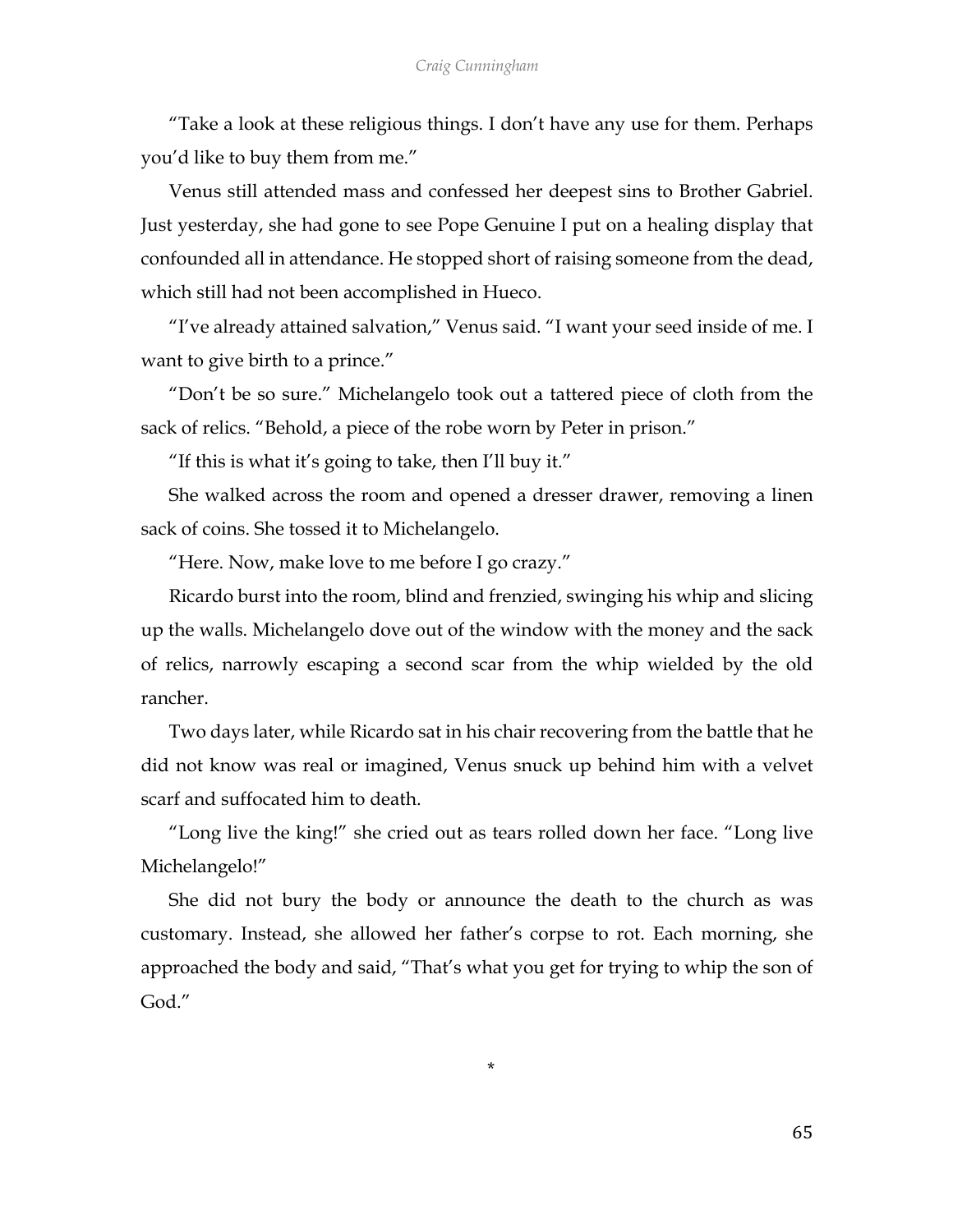Pope Genuine I planned to leave Hueco by the end of the week. He could not have been more pleased with his findings. The Immaculate Conception produced not only a powerful Christian, but a new friendship. He and Gabriel had developed an unmatched intimacy. They sat up together late into the night revealing their deepest secrets and sharing classified insights about the kingdom of God. His only concern was the absence of Michelangelo. Gabriel told Genuine that Michelangelo had taken a forty-day journey up into the mountains to receive a new revelation. So the two of them walked the streets of Hueco in the middle of the night, blessing the ground upon which they tread and discussing their upcoming plans to deliver the poor into a final restoration.

The next morning, they called all of the brothers and the pope's entourage into the dining hall of the mission, where the portrait of Ferris Cabrera still loomed over all proceedings.

Gabriel lifted his hands and began, "For the final days of our great Pope's stay in Hueco, we will direct all of our efforts to the poor. Starting today, we will open the doors of the mission and allow anyone to plunder us. We have no possessions, and therefore shall not claim any. If you lock your door or hide any items, you will face a public whipping at the hands of Brother Beltran. On the second day, we will enter the houses of the rich and take from them what they do not need. These items will be distributed to the poor. And finally, on the day of resurrection, Pope Genuine I and myself will ride two asses from the outskirts of Hueco all the way to the labyrinth, offering our blessings to the parade of people along the way. Your job will be to lay palm trees on the ground as we enter the city."

Gabriel turned to Pope Genuine.

"Do you have anything to add?"

"Yes," the pope declared. "It's time for breakfast."

The doors of the mission were unlocked, and the brothers walked the streets of Hueco inviting the civilians to rob them.

The result was nothing short of chaos. Families emptied the brothers' rooms one by one, casting the blankets from the beds and disassembling the frames to fit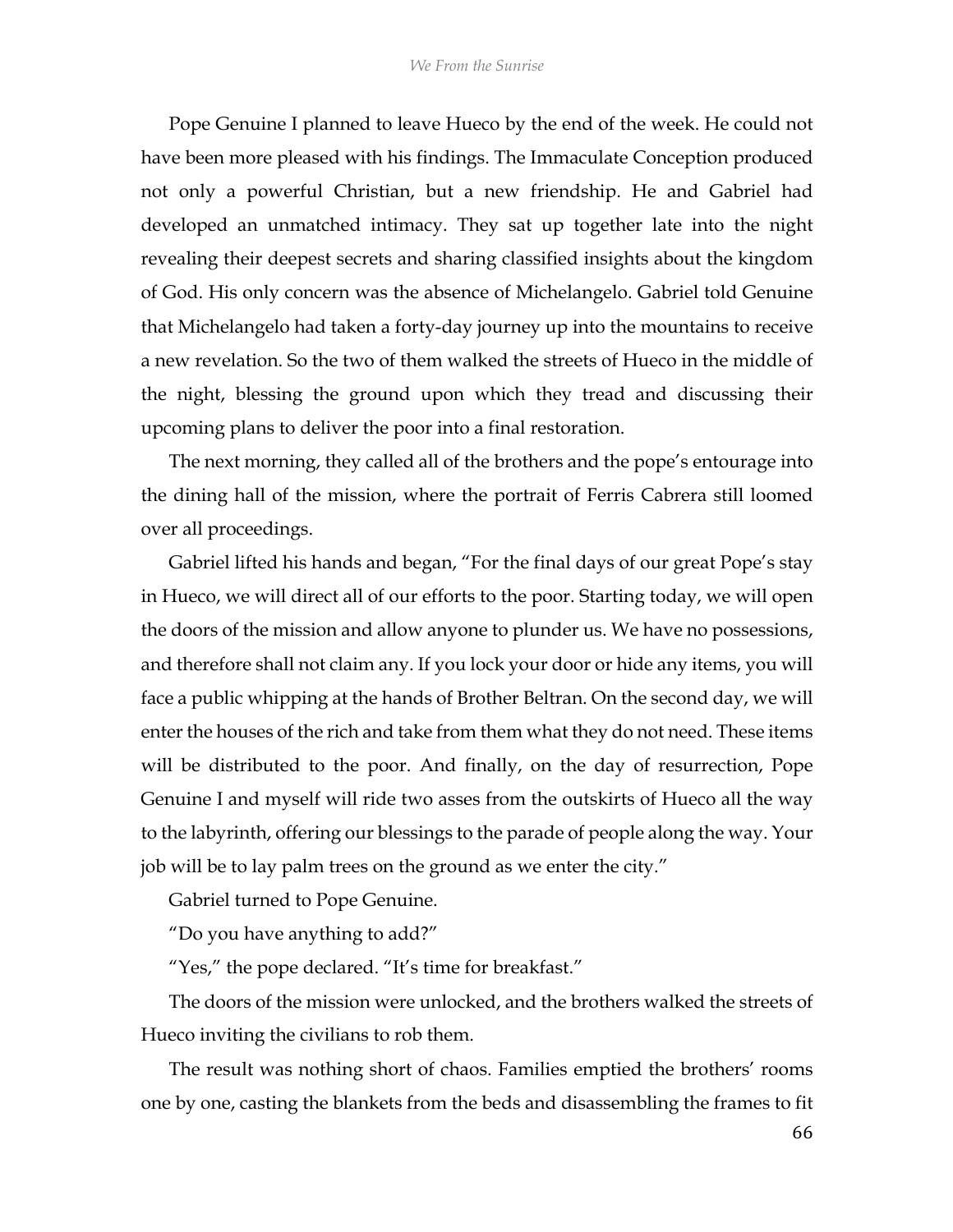them out the window. Brother Reuben watched in horror as his own bed was lifted from the ground, revealing the many nude sketches he had purchased on King Street. The woman who uncovered the drawings, to his great relief, folded them into neat squares and stuffed them inside her waistband. The truly poor ignored the meager possessions of the brothers and ransacked the pantries, tying ropes to the necks of dogs so they could drag sacks of flour and dehydrated meats back to their dwellings.

One child sat watching the madness from outside the labyrinth. He tapped Gabriel on the shoulder and pointed at the mission.

"I'll have the whole thing," the boy said. "Every bit of it. This will be my family's new house."

"That belongs to God," Gabriel replied. "And he would never give children something they cannot understand."

Arecelia appeared in a doorway next to the pope and kissed the side of his neck.

"You taste just like you smell," she said.

"I hope it pleases you. Because everyone will smell this way in heaven."

Arecelia replied, "Then I hope I have my own room when I get there. Because I could never sleep next to someone who smells like you."

His face turned red as she whisked away, kissing the foreheads of babies and singing her hymns to the poor running through the mission. She eventually returned to her former room—the same room where she had made passionate and confusing love to Sylvester Lacy. She then wandered up the staircase leading to the bell tower, careful not to step on the bloodstains left by Ferris Cabrera on the night he committed suicide by diving into the cauldron of beef stew. She walked around the great bell and looked over the city before discovering the very pistol he once wore on his hip. It was the same pistol that was engraved by Rojo the impoverished Spanish artisan, and the same pistol given to Ferris by the king after he successfully put down a rebellion on the banks of the Mayo River. The engraving, though somewhat faded from the elements, still depicted Abel's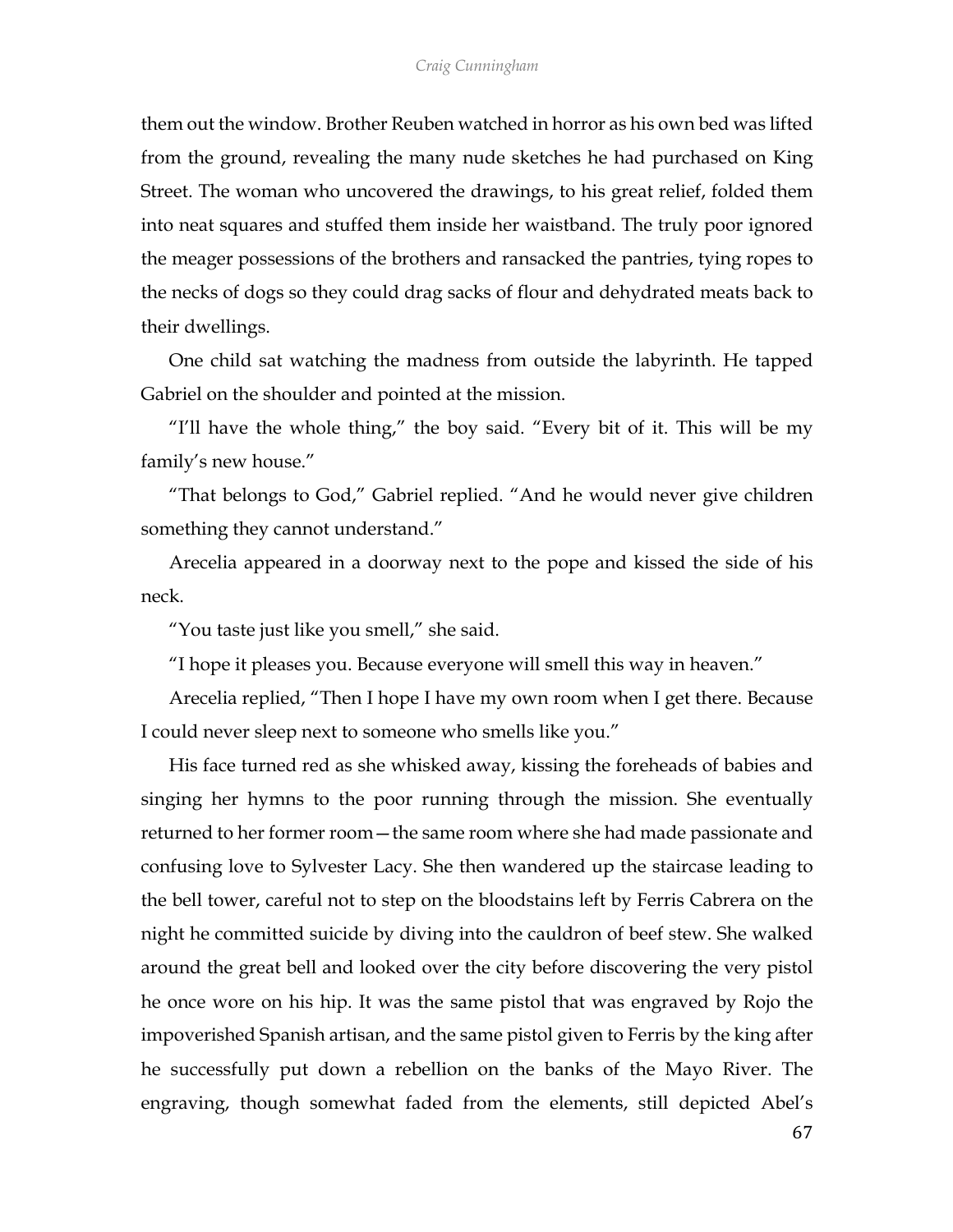murder at the hands of his brother Cain. Arecelia tucked the pistol into her trousers, just as Francisca Matias was known to do, climbed down the stairs, and ran all the way back to the ranch.

\*

Michelangelo had returned to Hueco each day to sell the relics left behind by St. Thomas, and each day he collected riches greater than any he had ever known. At night, he dumped his earnings on the bed and lay face down in the array of coins. He sold all three of the bags left by St. Thomas, and then filled up three more with items he received back in the days when he bartered with grapefruits. He spent his nights fabricating stories for each item. His most recent sales included the leather sandal straps of King David, a bundle of hay from the birth manger, a piece of stone used to build the church at Ephesus, the physician's kit carried by Luke, and part of a fishing net used by Peter that was promised to have caught fish that were roasted over an open flame by Jesus Christ Himself. The parishioners of Hueco paid everything they could muster. Michelangelo became so efficient with his dealings that he rarely knocked on a door without securing a sale.

As a result, Esther no longer had to eat rotten grapefruits to survive. Instead, her father brought home thin slices of choicest beef steak, which could be dipped in cream and eaten raw. He bought Esther a golden necklace and himself a silken robe that he wore about the house after his naps. He even wore the robe while he watched a dozen hired men paint the house bright blue and level its foundation.

"I'm off to Hueco," he said one morning as he trimmed his hair in the European fashion introduced by the pope's caravan. "I have only one bag of tricks left to sell."

"What will you do with all of this money?" Arecelia asked.

"Buy things."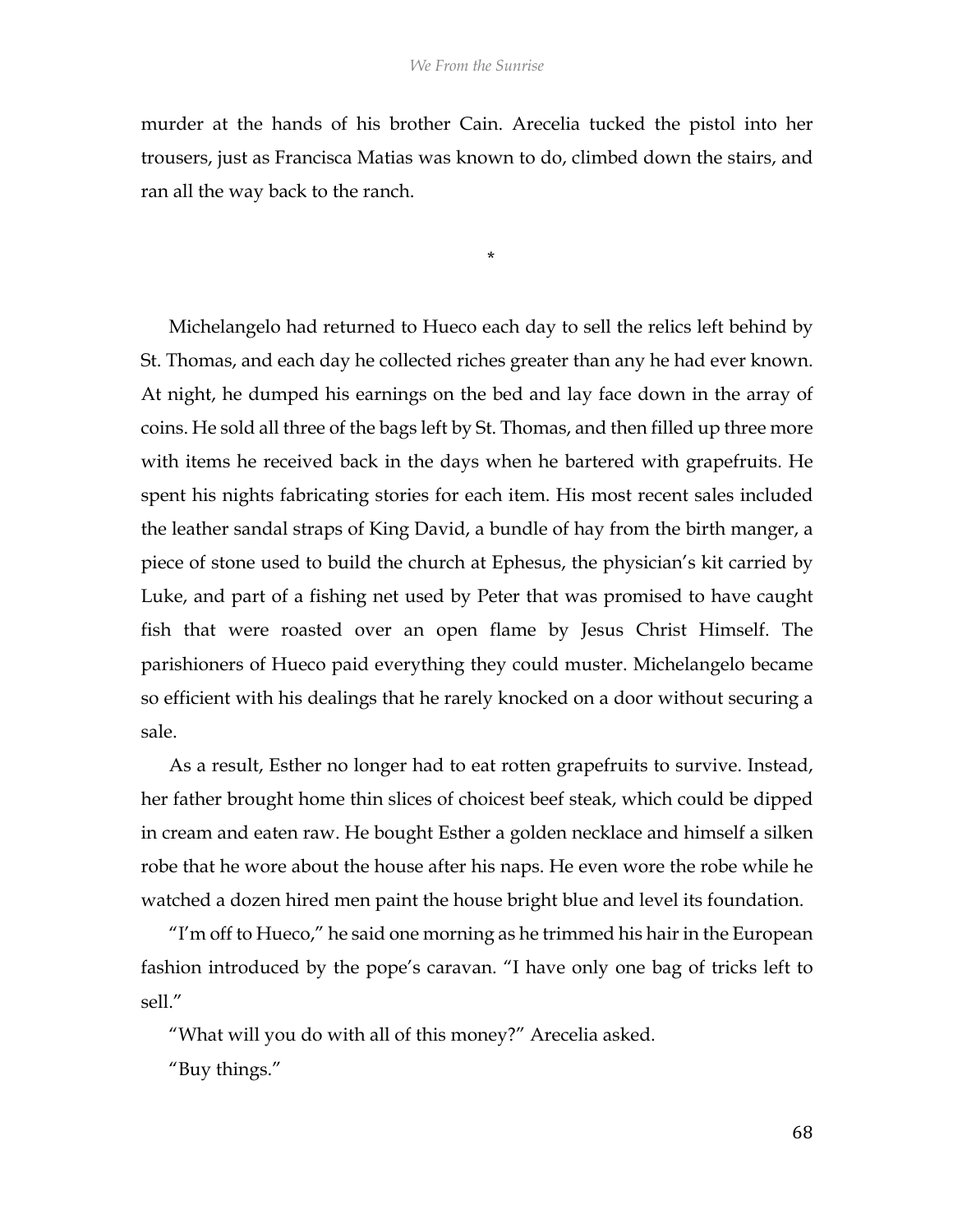"We're running out of places to put them. We ought to take this money down to the river and let it wash away to the sea. These coins are cursed."

Michelangelo ignored her. He took his final bag of relics to King Street, where his success rate was unparalleled. He arrived too early in the day, as all the girls were still sleeping off last night's excess. He wandered into a dusty lounge buried in the maze of streets to wait for nightfall. Upon entering the lounge, he immediately recalled the place from his days of living amongst the whores and felt melancholy upon hearing the exact same song coming from the piano player in the corner. A chandelier hung from the ceiling, but only one of the candles was still lit from the previous night. Two tables were turned over and playing cards scattered among the glass and cigarettes on the dirt floor. In accordance with the other lounges of King Street, the place had no windows. It gave the men confidence to know that they couldn't be seen from the outside world.

Other than the pianist and bartender, only one other man sat in the lounge. He sat in the far corner at a booth. An ashen cross marked his forehead. Hoping to make a sale, Michelangelo sat across from him.

"What's in the bag?" the man asked.

Michelangelo untied the sack and opened it for the man to see inside.

"A sack of shit," the man said. "Useless trinkets fit for the garbage can."

"That's your view of things. But I know plenty of people who will pay money for this."

"Idiots. Their brains are mushed up from old books."

Michelangelo called for the pianist to liven up the tune. The pianist, who knew no lively tunes, grunted and played the same song at a faster tempo.

"If we're being truthful, then I don't believe in these relics any more than you," Michelangelo said. "But money is the greatest thing in the world."

"You must be a virgin."

"Hardly. But money can buy any girl you'd like."

Michelangelo poured a drink for himself but left it on the table.

"You'd sell your soul for common vices?"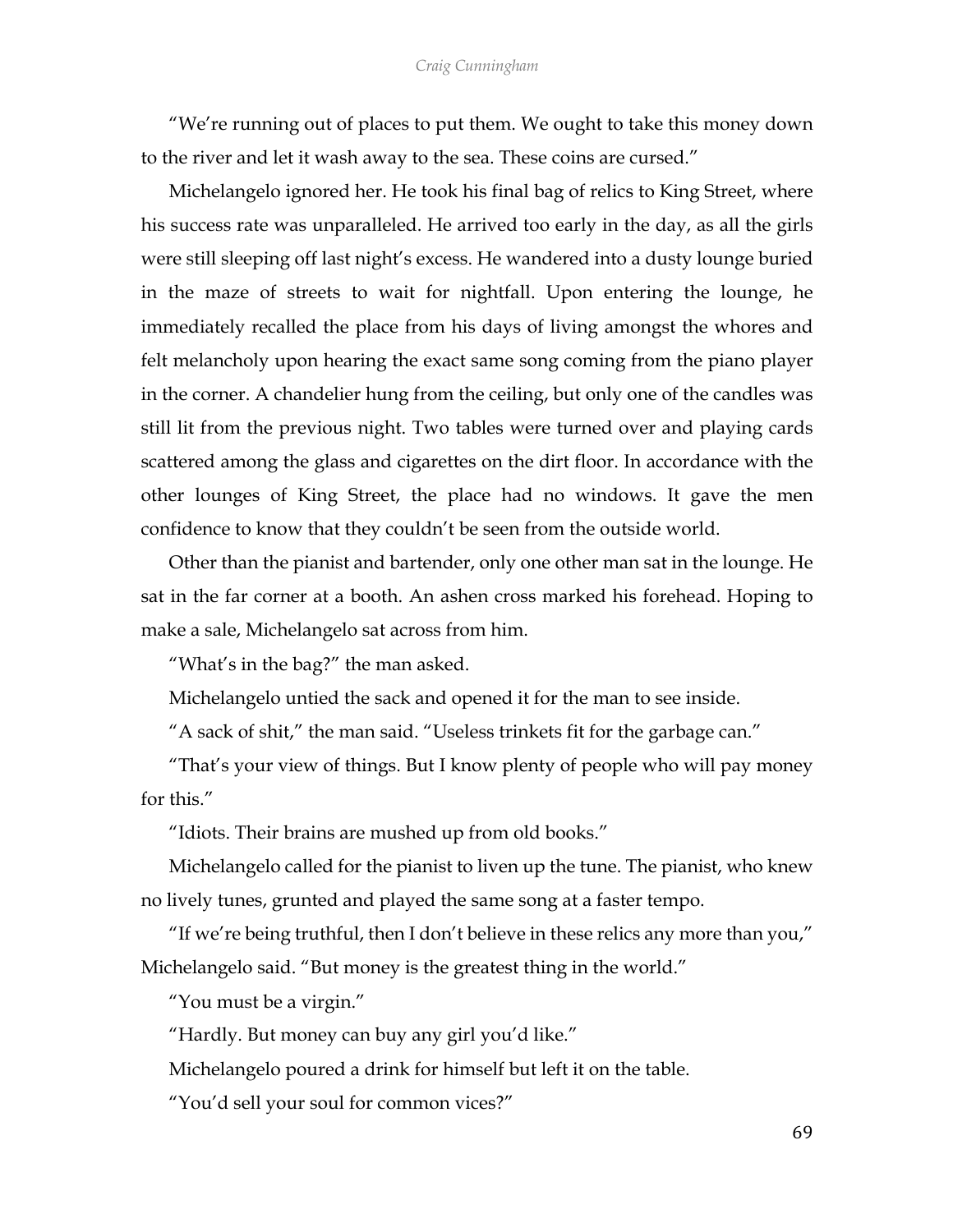"No. I have more meaningful desires."

The man held up his own glass and looked into some other time when he was happy. He emptied the liquid into his throat.

"Tell me. What do you seek?"

Michelangelo checked over both shoulders and then leaned forward over the table.

"Guns and ammunition."

The man poured himself another drink without responding. He took a sip. "It sounds like you have a thirst for blood."

"No, I have a hunger for revolution."

The man leaned forward.

"Maybe we can help each other after all. I happen to know the kind of men who deal in such commodities. And for a small fee, I will bring your weapons up the river."

Michelangelo inspected the man's face for any sign of falsehood. The skin around his eyes was weathered from a lifetime of wandering, and his eyebrows grew without boundary. Michelangelo sensed a wildness of the spirit and felt kindred to the old fellow. He suspected that, like himself, this wanderer had known the joys and sorrows of lost love, and forged roads no one else dared to take.

"Very well, old man," Michelangelo said. "Five miles north of Hueco on the Orange River, at the place where the birds nest. Be there in one week. I'll bring my wagon, and you bring every weapon you can find."

"We have a deal, amigo. But know this: when men start looking for the sword, the sword also starts looking for them."

Michelangelo stood up from the table and pushed his glass toward the old wanderer. He lifted the sack of relics over his shoulder.

"Before I go, tell me your name."

The man extended a disfigured hand, marred from flames. Michelangelo reluctantly shook the silky skin.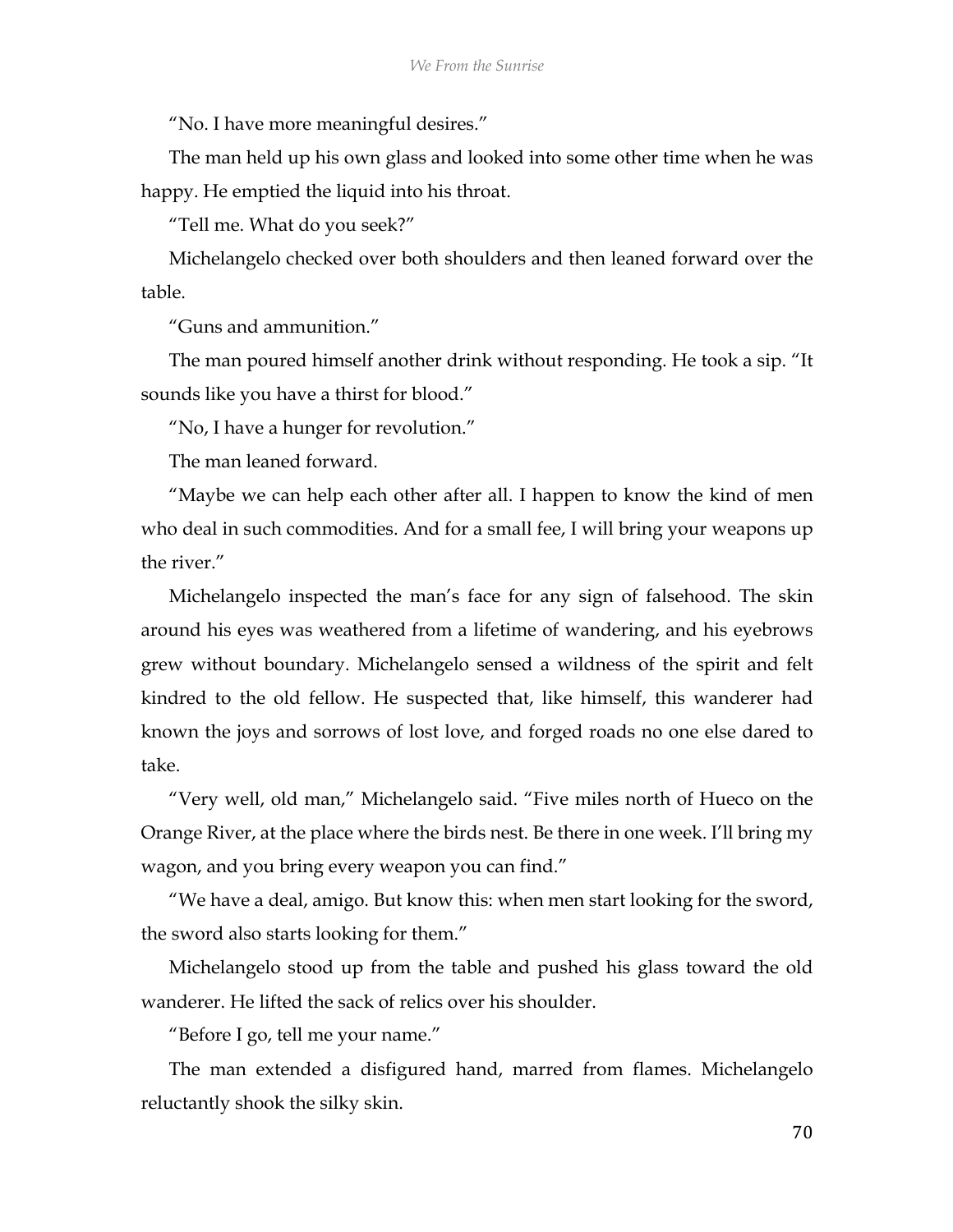"My name is Sylvester. And that's all you need to know. One week from today, ten minutes after sunset, I will meet you where the birds nest."

\*

A week later, Michelangelo parked his wagon on a precipice overlooking the Orange River. He gazed upon the soft waters that were famous for reflecting the color of the sunset and drew the poets out of hiding to inspire their verses. He played in these same waters as a young boy and saw one of his companions die from a snakebite. He scouted out sandbars to take the girls, and cut trails to those secret love beds with a machete and a mad desire in his eyes. He scrambled around the riverbanks in search of flowers to take Francisca. And now, so many years later, he awaited an arsenal of weapons.

Sylvester Lacy fulfilled his promise to Michelangelo when he paddled a canoe full of rifles around the bend and coasted into the shore, causing the birds to fly away in a panic. Michelangelo sat on the perch of his wagon holding a shotgun across his lap. He did not offer assistance as Sylvester unloaded the rifles onto the shore.

"I have enough for ten more trips if you've got the money," Sylvester said.

Michelangelo tossed him a sack of gold.

"I'll pay you for each load, one by one."

Sylvester shrugged.

"I don't care. But the men who I bought these guns from will come and chop your head off if you send me back one coin short."

"Good," Michelangelo said. "Because that's the kind of man I am learning to become."

Sylvester returned nine more times over the next few days, with his crowning achievement being the delivery of a small cannon. They loaded the final shipment onto Michelangelo's wagon and tied the cannon down with ropes. As the sun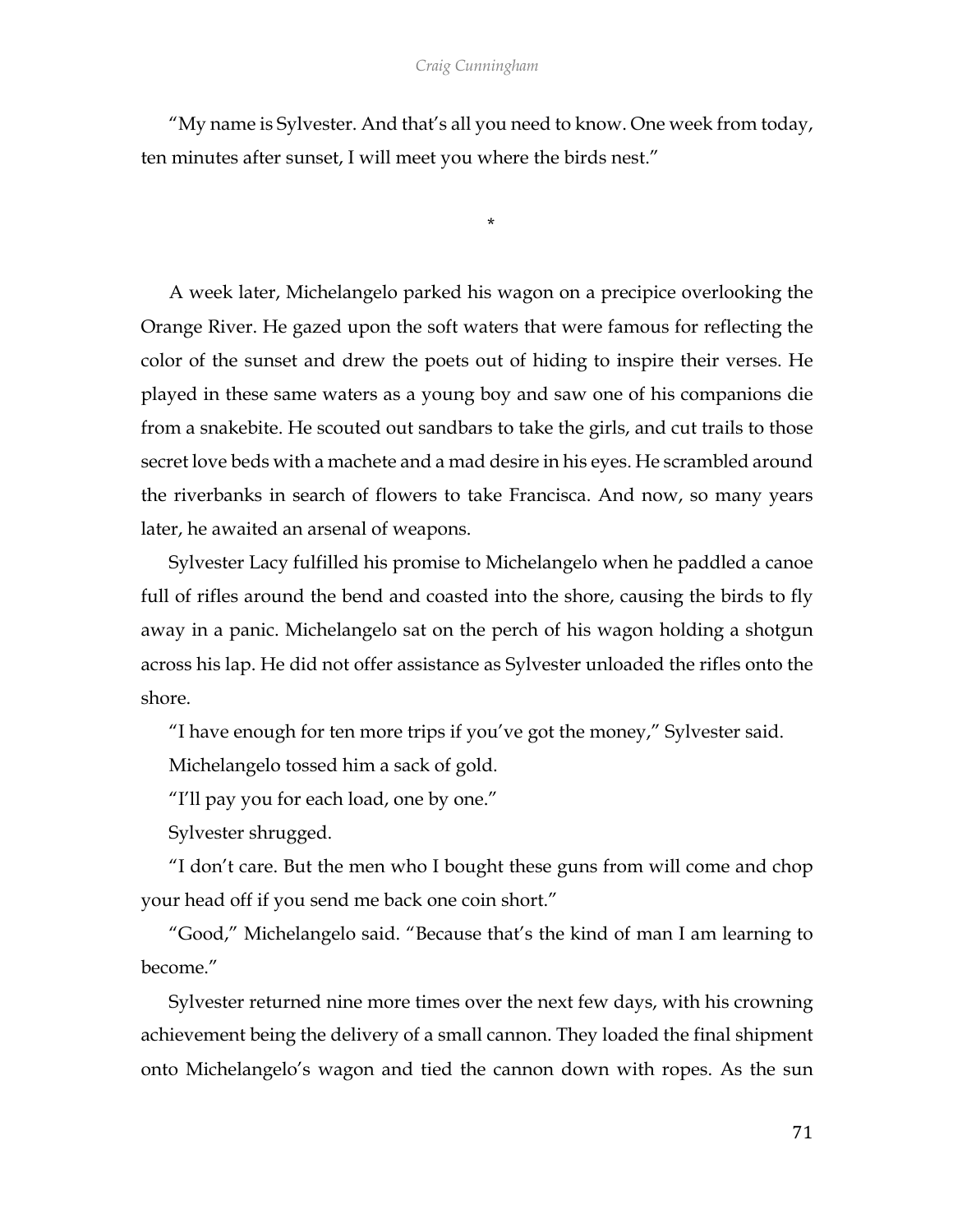descended over the river, Sylvester turned and said, "It smells like grapefruits today."

"It smells like grapefruits every day," Michelangelo said. "That's the only thing you need to know about this town."

"I'll come and find you when you start up the revolution. Until then, keep the guns out of sight, and don't mention that you got them from me."

Michelangelo watched the disfigured wanderer navigate the canoe against the current and through the river mist, returning to the distant mountains from which he had come.

When Michelangelo made it back to the Matias Ranch, he carried the guns into the barn to lay alongside the others. Arecelia stood in the doorway watching as Michelangelo organized the weapons by caliber.

"It's not enough," he muttered. "What I need is more money. More money means more rifles, and more rifles means a better chance to set this town free when the time is right."

Arecelia had no understanding of weaponry. She was so terrified on the day Michelangelo tested the rifles that she lifted Esther off the ground and hid her beneath a bed.

"May the time never be right!" she declared.

"Don't say a thing like that. Worry about getting me some more money."

"Don't you have enough of that?"

"Never."

Arecelia then revealed the pistol she found in the bell tower of the mission. She handed it to Michelangelo, who inspected the ornate engravings with the keen eye he developed as the apprentice to Abraham Alvarez.

"I found this in the bell tower," she said. "Maybe it belongs to the pope."

"The pope doesn't carry a pistol," Michelangelo grumbled. "He has other people to carry it for him."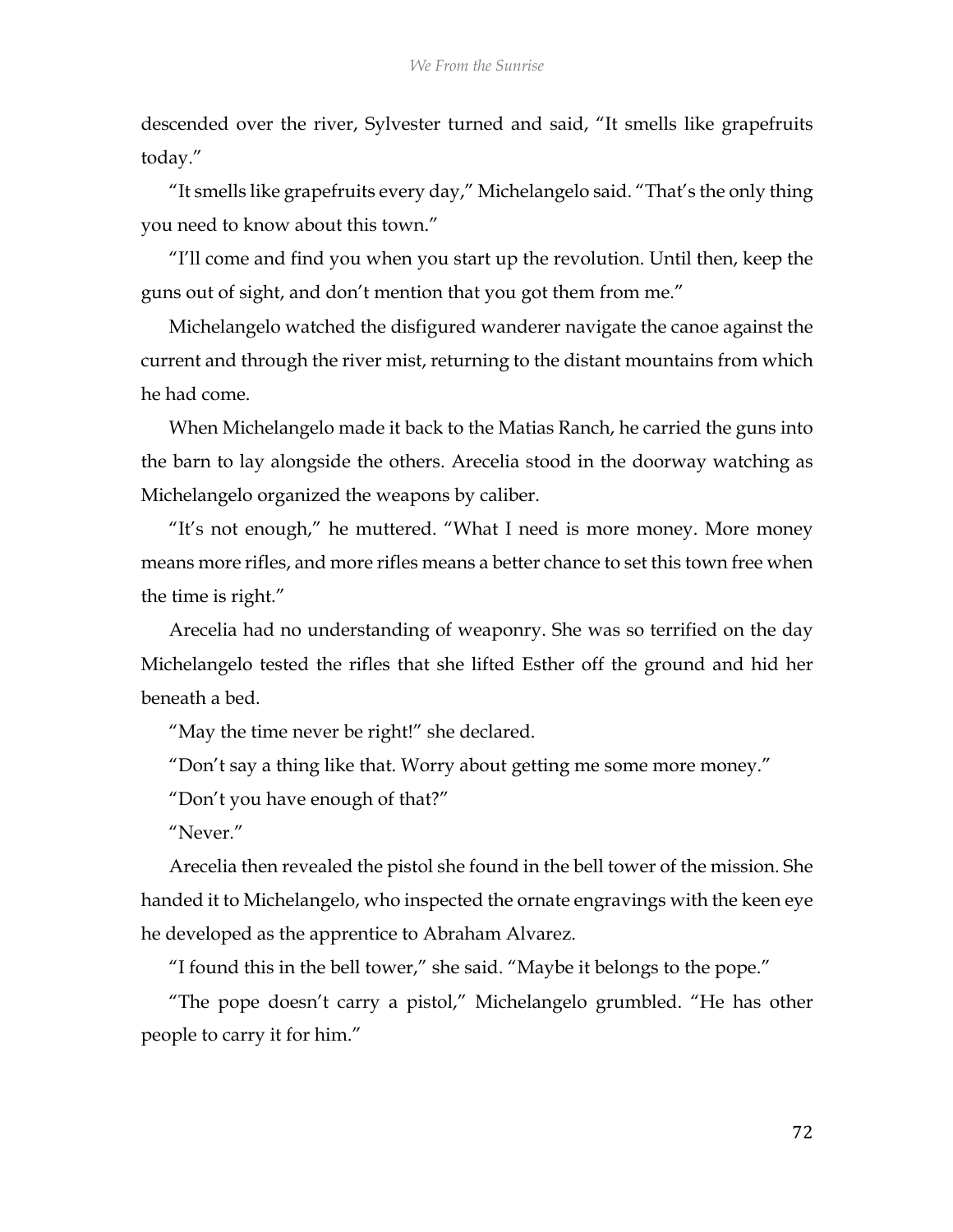## *Craig Cunningham*

"He's leaving tomorrow after the parade. If you want money so bad, you ought to go ask him for some. They say he has enough to pay for the world to start spinning in the opposite direction."

An idea suddenly struck Michelangelo.

\*

Three hours before sunrise, Pope Genuine I and Gabriel rode donkeys to the outskirts of Hueco. They stopped on the mountain road and looked back upon the sleepy town, with the mission visible by the lighted candles in the windows. The two were exhausted from the events of the previous day, when the rich were forced to open their houses to the poor, just as the church had been opened and plundered before. The poor, who salivated at the opportunity for economic revenge, stabbed each other with broken glass in alleyways over luxurious items and attacked the houses of the rich with such ferocity that many fled to the presidio for shelter. Captain Jordan protected them, for a fee. By day's end, the rich were poor, and the poor were still poor, or dead.

As Gabriel and Pope Genuine I waited, they watched the sun rise over the horizon, setting the Orange River on fire. Gabriel then unveiled his final gift. He removed two matching crowns of thorns from his saddlebag to be worn as they traveled through town. The pope and Gabriel placed the crowns on one another's heads, pulling them down so tightly that blood was drawn.

"Surely you are from God," Pope Genuine I said. "Let's ride! Alleluia!"

He kicked the donkey and entered Hueco at a gallop.

The civilians lined the streets and laid palm leaves on the ground as the duo passed, just as they had been instructed to do by the brothers. The poor cried out their basest needs with desperation, and Gabriel and Genuine prayed over them in the tongues of angels. The blessings grew so thick in the air that children found it difficult to breathe. Overwhelmed with emotion, Gabriel tore at his robes.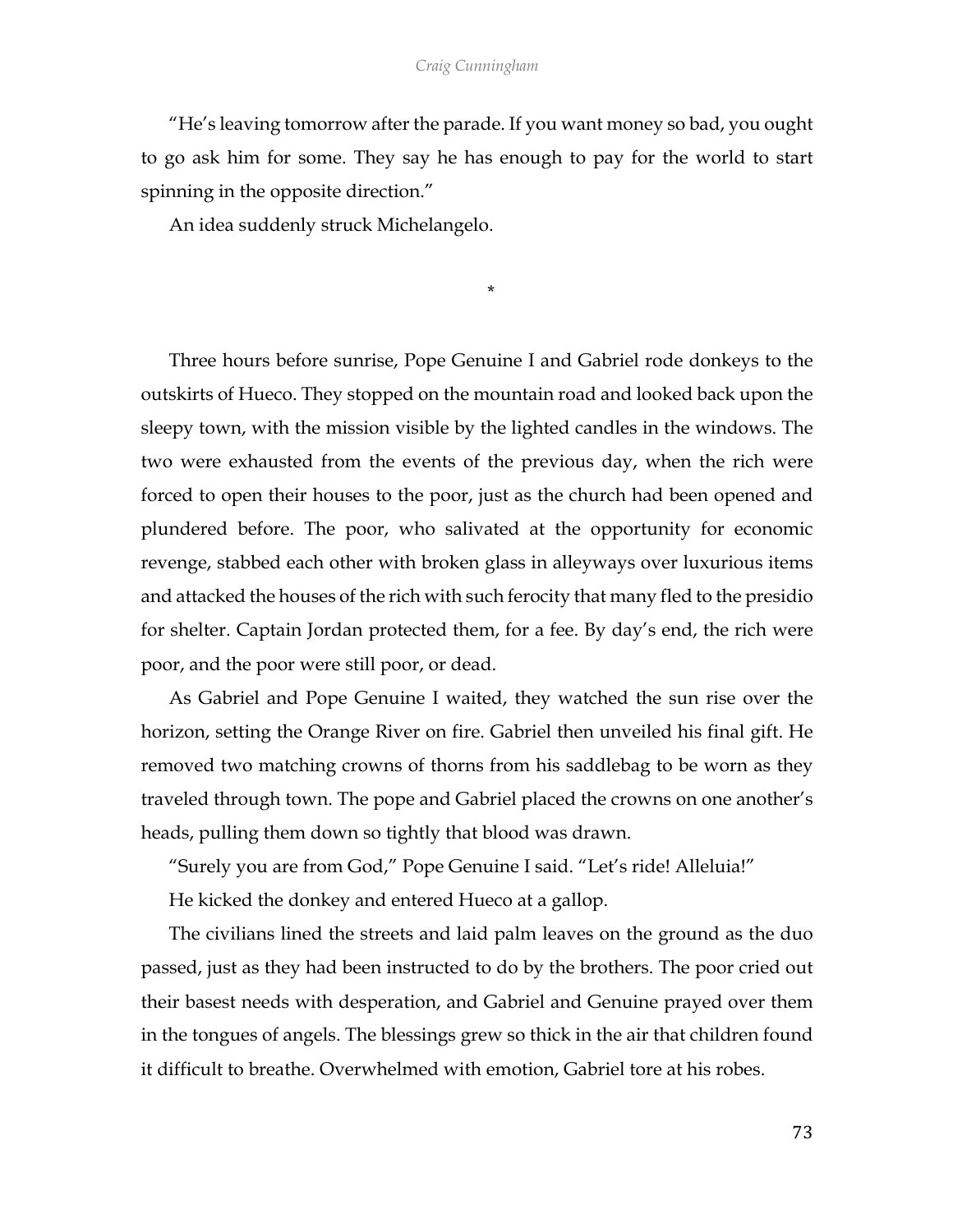Meanwhile, Michelangelo stood in the crowd disguised as a shepherd, completing his costume with a coarse robe and a wooden crook. At the height of the frenzy, he jumped into the middle of the road and pulled Ferris Cabrera's pistol from his belt. He fired a shot into the ground near the pope's donkey, causing it to rise up on its hind legs. As it came down, Michelangelo leapt into the saddle and wrapped one arm around the pontiff's waist while holding the gun against his head.

"Nobody move!" he shouted to the chaotic crowd. "Pope Genuine is coming with me as a prisoner of war. Today, the world changes!"

His plan had been to ride back to the Matias Ranch, where he would hold the pistol to the pope's head until an official letter came to his doorstep declaring the dissolution of the mission, the immediate exodus of the soldiers, and the everlasting freedom of the people of Hueco from religion and government of any kind.

Gabriel jumped off his donkey and held out his hands.

"Put the gun down, brother. Don't get yourself killed over this."

"Listen to wise council," the pope added.

"Quiet down, Pope!" Michelangelo warned. He fired a shot into the air, and the crowds ducked in terror.

He placed his boot in the stirrup of the pope's saddle when another shot rang out. Michelangelo fell from the ass and collapsed onto the road, where the palm leaves softened his fall but were soon soaked in blood. As he faded out of consciousness, Captain Paul Jordan stood over him with a rifle in hand. The captain bent down and picked up the pistol that had fallen from Michelangelo's grip.

The captain smiled at Gabriel, revealing his rotten teeth.

"What do you want me to do with him?"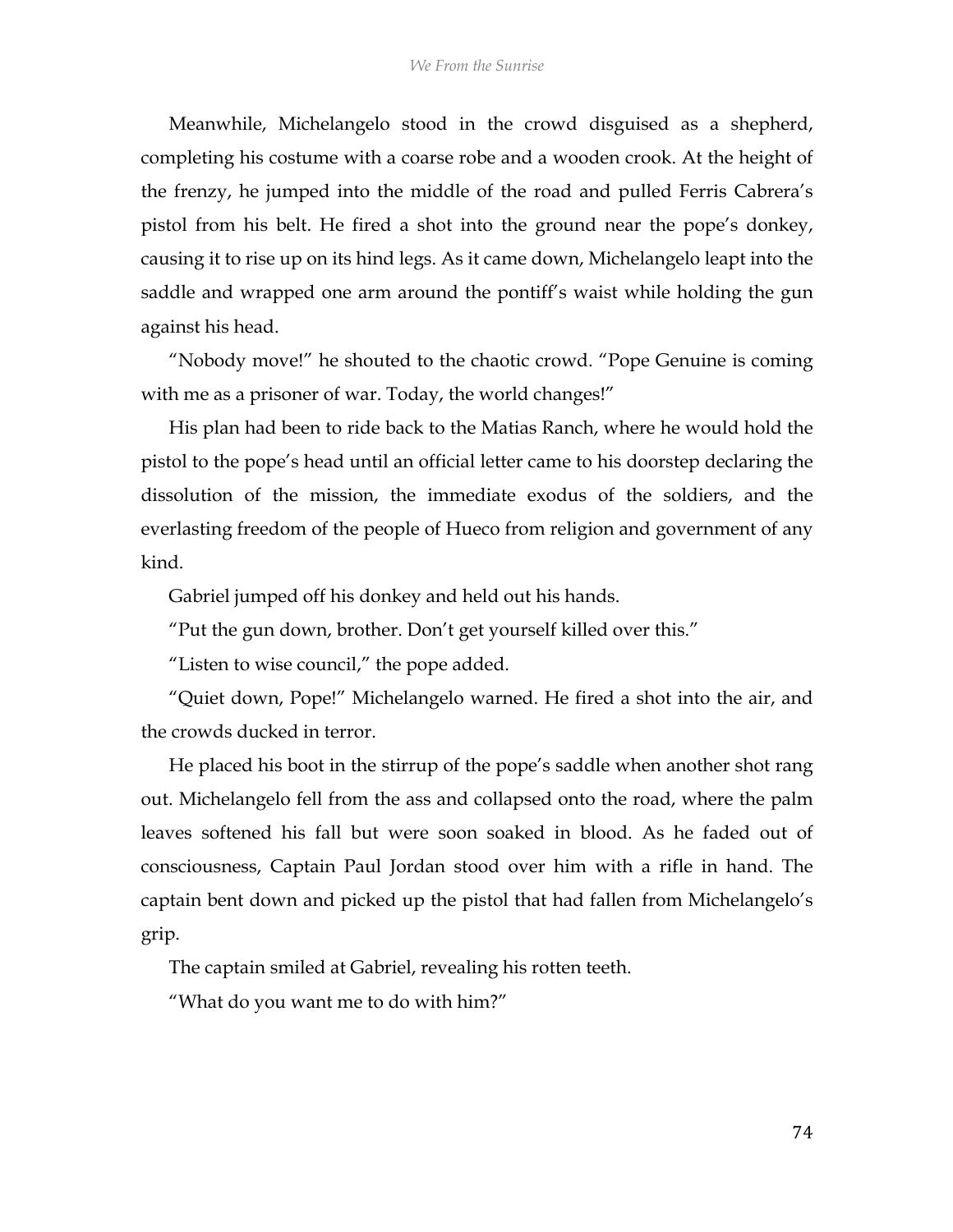## IV

The only other prisoner at the time of Michelangelo's incarceration was a former colonel named Castro Claudius. The shamed colonel had long wisps of white hair that came out every time he was allowed a bath. He collected the strands of hair and stuffed them into his pillow, softening it over time. His eyes, once enflamed with militaristic ambition, were reduced to a lifeless gray after years of daily whippings from Captain Jordan.

His body and mind had since withered in the darkness of the cell.

As the soldiers chanted in the square each morning outside his window, Castro recalled his former life as a man in uniform. He was thrown in prison twenty years before for his role in an unauthorized attempt to expand the empire to the northernmost territories of the American mainland, when he led forty new conscripts on horseback to a foreign outpost without permission. The renegade band snuck through a French camp at midnight, stealing three hundred horses and planting a flag in the soil before returning to Hueco. The horses escaped on the trip home. Castro returned half-dead and empty-handed, with war now on the horizon thanks to his antics.

By the time Michelangelo was thrown into the adjacent cell, Castro was a psychological shipwreck. He immediately stood to catch a glimpse of his new neighbor. Castro whistled at the soldiers carrying Michelangelo.

"You've come to let me out. Very well, I'm ready. I just need to pack all my suitcases."

One of the guards walked over to Castro's cell and jingled the keys. As Castro lunged for them, he met the butt of a rifle. The colonel fell backward and sang his mother's favorite song as blood ran down his cheeks.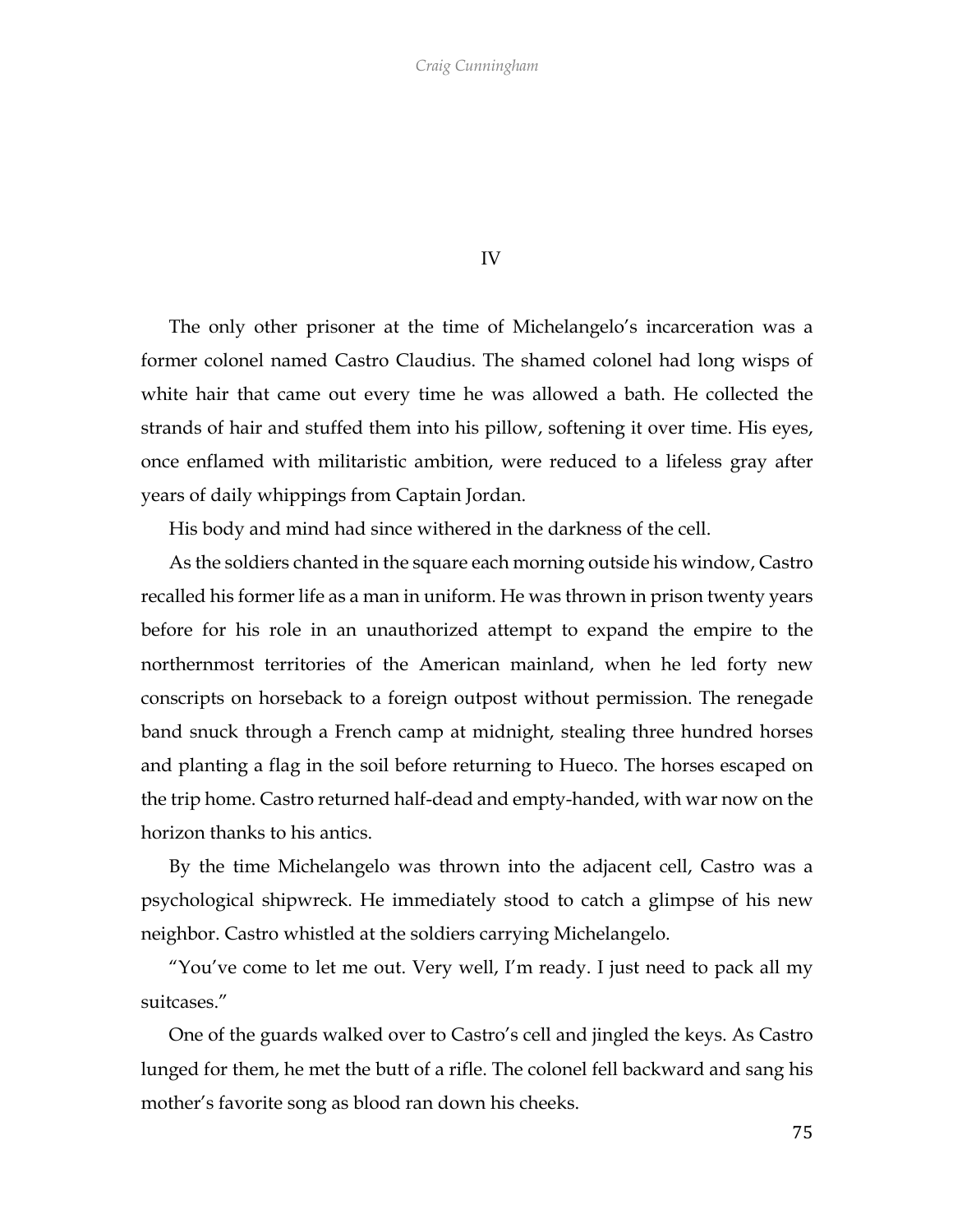"On second thought, I'll stay a while longer," Castro said. "I'm very happy here"

The soldiers hurled Michelangelo into the cell and kicked his ribs until he coughed up pieces of his own lungs. The beating would not have been so severe had Michelangelo not bit the neck of the soldier who unlocked his chains. Even as they pounded their fists into his back, he made verbal assaults on their relatives. They finally shut him up by stomping a boot on the side of his face. The guard shut the door of the cell, and Captain Jordan walked into the room strutting as a victorious rooster.

"It looks like I'll get to string you up, just like I did to the Native boy. I only wish I could drag you through town first. I only wish your brother would let me cut off your head and put it on a stick and set it on fire." Captain Jordan pulled his saber out of its sheath and spun the tip around on the floor.

Michelangelo spit blood toward the captain. The bullet wound leaked through his bandages.

"I'm going to kill you," he said. "And then cut off your balls with everyone there to see."

"Of course you are," the captain replied.

Moments later, Michelangelo lost consciousness and was serenaded into a realm of bizarre dreams by the tenor voice of Castro Claudius.

\*

Three days later, caked in blood and dehydrated, Michelangelo awoke to the sound of Castro purring at the birds in the window.

"There you are. Welcome back to life. My name is Castro Claudius."

Michelangelo scanned the room. A soldier slept in a chair by a stone staircase that rose up to the first floor of the presidio. He knew they were in a basement thanks to the dankness that came with every breath. The room was split in half, with one half used for the two cells and the other half for Captain Jordan to stroll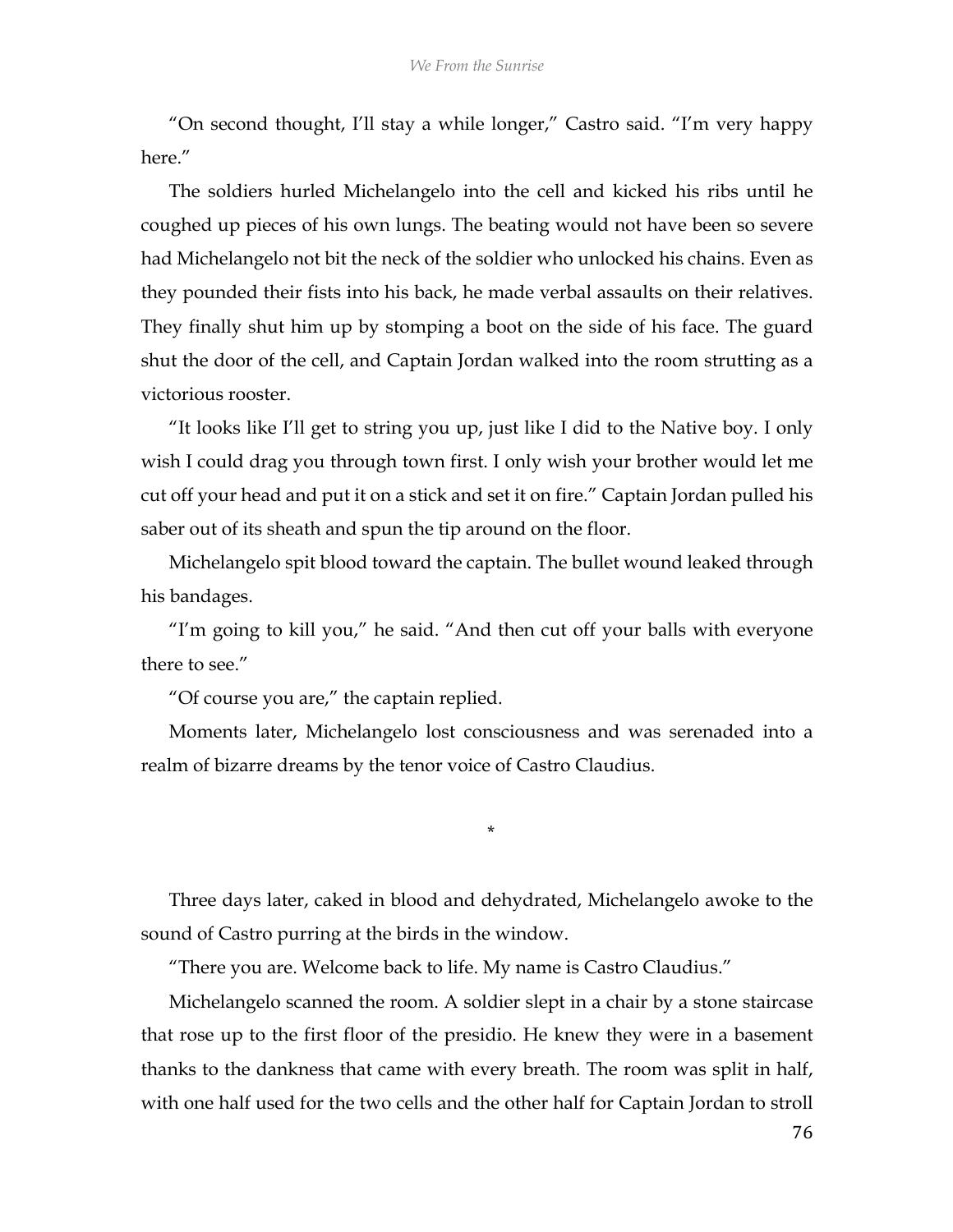## *Craig Cunningham*

about while he mocked his prisoners. A small window provided the only light in the room. Sometimes the soldiers placed birdseed on the windowsill to give the prisoners entertainment. His own cell housed a narrow bed and a metal bucket buzzing with flies.

"What's your name, friend?"

"Michelangelo."

"Ah. Let me sing to you."

Castro dove into a melancholy lyric about a woman who had died during childbirth and whose death was so tragic that the midwife was unable to rid herself of the memory and so leapt off a cliff. Castro sang the song as if he were watching the scene in the present tense, with his final verse an outcry of sorrow that drew the attention of the guards and earned him ten lashes. He continued humming through the punishment. Michelangelo remained silent.

"I'm going to sing until I am out of songs," Castro promised. "Then it will be your turn. We'll keep each other alive that way. Listen. I'll go back to the beginning."

Castro sang for the next three months.

He sang as he exercised, between mouthfuls of food, and even in the midst of his deepest dreams. Every song returned back to the numerous women to whom Castro had been wed, and who were each memorialized as a tattoo on his left arm. Castro sang with the same passion he had used to serve the flag.

One morning, as Michelangelo realized the bullet hole had closed in his chest, Castro stopped singing.

"That's all I have to give," Castro said. "The story of my love has been the story of my life. Now that you know everything about me, it's your turn."

Before Michelangelo began one of the songs he had learned under the tutelage of the blind musicians on King Street, they heard the doors open. Both he and Castro sat up in anticipation.

Gabriel emerged from the shadows, carrying a wooden cross as tall as his shoulders. In those days, Gabriel's hair was thinning to the point where his scalp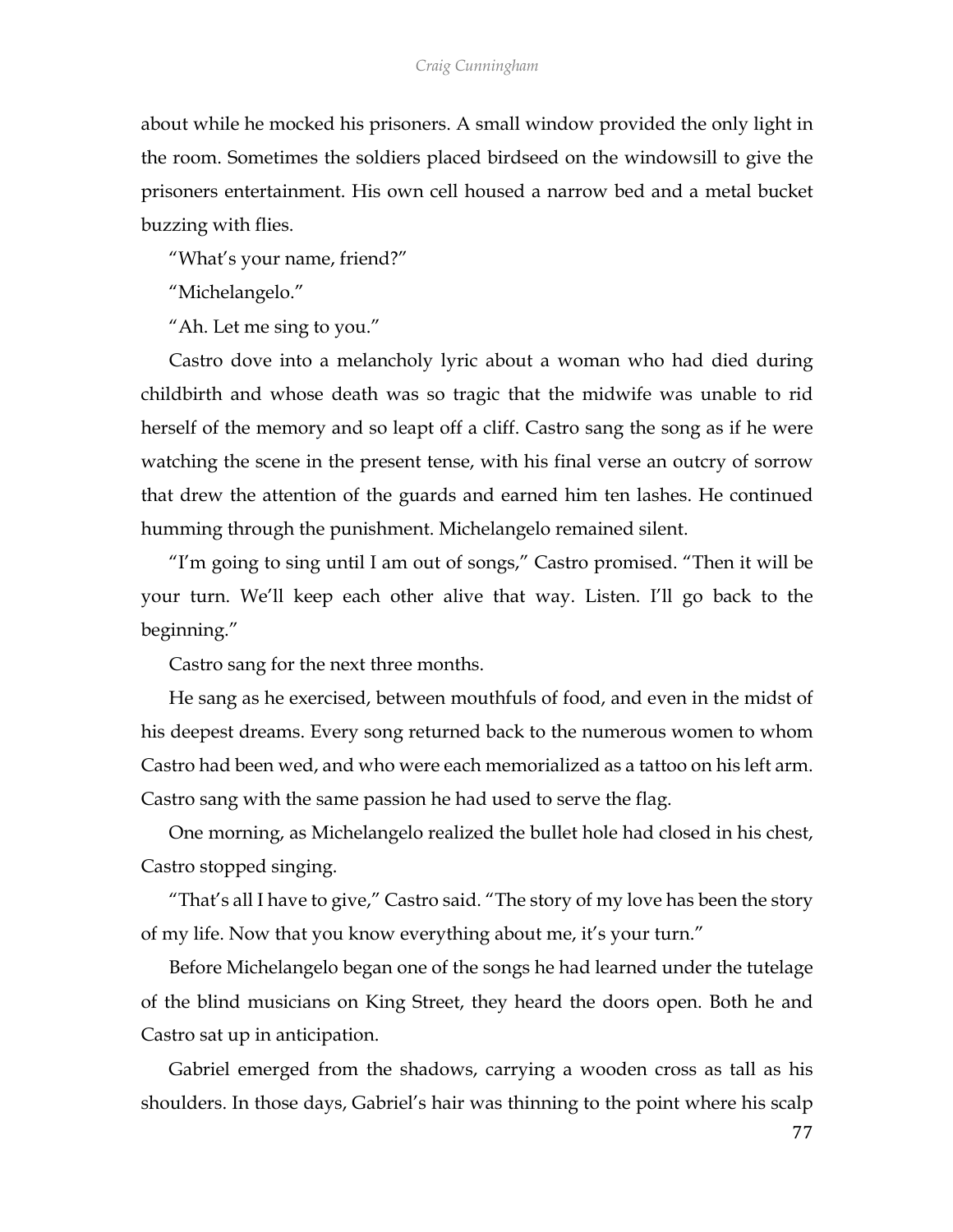was visible from all angles. His face had dimmed with the passing years. The tinted skin beneath his eyes was a testament to the late nights he spent memorizing the scriptures and resuscitating the forgotten attempt of Brother Herman to raise the dead.

Gabriel turned to Captain Jordan.

"You can leave me here."

"Don't get too close to him. He's no different than a wild animal," the captain said.

Gabriel rested his head on the bars of Michelangelo's cell, disregarding the captain's advice.

"I am so sorry, brother. So, so sorry that you have chosen to live so foolishly. You have thrown away all the treasures you've been given, and now you're here to pay the price."

"What brings you to see me?"

"I was told you made a fortune selling relics on King Street."

"Who knows. People say whatever they want."

"You don't even believe in miracles."

"I don't believe in anything. Especially miracles," Michelangelo said.

Gabriel closed his eyes and mouthed a short prayer for his brother's lost soul. Meanwhile, Michelangelo lay down on his cot and covered himself with a wool blanket.

"They also said you nearly died from eating grapefruits. I can only assume it's true."

Michelangelo rolled over, tightening the blanket around his frail body.

"Debauchery. Lechery. All true," Gabriel continued in disgust. "My own brother. I haven't even mentioned your embarrassment with the pope. Michelangelo, Michelangelo. I have tried and tried to draw you back to the grace of God, but you've done nothing to earn it. Nothing! Brother, I don't know why you've opened your heart to darkness and closed it to the light."

Michelangelo looked back over his shoulder.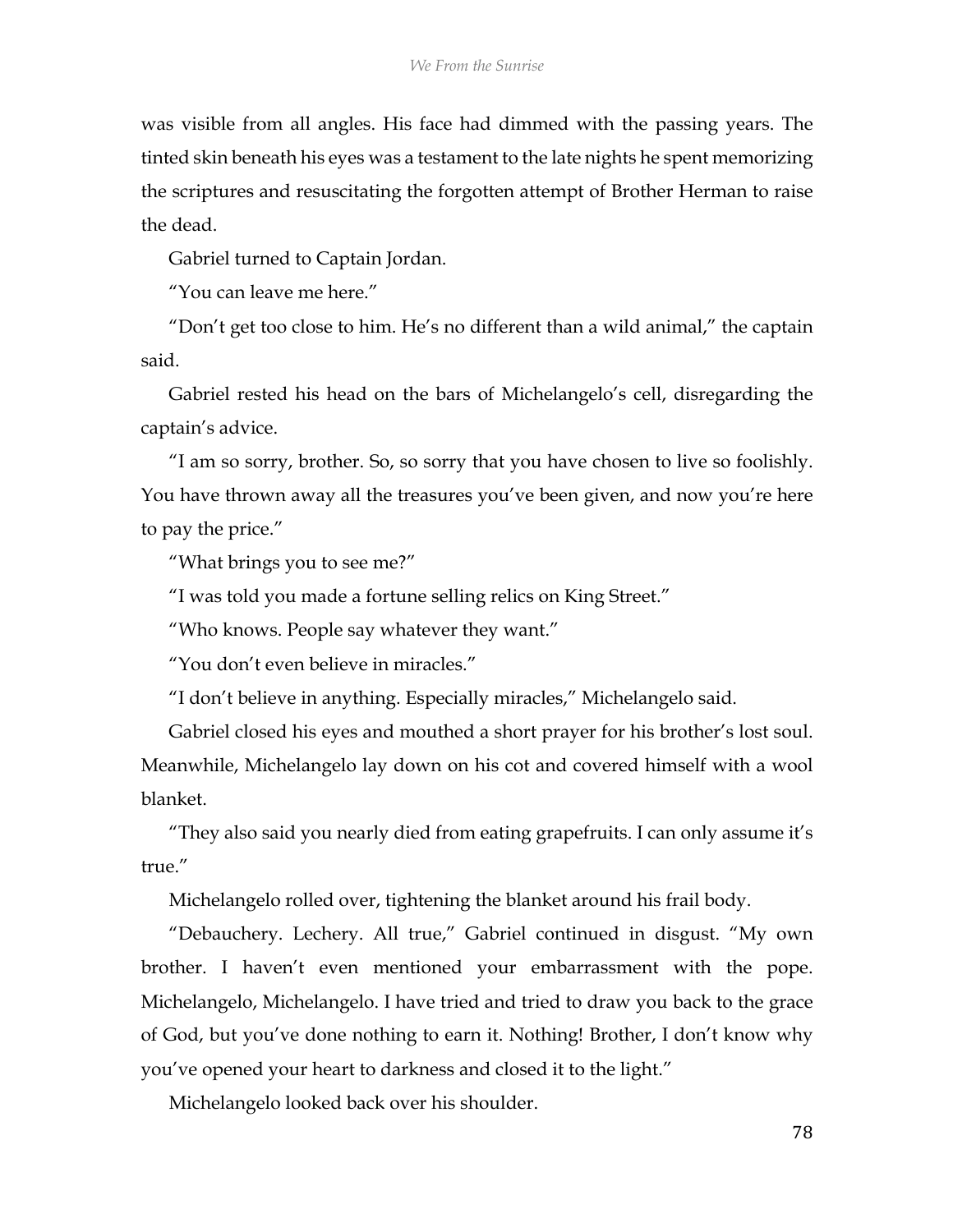"There is no difference between dark and light. They are one and the same."

Gabriel slid the great wooden cross through the cell bars and leaned it against the wall.

\*

"May this be a reminder to what is important in this life and the next."

Gabriel was so stricken by Michelangelo's blasphemous claims that he had no choice but to rest. He lightly traced his hand over the indented spot where Pope Genuine I once lay. Gabriel burst into tears, gaining the attention of Brother Kenneth Lowe and Brother Beltran Soto, who were walking down the hallway. Brother Beltran drew his whip. He kicked the door open to find Gabriel curled on the bed, weeping onto the sheets. The two brothers lifted Gabriel to stabilize him.

"You've been attacked by Satan," Kenneth said.

"No," Gabriel rebutted. "Just the opposite. I received another vision from God."

"Tell us—"

Gabriel held up his finger and sniffed the air.

"What's this?" he asked. "Grab your staffs. I caught the whiff of death."

They followed the whiff of death all throughout Hueco, opening doors and crawling through windows to stay hot on the trail. The journey led them to the property of Ricardo and Venus Lacy. No one visited the ranch in those days, as the Lacy family no longer had anything to offer society. As Hueco continued to expand, the legacy of the Lacy family grew more opaque, until one day it was forgotten altogether. The new generations knew nothing of the great sacrifices taken by Ricardo when he rode miles ahead of the first caravan and fought away entire tribes of Natives without assistance.

Gabriel sensed the overwhelming presence of evil.

"Death has come upon this house," Gabriel warned the other brothers. He shouted inside, "If no one answers this door, I shall unleash Brother Beltran."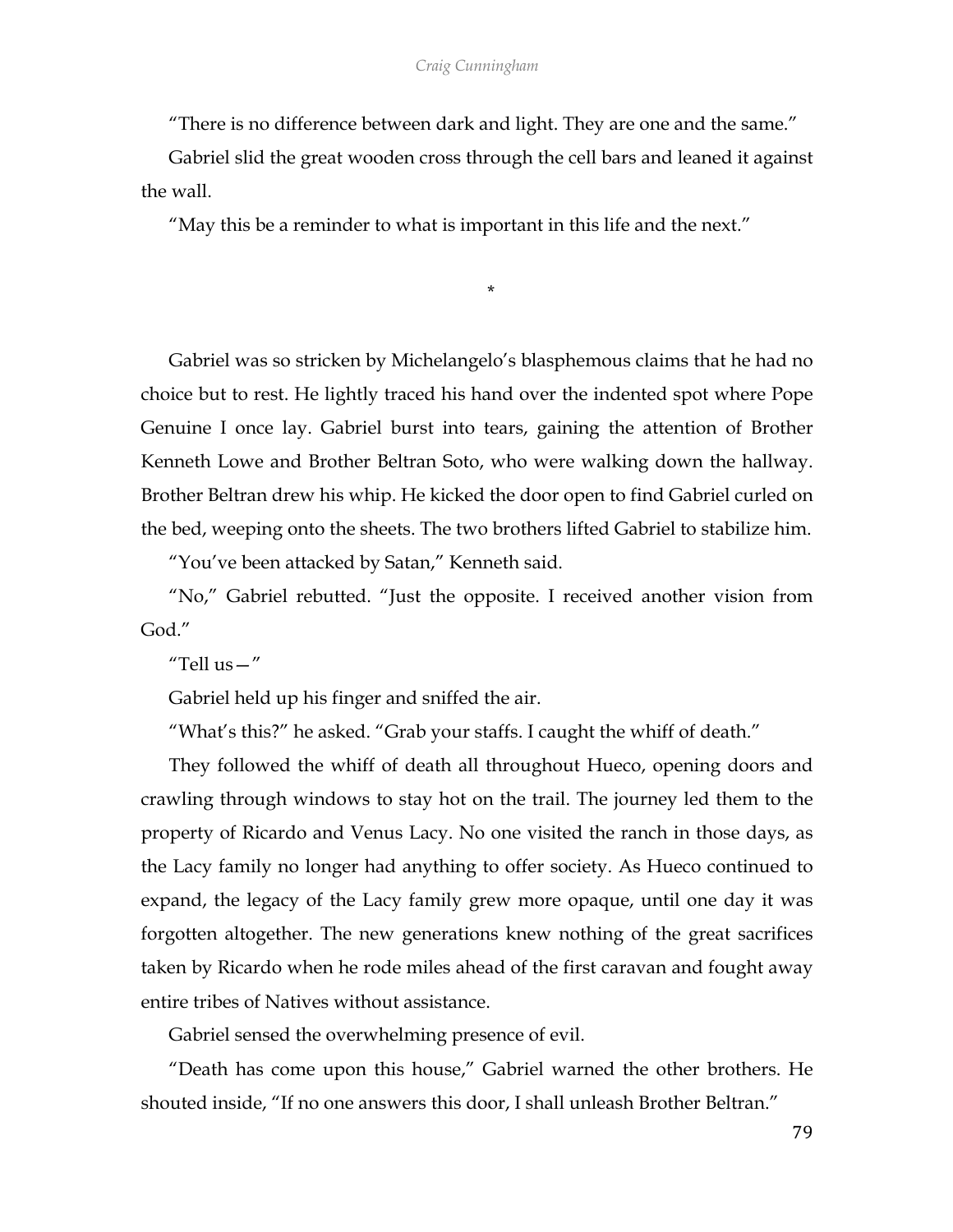Venus cracked the door.

"Let's have a look around," Gabriel said.

"It's a bad time. We have a room full of dead rats. My father is sweeping them into a pile," Venus said.

"You're lying."

Gabriel rammed his shoulder into the door. Venus tumbled backward. Immediately, he noticed the corpse of Ricardo Lacy covered with a white sheet. He whipped it away to reveal the rotting body of the old rancher, the man who had once aspired to royalty and died in shame. Ricardo was already blackened with decay. Gabriel closed the eyes and kissed Ricardo's forehead.

"He's been murdered," Gabriel said. "By his own daughter. Unpardonable!" Venus backed toward a doorway.

"Everything I've ever done has been because of love."

"You cannot commit murder out of love."

"Then you don't know anything about love."

Gabriel motioned for the others to surround her.

"Unfortunately, our only course of action is to take you to the presidio. Captain Jordan will decide your fate."

Venus bolted with thundering steps toward her bedroom. She hoped to escape out of her window like so many of the lovers scared away by Ricardo's whip. Gabriel threw his staff at the escaping woman while the other two brothers chased her from behind. Just as she tried to leap through the window, Beltran whipped her back and caused her to collapse. Kenneth jumped on top of her and squeezed his legs around her so she could not move.

\*

By the time Venus arrived at the prison, Michelangelo had destroyed the wooden cross and hidden the splintered pieces beneath his bed. Captain Jordan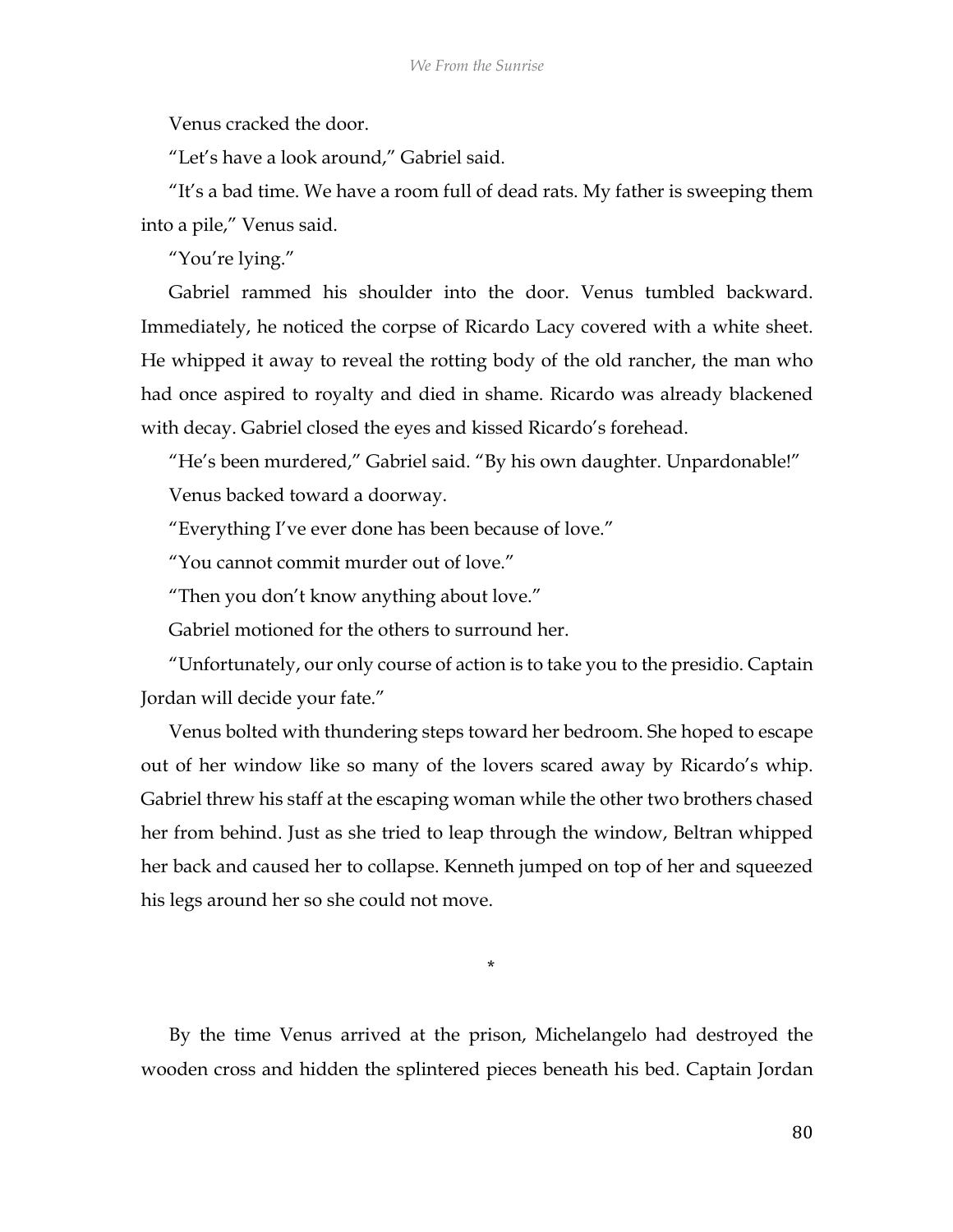threw her into Michelangelo's cell. She fell into the corner, weary from being molested by the guards.

Captain Jordan whistled at Castro. "She's not to be married."

Castro stood up and dusted his pants. "I'm done with women. My heart has been broken one too many times."

"Good thing. Because you'll never know another woman's love."

"For the best. Now, I'll have a cigarette," Castro said.

Captain Jordan removed a tin box from his pocket and removed a cigarette. He lit it and blew smoke into Castro's face.

"And as for you, madman. I'm waiting on that day your brother Gabriel turns his back. The day he forgets about you. Then I'll feed you to my dogs."

"And one day I'll send your testicles in a package to your mother."

The door slammed to a close. Michelangelo returned to his work on the wooden shards of the cross. He had been forming them, with meticulous detail, into figurines and buildings.

"What's all this?" Venus asked.

"I'm preparing for war."

"And you are a one-man army."

"No," he said. "This whole world waits on a shot to be fired, and then picks its side. I'm going to be the one to fire the shot, and you'll see what happens."

Venus crossed the room and sat on the floor next to Michelangelo. She touched his arm.

"I'll fight with you."

"Yes, me too," Castro called.

Michelangelo dispersed the splintered wood to the other prisoners and prepared an invasion strategy.

\*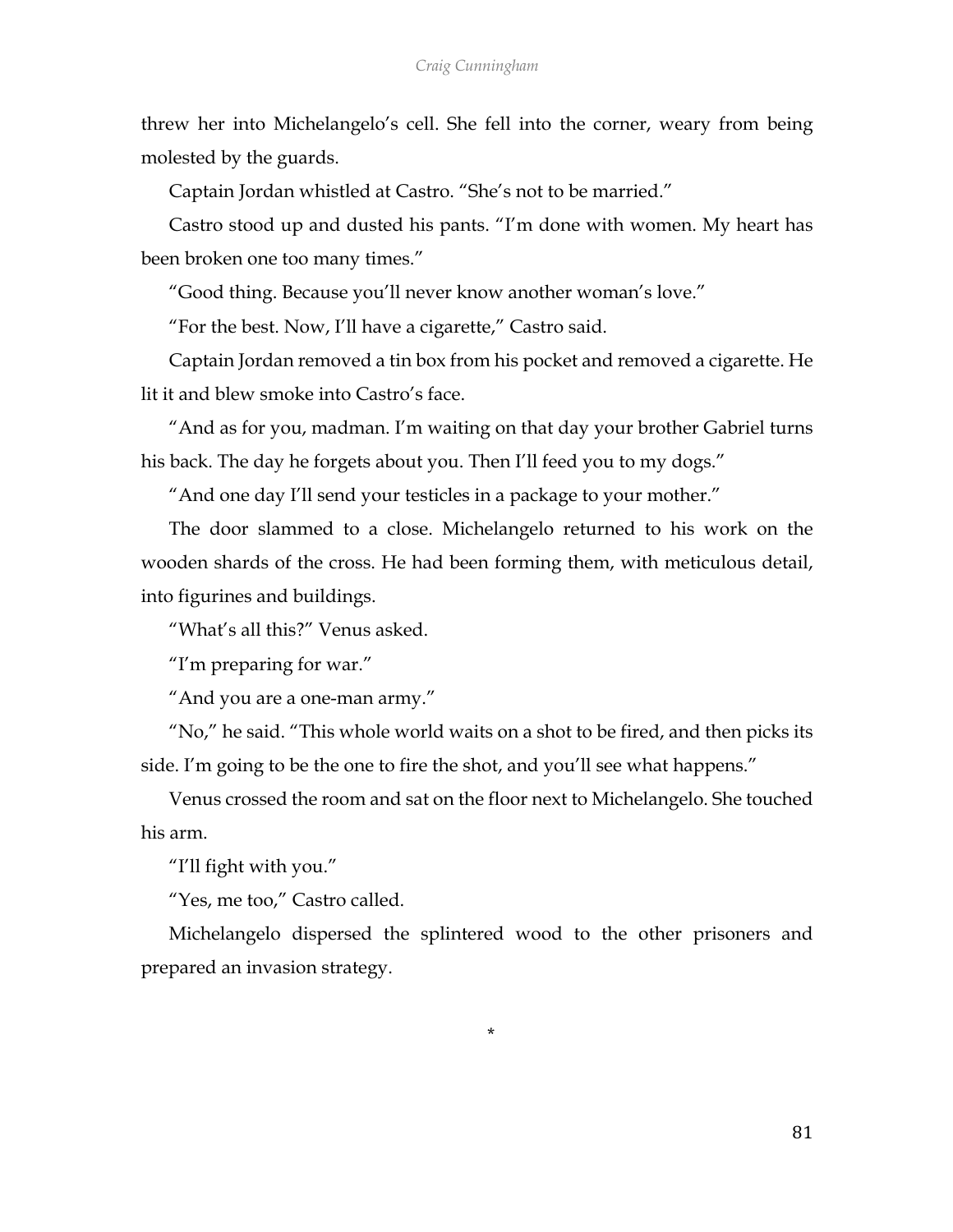Gabriel journeyed to the Matias Ranch one afternoon to make sure his mother and her illegitimate granddaughter were still alive. He led his mule to the front porch, where the scent of grapefruits still lingered on warm afternoons. He glanced over at Francisca's grave and knocked on the door.

None other than Brother Barto opened the door.

"My God," Gabriel said in shock. "I forgot you existed."

One day before, Arecelia was combing Esther's hair on the front porch when the birds circled the house in a mad fury. Arecelia peered through the blurred mass of flying birds to see Barto approaching the house while riding a mountain lion at a sprint. She thought the scene to be a fantastical imagining until Esther stood up and pointed at the old man.

"A magician!" she cried.

He released the lion a hundred yards from the house, and it loped into the surrounding mountains.

"Arecelia," Barto said, bowing low. "I need provision."

Barto had seen the world. His eyes glowed with strange fire. The years of solitary travel had forged him into the man he always sought to become. The scars on his hands spoke to the days when he sifted through shipwrecks at the bottom of the Mediterranean, and his legs had muscled from his participation in the Olympic Games. His chest bristled from his time spent mining diamonds in western Africa and building the longest bridge to date across the Amazon River. He even had a tattoo of a white lotus on his neck, forced upon him during his time in China.

"Gabriel, Gabriel," Barto said, kissing his cheeks. "Here I stand, alive and well."

"We thought you died in the mountains," Gabriel said. "We even lit a candle for you."

Barto invited Gabriel inside to recount his travels, which began in the mountains outside of Hueco and then proceeded into the heart of his boyhood home, where he revisited the church of his youth and patched the roof to protect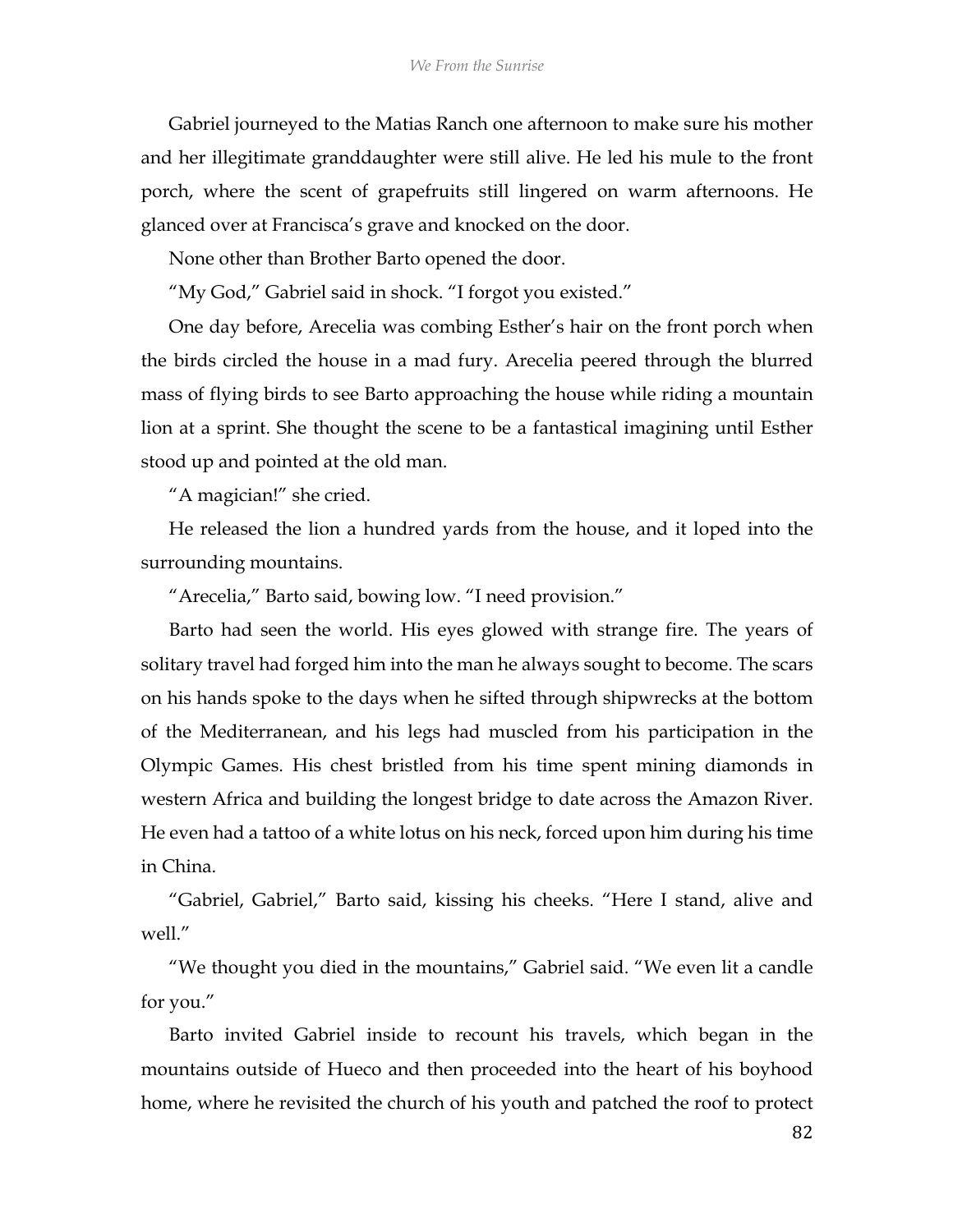the pews from rain. God then called him to the southern tip of the Americas, where he was held hostage by a group of revolutionaries for failing to wear socks with his sandals. He escaped with the help of a girl named Jenanine and booked a passage on a scientist's exploration of Antarctica. He wrote a pamphlet explaining with irrefutable evidence that the continent did, in fact, exist, and sent it to the Vatican. From Antarctica, he paddled a canoe through the mating penguins and arrived at the southern tip of Africa. He made an accidental fortune mining diamonds while preaching to the slaves. His fortunes paid for the horse and buggy that carried him to Spain, where he entered Seville on the day they held a celebration honoring Ferris Cabrera, the vibrant explorer of ages past. He protested the festival and was deported to Paris. By accident, he joined the Austrian military as a monk to serve in their campaign against Russia. So began the new epoch of his life. Barto came to fame as an elderly wrestler who defeated the Czar in a match intended to highlight the Czar's virility. The fame was shortlived, as he fled to China to avoid execution. He arrived on the day that the Qing Dynasty fell, and wandered the forests of that vast nation until he arrived in Japan. He boarded a fishing vessel captained by a master of science and magic named Yuri Kawamoto, who claimed to be six thousand years old. The ship set sail for the islands of the Pacific. On that voyage, a seductress inebriated Barto with potent wine and stripped him of his virginity. The crewmembers dumped him on the western shores of America. Three years after that day, he rode in to Hueco on a mountain lion.

By the time the story ended, Esther was asleep in Arecelia's lap.

"That's quite a tale," Gabriel said. "You've seen the whole world, at the forfeit of your soul."

"On the contrary. I have deepened my relationship with the Creator of all things."

"If your faith is as deep as you claim, you wouldn't so easily confuse worldly experiences with spiritual ones. I cannot, as your spiritual authority, condone the trip you have taken."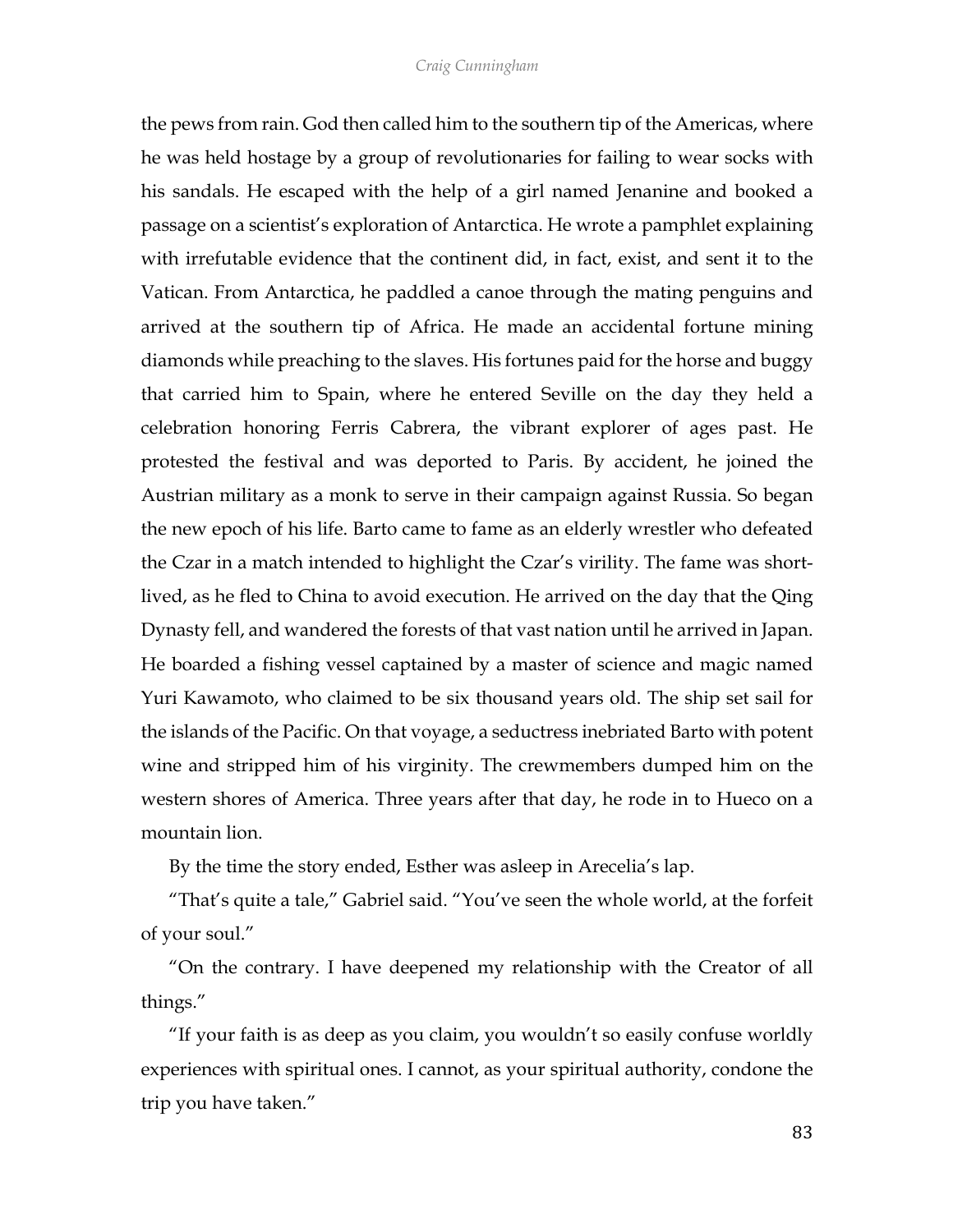"Nor do I need you to. I simply answered your question about where I have been."

Arecelia swatted Gabriel on the back of his head with a spatula.

"Leave him alone, Gabriel. It's bad luck to ask a traveler too many questions." She turned to Barto and blew him a kiss. "Forgive my son. He doesn't know the first thing about hospitality."

"Tell me, when will Michelangelo be arriving? I've missed him dearly," Barto said.

Gabriel ignored the question.

"Let's put all of this aside. The reason I came here tonight was to invite this family to the monthly march around Hueco, that will take place once a month, on the seventh day of every month, for seven months, beginning at seven in the morning and ending at seven in the evening. The schedule has been posted on the labyrinth, but since no one in this household attends services, I thought I should tell you myself. I am certain you're familiar with the story of Jericho?"

"Of course," Barto answered. "But I'm uncertain of the purpose of this endeavor."

"The purpose is to tear down the walls of King Street."

"You ought to release termites at the base of the buildings. They'll be sure to fall down," Arecelia said.

"You've missed the point. I want to see God drop the dwellings of debauchery into the flaming pits of Hell."

"Perhaps we have misinterpreted your intentions," Barto clarified.

"In three days you will see my intentions. Now it is dark and I am breaking my own rules to be home before nightfall. Farewell, and pray that I am not overtaken by bandits on the journey home."

\*

84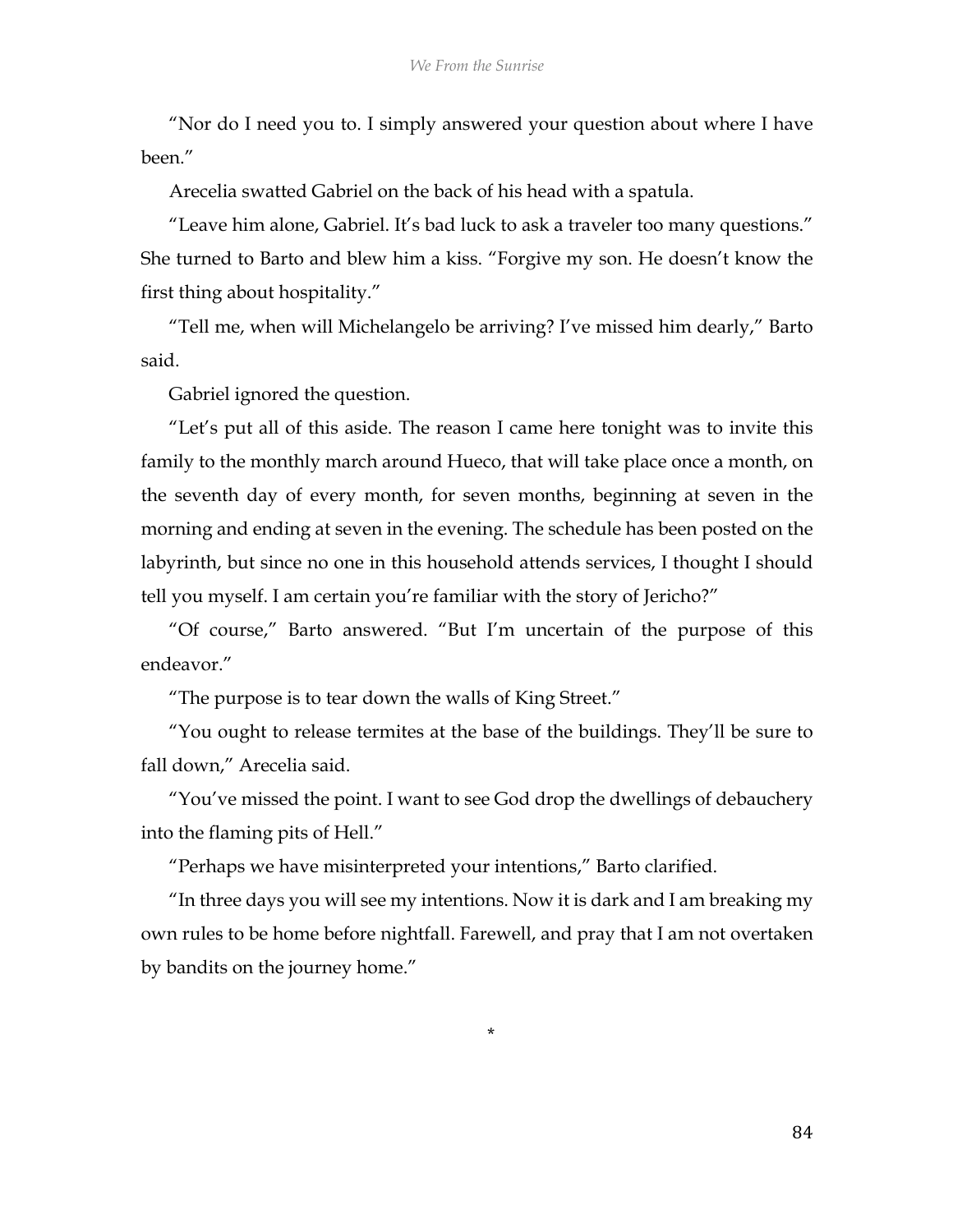Three days later, Gabriel and the other brothers gathered at the entrance of King Street. Gabriel stood at the front of the pack and shouted his prayers at the top of his lungs, begging God to shake the whores and drunkards into righteousness. His shouting created a scene. Before long, a gathering of halfdressed and furious whores assembled at the entrance of King Street and returned curses upon the brothers.

Gabriel had been anticipating the moment for years. He stepped forward just as the sun peeked over the horizon. He used his staff to draw a line in the sand across the entrance.

"He who is not with me is against me. Let whoever is not guilty cast the first stone!"

Brother Beltran took the command literally. He bent down and picked up a stone, then hurled it with all his might into the forehead of an adolescent whore. The stone killed her on impact. She fell to the dust with blood pouring forth from her skull.

So began the Holy Whore War.

Despite their fury, the whores refused to cross Gabriel's line in the sand and admit their need for salvation. Seeing an opportunity to escape, the brothers fled the scene, leaving the whores in a state of suspended hatred.

They did not stop until they arrived out of breath and sprinkled with blood at precisely seven in the morning at the gravestone of Brother Herman, where they had instructed all of the parishioners to meet for the march. Gabriel kissed his hand and placed it on the gravestone of his mentor.

"We will march until the walls fall down," he announced to the crowd. "We will march until sin is eradicated from this town. We will march until sin is eradicated from the earth!"

He raised his staff up to the heavens. The believers began the slow procession around the city.

\*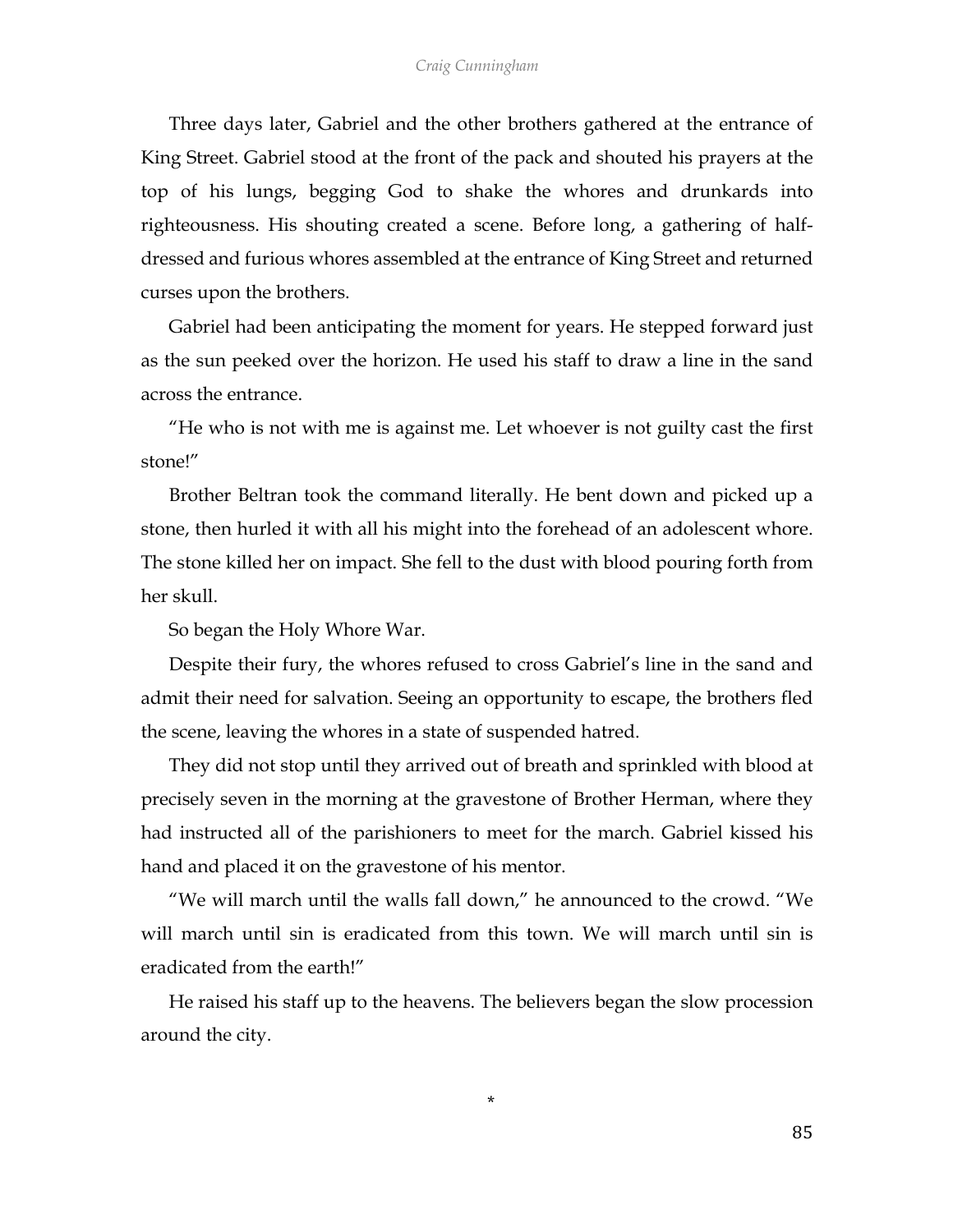"I've already shown you a hundred times," Michelangelo said as he lay on his cot. "After we take Hueco, we march to the next town, and then the next. Pay attention from now on if you'd like to help."

Venus lay on her stomach on the floor, marching the figurines around in formations.

"And when we win, you will be king, and I will be your queen. Just like it was always supposed to be."

He sighed with despair.

Ever since Michelangelo agreed to let Venus help in the war effort, she had tormented him with unanswerable questions and psychotic ideas that could only work in fairy tales. Most of her strategies were plagiarized straight from the Bible. It all began when she claimed the rebels should simply sail across the ocean and start crucifying people in Jerusalem. Castro explained the foolishness of the idea. Crucifixion was outdated and barbaric. Not to mention, they had no enemies living in Jerusalem. She then planned to arm the soldiers with slingshots in case Captain Jordan was hiding a giant. She crossed the line when she offered to unleash the twelve plagues on their enemies. Michelangelo slammed his fist against the wall in rage.

"No! We're going to cut their throats and put bullets in their chests! We're going to dip our hands into the blood of our enemies!"

Castro saluted.

After months, Michelangelo finalized a plan that involved militarizing the whores and vagrants. They would set the labyrinth on fire before marching on the presidio, where they would capture Captain Jordan. Then, at the pinnacle of their celebration, Michelangelo would castrate his enemy and send the leftovers in a package to his mother.

\*

Just then, a pair of birds landed on the windowsill.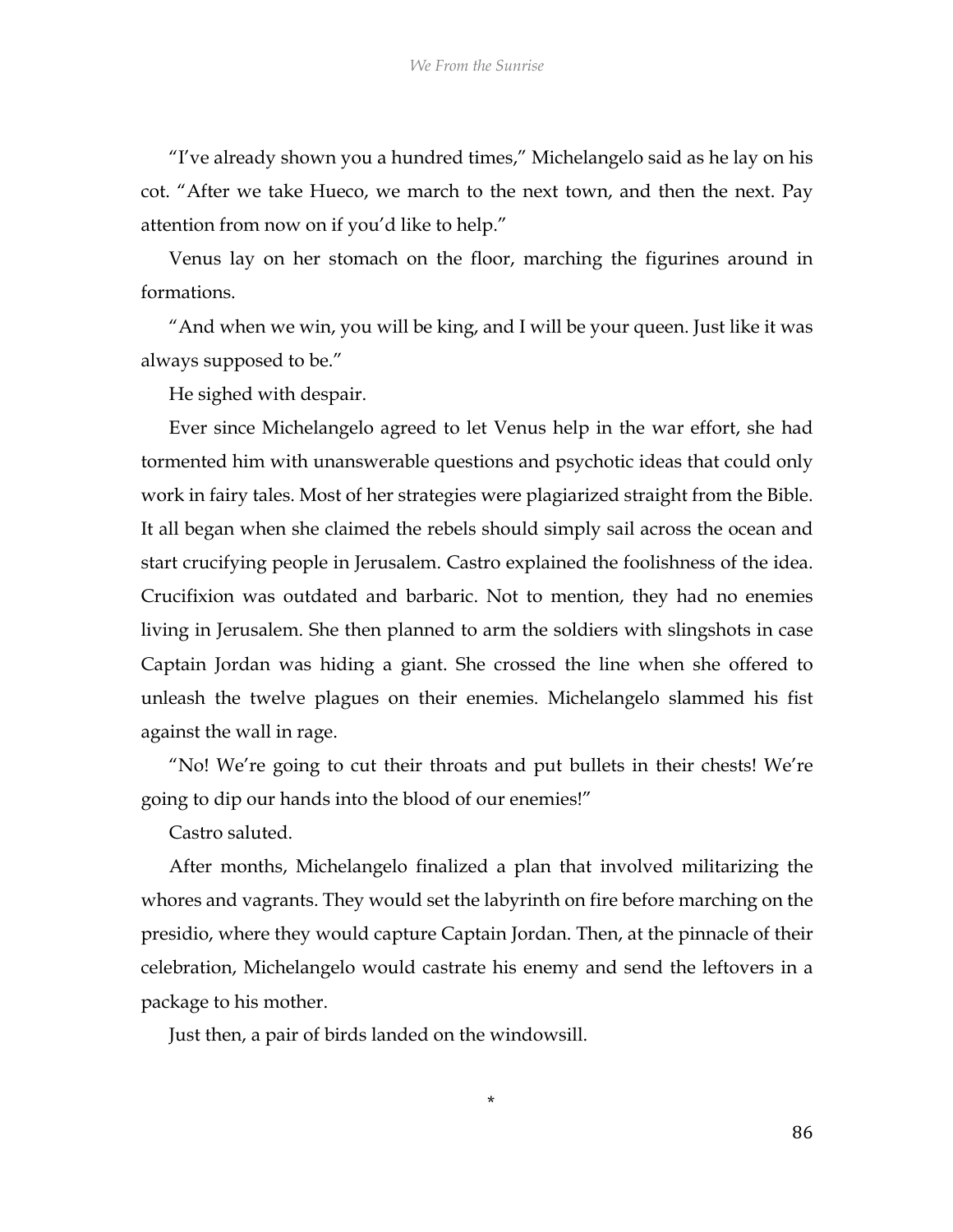Captain Jordan scribbled a note on his dinner napkin and then walked down the stairs, through the caverns, and into the cells where his most dangerous prisoners were kept. He walked into the room and handed the napkin to Michelangelo, which read, "You're never getting out of here."

Michelangelo cast the napkin on the ground.

Captain Jordan then handed a second note to Castro, which read, "You sing like a duck."

Castro's spirit was crushed immediately. From that day on he remained silent and downtrodden. Michelangelo had no trouble disregarding the captain's first attack on his spirit. The captain, however, was diligent in providing the exact same note three times a day for the next month. He delivered them at uncommon hours and through uncommon sources. Sometimes he recruited children from the orphanage to deliver the note. On another occasion, he hired an old woman to sit in the darkness outside the cell at midnight. When Michelangelo awoke, she handed him the note and said, "You're never getting out of here."

The captain resolved to break Michelangelo's spirit. Eventually, the message ran through his mind every day and infiltrated his nightmares, causing him to stare at the wall for hours at a time. One day, when Castro asked him if he was sick, Michelangelo said, "I'm never getting out of here."

"Don't believe it," Venus said. "He's trying to break your spirit because that's the only thing you have left."

Michelangelo lay in bed for a week. Venus watched him as a mother watching her sick child.

"Castro," she called. "Tell Michelangelo to get up and move around. He's going to paralyze himself."

Castro remained silent, just as he had been since Captain Jordan crushed his dreams of musical glory.

Michelangelo groaned, "Nothing matters anymore. I'm never getting out of here. This is my grave."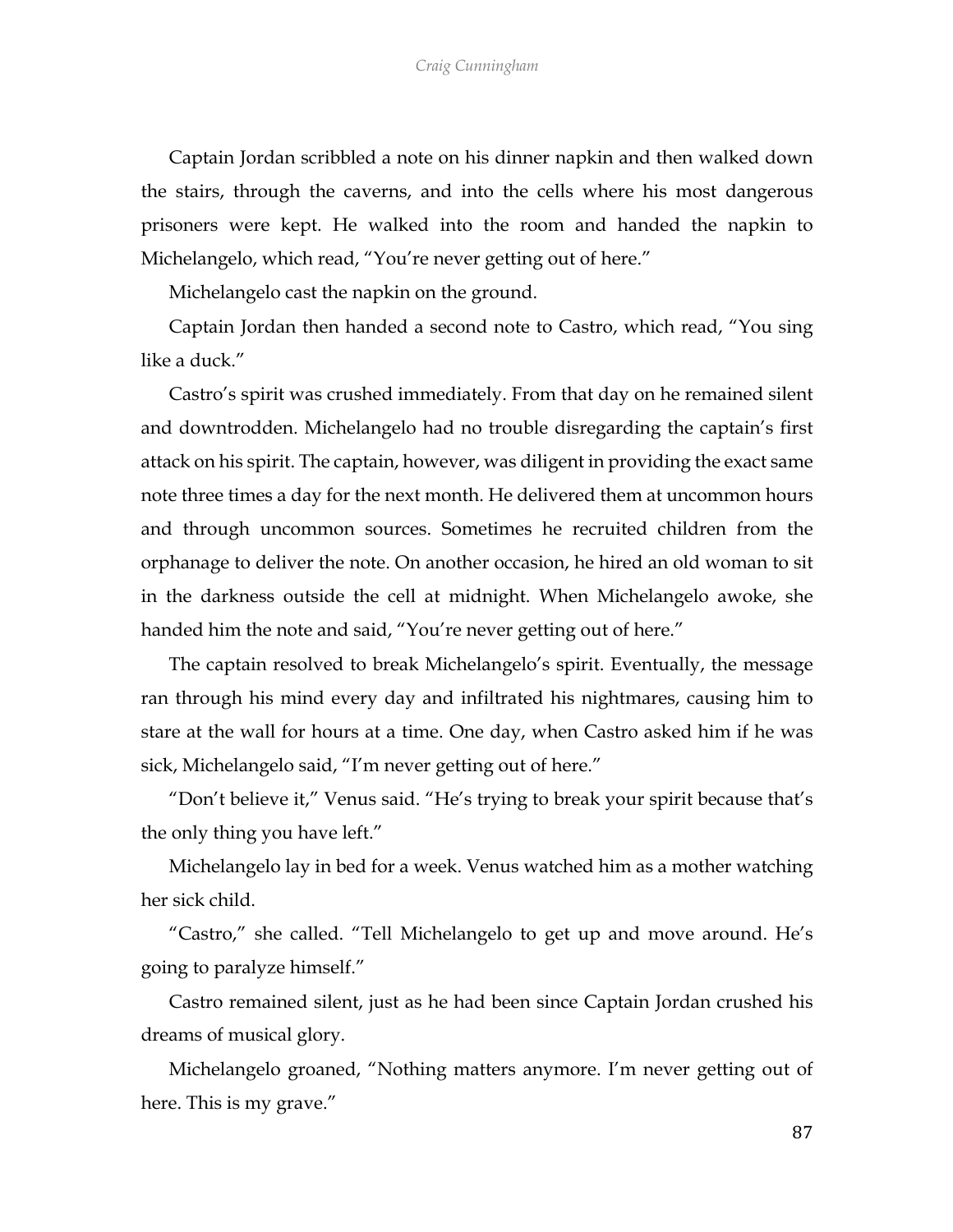"You'll have to get up and eat or you'll starve to death."

"I'm already dead."

"This is what he wants. You're giving in."

"No. I'm giving up," Michelangelo said.

The following morning, after holding his feces and urine for a week, Michelangelo awoke the other prisoners with a foul explosion of refuse, which he made no attempt to conceal or clean. He lay in bed as if nothing occurred and returned to sleep.

"It was only a matter of time," Castro said.

"Don't just lay there like an infant."

"Why not? I'm dead."

Venus came to the difficult realization that her hero had reverted back to infancy. She took it upon herself to raise Michelangelo as if he were a newborn baby. She lifted him out of bed and balanced him against the wall. She wiped him clean and patted his back until he burped. She then moved his legs, one step at a time, to stop the atrophy of the muscles in his legs.

"You're wasting your time," Michelangelo whispered as she moved him about the room. "I'm dead. I'm never getting out of here."

"Not if I have anything to do with it."

The process continued over the next few months. Venus became the mother she had always dreamed of being. She cradled Michelangelo each night as he slept, and then rocked him in the mornings. Venus then soaked bread in water and forced it down Michelangelo's quivering throat.

One day, Gabriel made a surprise visit to the cell at midnight.

He was in the finest physical condition of his life, as he had completed six of the seven marches around the city and devoted himself to a strenuous exercise regimen in the time between. The marches had grown larger and more militaristic each time. By the sixth march all but the whores of King Street joined in the festivities. The women were responsible for fifteen murders since the outset of the Holy Whore War. The murders took place in the middle of the night on patrons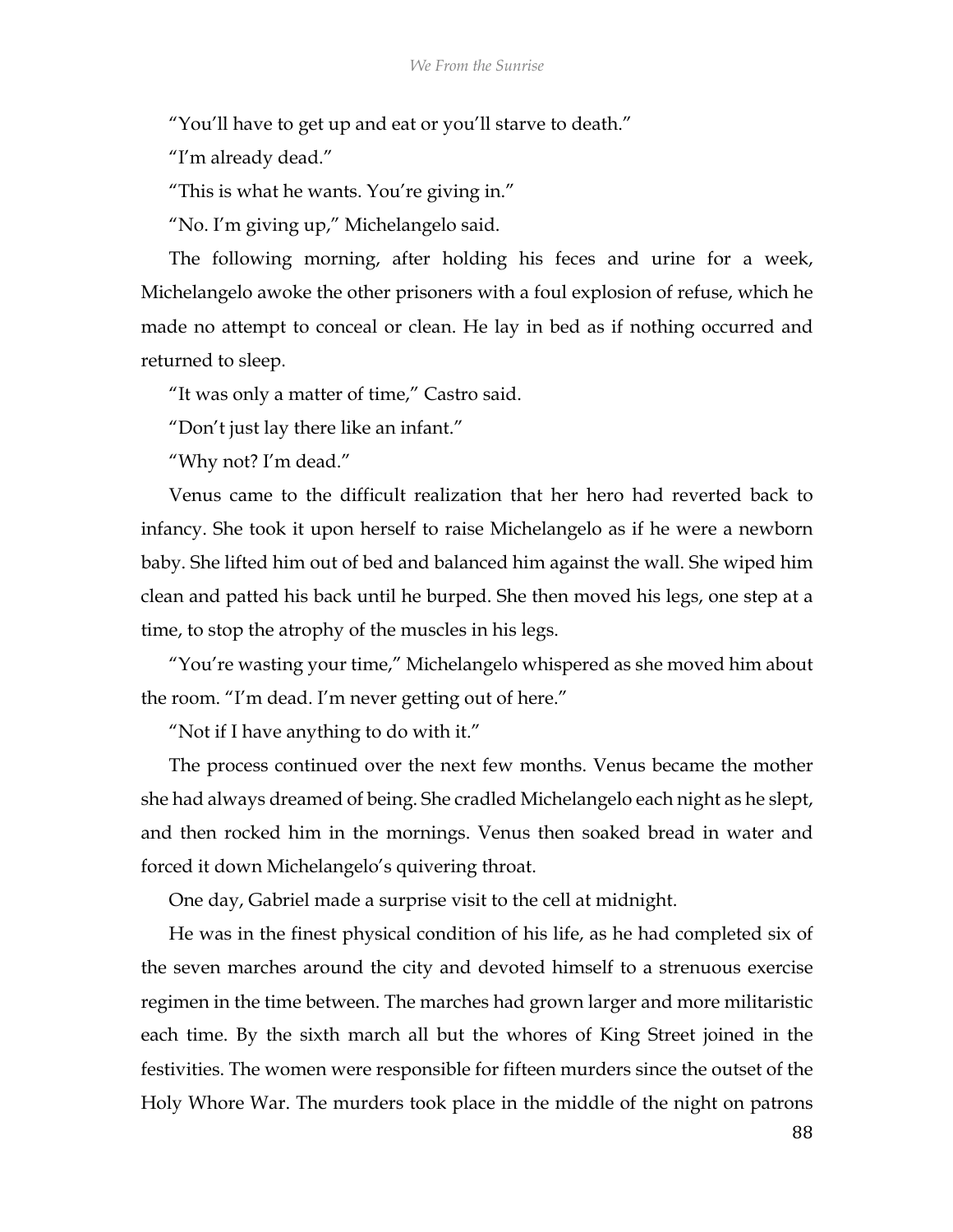who were in some way connected with the church, and then the bodies left at Gabriel's line in the sand for the birds of prey to feast upon.

The catastrophic war reached a new level of brutality when a child named Mercy was walking close to the famous street and was lured into the recesses of the seductive maze with a freshly baked pastry. The child stepped over the line, only to be taken captive. The whores tied her to the roof of a building visible from the mission. The brothers watched as the child starved to death over the next three weeks. They never gathered the courage to raid the street and end the theatrics of the whores' challenge.

Brother Eduardo Olivera appealed to Captain Jordan to intercede.

"If you think my men are going to upset the women who make them happiest, then you are mistaken," the captain replied. "Go milk a cow."

Mercy died the following morning, and the buzzards reduced her to bones by midday. The whores made a mockery of the skeleton by tying soiled underpants to the child's ankles.

Gabriel took it upon himself to bring the war to an end. He crossed the line in the sand, but was immediately attacked on all sides by ferocious whores who had grown out their fingernails to sink them into the necks of men and launch biological warfare by spreading their diseases. Gabriel narrowly escaped. From that day on, the war had been at a stalemate.

Now, as Gabriel stood outside the cell looking upon his brother, he could not help but feel disgust for the man who once fed an entire town with grapefruits.

"Get up, Michelangelo. I'd like to see your face," Gabriel said.

Michelangelo urinated in the bed, wetting the side of Venus's pants. She stood up with a wearied sigh and began to change him.

Captain Jordan stepped up behind Gabriel and placed a hand on his shoulder.

"I told you. He's broken on the inside."

"How long has he been this way?"

Michelangelo gurgled a soft response. Venus leaned in to decipher the words.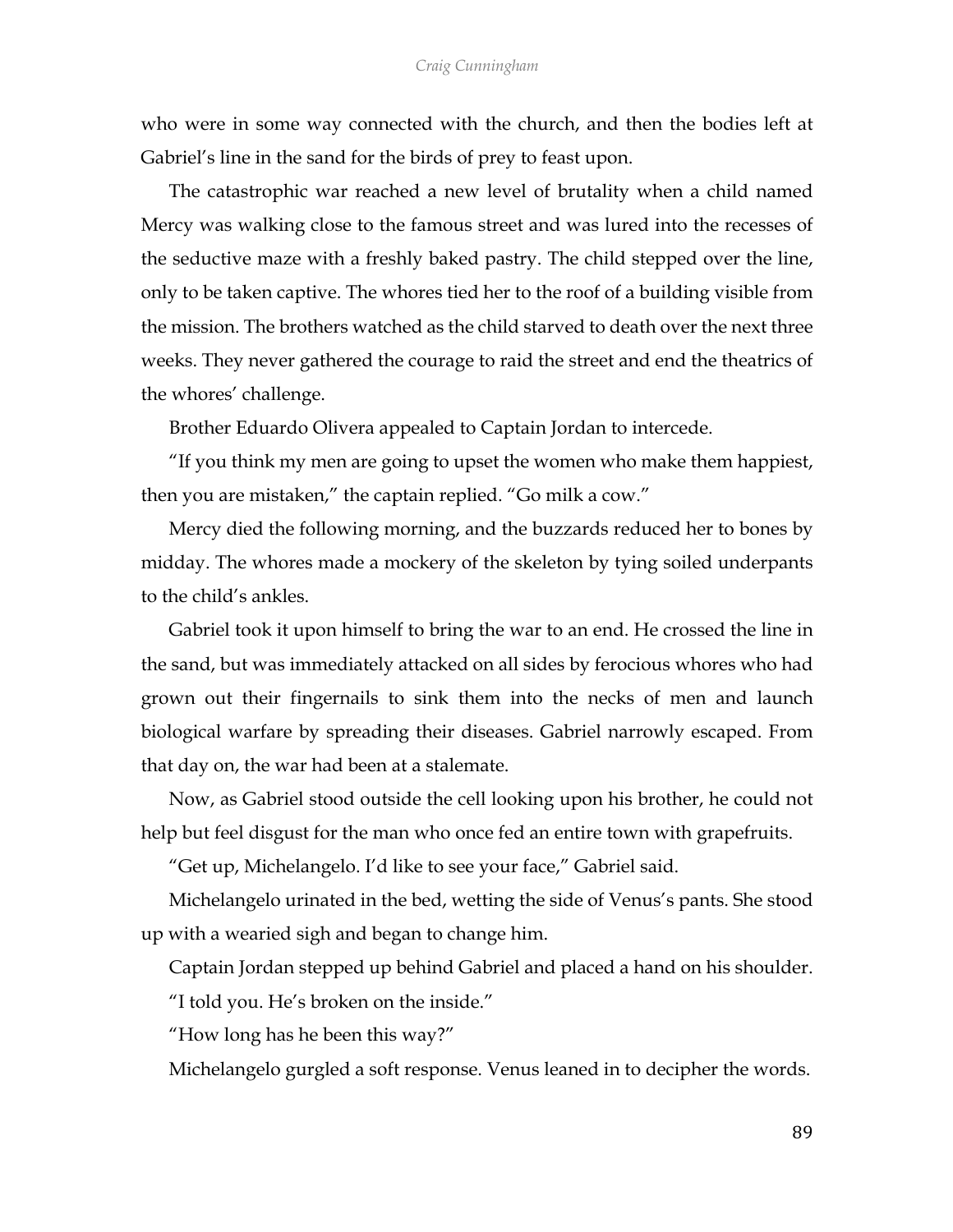"He says that you should stop worrying about him, because he's already dead. Also, you should go lay some eggs because you're a chicken."

Gabriel's face flushed with embarrassment. He straightened his robe and took a deep breath.

"Very well. I've come to announce that your precious whores are on the brink of extinction. We march tomorrow for the final time, and we fully expect the buildings of King Street to collapse. I came today to offer you temporary release so that you could walk alongside me. But I was foolish. It's a mistake I'll never make again. You're right, Michelangelo. You are dead."

\*

Everyone in Hueco gathered for the historic march, all wearing some shade of purple as they had been instructed. Nothing had brought so many people to Hueco since the Immaculate Conception and subsequent birth of the twins so many years before. Gabriel stood on the gravestone of Brother Herman, and whistled over the crowd.

"We have fulfilled the vision I received seven months ago. Today, we will see the dark heart of Hueco crumble into the dust of history. Remember the pagans of Jericho, and how the Israelites slaughtered their children. Today, we are the Israelites, and I am your Joshua. Today, we will slaughter the children of darkness!" Gabriel paused until the cheering subsided. "As usual, Brother Reuben will lead you in a round of calisthenics before we depart. However, before he does, we have a surprise. If you could all look this way."

He pointed across the field at a row of covered wagons. At the cue, Brother Reuben whipped the canvases off the back of the wagons. The people were awestruck at the gleaming sight of golden trumpets in the morning sun. Gabriel had secretly ordered them from Europe months before. Pope Genuine I served as a middleman in the transaction. In a night of sleeplessness, Gabriel realized the walls of evil would never fall unless trumpets were blown at the culmination of

90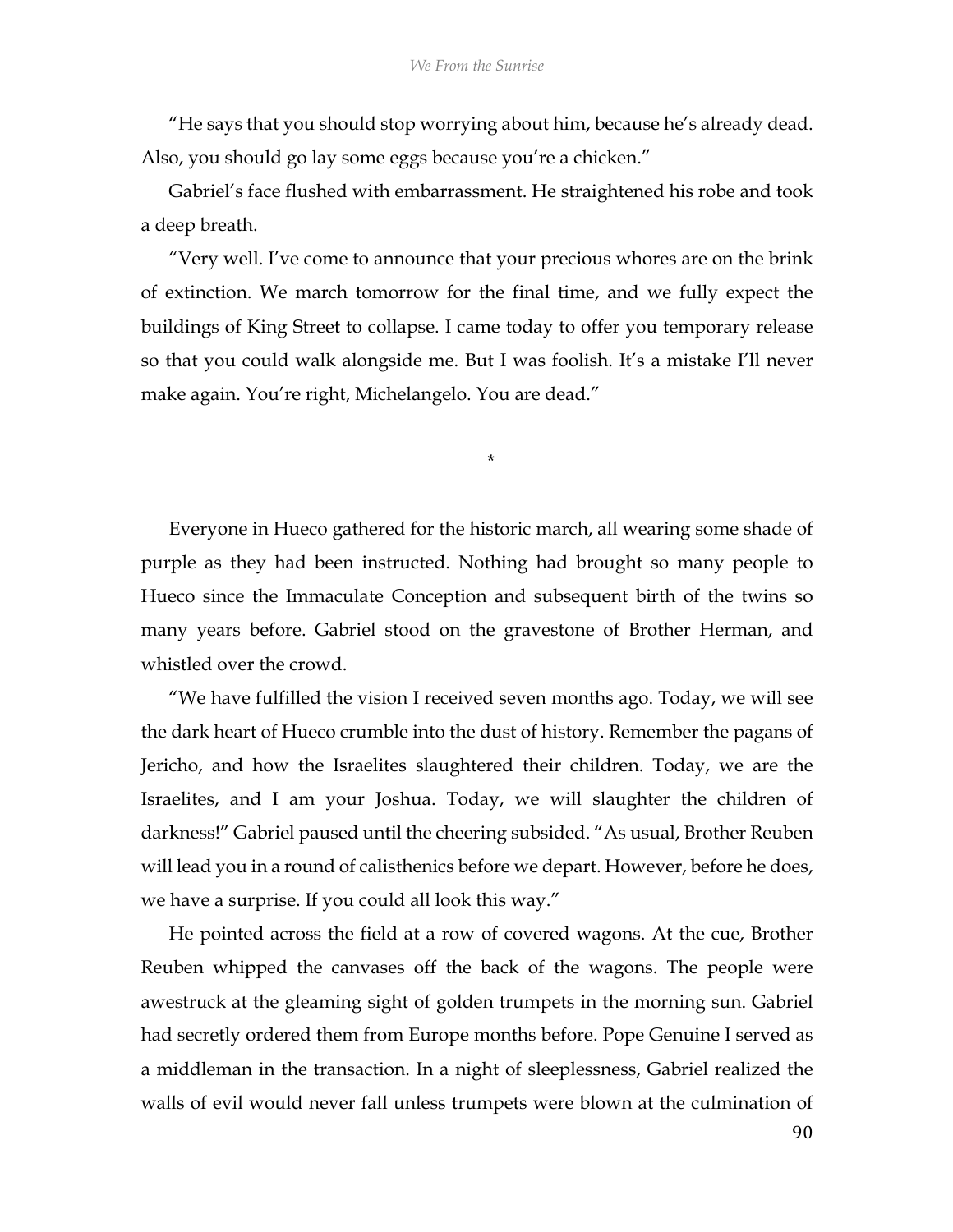the march, just as it occurred in the scriptures. He consulted the instrument dealers on his own continent, but was disappointed to find that none sold trumpets.

"What kind of musical shop doesn't sell trumpets?" he asked.

"We have guitars. That is close enough."

"I've never read of a guitar in the Holy Scriptures. Therefore, I have no interest in them."

"They sound much nicer than trumpets."

He rushed a letter to Pope Genuine I, sealed with a kiss, of his predicament. The trumpets arrived in no time.

The march lasted from seven in the morning until seven in the evening, making a full loop around the city. In the meantime, a few of the bravest brothers snuck down to King Street and laid out the explosives that had arrived with the trumpets. Ernest Dermitt, a converted soldier, organized the operation and directed the other brothers on how to set off dynamite. They laid the explosive around the center of King Street, careful not to awaken the whores from their late afternoon naps.

Once the march came to its conclusion, Gabriel pointed down at King Street.

"Prepare the song! Raise the trumpets!" he shouted, waving his hand down at Ernest Dermitt who held a burning match up in the air. "One, two, three!"

The trumpets blew with such tremendous force that Gabriel was knocked off his feet. He gathered himself just in time to see the charges explode, which created a suction more torrential than a tornado. The chaotic song of trumpets blew over the river, swept past the mission, knocked down the front doors of homes where abusive husbands lived, flipped the business stands of dishonest lenders, demolished the dwellings of the sinful, cracked the mirrors of the vain, slaughtered the livestock of the drunkards, and caused such destruction in the area surrounding King Street that none could doubt God's vengeance had finally arrived. The explosions dismantled King Street into tiny pieces, ripping bed sheets down the middle, cracking bottles of liquor, sweeping the roofs off buildings, whisking the skeleton of Mercy into heaven, casting the gambling chips into the abyss, and lighting the walls on fire. Within half an hour, King Street was no more.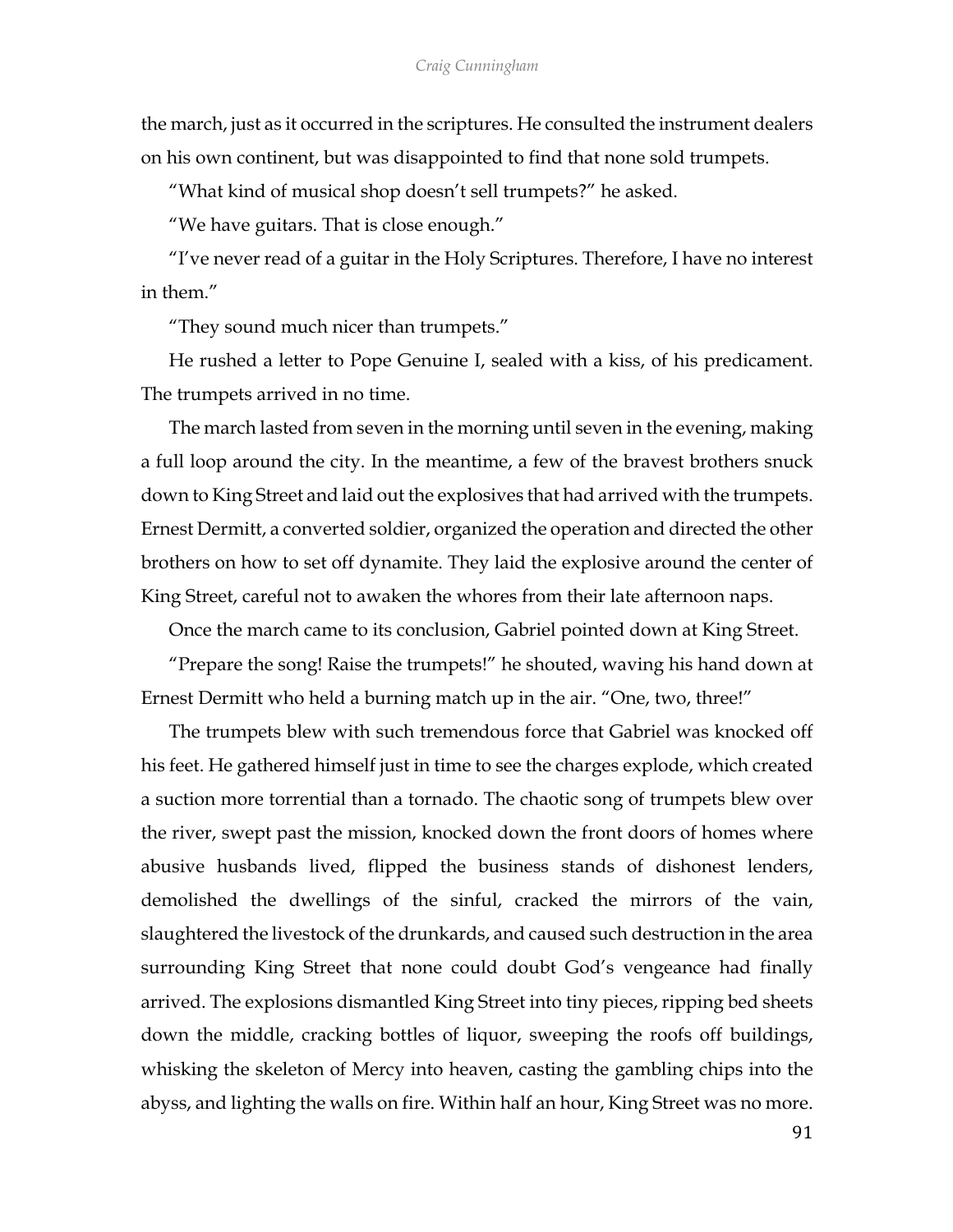Many of the whores died, while others managed to escape, crossing the line in the sand and symbolically repenting of their sins to avoid being burned alive.

"Victory belongs to Christ alone!" Gabriel declared.

The apocalyptic sound of trumpets and fire gained momentum as it blew toward the presidio. Michelangelo heard the sound in the distance as he lay on the bed with his mouth dripping saliva and Venus wiping at his lips.

\*

"It's picking up speed," he declared. "We'll be ripped in half."

The sound barreled toward the prison and did not weaken as it tore through the cement walls, bent the iron bars, and left an opening large enough for even Venus to crawl to freedom. Castro was the first one out, carrying Michelangelo in his arms.

"To freedom!" he cried.

They escaped around the backside of the presidio and into the narrow streets of Hueco, lit faintly by the flaming walls of King Street.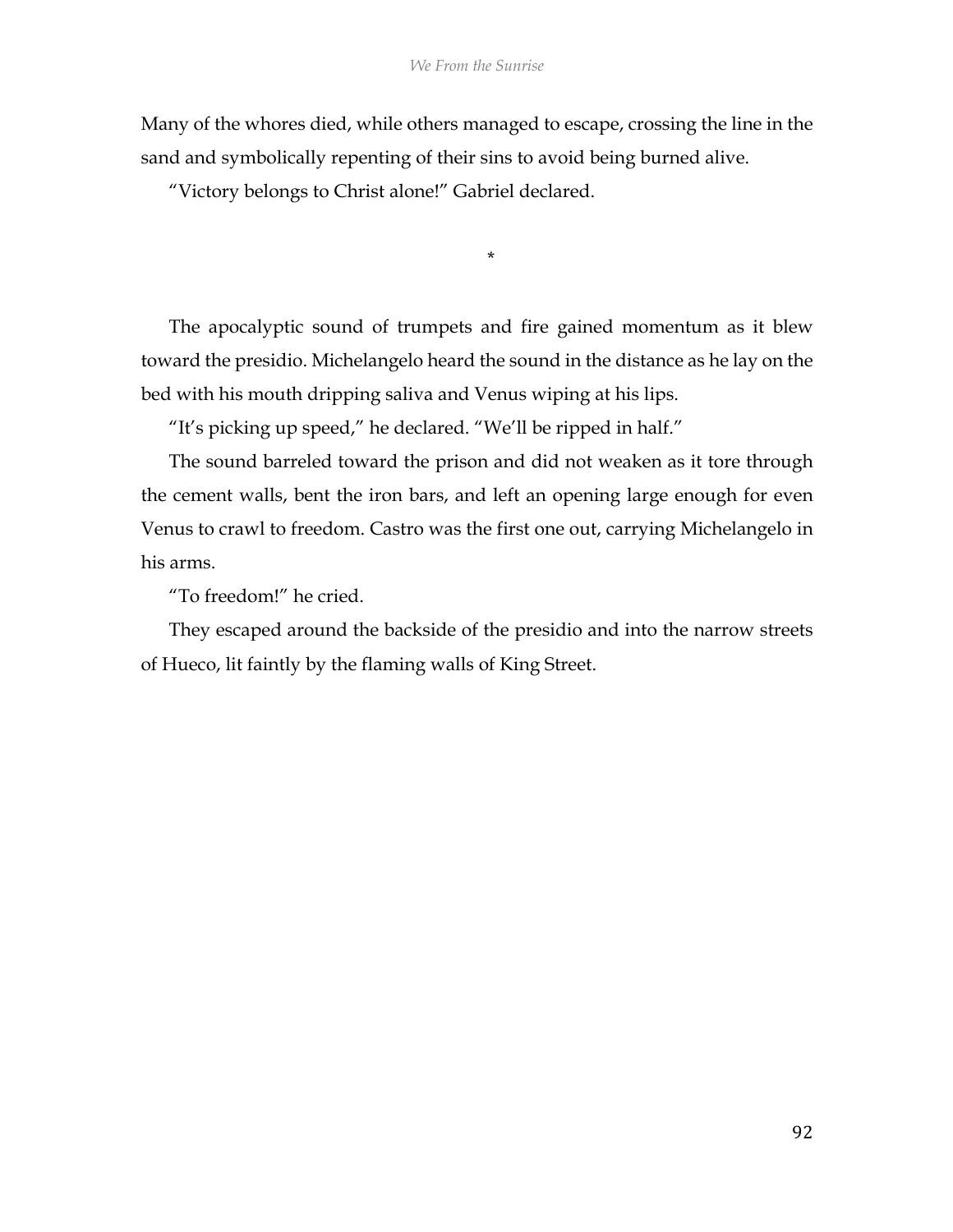V

Arecelia awoke the following morning to the scent of charred corpses. She knew her son had completed his mad plan to exterminate the local sinners. She closed the window to her bedroom to avoid the stench of dead whores, then walked through the house with the intention of cooking biscuits for breakfast. What she did not expect, however, was that Barto would be sitting at the kitchen table with Venus and Castro, looking over the languid body of her dying son.

Michelangelo lay flat on his back on top of the table, his arms crossed over his chest.

"He's going to die," Castro said. "Unless, of course, he changes his mind and decides to live."

Arecelia glanced at Michelangelo and made her way to the kitchen. The sight of her in a nightgown was too much for Barto to bear. He recalled the day so long ago when he saw her in the nude. Visions of almond-colored nipples and slender legs assaulted his imagination. He stood up from the table with his eyes averted and burst out the back door, red-faced, and fed the horses handfuls of grass.

"If you'll give me time, I'll make the biscuits. There's no reason to wait around like buzzards."

"We'll all feel better after biscuits," Castro said.

Just then, Esther walked through the front door after strolling the orchard. She walked over to her father and poked his chest.

"You look like death got a hold of you."

"He did," Michelangelo whispered. "But what he doesn't know is that I'm about to chop his hands off and dip them in blood."

"I will help you," Esther said.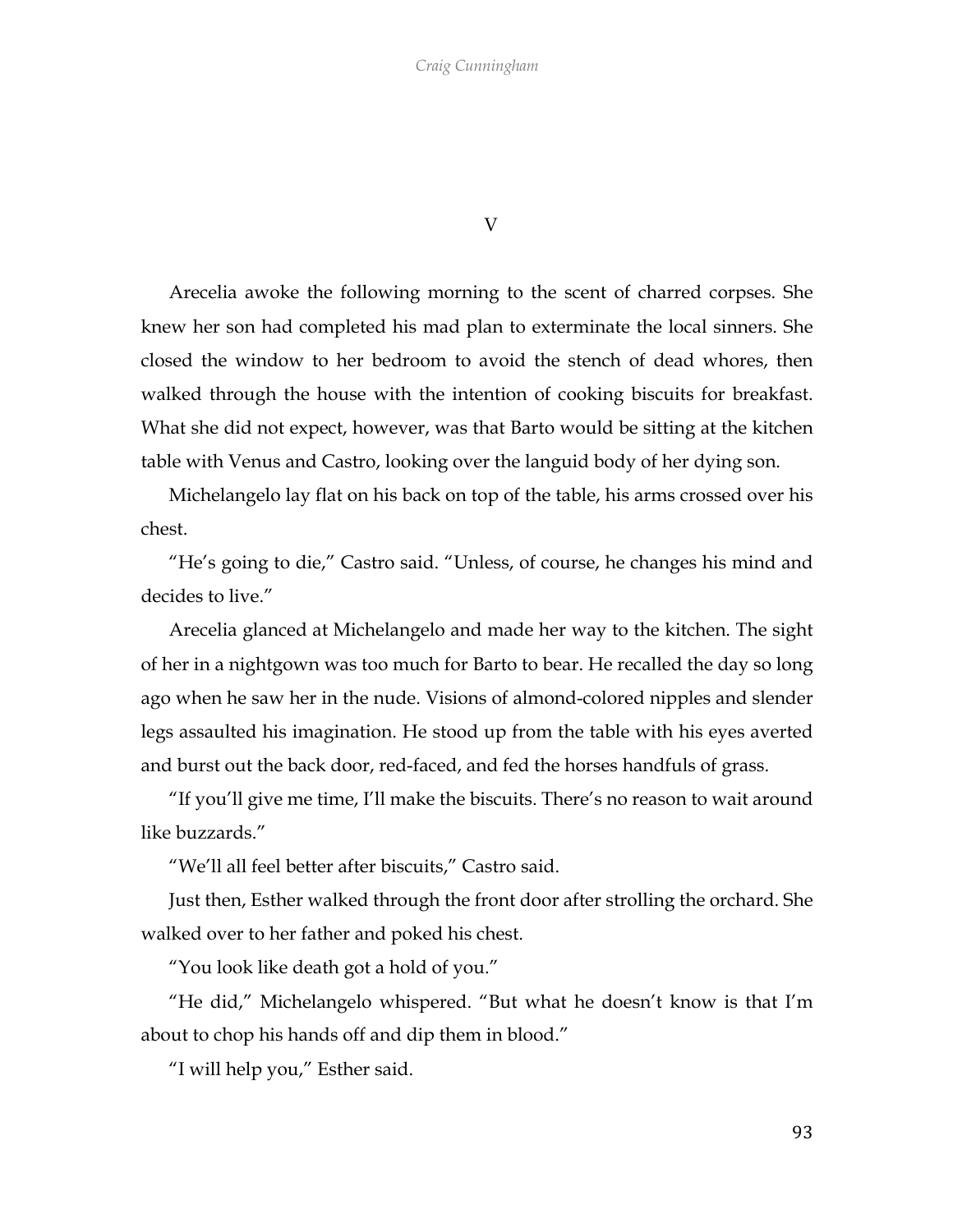"And I will help with the biscuits," Venus said, leaving the child with her father. She looked upon Esther with the hot fires of jealousy. Not only was she envious of the way Michelangelo looked at his daughter with genuine love, but also that he no longer needed a motherly figure in his life. In her adolescence, Ricardo always promised that Venus would bear an heir to the throne from the seed of Michelangelo. Instead, he had given that precious gift to some whore named Emilia who fled to the mountains.

Just then, Barto ran through the back door and slammed it closed, turning the bolt.

"Take cover! Everyone, beneath the beds!"

He ran through the house babbling for the others to find weapons and brace for war.

Castro pushed aside a curtain and glanced out the window. A mass of halfburned whores walked toward the Matias Ranch with metal poles and sharpened sticks in their hands as spears.

"They must think Gabriel is hiding here."

"I hope they aren't here for biscuits. I only made so many," Arecelia said.

"It's revenge they want. Not biscuits."

"Who could know for sure?"

Arecelia removed them from the oven and placed them on the table, maneuvering around Michelangelo. She dragged him off the table and into a chair so his body would not defile the food.

"You're going to have to sit up, Michelangelo, or we'll all lose our appetite."

For the first time in months, Michelangelo sat up and reached for a fork. Barto scrambled about for a hiding place while the whores closed in on the house with lit torches. Their eyes burned like coals behind their ashen faces. They carried barbaric clubs and poles pulled from the wreckage of King Street, with a handful of them wielding weapons stripped off dead soldiers.

"Don't mind them, Barto. They'll leave us alone if they think no one is home," Arecelia cried. "Now come eat! Don't insult me by letting the food grow cold."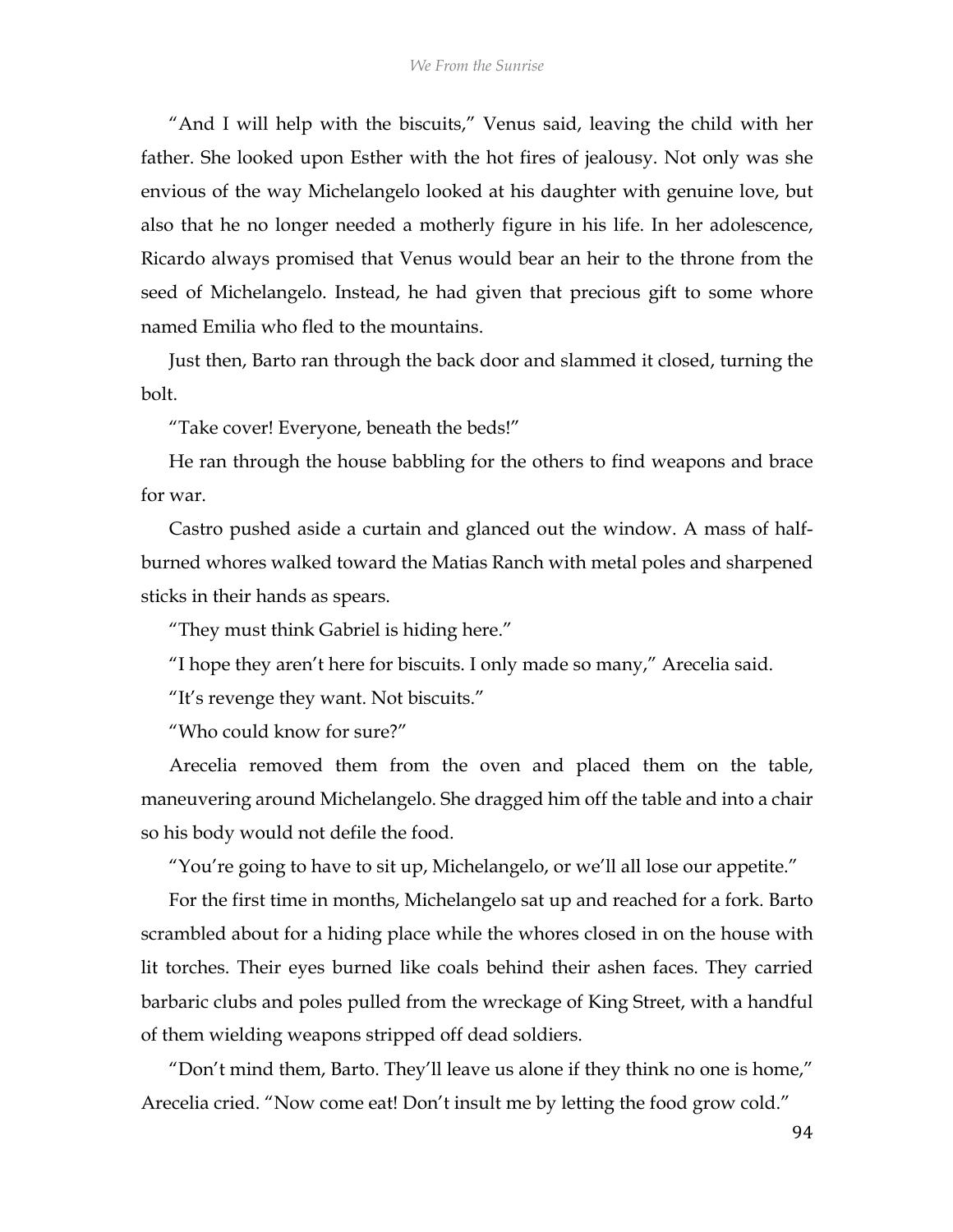Arecelia placed a biscuit on the table in front of Michelangelo. He fed himself and demanded another.

A shot rang out. The bullet ripped through the window, only missing Esther because she had bent down to scratch the mosquito bites on her ankles.

"Come out, Gabriel, or we'll burn you down!" a voice called out.

Michelangelo unhooked the napkin from his shirt and folded it on the table. To everyone's surprise, he exclaimed, "A man like me can only take so much."

He stood from the table, pushed his chair beneath it, and was transformed. The prodding hands of fate rekindled the dead fires in his eyes. The heat produced in those fires spread through his bloodstream, reaching all parts of his body and resuscitating them to former glory.

"There's my firstborn son," Arecelia said, chewing a biscuit.

Michelangelo located a butcher's knife in the kitchen, walked into the bedroom he occupied years before, sliced the mattress open, and pulled out a loaded pistol. He tucked it into his belt, just as Francisca once did. He then walked out the front door, located the shouting whore, and shot her in the center of the forehead without a moment's hesitation. Blood poured forth from her head as she blinked her eyes in confusion, then fell into the dust. The other whores stepped back, terrified by the bony madman who walked toward them without a hint of fear. Michelangelo stopped over the body of the dead whore and unloaded his pistol into her chest.

All was silent when he looked up to address the others.

"You're interrupting our breakfast."

"We came for Gabriel."

"He isn't here. But if you want trouble, you'll have more than you can handle," Michelangelo said.

Just then, Castro stepped outside with a pair of throwing knives.

"Mother of Mary, it's Castro Claudius," one of the older whores named Bee called out. "Captain Jordan told me you killed yourself over twenty years ago."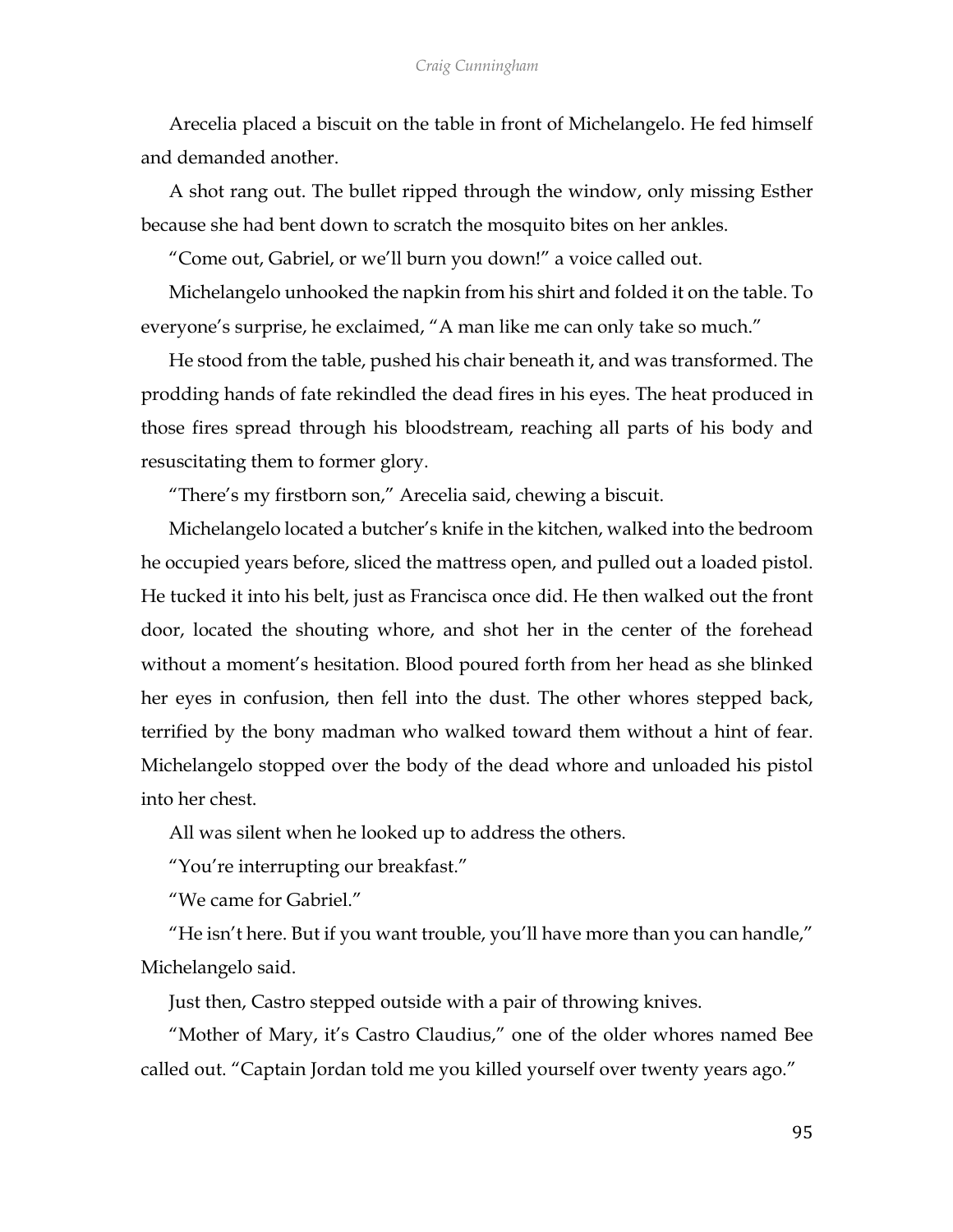Castro recognized Bee's face, but had to search the tattoos down his arm before remembering her name. When she was told decades before of her husband's mad invasion of the northern territory, and his supposed usurping of lands, and the skirmish he instigated between his band of juveniles and the king's son, and the failed cattle drive back to Hueco, she expected him to return as a conquering hero. She awaited Castro's return each night, even refusing customers on King Street so Castro would have the first go of the week. Captain Jordan shattered her illusions during a personal visit to her bedroom. He revealed that Castro had committed suicide by jumping from a cliff in the nude.

The captain tossed a handful of coins on the bed and unlaced his boots.

"There, there. Don't cry," the captain said. "The best way to get over him is to get on top of me."

Only then did Michelangelo realize that he and the whores wanted the same thing.

"You don't know it yet, but I'm about to set this town free so that we can all breathe easy for a change. If you follow me, we can help each other," Michelangelo said.

"If we follow you long enough, we'll wind up in Hell."

"At least we'll know what freedom feels like before we get there."

The whores convened in the grapefruit orchard. They recalled the days when the Matias Ranch Grapefruit Company kept them alive during the great famine. They sat in a circle around the centermost tree and proposed items for a vote, democratically deciding to partake in the war by luring the soldiers from their posts and slicing their throats with knives tied up in their hair. They sent the decision back to the house with Esther.

Upon hearing the news, Michelangelo sat up in bed and cracked his neck.

"Have them set up some tents," he ordered Venus and Arecelia. "And limit them to three grapefruits per person per day. Anything they catch, they can eat."

"What do you plan to do with an army of whores? If you want to win a war, you had better find some men."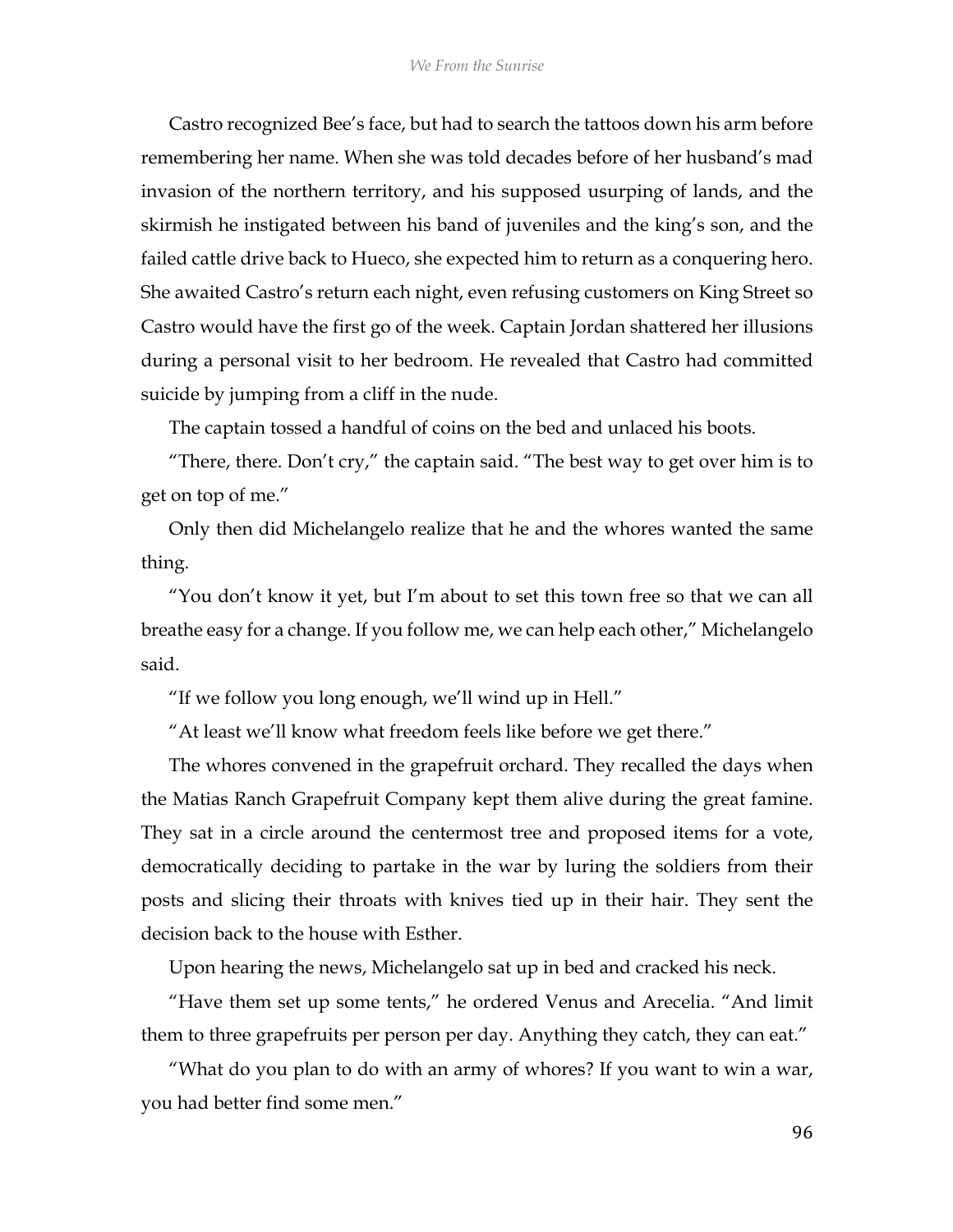Michelangelo pulled a pistol out of his pants and spun it around his finger. "Don't be stupid. Sylvester will be here soon."

\*

Barto returned to Hueco to be reinstated into the workings of the church. After witnessing one catastrophe after another, he felt it was finally time to return to the mission and resume his duties as the Official of Lighting and Ambience. He escaped the ranch in secret, bidding none but Esther a farewell. He lifted her up in the air and kissed her forehead.

"You're an angel," he said. "Don't ever be anything else."

He then stole a horse from the stables and rode home bareback, outrunning the bandits that chased him through the outlands. He forded the Orange River and meandered back into town for the first time since he had journeyed into the mountains so many years before. Few citizens recognized the old stalwart, and even the poor with whom he had worked intimately did not recognize him as he galloped by. Just as the city did not remember him, he did not remember the city. Much had changed in Hueco. Barto realized, after traveling the entirety of the world, that while everyone else was trying to move ahead into the future, Hueco had backtracked into the past. A beggar tried to sell him a chicken with one wing. Children lay in the alleys with treatable diseases. The eyes of the people were sunken with the despair of hopelessness. Gabriel had burned down King Street only to have the city transformed into something much worse.

"We could be living three hundred years ago. No one would know the difference," Barto murmured.

He arrived at the mission to see Gabriel posting a new prophecy. A small group of maidens adored him from afar, hoping that one day he would renounce his vows and pursue their hand in marriage. The women swooned over his every move, gasping with delight each time he struck a hammer against the wall to nail the prophecy. He had maintained his physique from the season of marching, and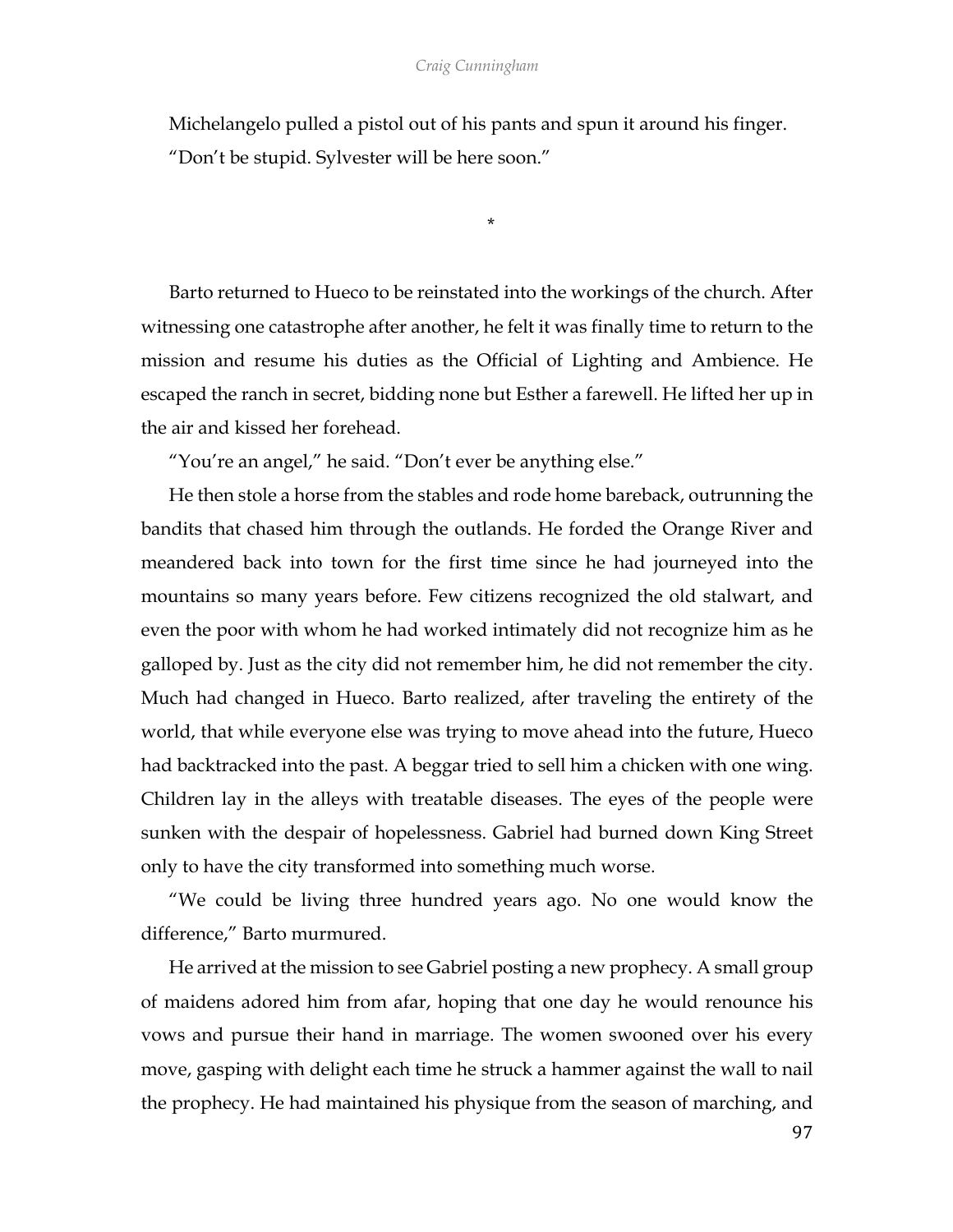the illusion of his virility was only shattered by the slight limp he still carried from his boyhood when the scaffolding collapsed on top of him.

Gabriel turned to see his fellow brother, back at the mission for the first time in many years.

"I see you found your way home," Gabriel said. "Come inside and we'll put you back to work. I hope you're here to stay for good."

"Until the Lord takes me home," Barto said.

"While you're here, you may work indoors. This heat is too much for an old man. Follow me."

Barto followed Gabriel through the dank labyrinth and into the church.

"From all that I have just seen, the work of Hueco needs to be done outside of the church."

Gabriel abruptly turned and tapped his finger on Barto's chest.

"How long have you been gone?"

"Many years."

"Yes. And all of those years while you were vacationing at the ocean, I was here in Hueco. If anyone knows what this town needs most, it's me," Gabriel replied. "And the work that needs to be done is inside the mission. Here, now, we will address our doctrinal disagreements before we advance this relationship any further. You believe the church should pour out, while I believe the church must draw in. You see, the church is the living water, and those who thirst may be quenched by coming inside. Think of the animals and how they must go to the stream to survive. It's better to maintain the health of the stream than to labor endlessly with carrying water to every animal's cave."

"Of course, Brother Gabriel. It's just that—"

"Enough!" Gabriel shouted. "I am the Caretaker of Hueco. I am the one born of a virgin."

Barto gathered his courage.

"Little Gabriel, nine months before you were born, your mother was seeing a man by the name of Sylvester Lacy," he said. "A man who pushed a flaming can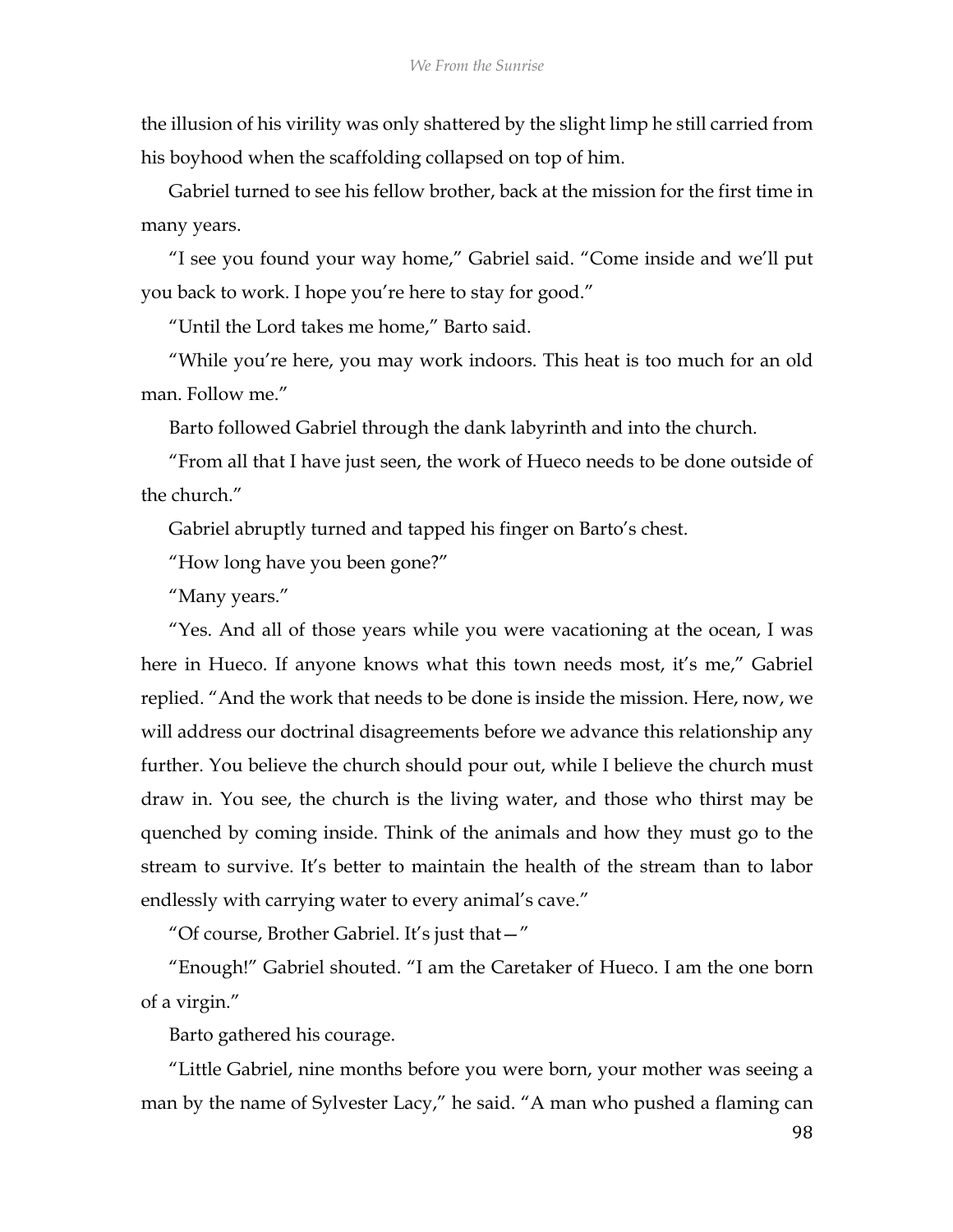and burned himself and three children. He entered her room at night, for many nights."

Gabriel clenched his jaw.

"How dare you question the integrity of the Virgin! How dare you! I punish you to a week of silence!"

Gabriel led Barto through the mission. A thin layer of filth covered the floors. The candles had burned down to their bases. The sanctuary smelled of must and birds nested in the corners, having flown in through the visible holes of the rooftop. The Holy Water was stagnant. Christ Himself, who hung on a cross at the front of the room, needed His feet washed.

"You will resume your duties in silence. Now, I am preoccupied today. Hueco has a new mountain to climb but I am looking for revelation as to which mountain that is. God will light the way, and I will lead these people into His presence. In short, I will not be available to look after you."

Barto nodded with a slight smile.

Gabriel stormed through the halls of the mission until he arrived at his own quarters. Earlier that day he had arranged for Kenneth Lowe to fill the room with purple pillows and sweets to welcome the presence of the Almighty. Kenneth had also left a table with bread and wine.

The meeting between Gabriel and God was inspired by a vision seen by Mickey Cherry, a regular parishioner considered insane by most, but prophetic by Gabriel. Mickey arrived outside of Gabriel's window one night holding the bone of a dead heifer. He tapped on the frame of the window with his forehead until Gabriel lit a candle inside. Gabriel rushed to the window just in time to hear Mickey say, "He wants to meet with you, and he is coming, and he is coming! Oh praise God, for he is coming. The lion and the lamb! But not the lamb, and not the lion. He will come as a thief in the night! But not at night. And he will come riding on clouds! But on foot."

"When, Mickey, when?"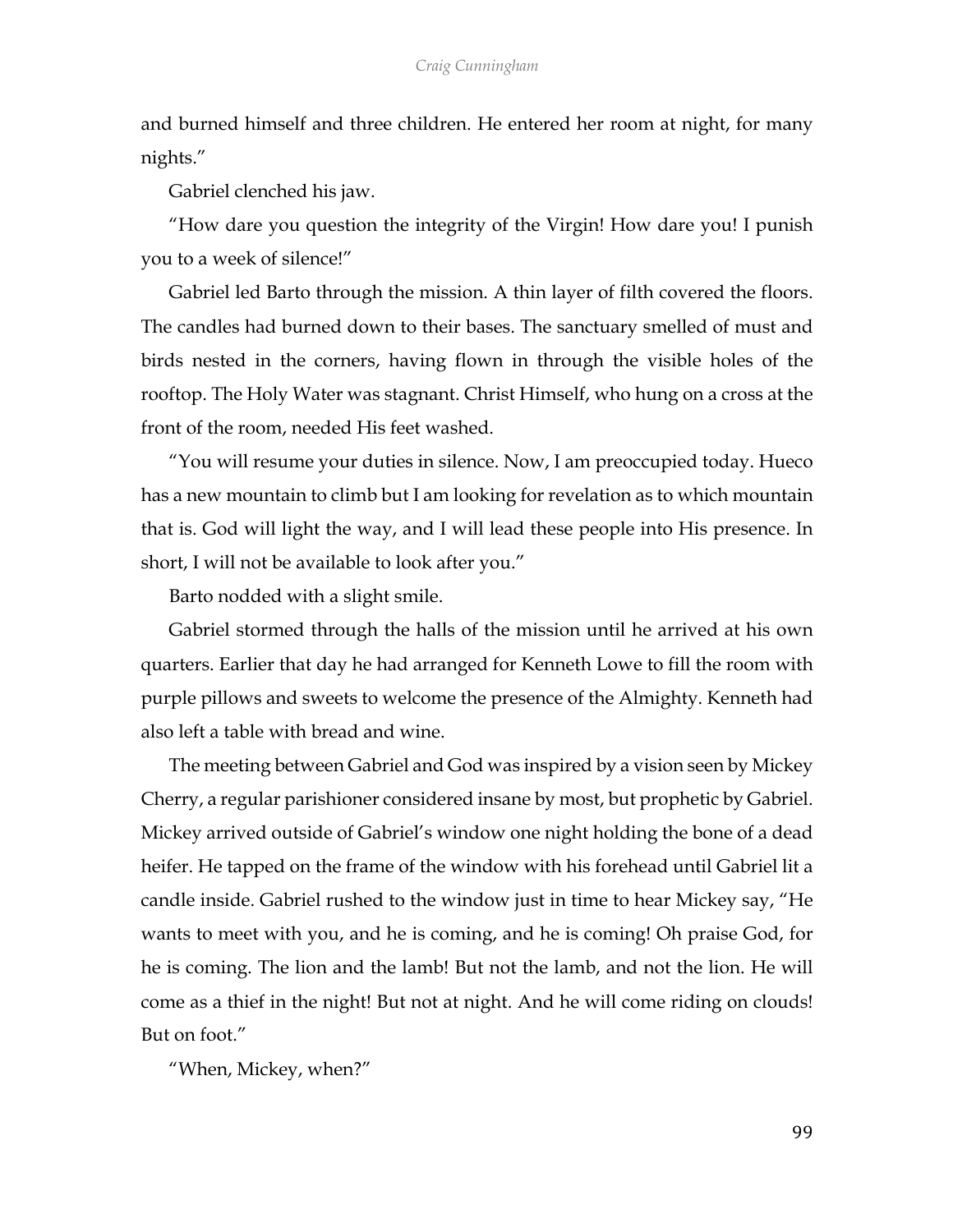"Two weeks from today. He will arrive in the afternoon to tell you what must be done, and what must not be done, so you won't do what must not be done."

Gabriel leaned out the window and kissed Mickey on the cheek.

When Gabriel entered the room prepared by Kenneth, he sat on one side of the communion table and waited on God's arrival. There he would sit for the next three days, until he finally came to the conclusion that God changed plans, or that Mickey Cherry was, in fact, a madman. On the third day, Gabriel reached for the scriptures when he was blinded by an explosion of light.

A voice arose from the scriptures that said, "I am neither here nor there. It is on the River of Peace that I travel, and it does not run through Hueco, or through your heart."

"Where is this river, O Lord?" Gabriel stammered.

"The river is where I am, and I am where the river is."

"How do I find this river?"

"By finding me in the moment between yesterday and tomorrow. And that is Peace"

At once, the book closed and the light rushed out the window and into the faraway galaxies. Gabriel opened his eyes to see a bite taken out of the bread and both wine glasses empty.

Gabriel ran to the dining hall.

"It is peace we have been missing!" he announced. "He rides on the River of Peace!"

\*

After Michelangelo realized Barto had returned to Hueco, he no longer felt the need to filter his language or actions from the old man who had been the closest thing he had ever known to a father. The heavy burden of godliness left the Matias Ranch. A dark cloud took shape above the grapefruit orchard. Each morning, a drizzle of rain came down on the whores and dampened the soil. The rain also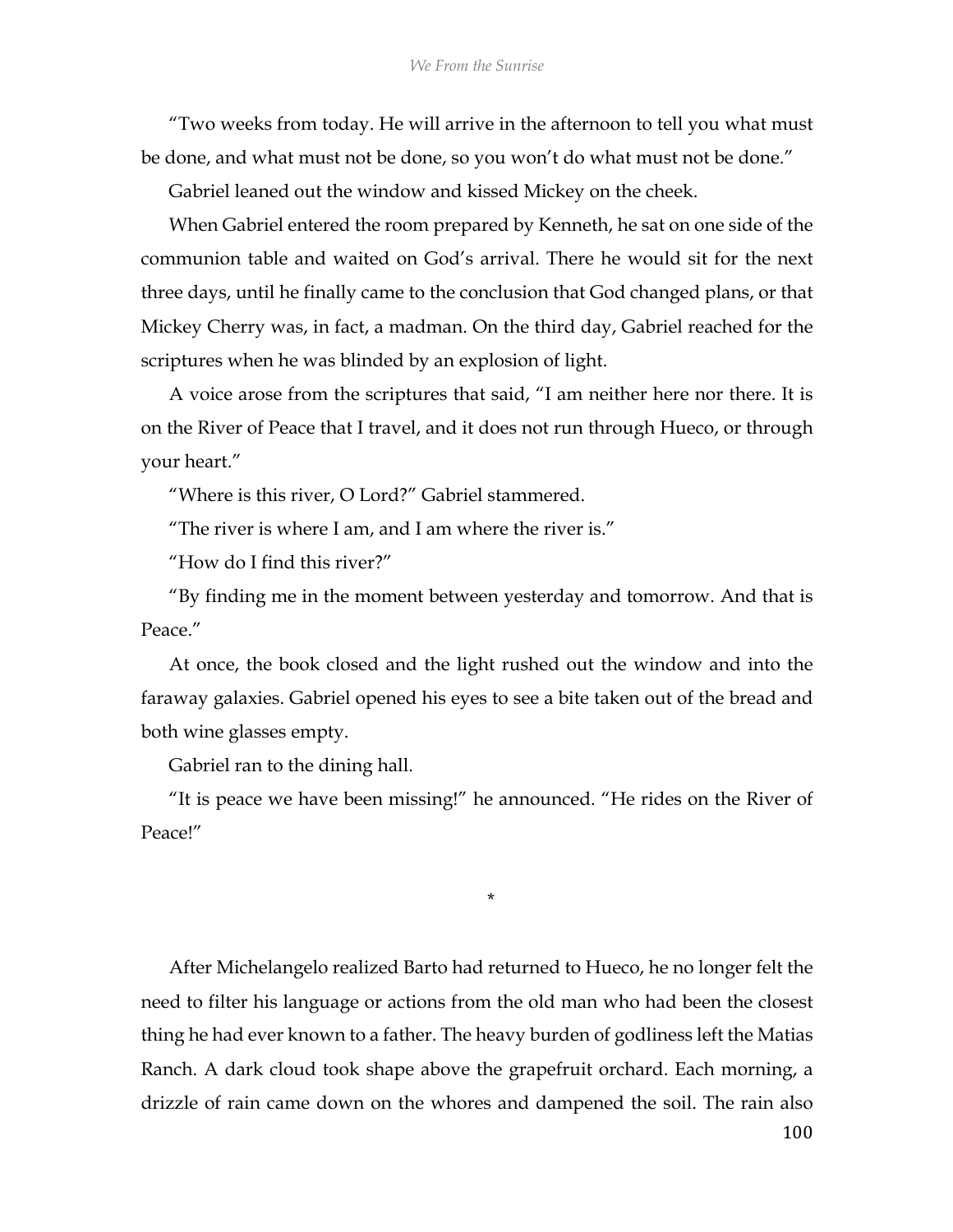stirred up the armadillos captured in the wire traps. When the creatures tried to rattle themselves free, the whores were awoken from their dreams of vengeance. It was in those days that Michelangelo could not sleep in the house without waking up next to a snake, which Arecelia told him represented the tormented soul of Francisca Matias, his dead lover from ages past who still owned his heart.

The first serpent slithered out of his bedsheets.

Michelangelo tied it in a knot around the bedpost, then went back to sleep.

The following days began in similar fashion, despite Michelangelo changing his sleeping locations. At last, he resorted to sleeping on the roof, but awoke with seven snakes circled around him.

"I think Barto was right. God wants no part of this war business," Arecelia said.

"God wants no part of anything these days. No one has seen or heard from him in decades. And even then, he was quiet as a mouse," Michelangelo replied.

Michelangelo then walked down to the grapefruit orchard to find Castro so they could start distributing the weapons. He found the songster performing his repertoire for the whores of King Street while being kissed on the neck by a pair of Native twins. The twins had once gained fame for their flexibility, but fell into anonymity when it became known that they carried a sexual disease more commonly found in feral hogs. Castro reclined against the base of a tree with whores surrounding him on all sides and hanging from tree branches.

Michelangelo interrupted the magic of the evening by firing a pistol into the air.

"If you want to taste freedom, we've got some work to do."

\*

By the time Sylvester Lacy arrived at the Matias Ranch with one thousand of the vilest men in existence, the weapons had been removed from the barn and were prepared for distribution. The ranks of Sylvester's army were composed of limping beggars, slobbering drunkards, shameless murderers, copper thieves,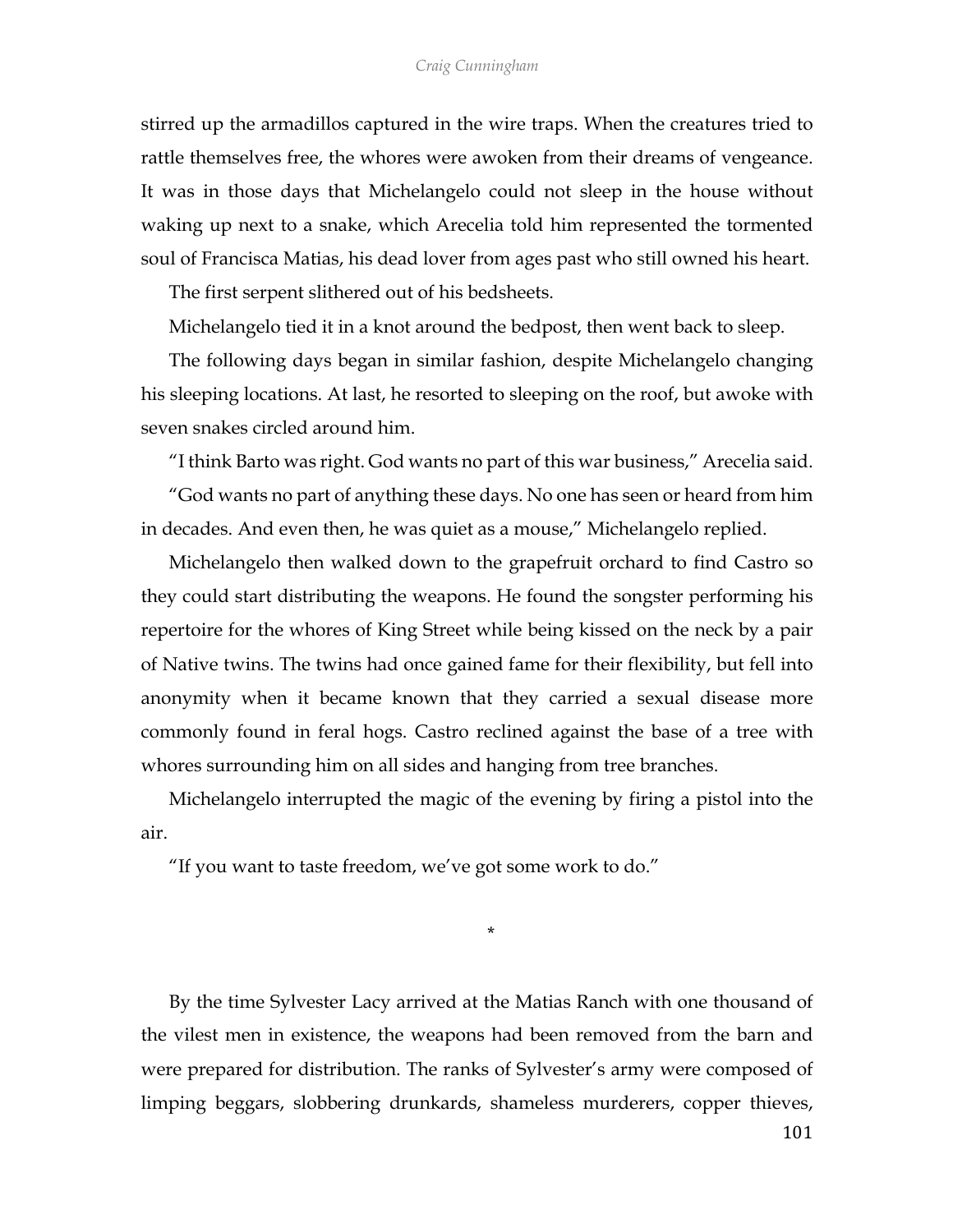unsightly scoundrels, practitioners of massage, one-eyed rascals, animal fornicators, excommunicated hooligans, grave diggers, bloodstained rogues, Native revolutionaries in the tradition of Bearpaw, knife makers, scalawags, womanizers, unemployed musicians, weary bandits, failed assassins, backroom gamblers, and those of similar stature who Sylvester had dipped out of the stale rainwater buckets of society and poured into the army with the promise that they would be able to take over the entire world under the guiding hand of Michelangelo, the son born out of Immaculate Conception. No one brought guns, matching uniforms, horses, or any sense of purpose. The supply wagons that trailed behind the loose formation of men were filled with such oddities as nails, sharp rocks, and bottles of liquor stolen along the way from a merchant ship headed to South America.

Michelangelo looked upon his army with tremendous satisfaction. He saluted them from afar.

"You're a man of your word," Michelangelo said, greeting Sylvester.

"A man of my word, yes," Sylvester agreed, offering his mutilated hand to be shaken. "Everybody is on the lookout for something new. The trick is to convince them that it's worth spilling their own blood."

The group of soldiers gathered around Michelangelo to receive orders. Many knelt, believing him to be some sort of god based on the legends they had heard during the march to Hueco. Others remained unconvinced and looked upon the frail and stern man with dismay. Frank Perkins, a mustached barman who sold hallucinogenic mushrooms, stood at the back of the crowd and tucked his greasy hair behind his ears.

"Great heavens," he called out to the others. "We're being led into battle by a bag of bones."

Michelangelo shielded his eyes and looked to the back of the crowd, which opened around the naysayer.

"Is there a problem, friend?"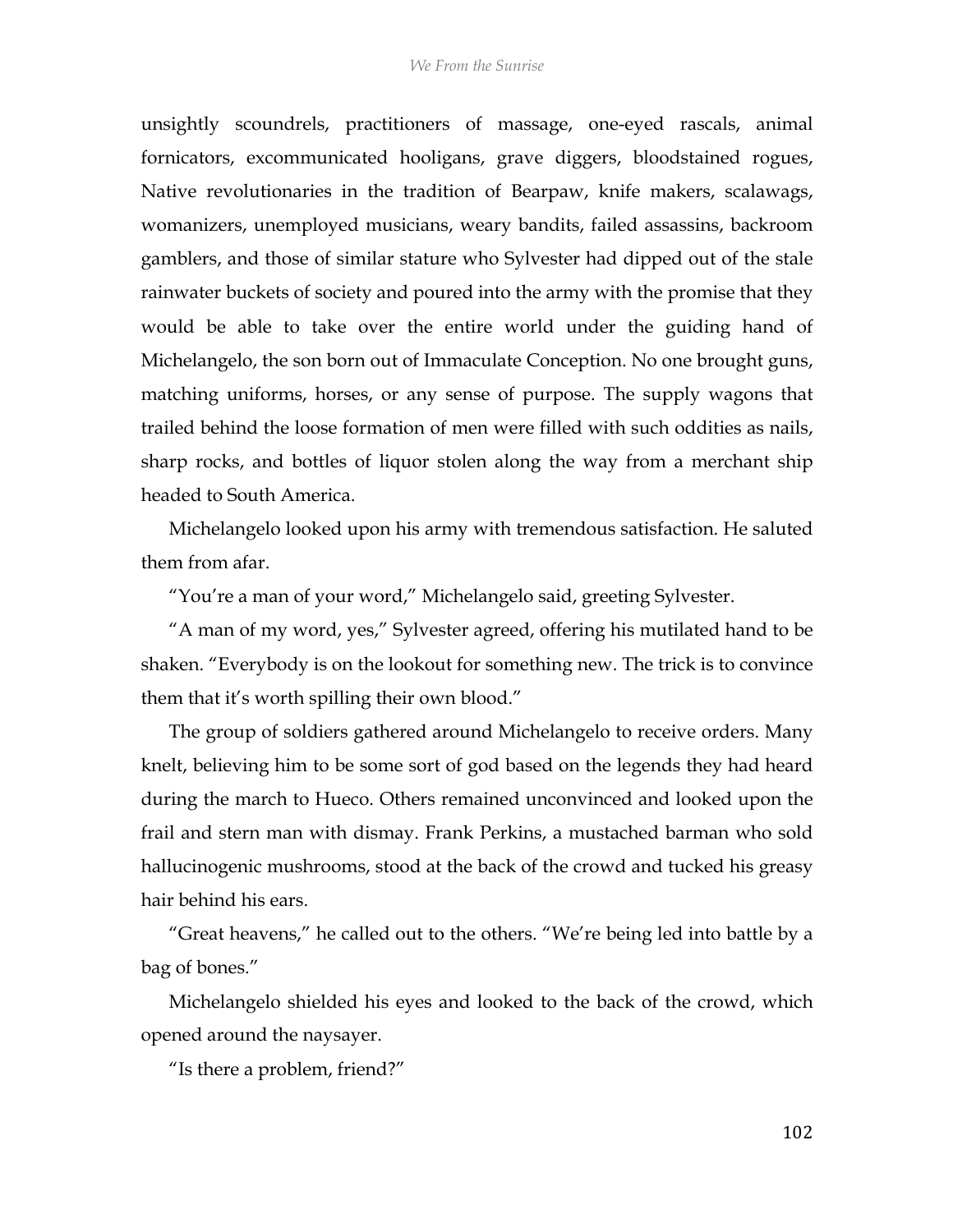"I came all this way to join an army, and find out we're being led to our deaths behind a man who knows nothing of war. You are not the man I was promised you would be."

Without warning or change of expression, Michelangelo shot Frank in each of his kneecaps, causing the man to sink into a pool of blood and agony. He tried to crawl away, but Michelangelo fired upon his hands. Frank curled into a ball and prayed into the dirt.

"I only know two things about war," Michelangelo announced to the crowd. "That I would like to start one, and I would like to win one. I'll eat my vengeance like a pot of stew."

He left Frank for the wolves.

As the men quietly lined up to receive their weapons, Arecelia stepped outside. She stood on the front porch, using a hand to shield her eyes, and looked down upon the group of criminals and vagabonds with indifference, as if it were commonplace for the Matias Ranch to be a gathering place for armies. She scanned the crowd for Michelangelo, who she wished to consult about the newly arranged furniture. Then, she recognized Sylvester Lacy standing all alone in the field, silhouetted by fading sunlight and lightly rubbing the mangled hand which defined him. He seemed as if he had walked out of a dream. She recalled the days when he pushed around a flaming bucket of garbage. In her mind, it seemed like only yesterday that the wide-eyed boy crawled into the mission window and rubbed his hot skin against hers.

She waved down at him.

"Come inside, my friend! The window is still open!"

Sylvester fled to the grapefruit orchard for solitude, believing her to be one of the many ghosts that terrorized his mind and forever left him teetering on the brink of insanity. He dug a hole and buried a rock.

Only Esther, who had been sitting on the roof, realized the oddity of their interaction.

"So that's my grandfather," she said. "He's the saddest man I've ever seen."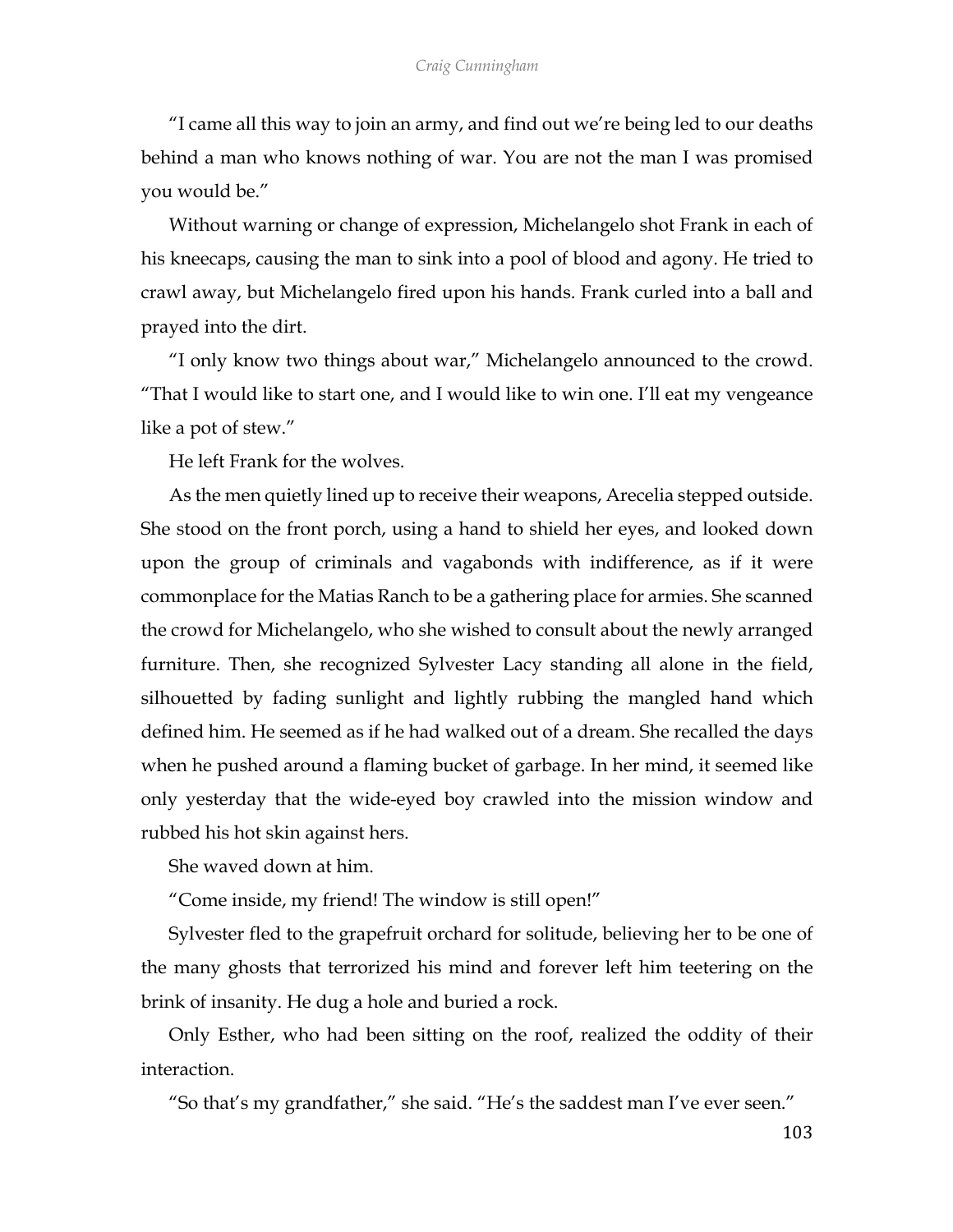\*

Arecelia took several steps forward and hollered up at her. "Don't lose your balance, little one. You'll never get it back."

The heat grew to such an extreme temperature that the Orange River began to evaporate. Steam spread over the entirety of Hueco. Dark clouds spanned the entirety of the heavens and a trickle of rain did nothing but increase the humidity. The captured armadillos shrieked at the coming of dawn. Michelangelo awoke, soaking wet from mist, and with a thirst for blood like he had never known. His sleep was brief and filled with dreams of Francisca butchering the dead horse named Julius Caesar. At sunrise, Michelangelo strapped on his holster and walked the perimeter of the house half-naked with his boots on, muttering to himself the narrative of the day she was gunned down. Arecelia emerged from an open window and gasped at the impenetrable steam.

"It seems the world has come to an end. Now all we can do is wait around for God to come and rescue us."

"God is too busy to bother with us."

Arecelia handed a package out the window. Inside was a uniform woven out of green wool and laced with golden silk. The uniform smelled of herbs and bitter roots. Arecelia had washed the cloth in a remedial bath from a recipe believed to make clothing bulletproof. Michelangelo noticed that a flower was pinned to one of the collars as a tribute to Francisca's life and the source of his vengeance. He slipped into the uniform, pulling down on the cap with the pendant of crossed pistols.

"Before you're covered in the blood of your enemies, you ought to have someone make a painting of you. You look like you could be in a book one day," Arecelia said.

Michelangelo bowed to his mother, then strolled down to the orchard. He fired his pistol into the air.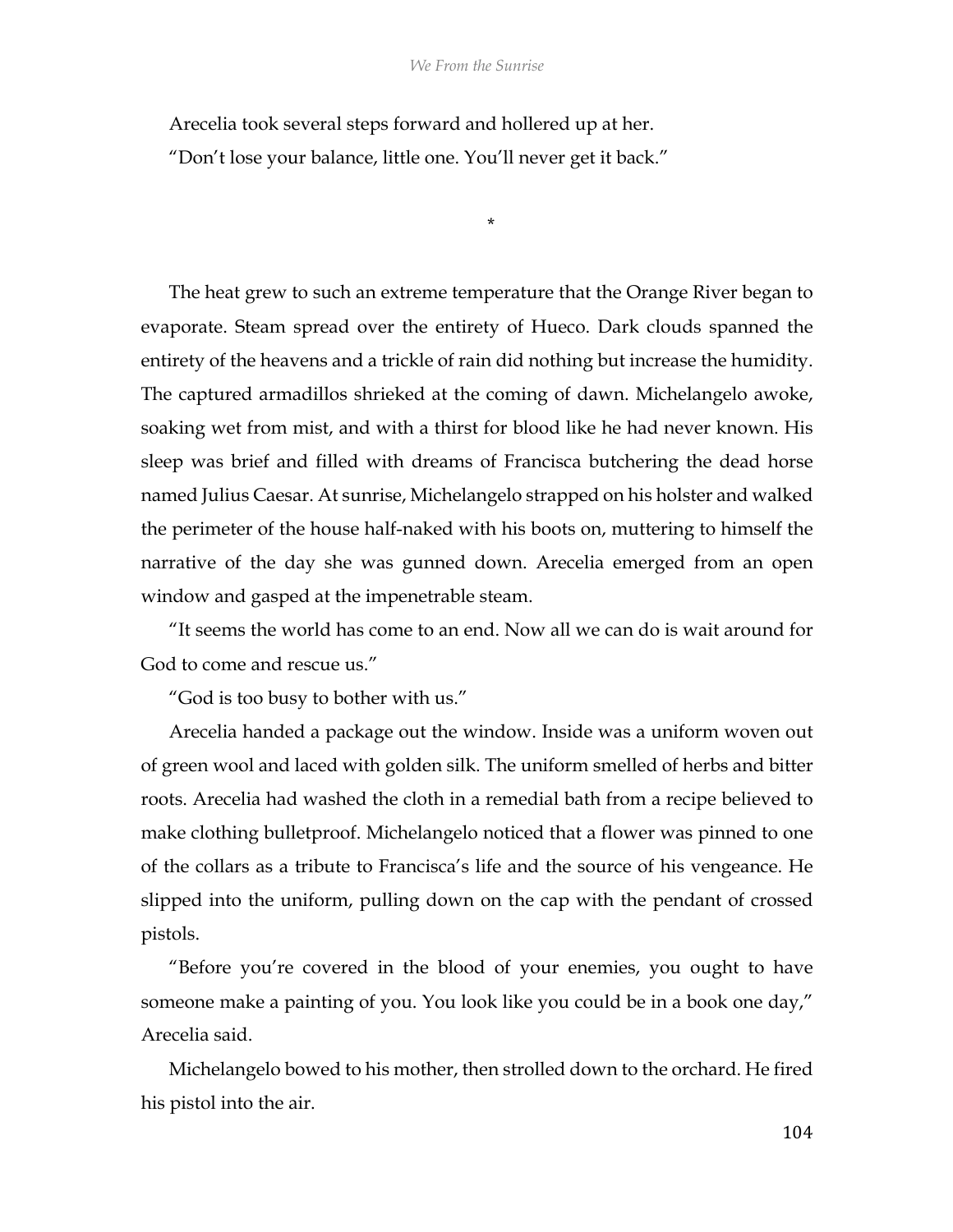\*

"Get your asses up! We have a war to fight."

In the madness of the steam, Gabriel ascended the staircase to the bell tower that had once served as a suicide platform for Ferris Cabrera, the maniacal founder of Hueco. He wished for a wider vantage point, as reports were flooding the mission that children had gone missing in the steam. Gabriel maintained faith that the children would return. He sat at the edge of the tower and allowed his feet to dangle off the side, just as he had done as a child. The city spread before his eyes, an empire forged out of his own spirit and indefatigable will.

"My God," he said softly. "None can understand Your mysterious ways."

He kissed his hand and held it up in honor of Ferris Cabrera.

Just then, he noticed a flicker from the river. Through the steam, he could make out dozens of torches and heard the beating of hooves rising up the riverbanks. A shot rang out, and seconds later lodged itself in the wall next to his cheek. He touched the wall, then smelled the gunpowder on his finger. No sooner had he done so than another bullet split the rope that suspended the bell, and caused it to fall through the tower and crash into the mission below.

"Father Moses," Gabriel said. "The shadow moves."

The brothers leapt into action at the sound of the crashing bell. Those working the crops gathered the sharpest tools and fled for the mission walls. No one had attacked Hueco since the Natives and Ferris Cabrera disagreed over how to salt the beef stew. Beltran appeared in a doorway, armed with his legendary whip.

"What evil approaches, Gabriel?"

"Demons are upon us, old friend. Get to the presidio and tell Captain Jordan it's time to earn his wages."

Gabriel waved his arms in great circles as he warned everyone to take cover and prepare to defend the church. Some of the braver brothers, led by Barto, ran out of the mission and filled the streets with the treacherous tidings, ushering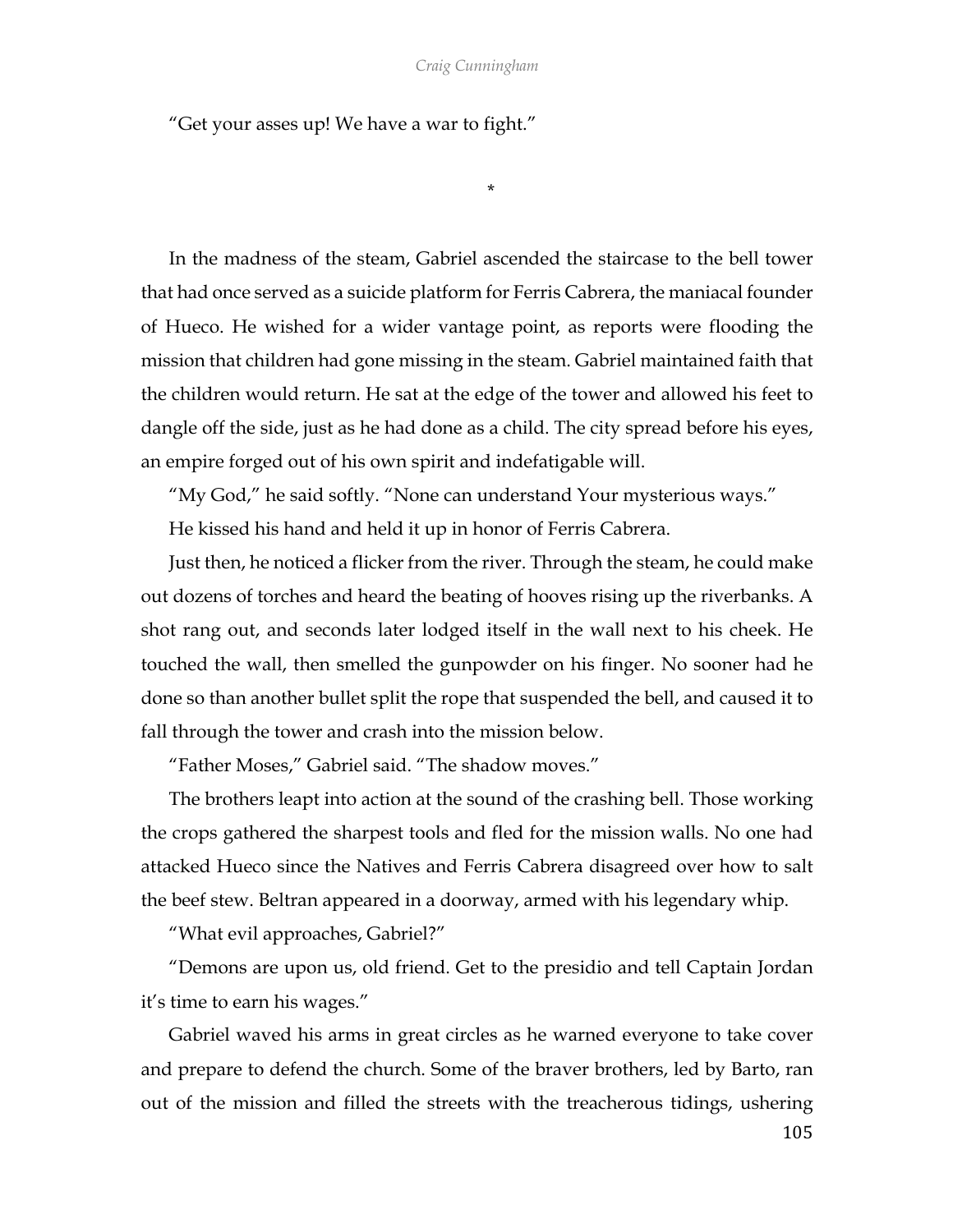women and children into basements. Many disregarded the warnings as another of Gabriel's religious tricks, but understood the direness of their plight when gunfire filled the air. The men of Hueco armed themselves with rudimentary muskets and cooking utensils, then crouched over their families to protect them from whatever madness approached.

The brothers failed to clear the streets in time. The deaf, the mute, the crippled, the lonely, the homeless, and the blind, whose populations had grown in mass since the departure of Barto many years before, were so confused by the madness of the morning that they ran in circles, banging their fists against bolted doors.

Very few of them would survive.

But the first casualty in the war for independence was suffered by none other than Michelangelo's cannon operator. The old man attempted to fire one round at the mission, but the ball exploded inside the cannon and ripped open his entrails, leaving him to die alone on the banks of the Orange River. None would stop to wish him well on his journey to the other side of life. He died admiring the colors of the sunrise reflecting off the waters of the river. The next casualties took place in the farmer's market outside of town, in the same location where Michelangelo once sold his grapefruits and hired musicians to entertain the crowds. Michelangelo called for a torch. He cast it into one of the parked wagons.

"Let it all burn! Every inch! And kill whoever stands against us!"

All but one vendor ran for safety, with that sole bull of a man being Leon Sweeney, a dwarf four feet and three inches in height—a descendant of Earl of King Street fame. Leon sold the turtles that he caught at the Orange River to children as birthday gifts. He stepped into the road, carrying a knife in each of his hands.

"This is where the road comes to an end!" he declared.

"Only for you," Michelangelo replied. "You'll be squashed."

Leon threw his knives and killed the men riding on each side of Michelangelo. Michelangelo could not have been more impressed. Rather than firing his pistol into Leon's chest, he extended a compliment.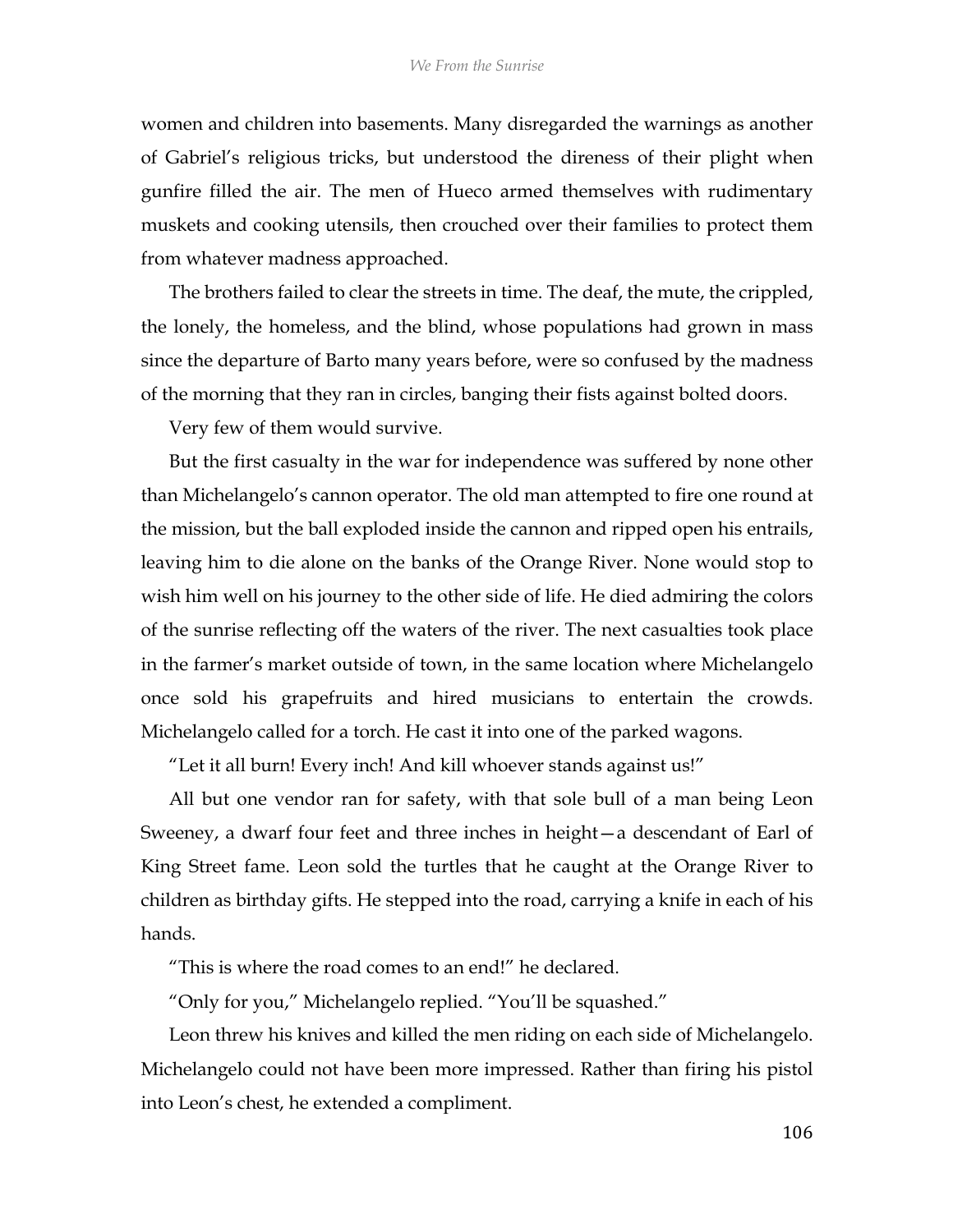"You have the heart of a lion."

"And the balls of a bull!" Leon said.

"Take a horse and follow me. We'll see to it that your turtles are looked after." Leon knew that his only chance for survival would be to ride alongside Michelangelo and abandon his turtle stand forever. He blew his turtles a soft kiss, mounted a pony, and shouted cries for independence he did not know he did not

have.

Michelangelo's army penetrated into the center of Hueco, firing their weapons at the buildings as they passed. Quentino the one-eyed beggar, who had for many years been prophesying about an army led by the Savior of the World that would come through Hueco and fill the streets with the blood of the guilty, was shot in the spinal cord and fell into the fountain. As he sank under the water, he wondered what crimes he had committed to be counted among the guilty. Others were impaled by spears and others run down by the warhorses. By the time Michelangelo and the army could see the presidio, forty-two dead bodies lay in their wake.

He had already sent the whores ahead to lure the soldiers away from their posts. The presidio was empty at the time of his arrival. Only Captain Jordan refused the services of the whores, and that due to his newfound disinterest in human sexuality. Michelangelo dismounted and walked through the bare courtyard, recalling the days when the soldiers gathered in a circle to watch him bathe, and when Castro used to collect his hair at the bottom of the tub to stuff in his pillow. Michelangelo knew the place by heart. He passed through the hallways as a ghost and climbed the stairs up to the captain's lookout, his pistol drawn and his uniform covered in the blood of the slain. He approached the door to Captain Jordan's quarters.

Michelangelo nudged the door open to see Captain Jordan sitting at his desk in a heated argument with Brother Beltran.

"You must do something," Beltran pleaded. "We'll be slaughtered as the fattened calf."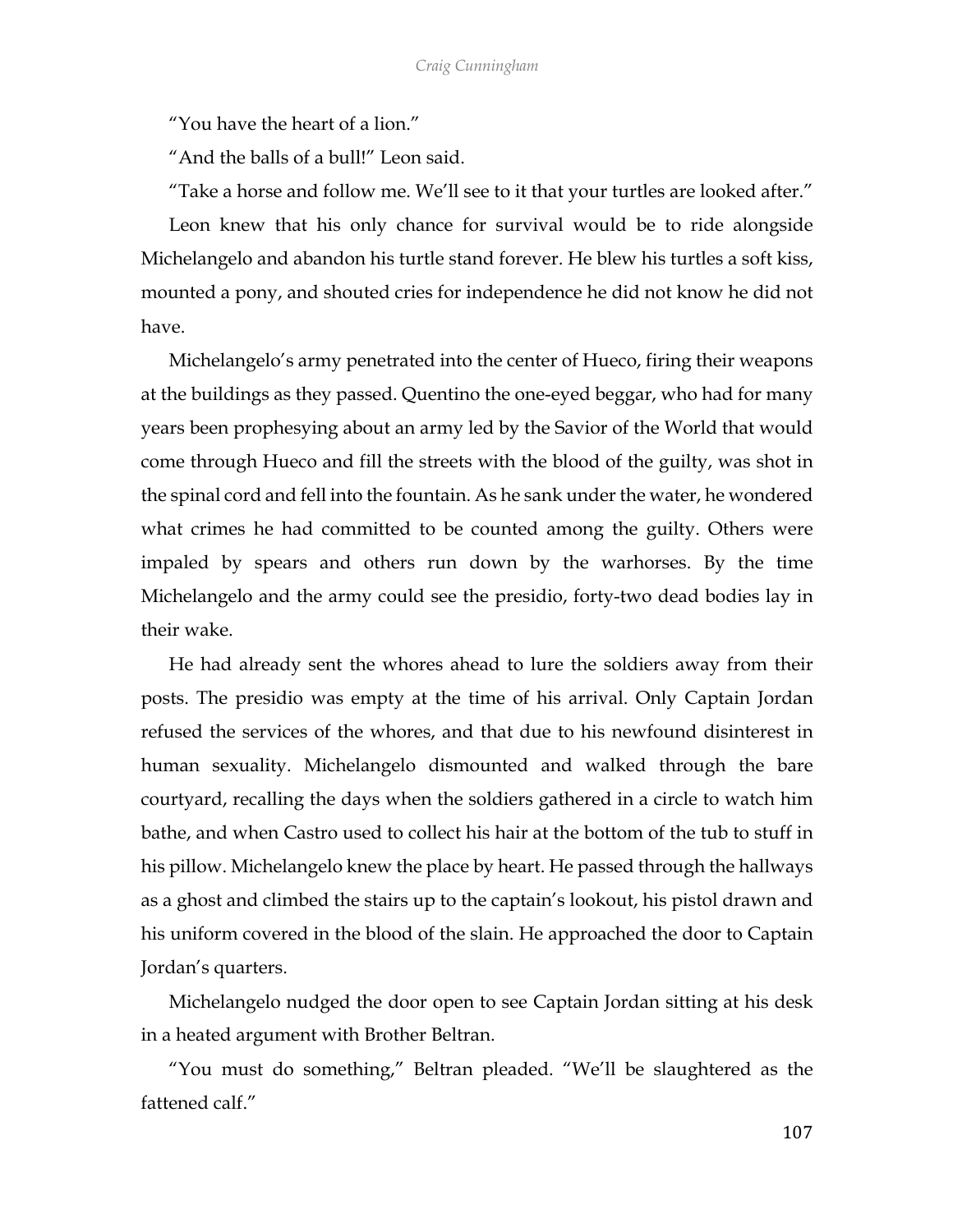Captain Jordan glanced up to see Michelangelo silhouetted in the doorway. He laughed at the misfortune and poured himself a tall glass of whiskey.

"Welcome home!" the captain said. "Put your guns away and take a seat. For a while, we'll act like old friends."

Beltran had no such intentions. He leapt forward and drew his famous whip.

"O mighty plague, may that I send you to Hell where you belong!"

As the monk charged Michelangelo, Captain Jordan fired two rounds into his back. Beltran skidded across the ground and died as he had lived: clutching his whip. The captain surrendered his pistol on the desk. Michelangelo watched as he finished off his drink and poured another before tossing the bottle into the corner of the room.

Captain Jordan motioned to the corpse. "Some of the others I can put up with. Not that one."

Michelangelo fixated his pistol on the captain.

"I told you it would come to this."

"I remember"

"I said I would avenge my friend and my wife."

"Yes. And you'll cut my balls off in the center of town, if I'm not mistaken."

Michelangelo led him out of the presidio and into the crowd of cheering revolutionaries and whores. They walked in slow procession through the bloodwashed streets. The civilians stepped out of their shelters to see the slight smile on Captain Jordan's face. None could ever explain how he maintained such fortitude in the face of inevitable humiliation and death. Those who chronicled the history of that fateful day would look upon Captain Jordan with the warmest light, despite the tyranny he had imposed on the town for many decades of his rule.

As they walked to the square, Captain Jordan turned to Michelangelo.

"Why must men like us destroy everything we love?"

"What are you talking about?"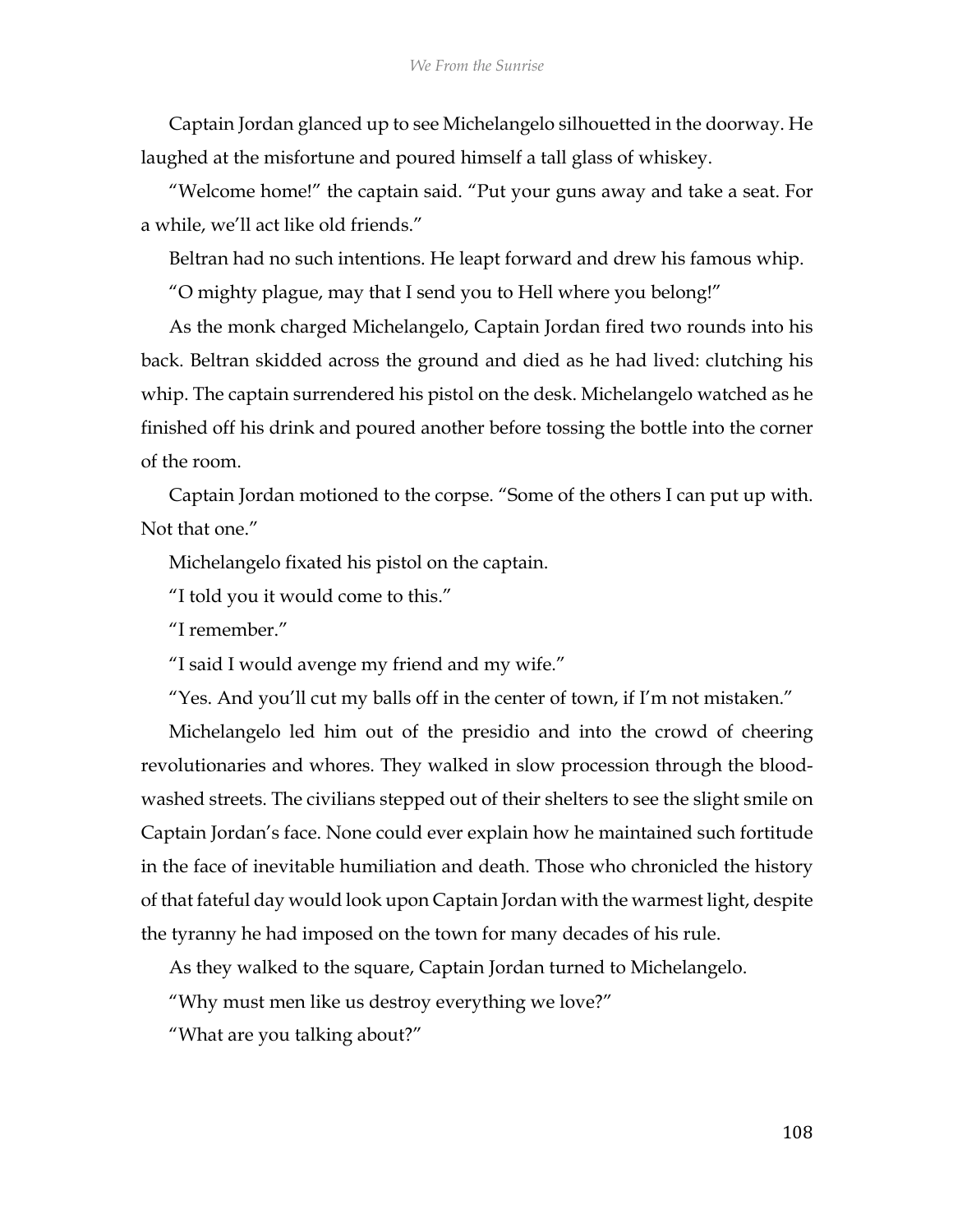"I'm talking about life. I make one bad decision after another, and you burn down the town that treated you like a Son of God and nurtured you into manhood. We're backwards. We're stupid mules, and we'll suffer in eternity."

Michelangelo considered the words before he replied, "I'm no mule."

"One way or another. We'll pay for everything we've done. In this life or the next. But the problem is that we were always meant to be this way. God put it in our blood. It was intentional."

Sylvester and the revolutionaries arrived outside the square, weary from winning a battle in which they fought without facing resistance. The inspirational cries that had motivated them prior to the invasion were now reduced to weary groans of indifference. Only Sylvester understood the significance of the victory.

"Everything has led to this. And still it's not enough," Sylvester said.

"It's more than enough," Michelangelo replied.

"Tomorrow we'll all be broken again and looking for the next war to fight. Come with me to the mountains where people can start all over. Where the truth of tomorrow is all that matters. We will live as a father and a son."

Michelangelo ignored Sylvester's musings and tied the captain to the same pole where Bearpaw had been humiliated so many years before. He then ordered everyone in Hueco to come to the center of town for the public execution. As horrified civilians and bewildered brothers trickled into town square, Michelangelo faced the realization that he no longer hated Captain Paul Jordan. Mad or not, the captain had always been more interesting than anyone else in Hueco. He lived with passion. He lived true to the unpredictable whimsies of his desire. The death of Paul Jordan, he knew, would be the death of the only other true man in the whole world.

Captain Jordan nudged Michelangelo. "Reach in my pocket. I have a gift for you."

Michelangelo found the tin of cigarettes the captain had once used to torment Castro.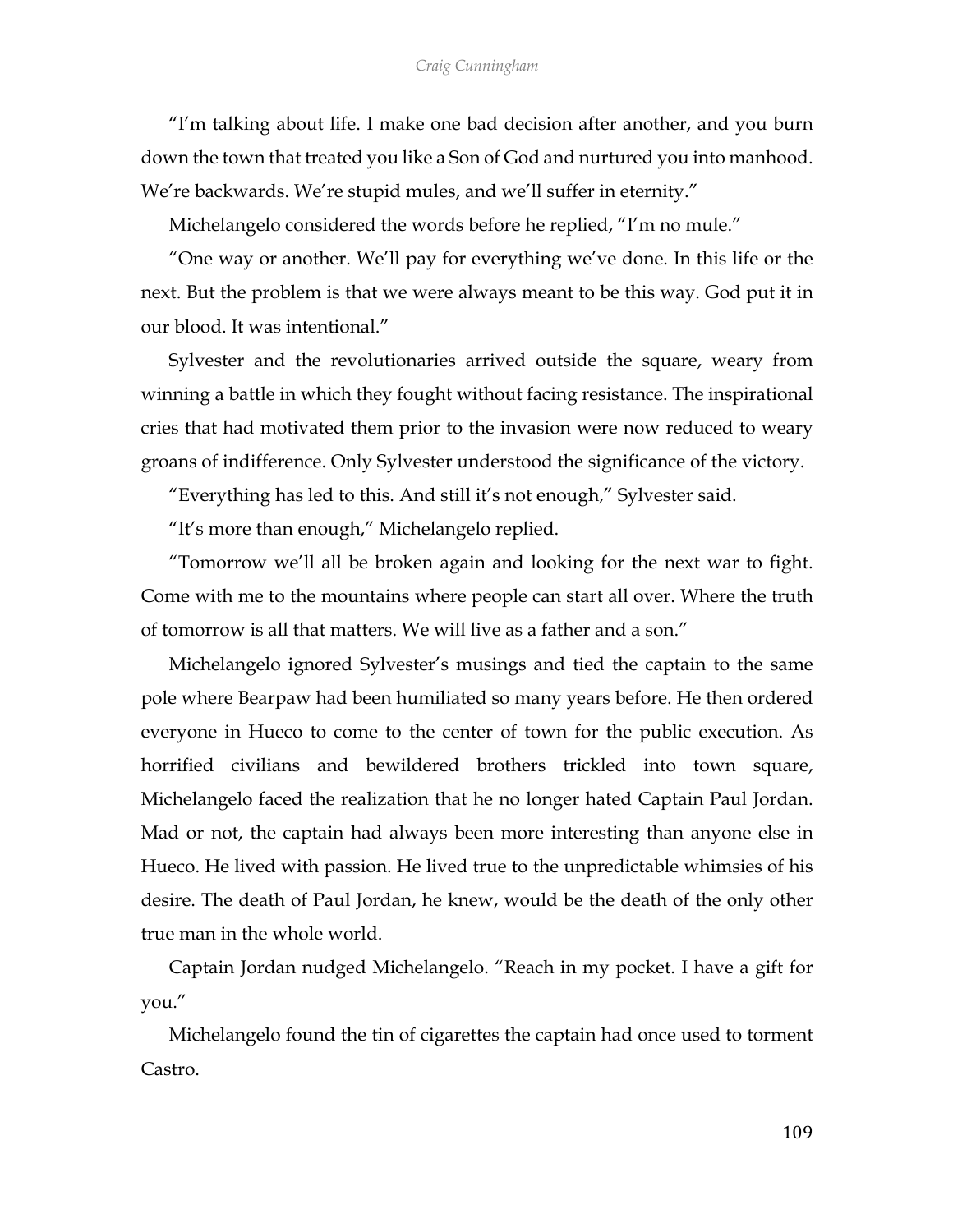"My only request is that you let me rot in my uniform. Don't put me in the dirt."

"I promise you nothing."

Gabriel arrived holding a low-pitched hum. He led a line of brothers who followed his example. They spread out before Michelangelo and fell to their knees in unison, ashamed, forlorn, and shedding tears for the death of Hueco. The scent of dead bodies perfumed the square with a reminder of all that had been lost. Despite their collective hatred for Captain Jordan, they realized that he kept some semblance of peace in a town where they had thrived for over a hundred years.

Gabriel crossed himself and lifted his eyes to the melancholy heavens.

Michelangelo disregarded the theatrics and addressed the crowd.

"After all these years, you're finally free. No more governance and no more religion. I am the man who fed you with grapefruits. I am the man who is offering you independence. No one owns your life any longer. Be whoever you want."

Captain Jordan knew what came next. He addressed the populace one final time.

"I'll see you all in Hell," he declared with a nod. "Where things won't be any different than they are here."

Michelangelo unbuckled the captain's pants and pulled them down to his ankles. To the great shock of all who watched, Michelangelo stripped the captain of his underpants as well. But none could have guessed that the captain would be without the accompaniment of penis or testicles.

"What's this? Are you some kind of woman?"

Captain Jordan burst into laughter at his missing pieces.

While Michelangelo was still imprisoned, the captain was hunting a bandit in the outlands when he was captured by the bandit's gang. They tied the captain to a tree two hundred yards away and took turns seeing if anyone could hit him. One bullet did the trick, separating Captain Paul Jordan from his prized anatomy. In time, he escaped, built a house, captured the bandits and their children, locked them in the house, and set the house on fire. As he watched the building go up in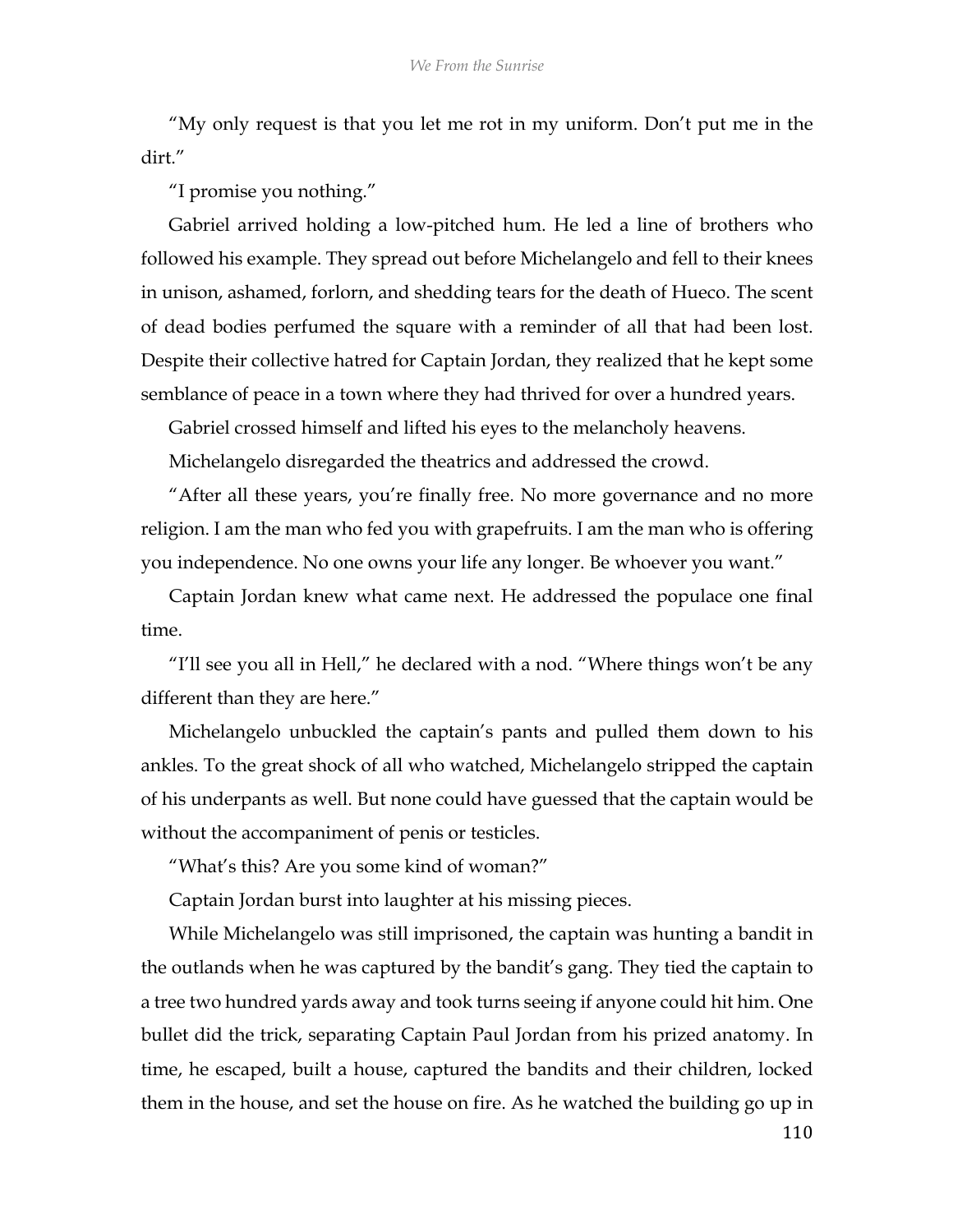flames, he patted a wooden box that now held his secret shame. He buried the box one hundred yards from the presidio, then lived under the fabrication that he contracted syphilis and needed time to heal before visiting any more whores.

"I told you," Captain Jordan snarled. "You would be mine forever. Your life is mine. Your heart is mine. Your soul is mine. You're never getting out of here!"

The captain burst into laughter.

In defeat, Michelangelo pressed the barrel of the gun up to the captain's throat and pulled the trigger. Blood splattered in a ten-foot radius, showering the brothers and ruining Michelangelo's new uniform. The event turned out to be the greatest disappointment of his life, as he had long dreamed of avenging the life of Francisca Matias. Such was his state when Gabriel stood up and walked until his nose pressed up against Michelangelo's. He could feel the warmth of the blood on Michelangelo's uniform.

"You're the biggest coward I've ever known," Gabriel said.

Michelangelo could not look his brother in the eyes. With blood dripping down his hands and onto the dust, he replied, "God made me this way."

"Leave Hueco. Never come back here."

Sylvester Lacy retreated into the crowd.

As they scoured the streets for survivors, Gabriel noticed a veiled man walking the perimeter of the Lacy property. He was far older than the other soldiers, and tucked one of his hands inside his loose-fitting tunic. Gabriel watched from afar as the man looked over at the Lacy house.

\*

"Be gone!" Gabriel shouted. "Leave with the others!"

"Where am I going to go?"

"That's your business. But you can't wage war on a town and then hope to live in it."

The man nodded and blew a kiss to the Lacy house.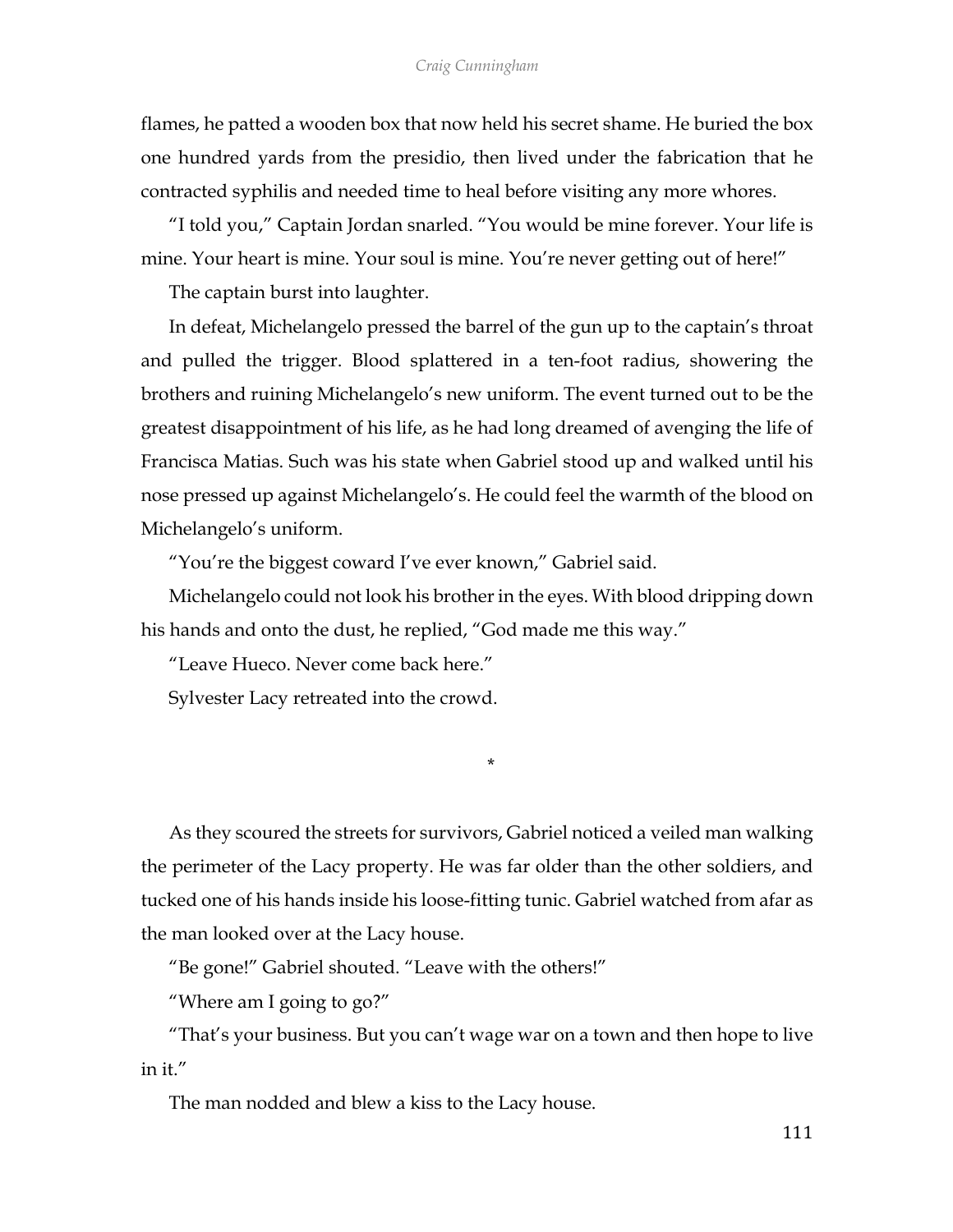"Is the old man still alive? Ricardo Lacy?"

Gabriel crossed himself.

"He was murdered by his own daughter."

"We're always the most disappointed by the ones we love."

"He wasn't disappointed," Gabriel said. "He was suffocated."

"What's the difference?"

At this, the man removed his hand from the tunic. Gabriel fixed his eyes on the slick skin scarred from flames.

"You never mentioned your name," Gabriel said.

"My name isn't important."

"Yes, but you knew Ricardo Lacy."

"Of course I knew him. He was my father."

Gabriel suddenly recalled the blasphemous claim of Barto that he and Michelangelo were not born from the seed of God, but from the seed of a man who pushed around a flaming barrel of donkey shit. The entirety of Hueco's power rested in the truth of the Immaculate Conception. Any challenge to that miracle was a challenge to the very ability of Hueco to stand on its own two legs. If the miracle was discovered to be a fabrication, all of Gabriel's authority would be swept away by tornadoes of doubt.

"Sylvester?" Gabriel asked with a tremble.

"That is my name."

"My God. The same man who fled to the mountains? And burned up the children?"

"I don't need to make confessions about my life. No matter who you think you are," Sylvester said.

He turned to look over the smoking expanse of Hueco. Down the street, a group of brothers hauled the mangled bodies away from the stray dogs that had gathered to chew on their bloodied limbs.

Gabriel extended his hand toward the mission looming in the distance.

"I'd like to show you something. Please, follow me."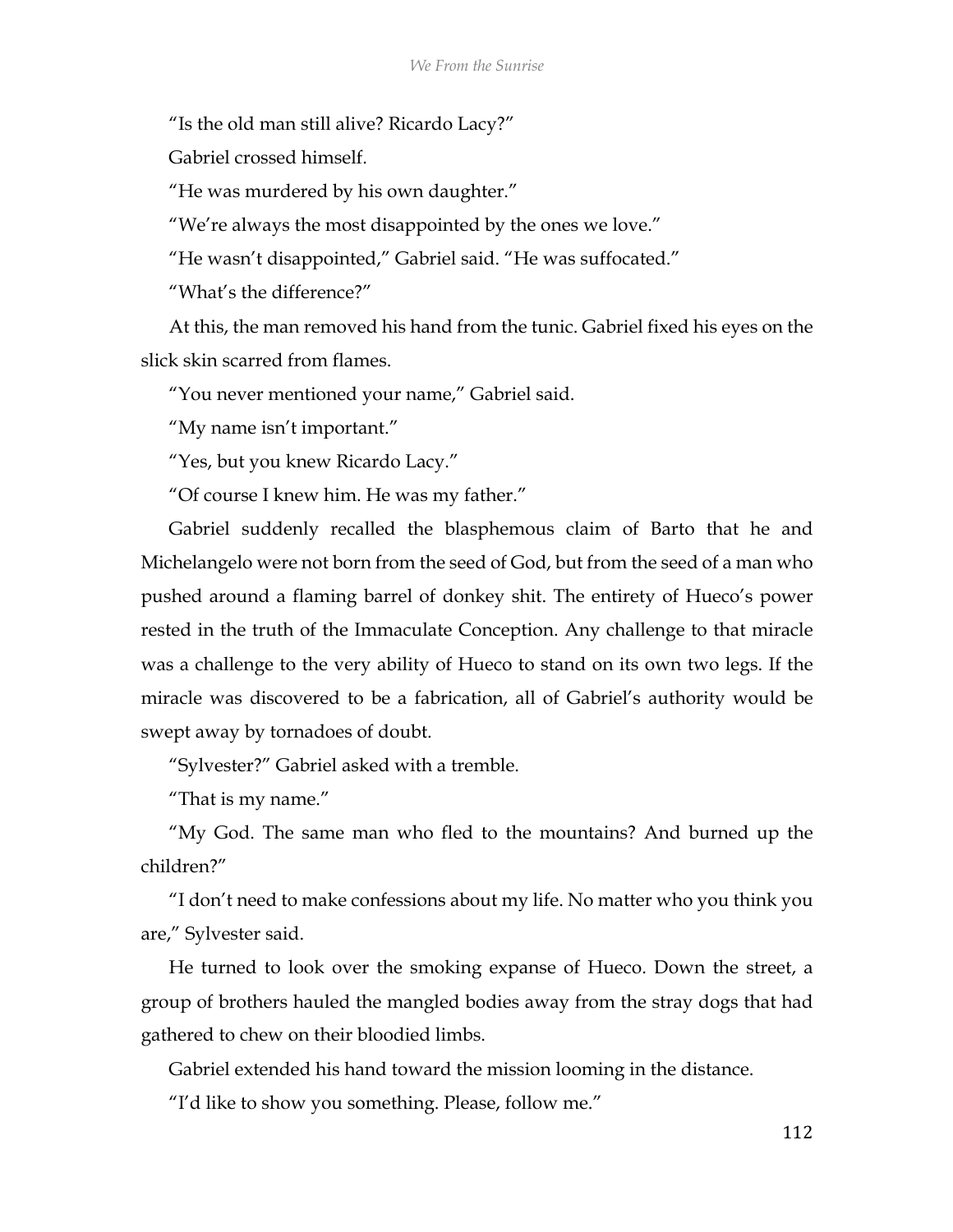Gabriel led Sylvester through the labyrinth and up into the bell tower, where they could see the damage done by Michelangelo's band of renegades. The main thoroughfare of the city had been ravaged. A few pained cries echoed through the still air of the evening.

"Tell me, Sylvester, what do you see?"

Sylvester closed his eyes and breathed in the scent of his youth.

"I see that what could have been and what came to pass are two very different things."

"Do you remember the woman Arecelia?"

"Don't say that name to me. Only the wind and the stars are allowed to speak her name."

"Sylvester, I am going to ask you one more question. I demand that you answer truthfully." Gabriel took a deep breath. "Did you fornicate with her?"

Sylvester kissed his hand and held it up to the sky. "It is only the memory of those glorious nights that keeps me alive today. That is my only light in a dark world."

Gabriel nodded solemnly.

"I wish I had time to explain, and you had the ability to understand."

"Understand what?"

"Why."

Gabriel shoved his father off the bell tower and to the ground below. The body fell as a sack of horse feed and hit the ground with a louder thump than expected.

He watched Sylvester for a moment to make sure he didn't move, and then went down to the dining hall for a glass of water.

\*

After the battle, Michelangelo followed in the tradition of great men and fled to the wilderness. He built himself a campfire in a cave and stared into the flames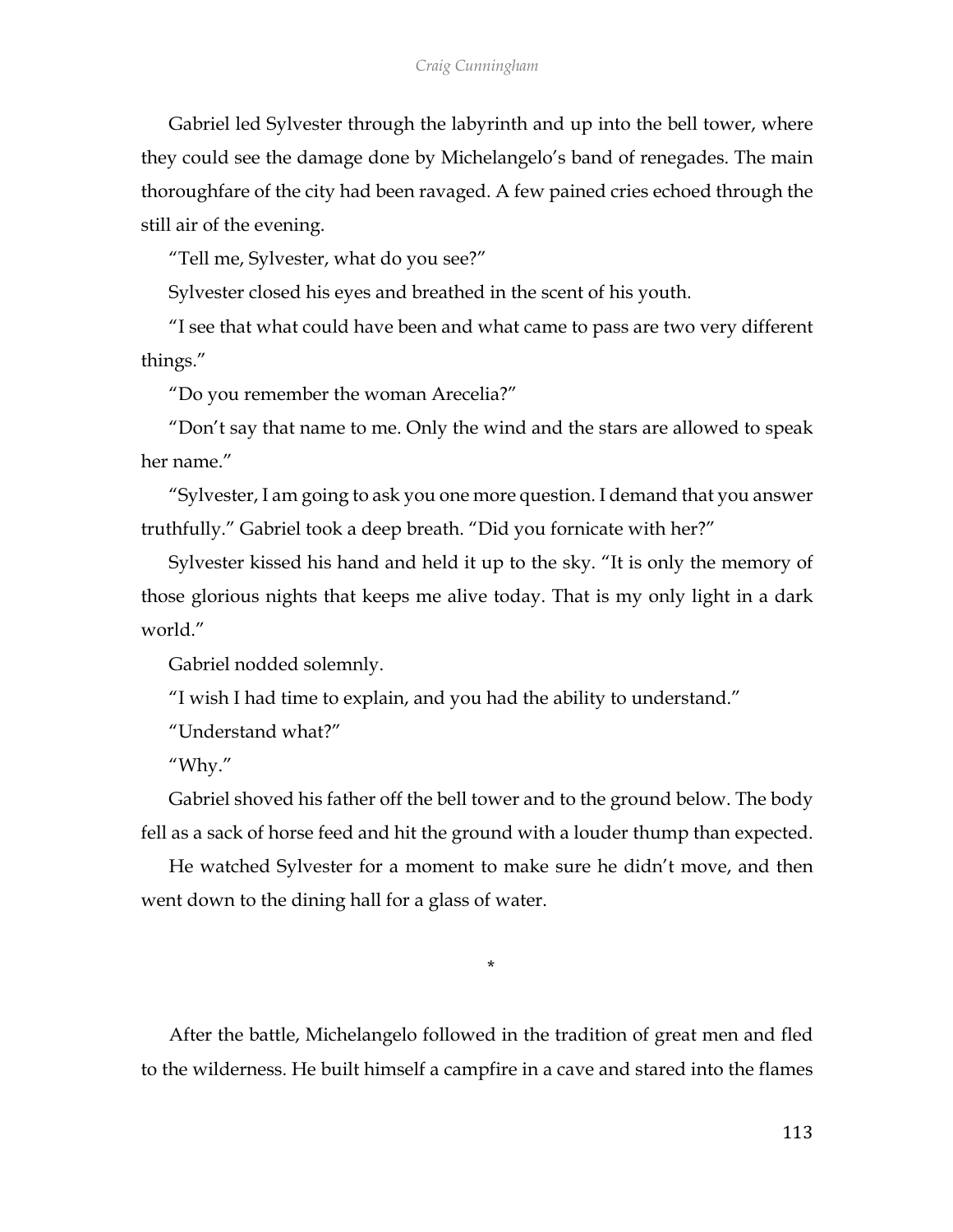until dawn. In his darkest hour, he considered the probability that everything he had ever experienced was an illusion.

"I am the only man in the world," he repeated. "Nothing is real."

He released a howl of madness that echoed into the depths of the cave, and eventually fell into a tormented sleep.

The next morning, he awoke to a man's light touch on his arm.

Leon Sweeney, the turtle salesman with the heart of a lion and the balls of a bull, stood above him eating a grapefruit.

"I followed you," he said.

"Yes."

"If it's all right, I'll stay with you."

"What use do I have for a companion? Especially in a world where everything is an illusion."

"I know a great secret that will help in your travels."

"What's that?"

"That time is bound by the cardinal directions."

It was the beginning of an inseparable friendship.

Leon cooked breakfast while he explained the phenomena that the farther one traveled south, the deeper they went into the past, and the farther one traveled north, the deeper they went into the future. He learned this knowledge from the turtles.

"Now, we have to decide which way to go. The choice is backwards or forwards."

Without looking up from the fire, Michelangelo pointed south.

"Very well," Leon said. "The past it is. Luckily, if we go far enough into the past, we'll wind up in the future. And if we keep going farther, we'll return to the present. All of this will be revealed in time."

The unlikely duo headed south, crossing mountain ranges and rushing rivers at the peril of losing their lives, until they were conscripted to fight in a local skirmish between two great families. Their side lost, and they were sent in chains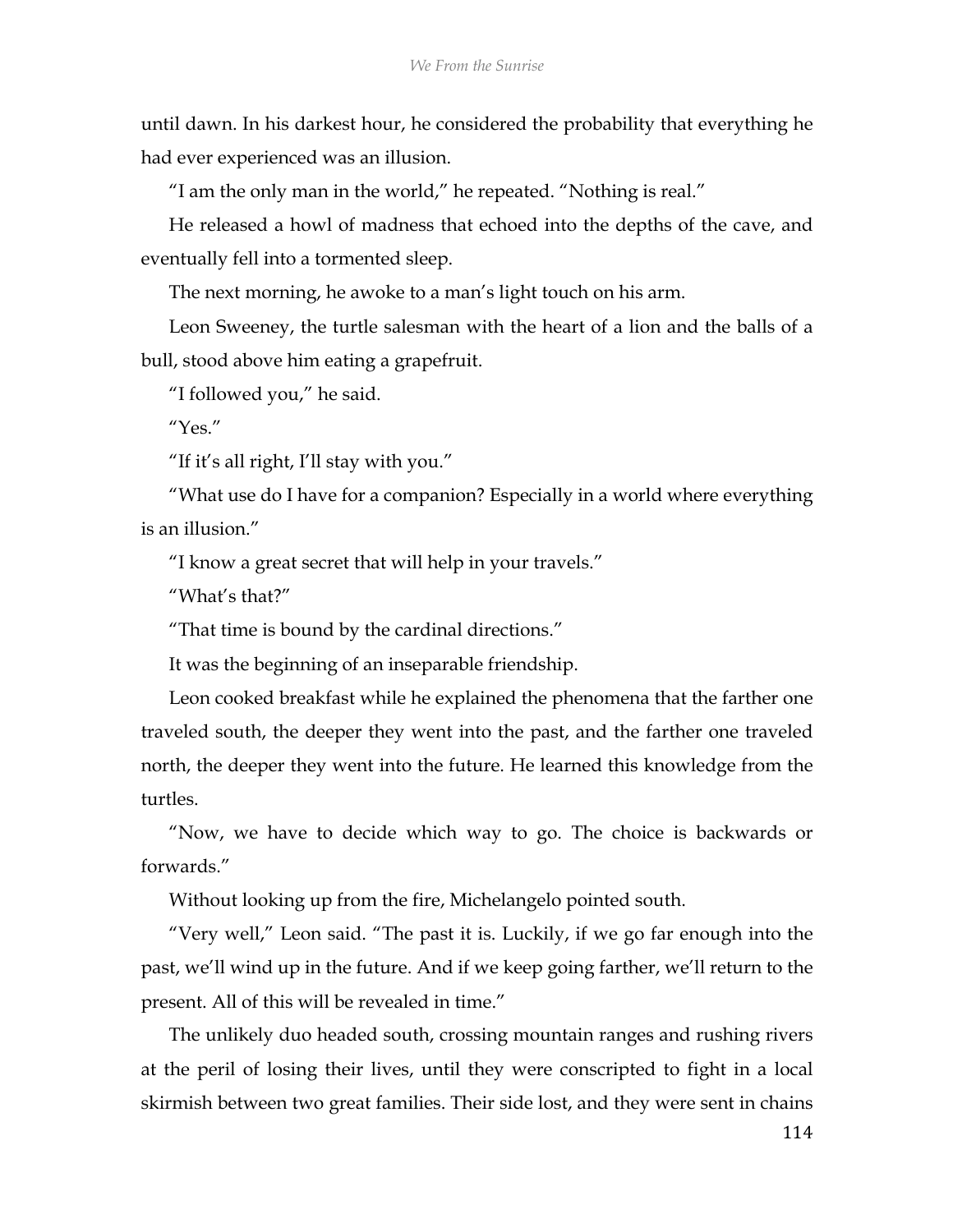to the coast and held on a slave ship. Before leaving the bay, they escaped the ship by crushing through the wood with sledgehammers and swimming to safety with pockets full of the commodore's gold coins. They returned to the mainland to find portraits of their faces on posters with an amount for reward. They traveled by moonlight. Then, after a spat with a lover named Olivia, Michelangelo and Leon remained in a cave for two weeks to avoid the wrath of her father, who was a warlord with one arm and one leg. Instead of the warlord, they were attacked by a pair of panthers using the cave to mate. Wounded and facing death, they traveled farther south in search of medical assistance, but could not find any doctors trained in the methods of the eighteenth century. The farther south they went, the more Leon's philosophies proved true. They witnessed primitive peoples who walked on all fours and picked berries off of trees with their teeth. But nothing altered their journey like the night Michelangelo drank a bottle of tequila and shared the story of the virgin birth with the governor of Balibaba. Upon hearing the tale, the governor tried to crucify Michelangelo because he feared that the Christian story was incomplete if the Son of God was still living. They succeeded in raising him on the cross. Just before Michelangelo cried out "It is finished!" Leon arrived with dynamite and two ponies. He cast the dynamite into the crowd of onlookers and pulled his friend onto the second pony before riding for safety. Michelangelo would never be able to repay the bravery. Eventually, they wound up at the bottommost tip of South America and stole a fishing vessel to make their way through the remainder of the past and then enter into the future.

As they sailed away, Michelangelo lay back and stripped his shirt.

"It looks like our war is over, my friend. We've gained freedom at last."

"Yes." Leon looked up to the heavens with a wearied sigh. "But now we have to deal with the burden of independence."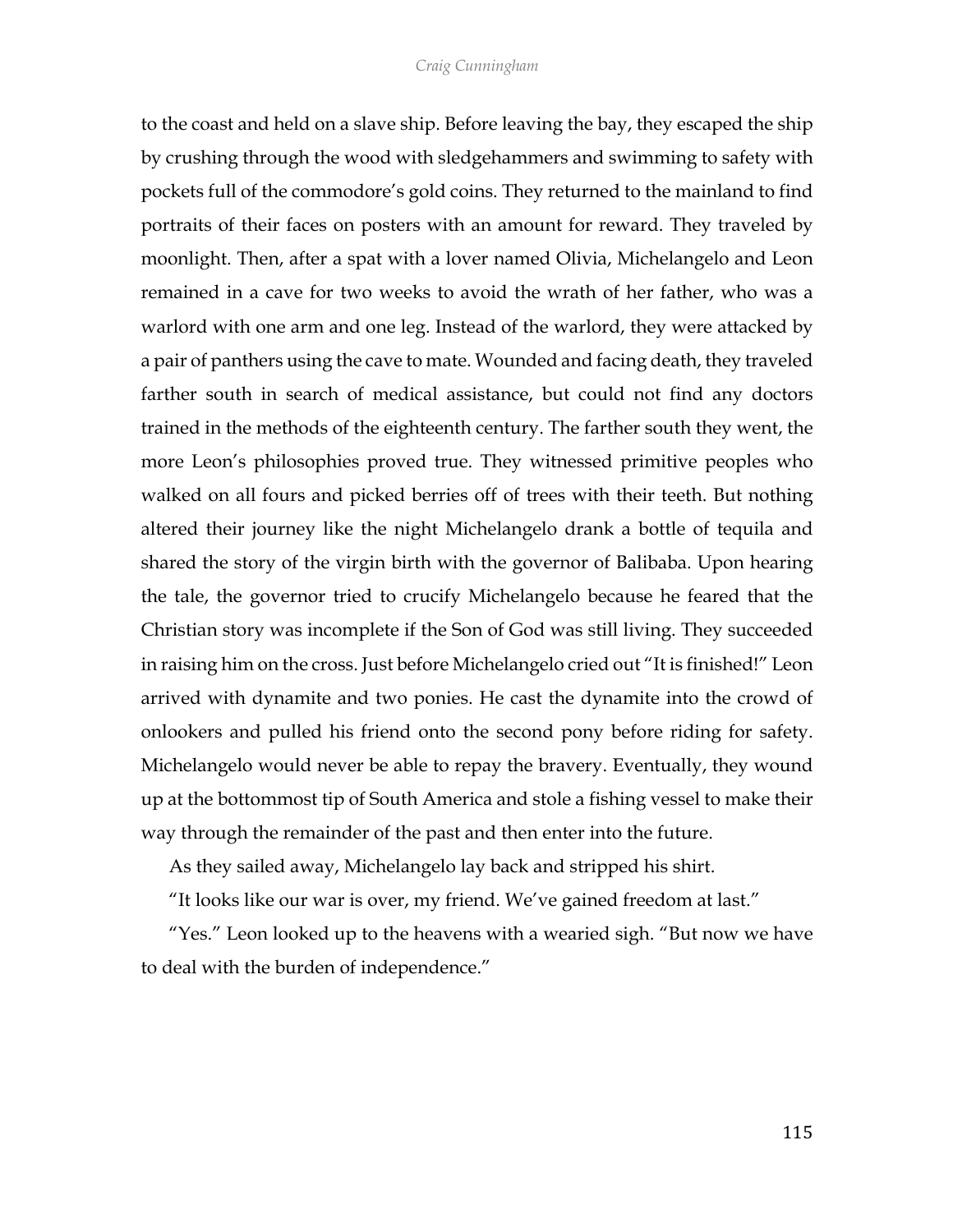VI

Years later, Esther was engaged to be married to Percival Thomas, a man who came to Hueco by mistake.

Percival's journey began with him looking for the lost and mythical city of El Dorado, and ended with him stumbling into Gabriel's labyrinth one night, halfdead and without possessions. He lost his shirt at the poker tables and wore a pair of skin-tight trousers stolen from a clothing line. His bare feet were caked in blood. In his hands he held an unreadable map hurriedly drawn centuries before.

Gabriel found him unconscious in the first rays of dawn light and believed the man was some kind of sign from God. Rather than sending him away, Gabriel dragged him to his bed and tucked him beneath the sheets. Such was his condition when Percival awoke in a terror to see Gabriel lying next to him. Percival peered around the room adorned with books of scientific experimentation and liturgical prayers, and feared he had been victimized by a rogue scientist. Percival examined his body for aberrations but found nothing out of the ordinary. He quietly lifted a pillow above Gabriel's face and tried to smother him to death.

Gabriel awoke, unable to free himself from the onslaught.

By chance, Barto heard the struggle and burst into the room, only to find the window open and the curtains fluttering. Gabriel clutched at his throat, fighting for air.

"I've been assailed!" he declared.

"Of course," Barto answered, then quietly shut the door.

Percival sprinted through the crop fields with the intention of leaving Hueco forever and setting fire to his treasure map. He swam across the Orange River and arrived at the Matias Ranch, where he had no choice but to stop and plead for water so he would not die of dehydration. Arecelia sat on the roof playing cards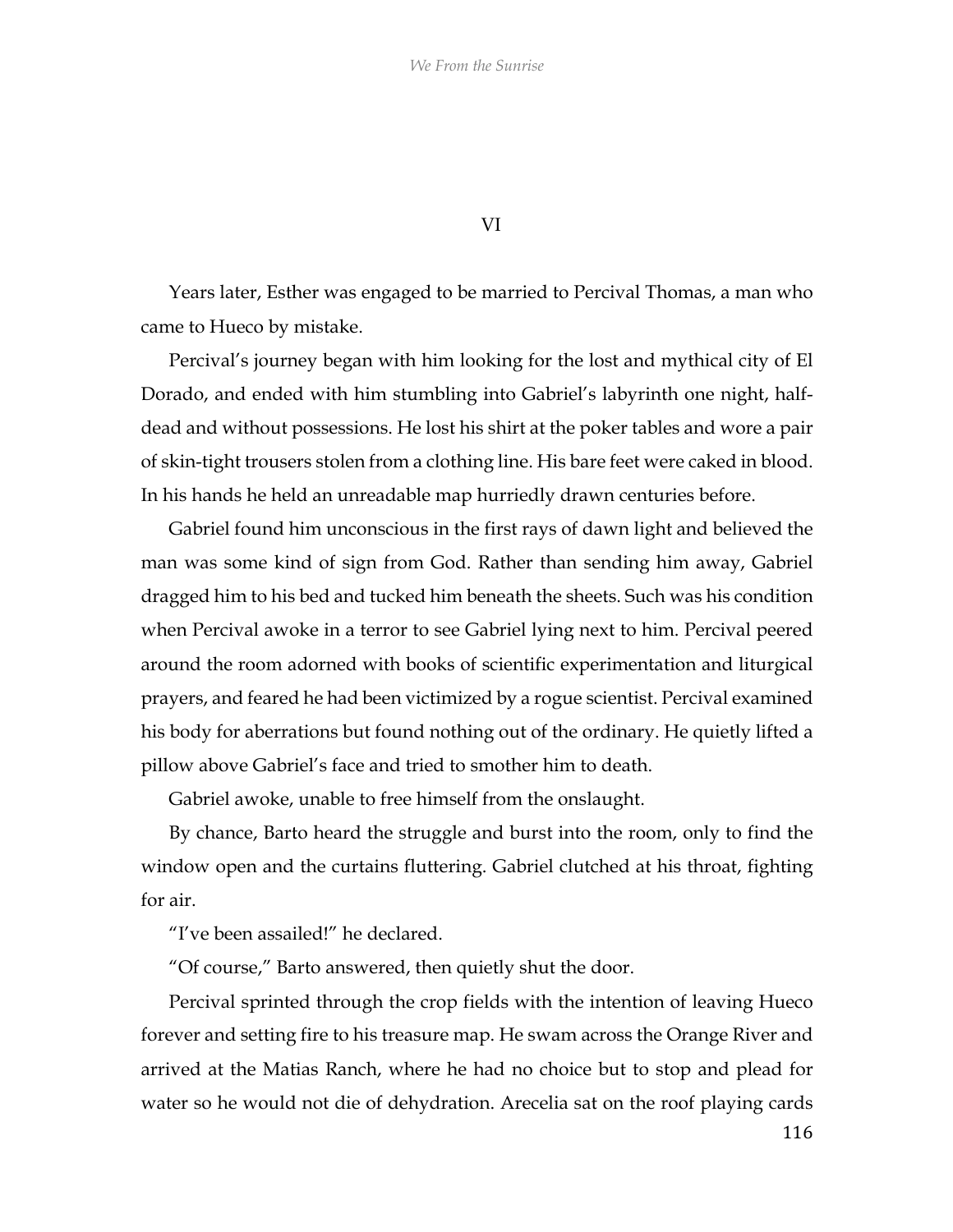and watched him coming from a long way off. She stood up and shielded her eyes, wondering if Michelangelo had returned at long last. Alas, the man was paler than Michelangelo and had a mane of curled hair most men could never grow.

"Who are you?" she asked.

"My name is Percival. I am a foreigner to this land. Right now, I am thirsty, and I am sunburned, and I am in need of assistance."

"Just a minute, and I'll come down."

Castro then stepped out the front door of the house, whistling a song he had composed for Bee. Since the revolution, he had become the most noteworthy singer in Hueco, championed by the whores of King Street. He led the rebuilding process and earned respect as one who brought encouragement and joy to all who entered his presence.

"Hello, friend. Never in my life have I seen pants like those," Castro said. Percival tugged on the fabric in embarrassment.

"I was told by the woman on the roof that I can have clothing and water."

"Come in. Take a seat and enjoy yourself."

Just as Percival sat down in the living room, Esther arrived carrying a basket of roots. Esther and Arecelia had been experimenting for some time with roots to try and create a meal that, in one sitting, would nourish their bodies for an entire year, and thus rid themselves of the daily interruption of having to sit and eat. No one had the time for such a disturbance. They had succeeded in living for a threemonth period with a concoction created by Esther, but did not allow the breakthrough to distract them from the ultimate goal of a single meal per year. Esther was now as beautiful as Arecelia had ever been. She had grown into the fullness of womanhood and no longer resembled the odd little girl who once upon a time looked more like the offspring of mice than man. Her hair was tied in a loose bun, her face without blemish, and her eyes blazing with the fires of a survival instinct. The only remnant of the sickly child was her slightly pointed ears. The curvature of her body was enough to make the most pious of men blush.

Percival fell in love at first sight.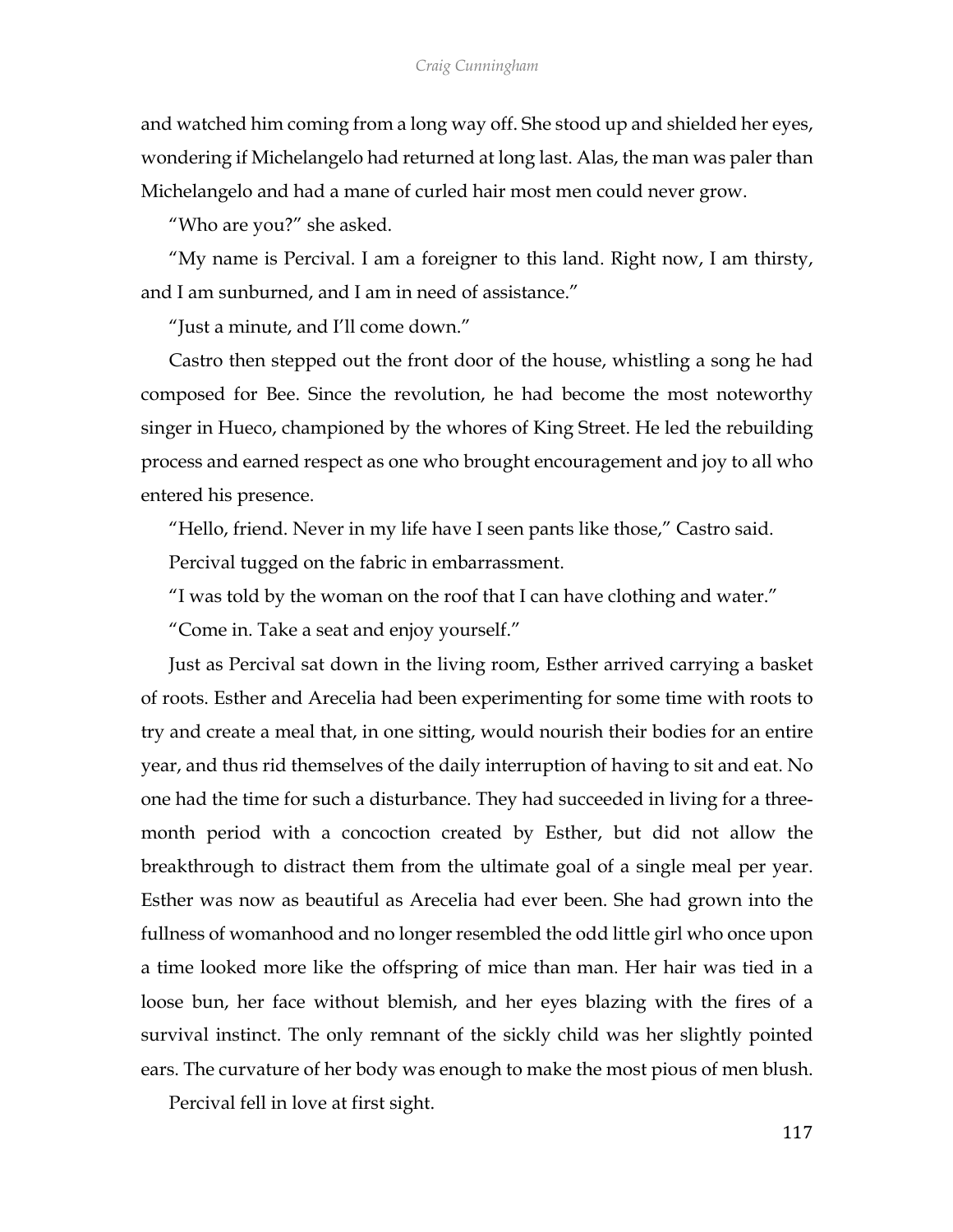"Percival, sing me the song of your life," Castro said.

Percival was too distraught for music. He covered his nipples to avoid the humiliation of being shirtless in front of such a mesmerizing woman, and combed through his ragged beard with his chipped fingernails. Castro knew the symptoms of being lovestruck.

"Ah, I see it now," he said aloud. "You're in love with her."

Esther, blushing and sheepish, took a seat next to Castro.

"Who's our visitor?" she asked.

"This man is in love with you," Castro declared. "I can see it as clearly as I can see the sun and the moon."

Percival was scandalized and speechless. The entire family awaited his confession of love, which he could not formulate into words. He began to speak but looked away in shame. The tension was released at the sound of a colossal groan from a nearby bedroom, where Venus wished to be rolled into the living room to join in the conversation.

She had grown so rotund in the years after Michelangelo's revolution that she could no longer walk and relied on a rolling chair for portability. After he fled to the wilderness, she wept without consolation. She tried to eat herself to death. In a twist of fate, the fat she accumulated prevented her from attempting other methods of suicide and thus imprisoned her in a life of obesity. She could not climb onto the roof to jump off of it, nor could she take a knife in one hand to slash the opposite wrist. She even snapped a hanging rope in half. Arecelia encouraged her to be kicked in the head by a horse to honor the death of Juan Matias. She could not reach the pastures without succumbing to fatigue. Only food eased her pain. Castro widened the doorway of her bedroom so she could be rolled about.

Arecelia walked into Venus's bedroom and rolled out the giant woman. Percival had seen similar attractions in circus shows.

"Make way. And watch your feet!" Arecelia warned.

Venus looked at Percival and Esther, then shook her head in disgust.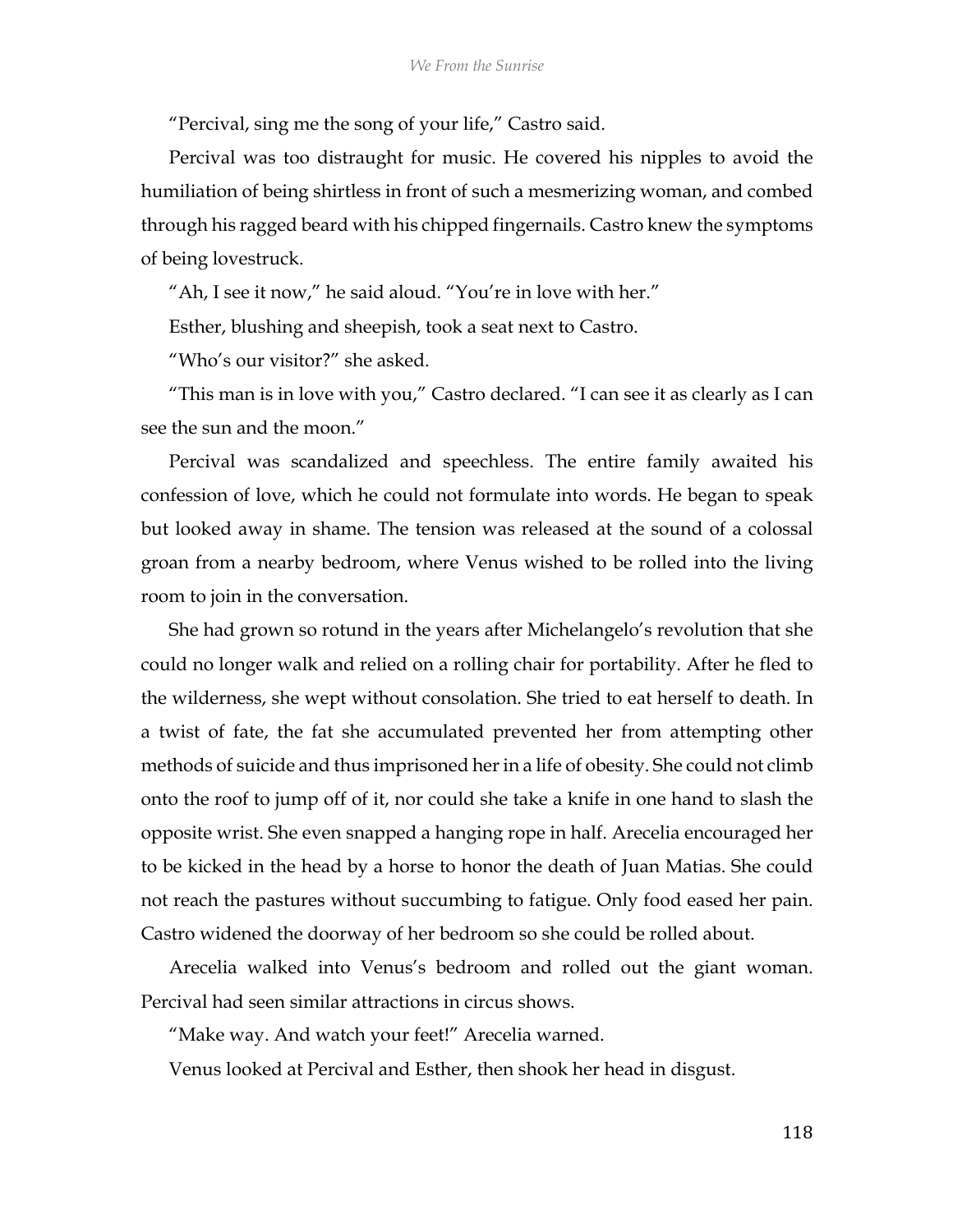"Don't bother yourselves with love," she warned. "It's a myth. Look what love has done to me. I'm ruined."

"Don't mind her," Castro said. "Percival, we were waiting to hear how you feel about Esther."

Percival looked up to meet the deep brown seas of Esther's eyes. He was enraptured in ecstasy.

"As soon as I saw you, I knew that if we could not be together forever I would have to die. Forget El Dorado. Forget treasures. I've found it here."

Esther smiled.

"Make use of yourself, and carry my basket."

She stood up and motioned for Percival to follow her outside.

It was the beginning of an epic love.

\*

Arecelia invited Percival to stay for as long as he wished, so long as he contributed to the well-being of the household by feeding the horses and catching fish in the Orange River. Arecelia could not have been more pleased with his angling skills. She had only recently discovered that fish could be caught with nets and poles, which she did for recreational purposes in the middle of the night once everyone else had gone to sleep. However, she had not yet mastered the art. She possessed an insatiable appetite for fish. Percival's place among the family was solidified on the morning he returned with two baskets overflowing with river trout. Arecelia knew right then and there that Percival was the only man on earth who she would approve to marry Esther. He never fully understood Arecelia's fascination with his talents.

During the day, Percival wooed Esther with the help of Castro. Their mission was to make Esther feel like the most beautiful woman in the world. Often, they succeeded. Percival and Esther strolled the grapefruit orchard, which had grown back and was producing at full force. He revealed his misfortunes in the foolish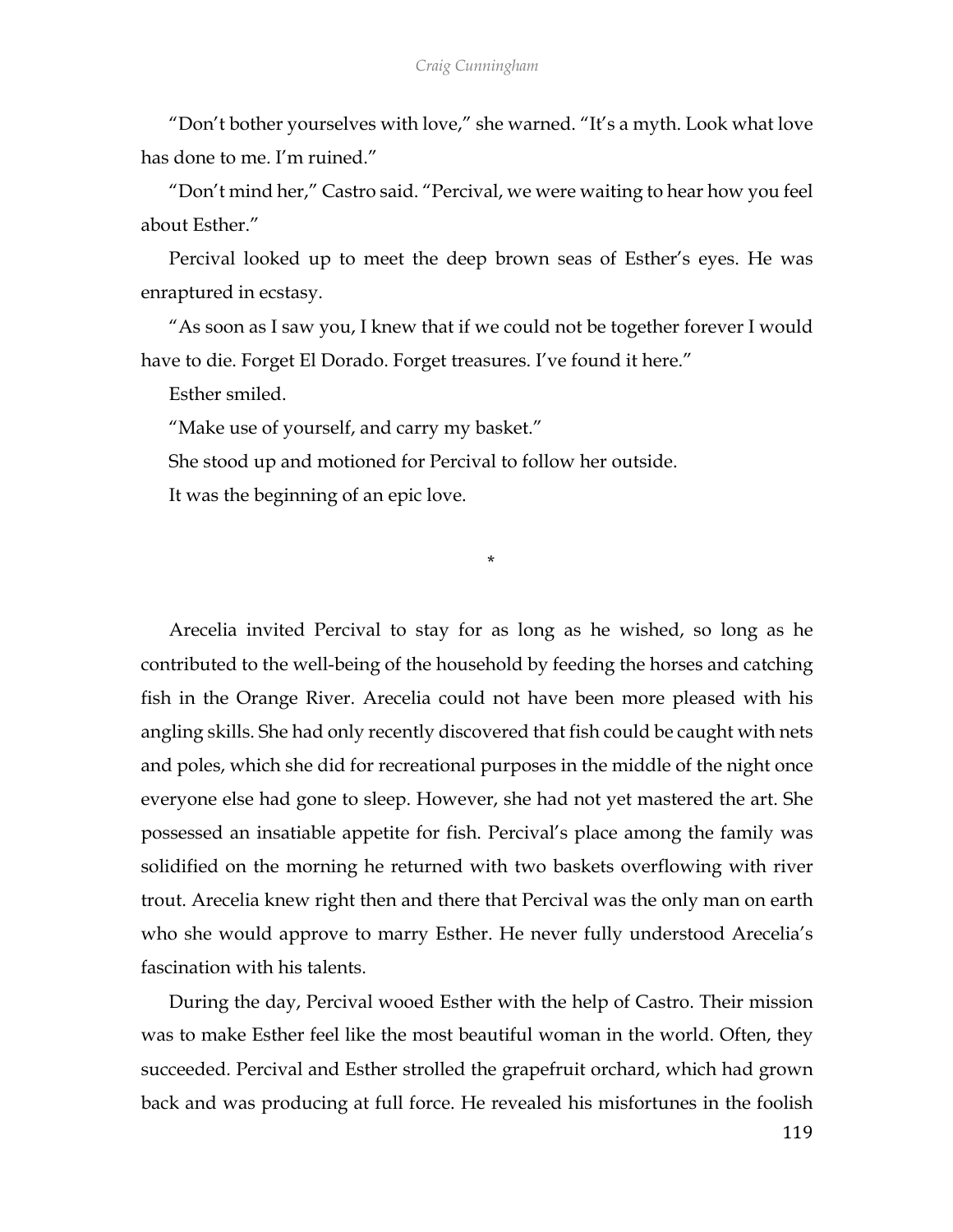search for El Dorado, when he devoted three years of his life to the poorly drawn map discovered amongst the ruins of his great-grandfather's dresser drawers. He stole a horse from one of his childhood friends and rode south, braving the hardships of loneliness and despair, which were not uncommon to treasure hunters. Then, he laid eyes on the girl who would forever alter the course of his life, and who would fulfill his mad desire to find something priceless.

One day, after walking to the Orange River and bathing in the nude with Esther, Percival returned to find Castro holding a sharpened blade over a campfire. On the ground near him was a bottle of ink.

\*

"Let's make this official. I'll write her name on your arm," Castro said.

Gabriel had become such a great legend in those days that he could not travel anywhere without being met by cheers and pleas for his blessings. He had always been heralded as a sort of savior, but did not reach the status of icon until word returned of his worldwide acclaim. The news came from a traveling French poet named Sergi Aldaine, who came from Europe to write a collection of poems about the famed brother who was born of a virgin. Sergi clung to the adolescent charms of boyhood, both in body and in spirit. The whores of King Street scarcely believed him on the day he stood on top of the old piano and announced he was over fifty years old. He attributed his youth to the poetry and wine which preserved his youthful countenance and gave him uncommon stamina while making love. The whores ran him off King Street, however, when they realized his purpose in Hueco was to celebrate their most hated adversary: Brother Gabriel.

Gabriel had to account for his acclaim.

The only logical conclusion pointed back to the visit of Pope Genuine I. No one else could spread a single name across continents in such a short amount of time. When Pope Genuine I returned to Europe, he found that he missed Gabriel as men miss dead lovers. In turn, the pontiff ordered the famed poets and painters of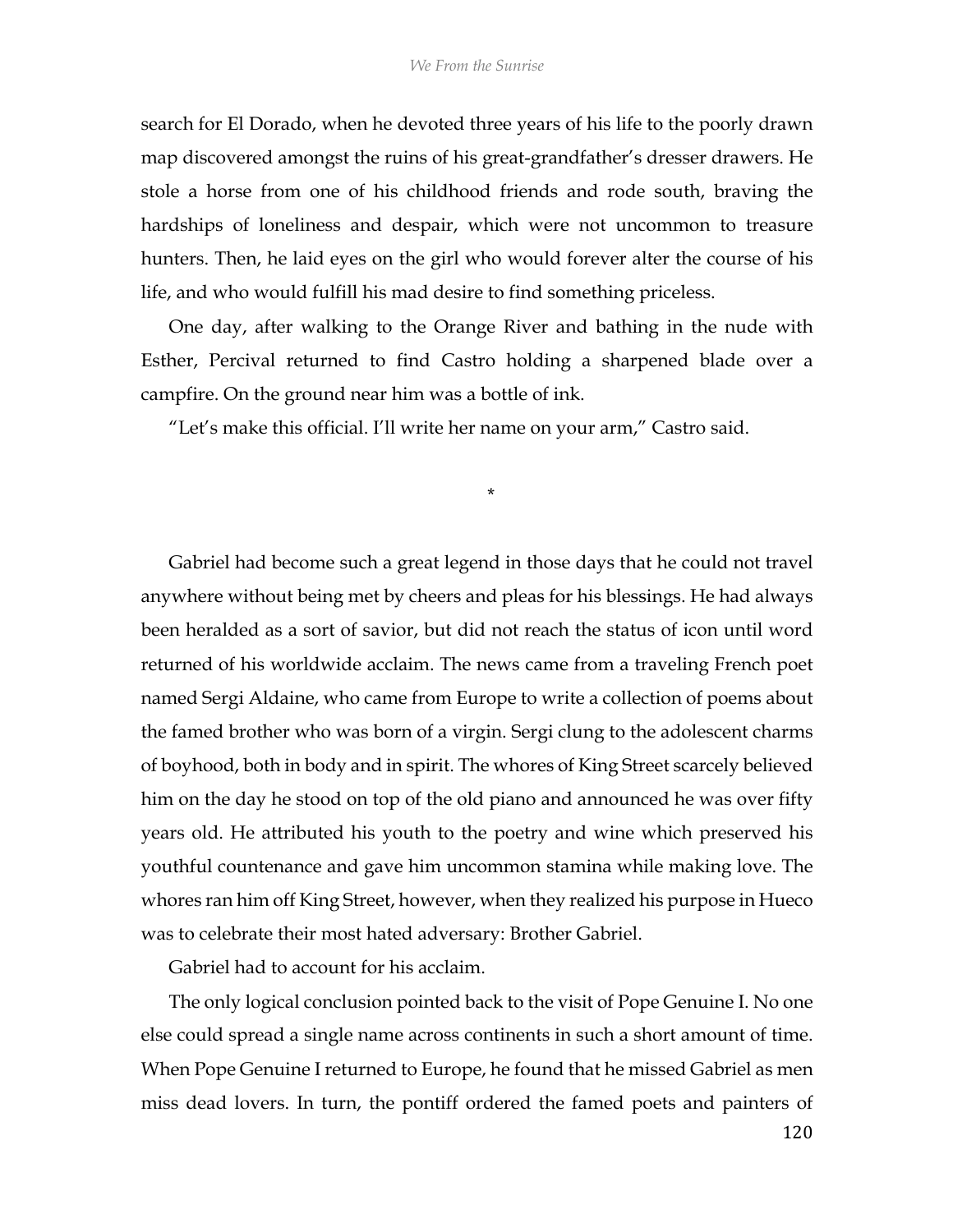Rome to write books of poetry and paint murals to commemorate the Savior of Hueco. Gabriel's face ascended to international recognition when Pope Genuine I held an estate sale to raise funds to purchase a rare peacock. The public discovered the innumerable shrines to the unknown man. The mysterious works of art became the most coveted in all the world.

Gabriel's fame commanded a steep price. He lost all semblance of privacy and could scarcely go anywhere without being assailed by admirers. The populace asked him his opinion on both the trivial and the eternal, the meaning of the prophecies, when the Apocalypse was to be expected, where he preferred to place his spoon while dining, and how he and Michelangelo could have possibly come from the same womb. His window, which had always been left open in case of unexpected visits from Heavenly Beings, now remained closed for his own safety.

No one within the mission had addressed the potential pitfalls, until one day over lunch Barto made an offhanded remark about the parallel relationship of popularity and pride, the deadliest of all sins. Not even Gabriel looked up from his bowl of beans. The comment stung him deeply.

Late that night, Gabriel slipped out of the shadows as Barto was replacing the burned-out candles in the sanctuary. He removed the sharp hood of his cloak and lit a candle he carried in his hands, illuminating the threat in his eyes.

"Who runs this mission?" Gabriel asked softly.

Barto groaned as he attempted to stand.

"God runs the mission. Who else."

"You did not let me finish. Who runs this mission on behalf of God?" Gabriel asked.

"To suggest you run the mission on God's behalf is to suggest He cannot do it on His own."

"Hardly! I only mean to say that God gave this mission to me as a gift. To His son. I am the steward of His Kingdom."

"No, boy," Barto answered, weary from such discussions. "You are the son of Sylvester Lacy, and God gave this mission to the men, women, and children of this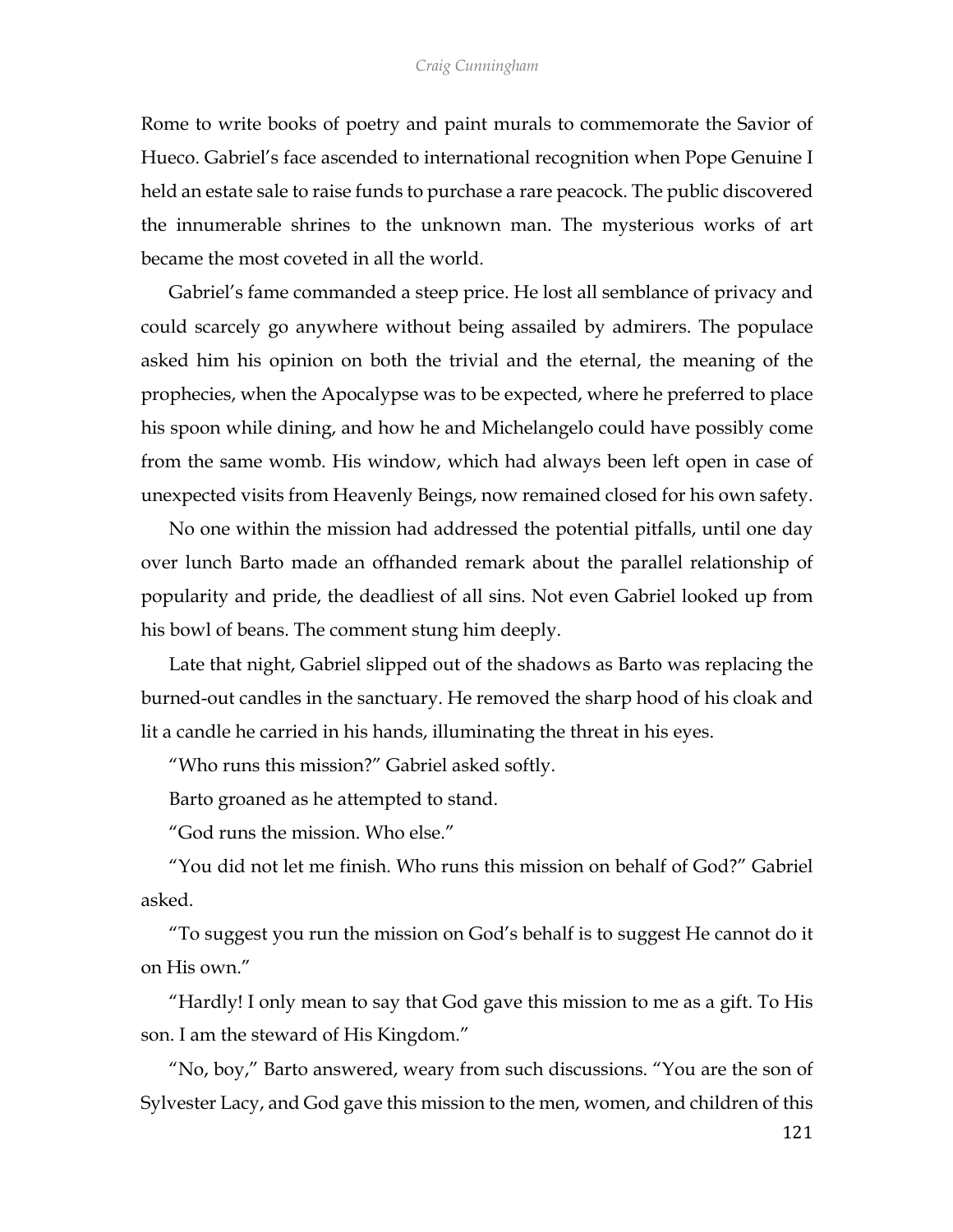town, and we are to administer His goodness and love to those in need. It's a very simple thing."

Gabriel grimaced.

"If you continue to interrupt me before I finish, I'm going to have you whipped for insolence."

"Stop confusing yourself with God, little Gabriel. You are not He."

 $''$ I am . . ."

"And do not confuse the cheers of this world with the cheers of heaven. This world celebrates what God finds disinteresting and meaningless."

Gabriel smiled.

"I see now, old man. You're jealous."

"No."

"You hate me because you are not me."

"I don't hate you. I am only concerned that the focus of Hueco has shifted away from God over these many years and toward things that will not satisfy. The applause in the streets must end. Redirect the people to greater things, both inside and outside the heart. Otherwise we are all guilty of what God detests most, and that is man's pride."

"As always, your theology is unsound, Barto. If I had the time, I'd correct you myself."

Gabriel placed the hood of his cloak over his head and extinguished the candle before disappearing into the shadows from whence he came. Upon returning to his room, he found the tapestry shielding his window torn to the ground and the floor covered in gifts and letters of adoration that had been tossed inside. He cleared a path and fell on his knees at the bedside.

At once, Sergi the French poet rolled out from beneath the bed with a pen in his hand.

"Pretend I'm not here," the Frenchman directed.

Gabriel proceeded to cry out in a great show of desperation. His animalistic prayers were heard all across Hueco.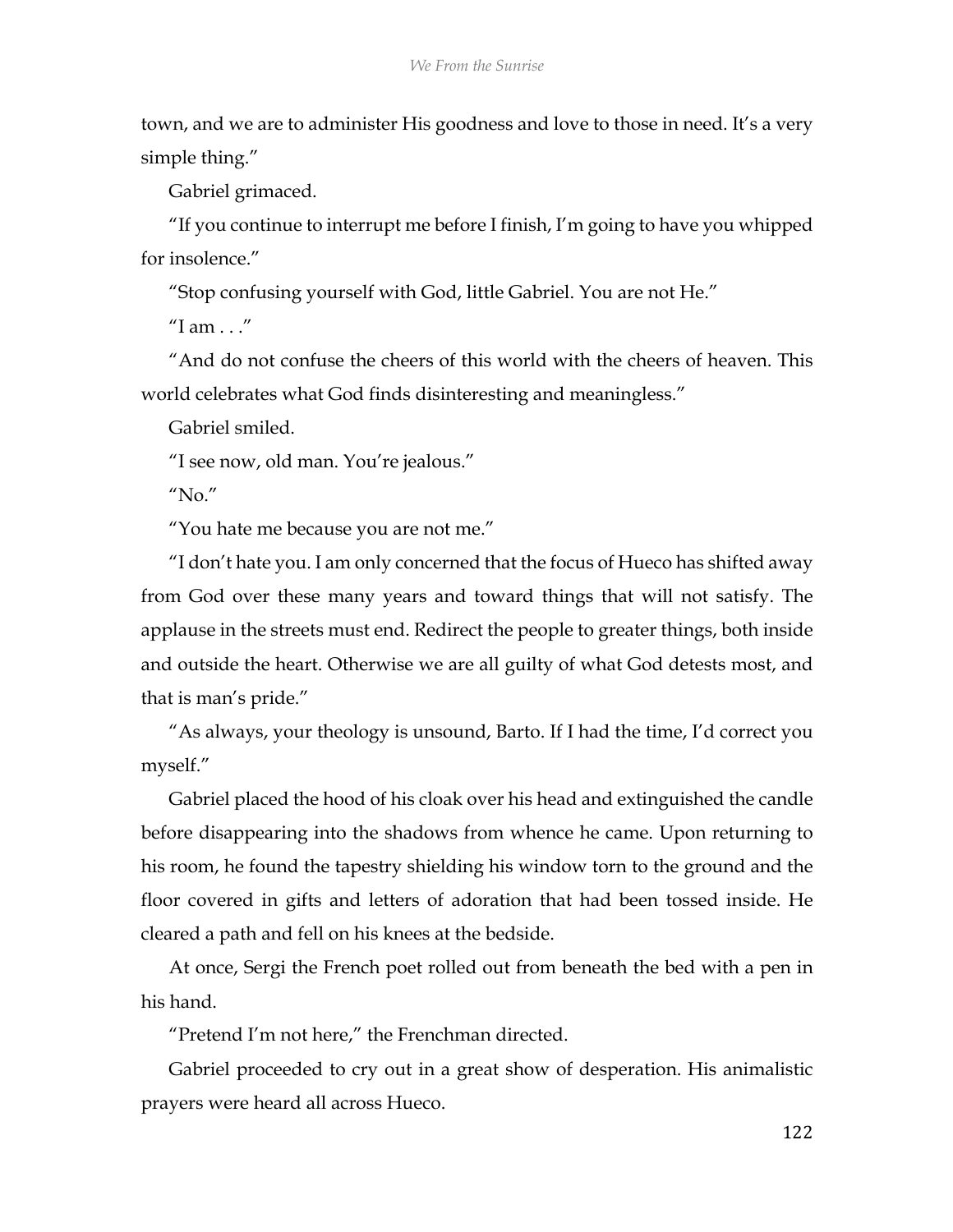\*

After traveling through the past and the present and sweeping around the oceans of the world, Michelangelo finally found himself tying his sailboat to a tree on the banks of the Orange River. He gave Leon a helping hand onto the shores of their youth. Michelangelo gazed into the distance at the bell tower and sniffed the faint hint of sheep shit on the hot wind.

"This place hasn't changed since the day I was born."

"There is only one thing I have learned from living in the future and the past," Leon said. "The only question to be answered is what one must do with the immediate present."

"Now, we go to my house and try to start over."

Michelangelo and Leon walked the mountain pass to the Matias Ranch, which he last saw on the day he laid siege to Hueco. The sight of healthy grapefruit trees brought him pleasure. He mounted the porch and walked inside the house, filled with people thanks to the upcoming festivities. Esther and Percival were set to be married on the roof under the authority of Barto, who was traveling by his diseased donkey and expected to arrive shortly. Arecelia inquired about using the church, but Gabriel refused after he learned Michelangelo's bastard girl was the bride in question.

Arecelia cooked a stew of rabbit meat, while Castro and Bee prepared songs in their room. Venus was the first to lay eyes on Michelangelo, looking as if he had lived through ten whole lifetimes of hardship and desperation. He still had not shaved his beard from his days of sailing through the Arctic Past, and his military uniform was unrecognizable from the bloodstains and ripped seams. Only the crisscrossed pistols pendant on his cap gave him away.

"Michelangelo, my king," Venus announced.

"Who are you?" Michelangelo asked.

"Venus Lacy."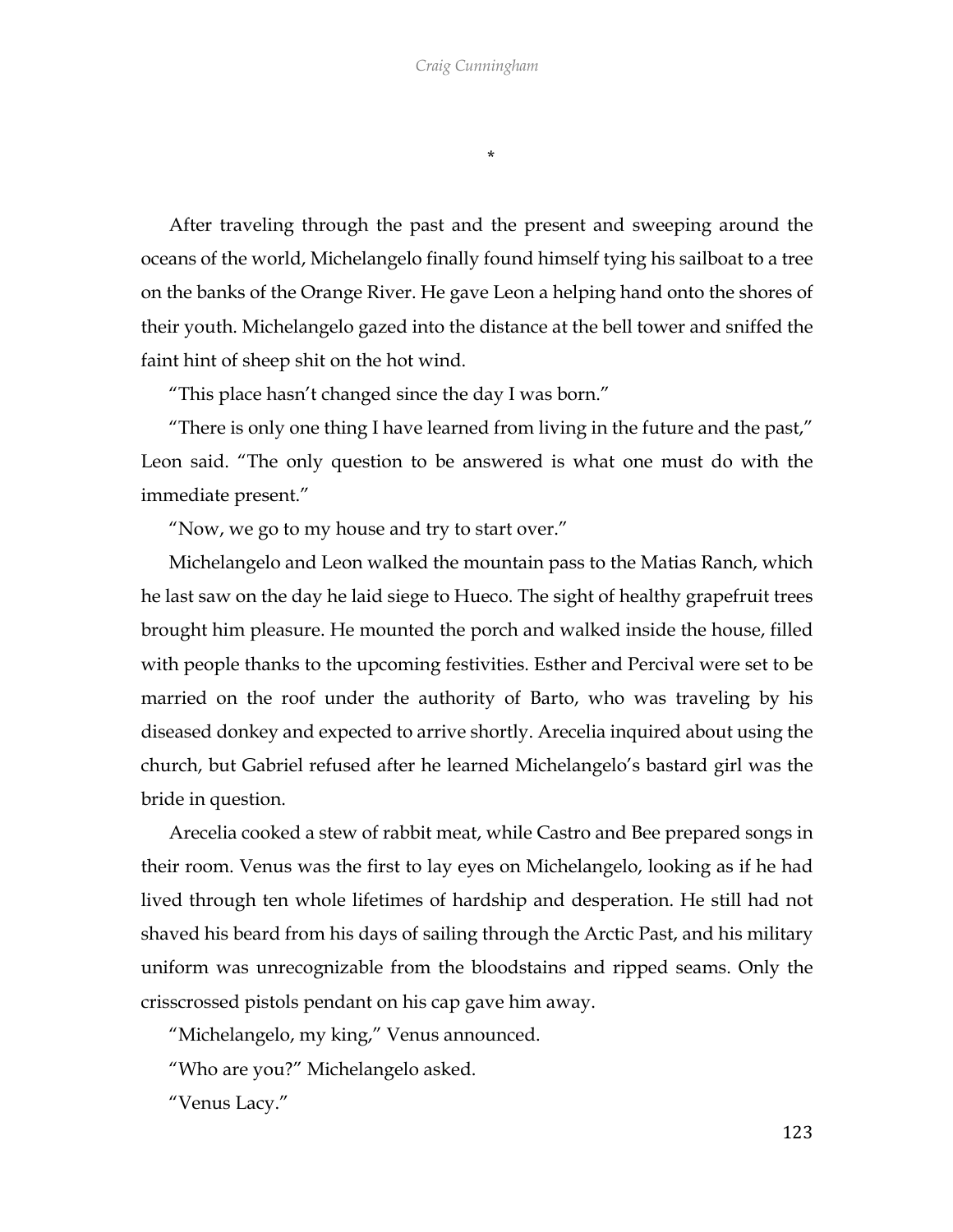"My God. You've gained five hundred pounds."

Arecelia rushed through the living room carrying a steaming cauldron of water.

"You could at least offer to help, Michelangelo," she announced, making no show of his return. "Remember your manners."

Time had once again slipped her mind. She had no notion of how long he had been gone. If asked, she would have said the revolution occurred a week ago, or ten thousand years ago. It was not the first time. Often she waited by the window for Sylvester to arrive, thinking she was still the young mission girl who rode him like a spirited bareback stallion. Other times she awoke believing Brother Herman wished to speak with her in private about his intentions to raise the dead. Michelangelo followed his mother into the kitchen and asked what had happened in the world since his departure.

"Your daughter is getting married. And you ought to be ashamed, because this is the most important day of her life."

Michelangelo could scarcely believe the news. He stirred the rabbit stew, trying to navigate the labyrinth of months and years wherein he had become a revolutionary vagabond. He no longer knew his age, or the year, or north from south.

"Where have you been, my son?" Arecelia asked.

"Everywhere."

"And here everyone is getting old while you're missing it."

Esther stepped into the room, shining in the morning sunlight and radiating the incomparable joy of a bride on her wedding day. She wore a white wedding dress Castro ordered from Europe with the help of a cohort on King Street who dealt in international imports.

Michelangelo did not recognize Esther as his own child until she tucked her hair behind her ears, exposing the pointed tips that still made her resemble her mother. Esther was remarkably beautiful, just as Arecelia had been. The fire of her mother the whore remained hidden somewhere in her soul, always peering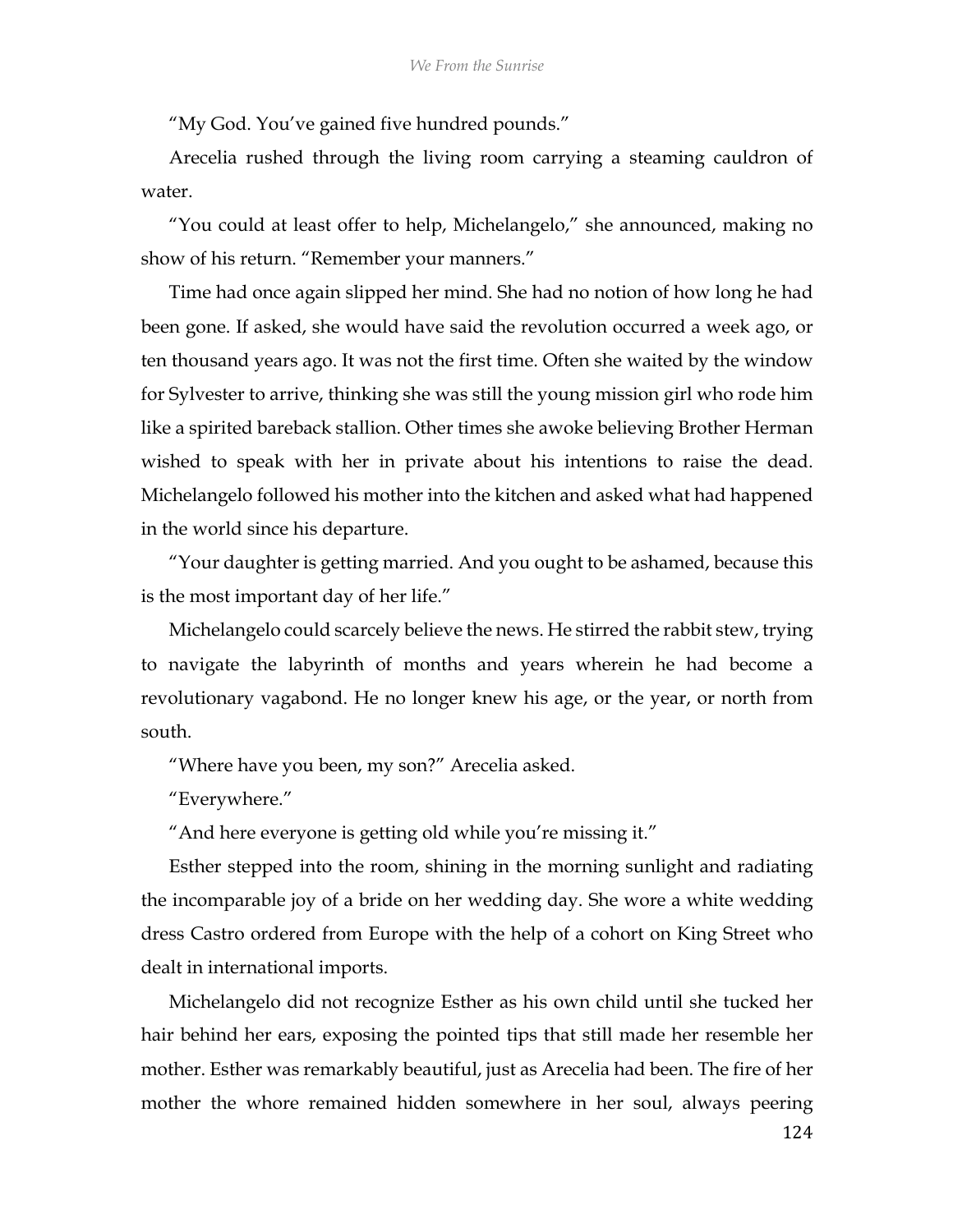around the corner. Michelangelo felt overwhelming shame. She had grown into adulthood without his guidance.

"You made it just in time," Esther said.

Michelangelo gulped and stirred the rabbit stew. Arecelia slapped him with a kitchen towel.

"Don't stand there like a dumb mule. Tell your daughter that she looks beautiful."

"Don't worry, Arie," Esther said. "It's time to start the ceremony. We can deal with all of this another time."

Barto and Esther were the last to climb onto the roof, partly to add to the suspense, and partly because Barto required so much assistance to reach the location. Only Venus would not be able to attend the ceremony, and that due to her physical handicaps. Leon stood next to her, holding her hand and revealing all his knowledge about turtles.

As they waited on the roof, Percival walked over and bowed before Michelangelo.

"I love her. There's nothing you can do about that."

"You have nothing to worry about." Michelangelo leaned down and kissed the groom on the cheek. "If there is anyone in this world who I want to be happy, it's Esther. From this day on, consider yourself my son."

Castro burst into song with Bee providing the harmony, and Esther stepped onto the roof, beautiful and shimmering in white. She was a sight to behold with the Orange River flowing in the background. Barto blessed the marriage, and Arecelia blew herbal smoke in their faces said to make their love invincible. The two kissed.

\*

Michelangelo led the applause himself.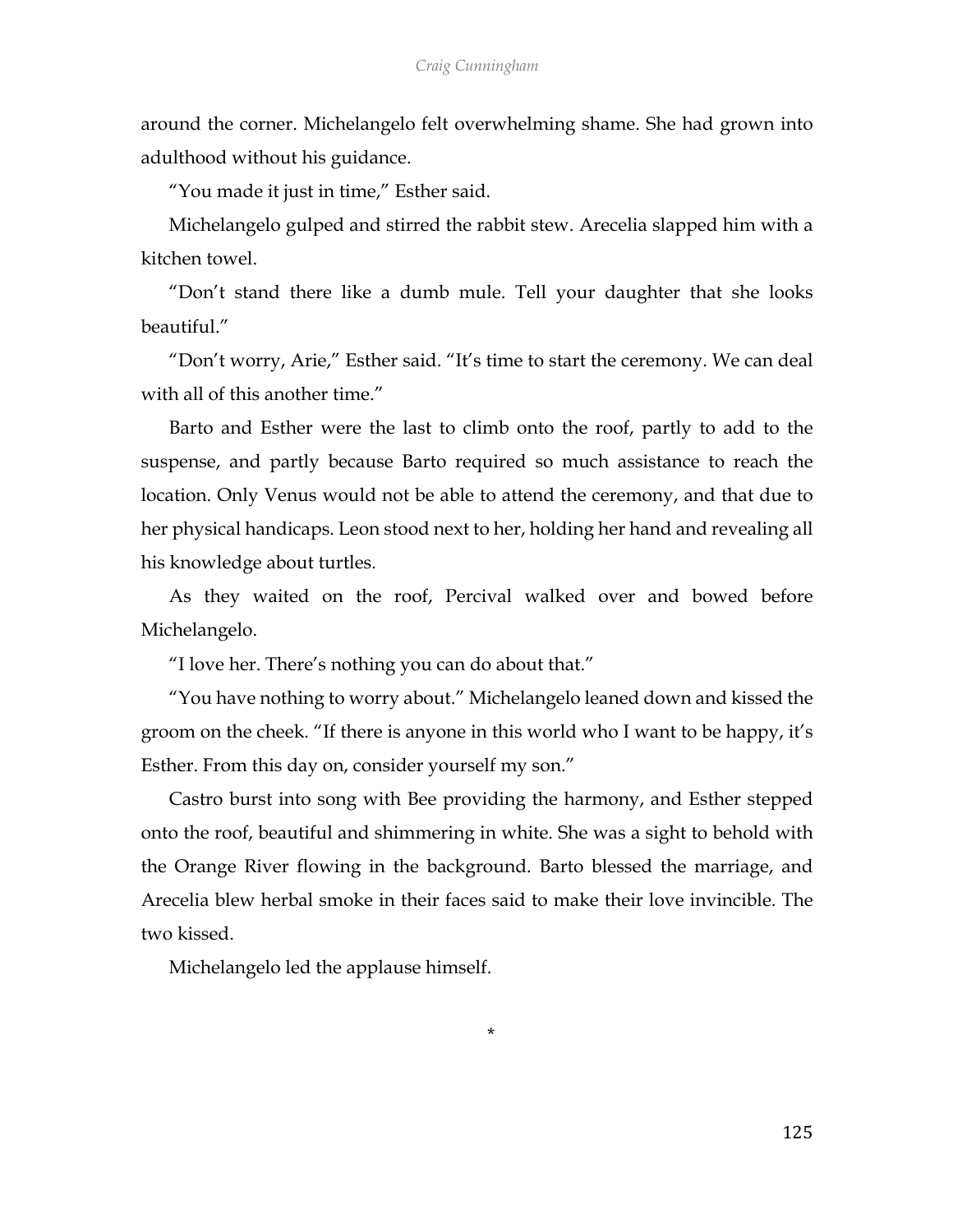It was a time of happiness and romance at the Matias Ranch, rivaled only by the days that Michelangelo and Francisca sat on the porch long after sunset kissing one another with their lemonade breath. What surprised everyone was the unlikely love between Leon and Venus. He loved her because of her weight, not in spite of it. He believed fat women would one day rule the world as queens, finally fulfilling Venus's dreams of royalty. Venus, on the other hand, loved Leon because of his miniature stature. Regardless of their unorthodox romance, the two were happy. Leon wheeled her about the property each morning, sharing with her the same wayward philosophies he once used to convince Michelangelo that time was bound by the cardinal directions and that all wisdom could be gained by observing turtles. In the afternoons, Leon devoted his time to harvesting the massive amounts of food needed to fuel her body. He, too, became fascinated by the efforts of Esther and Arecelia to cure hunger with a single meal.

Only Michelangelo found unhappiness at the Matias Ranch.

He awoke each morning to an empty house. Esther and Percival walked down to the river, where they made tender love beneath the rose bushes on the riverbank. Leon pushed Venus into Hueco so she could purchase a new set of clothes left behind by the elephant trainer Miguel Coronado. Castro and Bee never left their room except to enjoy a brief lunch, when they walked about the kitchen half-naked and discussed politics. Arecelia, of course, could never be located. No one inquired about her daily business.

One morning Michelangelo awoke with a tremendous urge to play cards in the kitchen. But he could find no willing partner. He waited until Castro cracked open the door of his bedroom.

"Old friend," Michelangelo said. "Sit with me a while."

Castro dipped his glass into the water bucket and emptied it down his throat. He was dehydrated from his endless romancing of Bee, who was an unconquerable beast after her years of employment on King Street.

"I have no friends these days," Michelangelo continued. "Give me some company, and we'll play cards like we did in the presidio."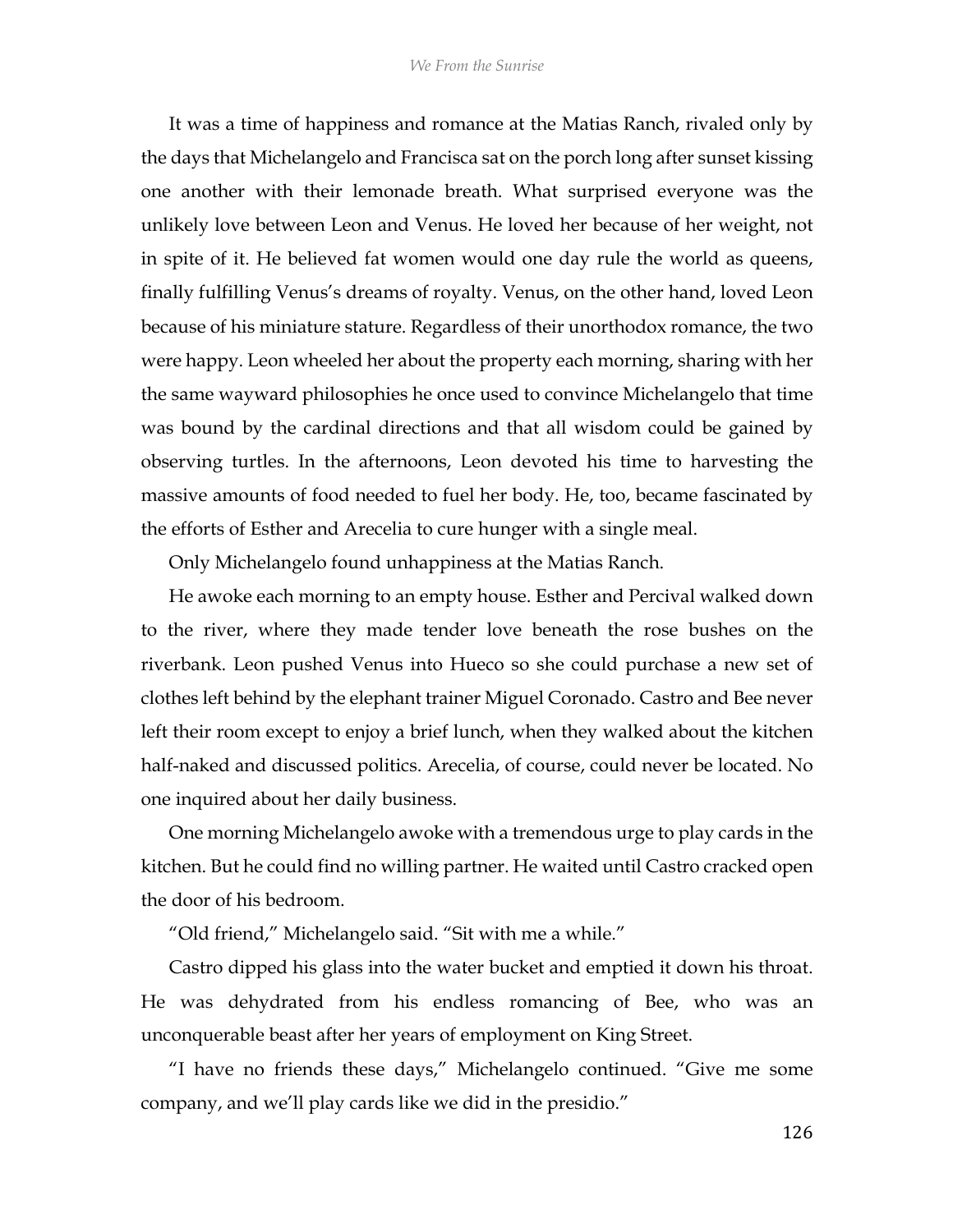"Not now, Michelangelo. Love comes first, and then games. You must understand that I have a woman in my bed as we speak."

"Call her out. She can play too."

Castro shook his head in polite refusal.

"At my age, when the oven is hot, you bake your bread."

\*

The last time Michelangelo entered Hueco, he invaded with blazing guns and an army of criminals. Gabriel's warning to never return echoed on his heart, but he had reached a point of seclusion at the ranch that convinced him to brave the streets in search of companionship. He needed to be acknowledged. As soon as he crossed into town square, a child spit into his hand and held it up at Michelangelo.

"The conqueror!" the boy hollered. "Shame! Shame!"

Unbeknownst to Michelangelo, he had become a popular subject of Native folklore. Legends of his brutality amplified him into a villain. The child fled in terror, as did the rest of the civilians milling about the square. He looked down to see a stray dog chewing on his boots and kicked the creature away.

"I'm only looking for some company. Don't I at least deserve that?"

Across the square, he noticed no one had removed the skeletal frame of Captain Paul Jordan. The uniform remained intact, just as the captain had wished. The bones of the skeleton had been painted various colors by the bravest of the children, and broken glass lay scattered on the ground. The Natives maintained the belief that the bones came to life under the magic of a full moon and the captain rose to dig up the box he had buried. Michelangelo reached out and touched the skeleton's teeth.

"Hello, old friend," Michelangelo said.

Forlorn, he traveled to King Street, which was now fueled by twice the immorality after the dynamite reduced it to rubble. The street reopened under the great financial risk of a Caribbean investor named Kari who was nearly seven feet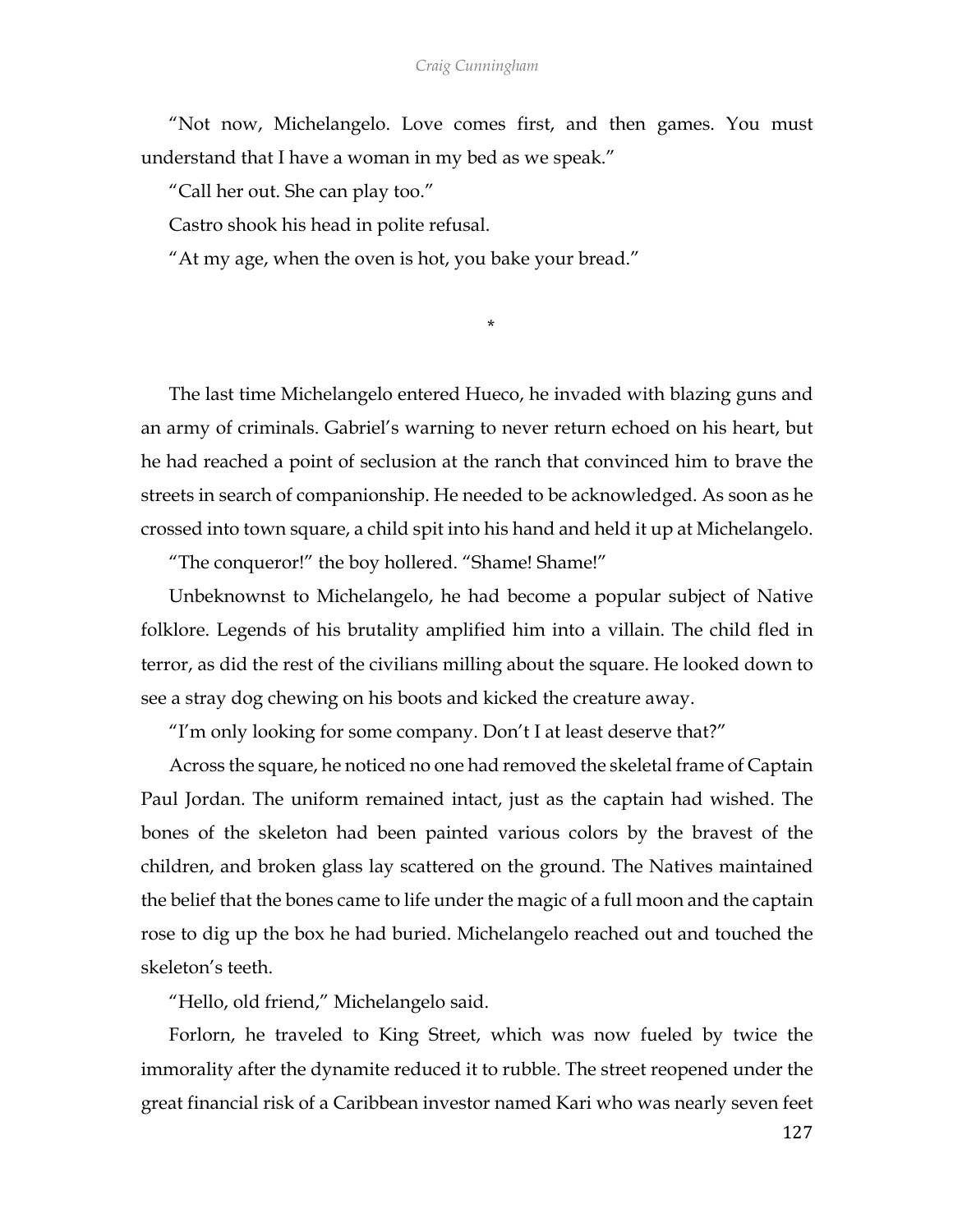tall. Michelangelo recognized nothing, save for the state of the ragged and glassyeyed men who lounged about waiting for their turn at one of the girls. All of his favorite places had been renamed, or turned into something else, or polished up with bright paint. He inquired about the piano player, and the pistol-bearing dwarf who guarded the red door, and the melancholy musicians. They had not been seen in decades. He asked why the maze of alleyways had been turned into a lot for carriages. He asked why the walls had been straightened and the clotheslines torn down. He asked if anyone knew of a woman named Emilia, or a man named St. Thomas who went in search of Solomon's soul. No one knew what he was talking about. They pointed him to Kari, who sat on a throne at the end of the street wearing a long black robe.

"What's all this?" Michelangelo asked. "I don't know where I am."

"Welcome to King Street."

"I'm looking for the place where men get lost in the dark and come out five days later with a brand-new set of eyes."

Kari stepped off her throne and ran one of her fingernails down the side of Michelangelo's face.

"Things don't work that way anymore." Kari smiled. She wrapped her long and snakelike fingers around Michelangelo's face. "Tell me, what are you looking for?"

"All I want is someone to give me some company."

"Ah, then I know the girl for you. But you will have to wait your turn like everyone else. I can put you on the schedule."

"I'm not the kind of man who waits in line to see a woman."

"Then you won't see a woman."

Michelangelo left in a fury, shoving his way through the haggard beings waiting in line. He rushed through the market and tore down the stand of a vendor selling sour grapefruits. The crowds turned to see the famed invader, but more looked upon him with pity than with fear. They suddenly saw him not as the blood-covered general, but as the insane rebel with no past and no future driven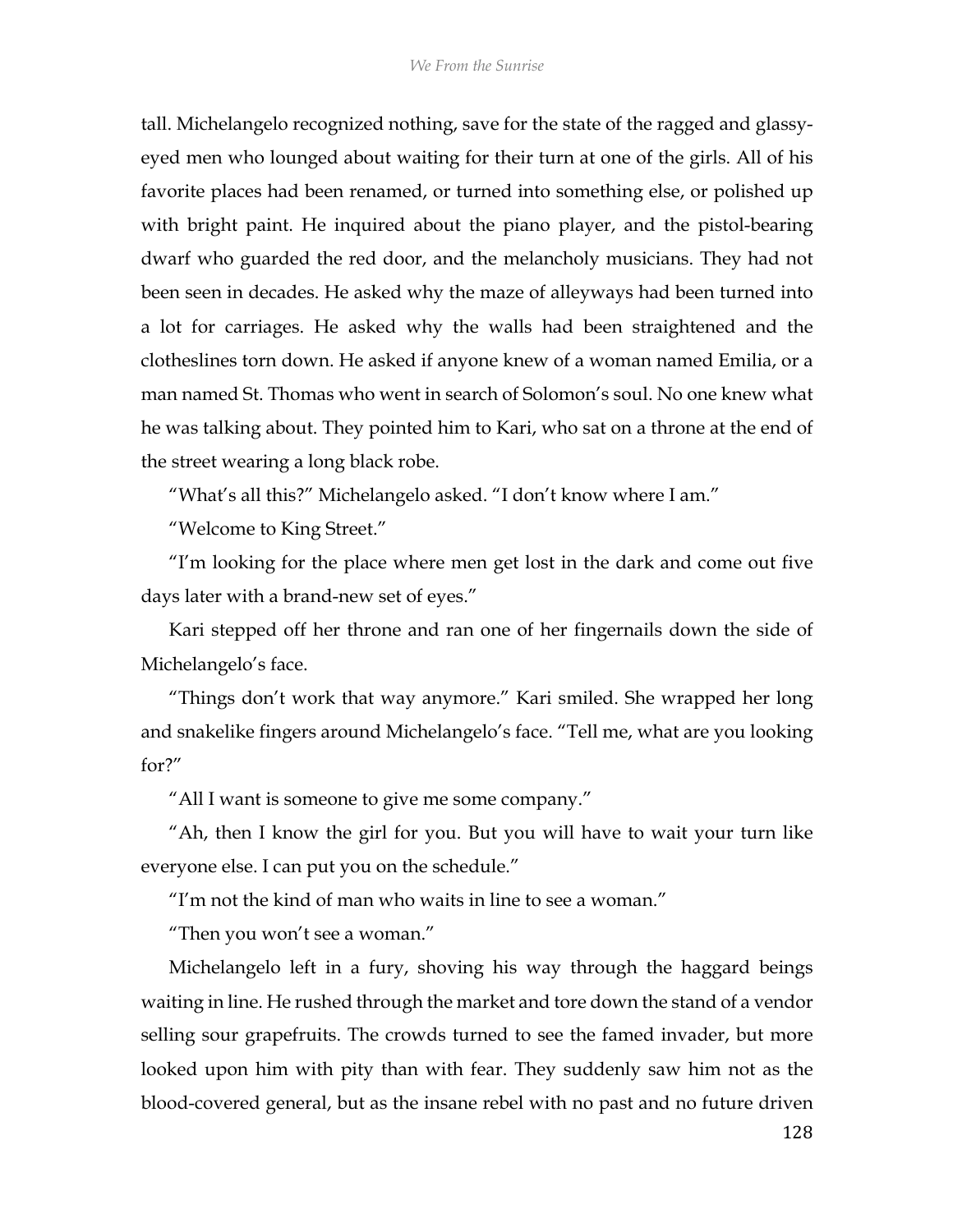to the edges of the earth by some ethereal, spiritual madness. As he looked upon the faces of his fellow Huecoans, he realized that he could have long ago taken the reigns of the tannery from Abraham Alvarez. He could have married a fertile woman and offered children to the world. He could have become Gabriel, or Quentino the One-Eyed Beggar, or even Leon. Anything but Michelangelo the bewildered soul, the troublemaker who garnered pity.

He shrunk into himself.

"I once fed you all with grapefruits!" he shouted. "I grew them in my orchard, and I kept you alive! I'm the reason we are allowed to exist!"

No one stopped his descent into realms of the irrational. He knew with certainty that all of existence was a cruel trick of his subconscious, and his subconscious a cruel trick of God's mind, and God's mind a cruel trick of some other distant God living in a faraway paradise. No one could decipher Michelangelo's illogical mumblings.

A brawny man stepped forth from the crowd and placed his hand on Michelangelo's shoulder.

"Take a breath of fresh air. You've got nothing to worry about," he said. Michelangelo's lips trembled beneath his beard of defeat.

"If only you were right," he said, and then made a path through the bewildered people of Hueco. Mothers drew their children into their bosoms as he passed betwixt them with his head hanging low.

\*

Michelangelo returned to find the ranch house empty.

All of the horses were gone along with the saddles. He felt like time and space were slipping through his fingers, leaving him in some state of being no philosopher had ever named. He moved a chair to the center of the living room and faced the doorway, determined to have a meaningful discussion with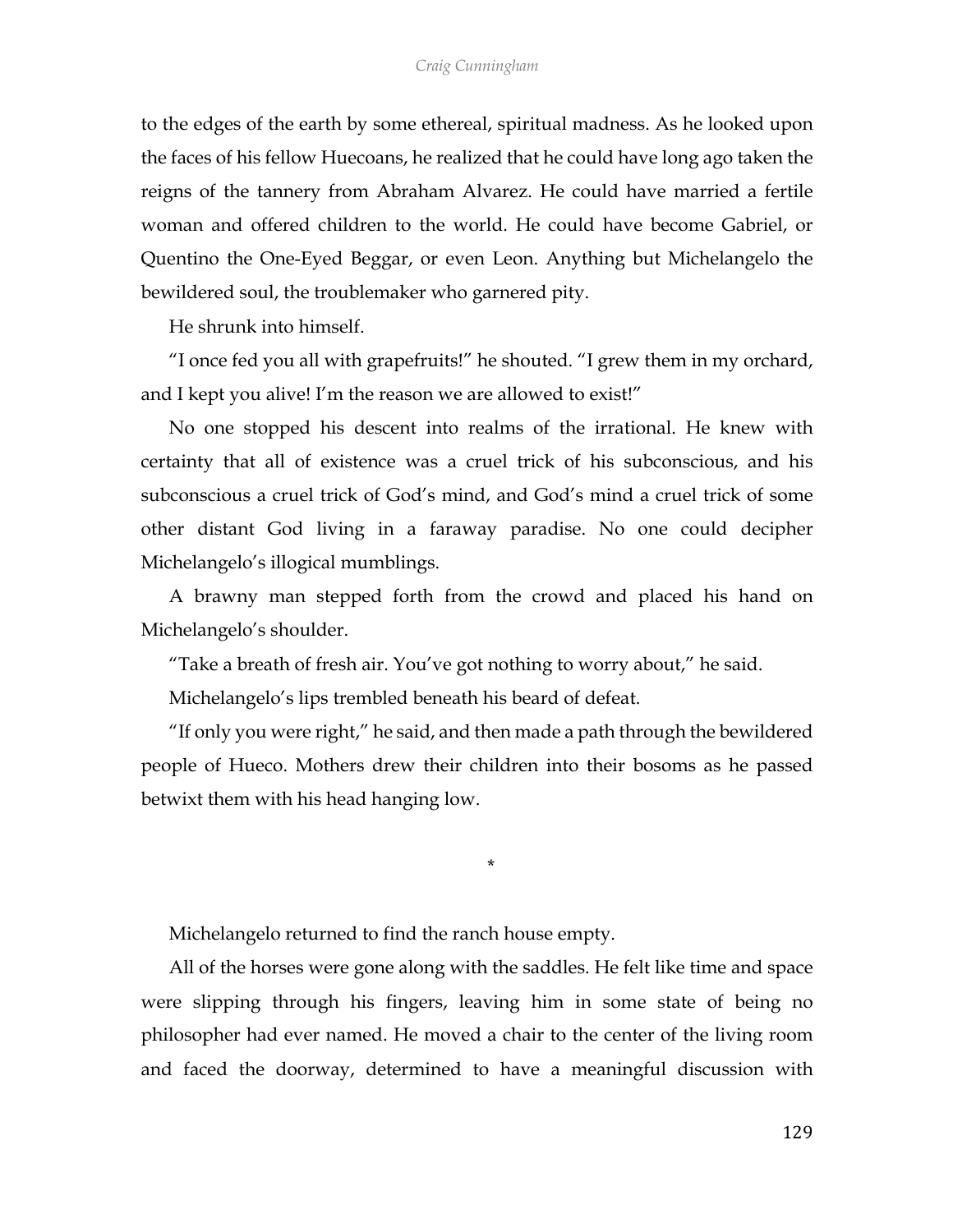whoever returned first. No one came until after sundown. Two by two, they returned.

Michelangelo called out from the darkness, "Sit down and wait here. I have something to say when everyone arrives."

Arecelia came last. Michelangelo startled her by lighting a solitary candle in the darkness. She took a seat with the others and waited to hear the words of the shamed patriarch.

"It seems like I've been left in the past."

Arecelia cleared her throat. "Then we ought to send Leon back to find you. He's a time traveler."

"I'll go, if necessary," Leon said, always looking for an excuse to share his theories. "But you should know from our experiences that if you're stuck in the past, you need only to head north. Look to the turtles. You'll be back before you know it."

"You don't understand," Michelangelo said. "What I mean is that everyone else has settled down, and I still wake up in a bed all by myself."

"Find yourself a woman," Arecelia said.

"I'll have no one but Francisca. All I want is a little company, to sit at the table and play a hand or two."

Silence filled the room.

Percival cleared his throat. "I no longer play cards. I've had a string of bad luck."

"Then that's that. Excuses, excuses." Michelangelo extinguished the candle.

Later that night, after everyone had gone to bed, with the exception of Arecelia, who went to the river to catch fish, Michelangelo dressed himself in the clothes he wore during his romance with Francisca. He snuck into the bedroom of Percival and Esther, standing over their bed like a shadow as they slept. There he loomed for over an hour. Percival finally awoke to urinate. He was so startled by the presence of his father-in-law that he grew short of breath. Michelangelo left the room without a word.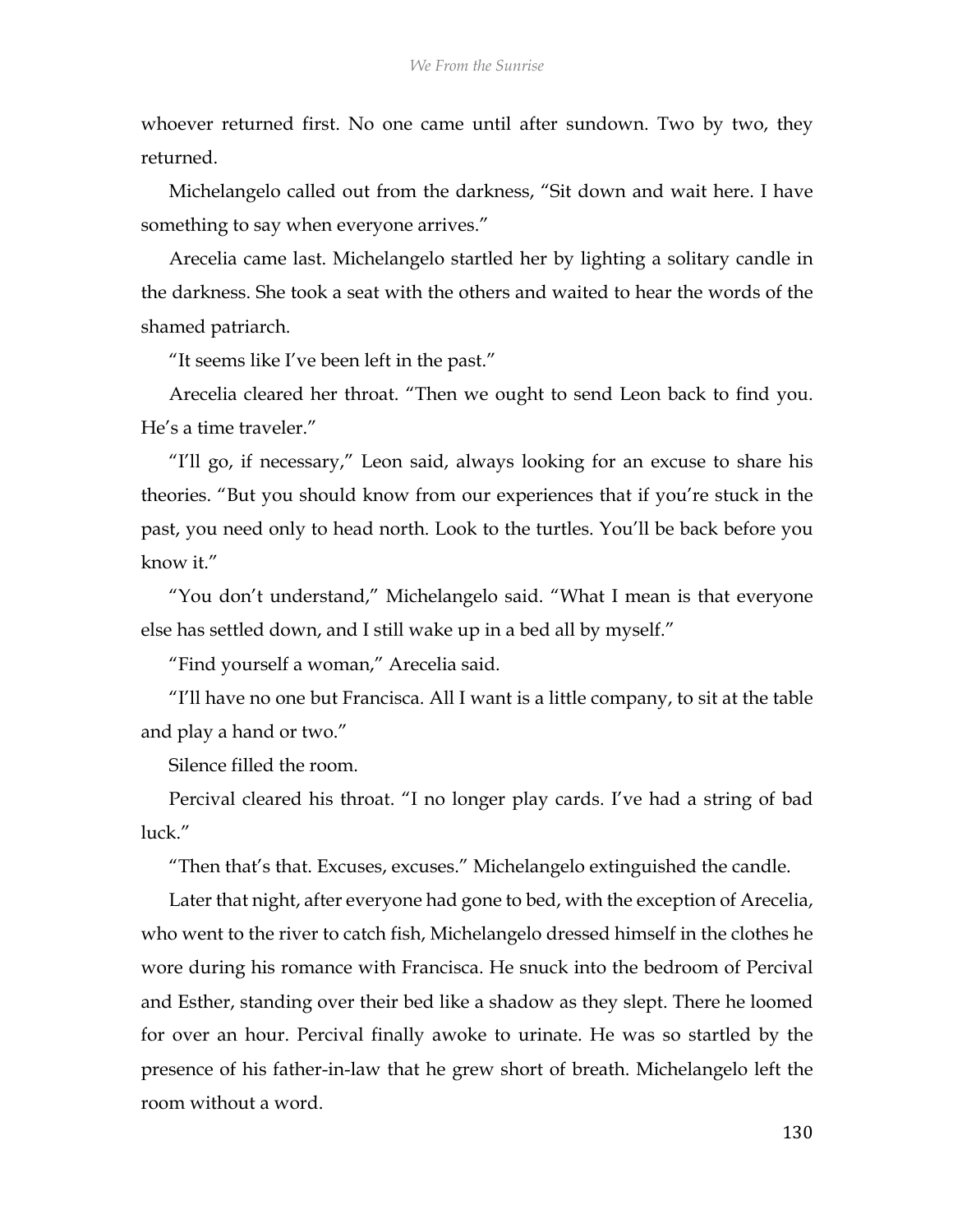"My God," Percival whispered to his bride. "I just had the dream of Death."

"It was only my father," Esther replied.

"I'm not sure there's a difference."

From there, Michelangelo snuck into the bedroom of Castro and Bee, standing over their bed in his ghostly silence. He sat between them and removed his shoes. Castro sat up several hours later and tapped Michelangelo on the shoulder.

"We'll make room, if that's what this is about."

"Don't bother," Michelangelo said. "I'm only watching."

"You're craving love. It's human."

"No," Michelangelo answered. "The only woman I will ever love is dead, and I am destined for solitude."

The nights of domestic terror continued for months. By day, Michelangelo sat in the living room with his wide-brimmed hat pulled low. He slept sitting up, his eyes shadowed, making it impossible to tell when he was awake or asleep. Whenever someone asked about his daily plans, he shrugged.

"I'll be here and there."

In those days he carried around a notepad to sketch images of his family in circumstances they thought had been private. If he felt the sketch deserving, he would lay it softly upon their pillows at night while they slept. Often, they awoke in a cold sweat. On more than one occasion, he trailed Esther and Percival to the river and hid in the bushes as they frolicked and skipped stones over the glassy waters at dawn. He also premeditated the walking destination of Castro and Bee. Michelangelo whistled in the distance so they knew they were being watched. He tampered with Venus's rolling chair so that when Leon pushed her through the grapefruit orchard, the wheels came loose and she crashed to the ground. Michelangelo watched the events unfold from the treetops, eating fruits and producing his sketches.

Arecelia was the first to confront him about his new antics. One day as he slept in the sombrero, she dumped a bucket of water in his lap.

"You need to learn what it means to have something to do."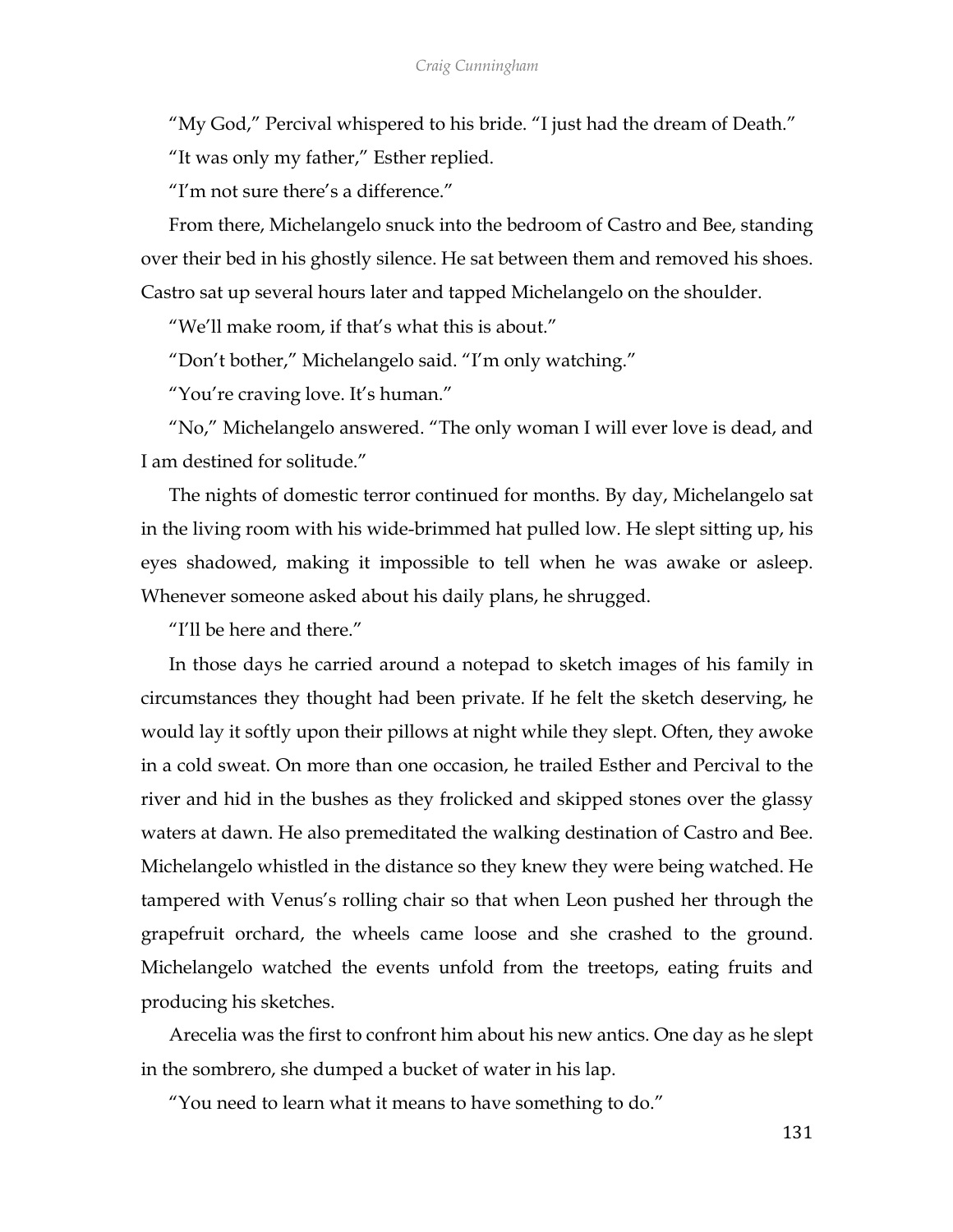"Don't be crazy. Here I'm resting and you've soaked me," he said.

"You watch everyone like a hawk. Percival hasn't slept in weeks. He says you've been looking through his windows."

"He's a liar. Why would I do that?"

"Because you want to be him. And you want to be Leon. And you want to be Castro. You want to be everyone but yourself."

Michelangelo pulled down on his hat.

"You shouldn't bother a man while he's trying to rest."

That night, Michelangelo took his theatrics to a new level. While Castro slept, Michelangelo lifted the old fellow out of the bed and laid him in the living room. He returned and crawled into the bed next to Bee, sleeping with her until the morning. She awoke before dawn and knew by the smell that Michelangelo lay next to her.

"You had better hope, for your sake, that you didn't touch me."

"Think whatever will make you happiest," he said, then cast the blankets aside and left the room.

He went into the living room and carried Castro back to bed. Michelangelo spent the remainder of the day sitting in his chair with the hat pulled low.

The following night, he moved Percival next to Venus and put Leon on the roof. He then lay in bed next to his daughter. Before dawn, he kissed her on the forehead and whispered, "There's nothing to worry about. It's just me." He retrieved Leon from the roof and carried Percival to his place next to Esther. The men of the Matias Ranch remained clueless to the nightly exploits of the patriarch. The women did not expose Michelangelo because they knew of his fragile state. Such a humiliation might send him to the grave.

He tired from moving the men and began to move the women. Percival awoke one morning and rolled over to see Michelangelo's somber face. Esther lay beneath the bed, softly snoring.

"You've gone too far," Percival said.

"I must have walked in my sleep," Michelangelo said. "It won't happen again."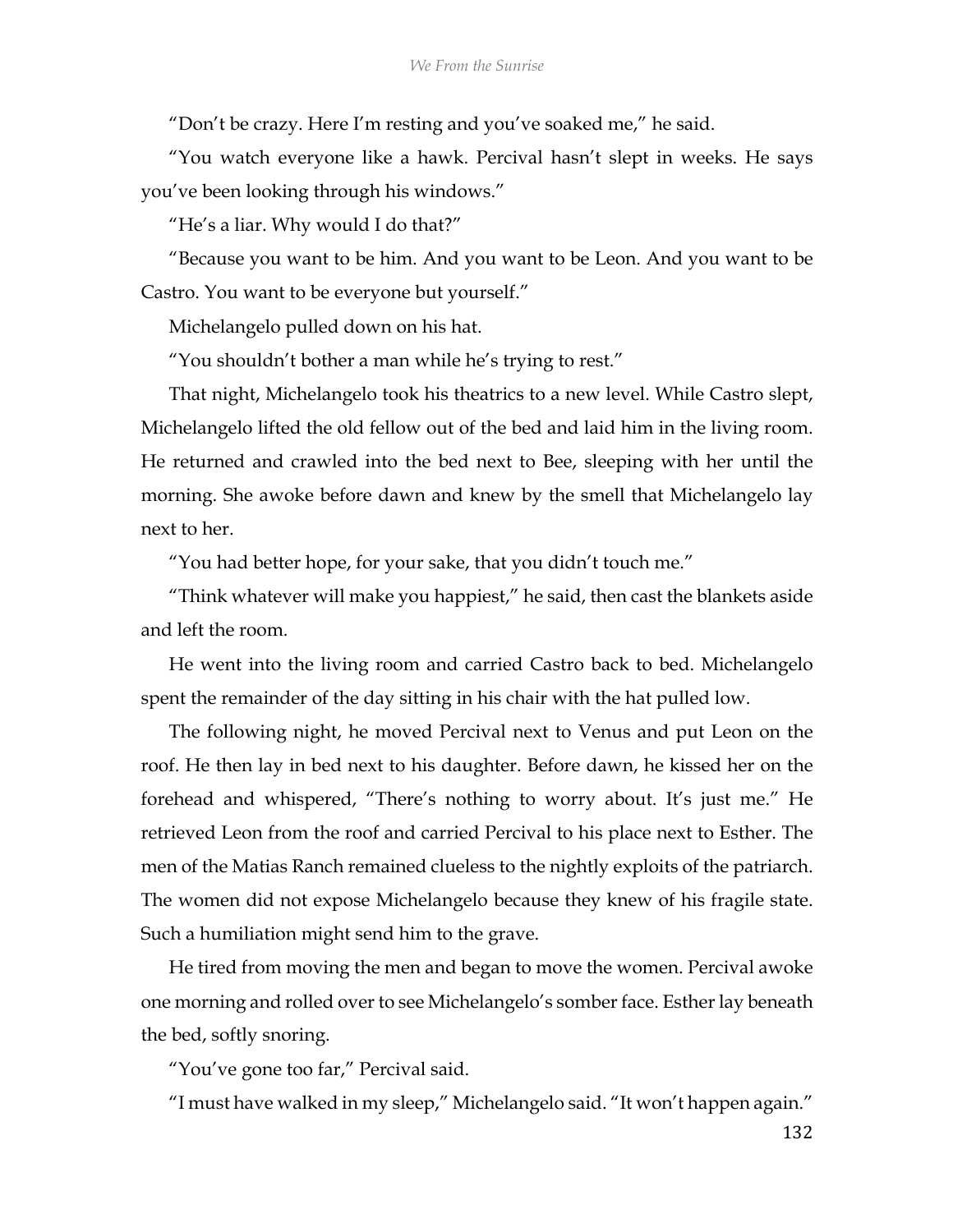## *Craig Cunningham*

The following night he rolled Venus into the stables and moved Leon into his chair, even placing the sombrero on his head. He moved Esther into Venus's bed, Bee into Percival's bed, and then settled in next to Castro. The plan took an unexpected turn when Castro awoke with the urgency of lovemaking. He draped his leg over Michelangelo with a tender groan.

"You've got the wrong idea," Michelangelo warned.

"No, I have the right idea, just the wrong person," Castro said, his eyes bulging.

Michelangelo was so humiliated the next morning that he left the sombrero in his chair and vanished. He stripped all of the beds of their blankets, vowing to never again sleep where he was uninvited. He carried the blankets across the yard and toward the well, where Arecelia had strung a clothesline. He felt lost, terrified of the man he had become. If the world was only in his imagination, as he suspected more than ever, and he could still not make it a place of happiness, then there was no use in living. He approached the well and pulled on the rope, but some object obstructed the bucket from rising. He tied the rope to a saddle horn and dragged it upward.

When the bucket surfaced, he saw Arecelia sitting on top of it, dead.

While fishing in the Orange River, she had noticed one of the glowing orange stones at the bottom of a waterfall. Thinking it to be of magical properties, she treaded the waterfall and dove for the stone. The undercurrent swept her through a tunnel and all the way back to the well on the Matias Ranch. Her last effort was to sit up straight on the water bucket so that her death would be less humiliating. She died at dawn, her lungs filled with water and the orange stone clenched in her hands.

Michelangelo toppled her to the ground and lay next to her for many hours, never so alone.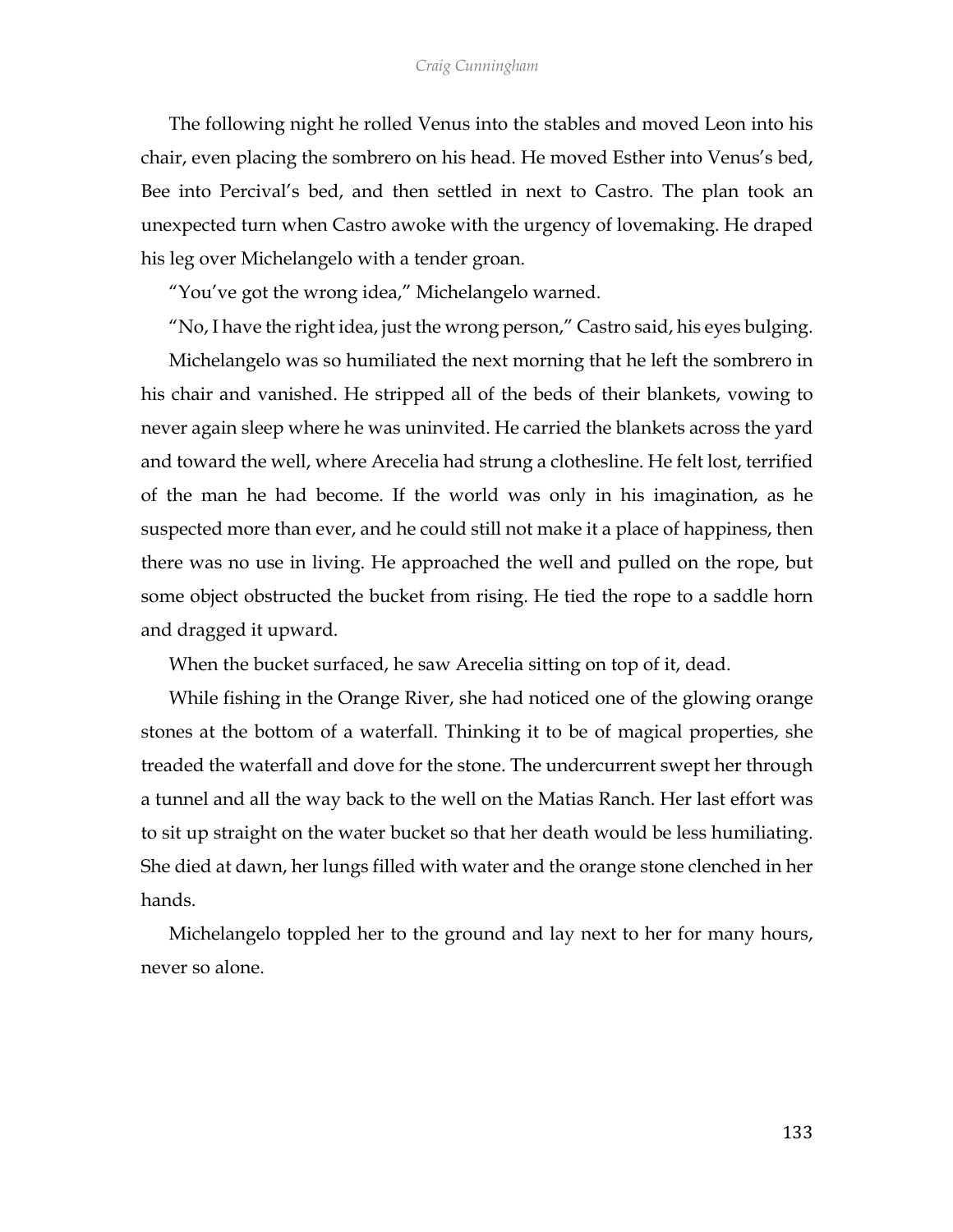## VII

Sergi the French poet arrived at Arecelia's funeral procession two hours early. He received special permission from Brother Gabriel, who was heartbroken over his mother's death, to climb the bell tower of the mission so he could look over all of Hueco and capture the fullness of the event in a poem that would be the final in his collection about the Savior of Hueco and the miraculous happenings of his homeland. Tens of thousands were expected to attend from Hueco and beyond. Even Pope Genuine I sent a letter stating humble tribute to the woman who immaculately conceived his most cherished friend.

The sun rose upon the melancholy crowds stuffed into the narrow and dusty streets of Hueco. They lined the pathway from the labyrinth to the cemetery, where the gravestone chiseled for Arecelia rose higher than that of Brother Herman, the posthumous saint. The ceremony would take place in the church with family and close friends. After much deliberation, Gabriel agreed to Michelangelo's attendance. Arecelia's journals demanded the two brothers lead her coffin. An hour before dawn, Brother Ernest guided the inhabitants of the Matias Ranch through the labyrinth and into the church, illuminated by the fresh candles supplied by Barto. The old man wept and mumbled outdated prayers in the corner.

Michelangelo then appeared in the back of the sanctuary, ragged, filthy, and smelling of liquor. He wore the uniform Arecelia sewed for him prior to the revolution and carried the grief-stricken look of a child who had never encountered death. He passed by the other mourners and fell to his knees next to the coffin, pressing his wet lips against pearl inlays and slobbering onto the donated floral arrangements.

Gabriel placed a tender hand on his brother's shoulder.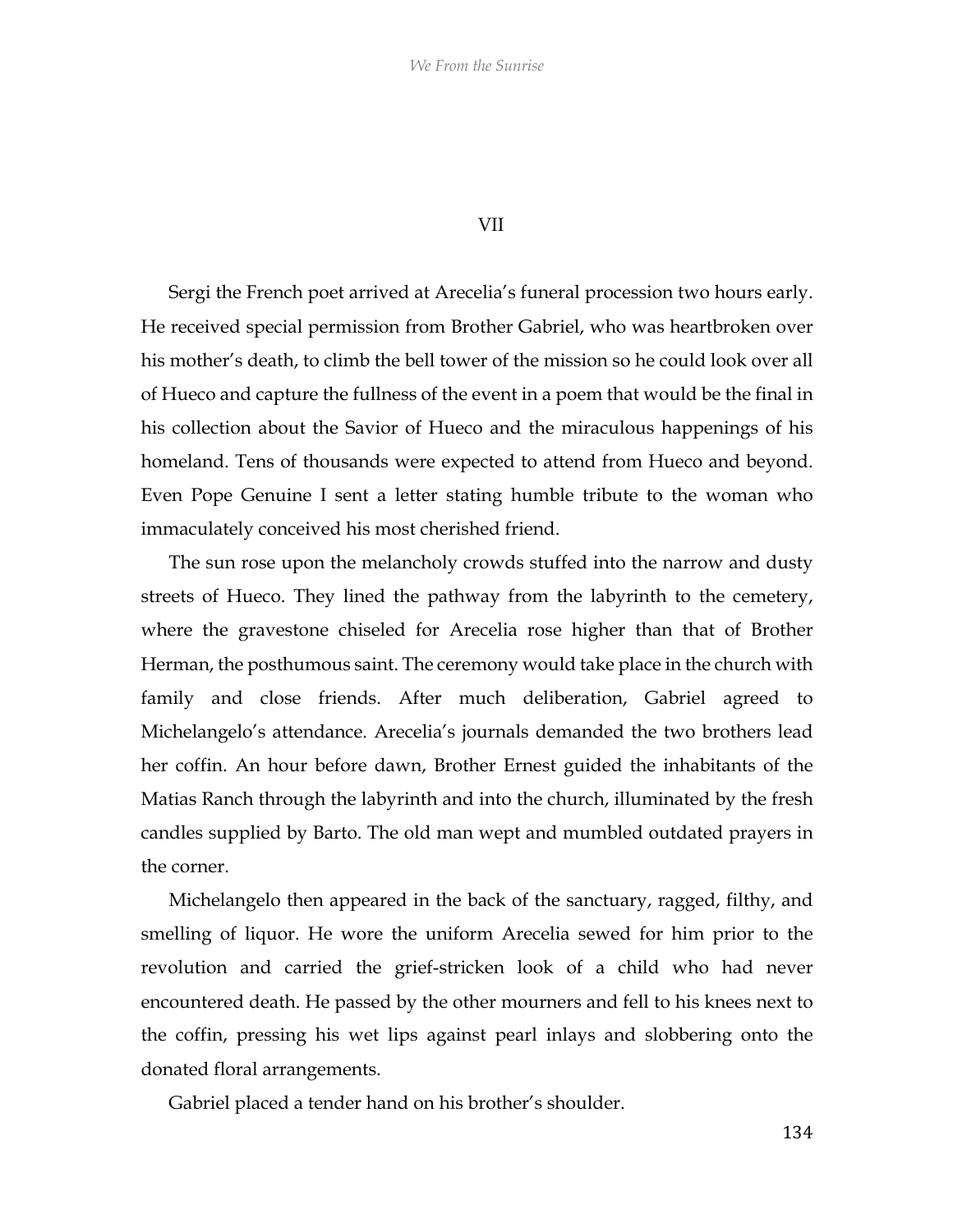"Take comfort, Michelangelo. The price of death has already been paid."

"Not yet, Gabriel. The hour has not yet come."

Gabriel would not understand those words for many years.

The streets overflowed with mourners, forcing people onto rooftops to witness the procession. Onlookers came from as far as Asia, including Yuri Kawamoto, the miserable magician and scientist who was over six thousand years old. Everyone remembered Arecelia's name from the tales told by Barto during his international travels. Others came from South America in honor of Michelangelo the wandering revolutionary who passed through their continent in a haze. Hueco owed all of its successes and failures to Arecelia, as she bore the miraculous twins of world renown. Children unfamiliar with the tale were enlightened by their parents, who were enlightened by their grandparents, many of whom were outside the mission the day Brother Gary Sullivan III announced the virgin had birthed not one, but two baby boys.

When the coffin emerged from the labyrinth, all of Hueco fell silent. Gabriel and Michelangelo walked ahead of the coffin holding hands in accordance with Arecelia's will. The procession took Arecelia through the streets and up the hill to the cemetery, where a plot awaited her beneath the extravagant tombstone carved by the local sculptor Victor Ruby. The tombstone itself would be a controversy for years to come. Instead of fulfilling Gabriel's order to depict the virgin birth, Victor took a bold step back in the timeline and depicted the conception.

When the procession arrived at the grave, Gabriel stepped forth to provide one final word.

"Death is only the beginning. We should all envy her, because now she is alive with God."

Esther pointed at the coffin, shaking her head.

"She's still in there, dead."

"But her soul is in heaven with God."

"Who let her soul loose?" Esther asked. She possessed the same impenetrable logic as Arecelia, which would be her only inheritance.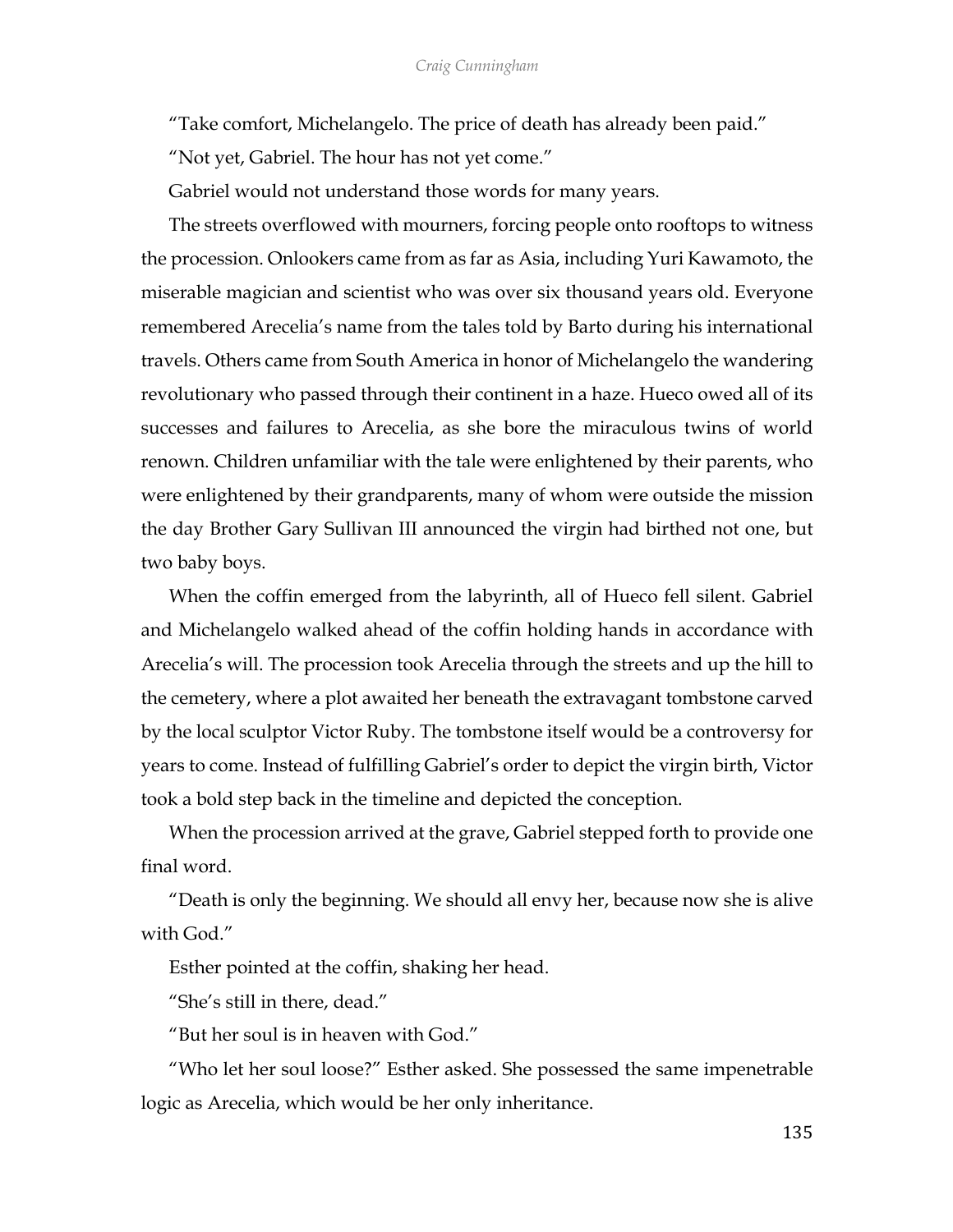\*

After the funeral, Michelangelo remained at the gravesite. He could scarcely move or breathe. In the distance, he saw the figure of Death approaching with his great flowing cloak.

"Hurry it up!" Michelangelo called. "I've been waiting on you all my life."

He watched as the figure ambled forward and revealed himself to be a short Asian with bronzed spectacles. The fellow was bent and unsymmetrical, carrying a spyglass, and draped in silk.

"You're not who I expected," Michelangelo said.

"I'm Yuri Kawamoto." Yuri bowed before Michelangelo, revealing a tattoo of a tree on the crown of his head. "And you must be Michelangelo."

"What does it matter to you?"

Yuri squatted down so that his eyes were level with those of Michelangelo.

"It matters enough to me that I crossed the ocean to see you."

"You've come at a bad time. Here I was hoping to die and you've interrupted me"

"No. You lack the courage to die. And perhaps the ability."

"Please, go on your way and bother someone else."

Yuri sat on the ground and took Michelangelo's hand into his own.

"I'm a sort of collector. Of history. Ancient and important things. I suppose you could say that I am collecting trophies from the history of the world. And I've done quite well for myself these past six thousand four hundred and twenty-eight years."

Michelangelo breathed in the scent of sheep shit wafting over from the mission fields.

"You're wasting your time here, Yuri Kawamoto. All you'll find in this town is dust and skeletons and liars in robes."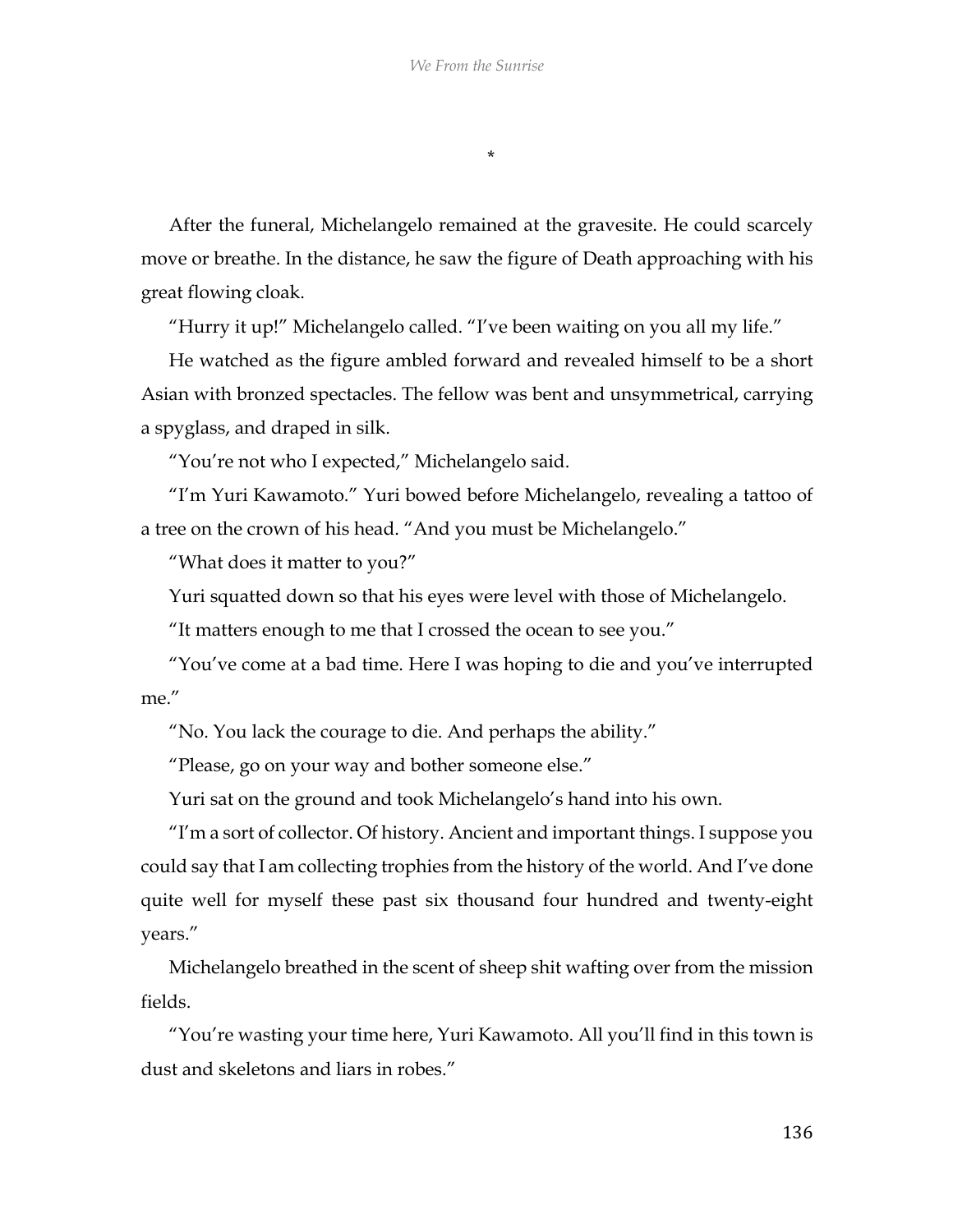"No. Hueco is the center-point of all existence. You are a Son of God, and I would like to take you along with my collection. You will be my featured exhibit because you are the reason the world keeps spinning. Everything I have collected so far—Tutankhamen's chalice, the lost books of Plato the Philosopher, the golden coins of Sir Francis Drake, the petrified fingers of Xerxes, the ceremonial sword of George Washington, the oracle bones of Shang—all of it falls second to you. Only you are the savior of the world. I've been looking for you my entire life."

"You're a lunatic," Michelangelo said. "No one believes in those fairy tales anymore, except for my brother."

"I'd like to tell you a story," Yuri said.

For the next hour, Yuri shared the story of his rise. Doomed from the beginning, Yuri was born of a starving adolescent who had been raped by her father, a madman who had claimed since his childhood that he possessed the rare ability to produce angels from the wombs of humans. Yuri was born in a puddle and left to pickle in the September winds coming off the Pacific Ocean. He lay in the puddle for three days before a stray dog lifted him by the back of his neck and carried him to its den, where a passel of puppies waited to devour him as their breakfast. The puppies, however hungry, would not feed on the child because of the strange odor he emitted. He smelled of the putrid and stagnant water that had served as his home. Even the dogs knew it would be fatal to feed upon his flesh.

Days later, the rebellious daughter of a Shaman found the boy. She stole her father's trinkets to practice her own magical concoctions on the newfound baby. The results were disastrous. Hidden beneath the girl's bed, Yuri began to grow wings. When the Shaman's daughter saw the budding and feathery tips, she knew her experiments had gone astray, and dropped the boy into the middle of the ocean. Yuri sank to the bottom of the sea and passed through a hole in the ocean floor, which pushed him out into the Atlantic Ocean, where he rose to the surface unscathed and with a full set of angel's wings. He was then snagged by a fishing hook and pulled onto the hardwood deck of a fishing vessel captained by Glorietta the Wondrous. She held acclaim not only as an angler but also as a medic. She took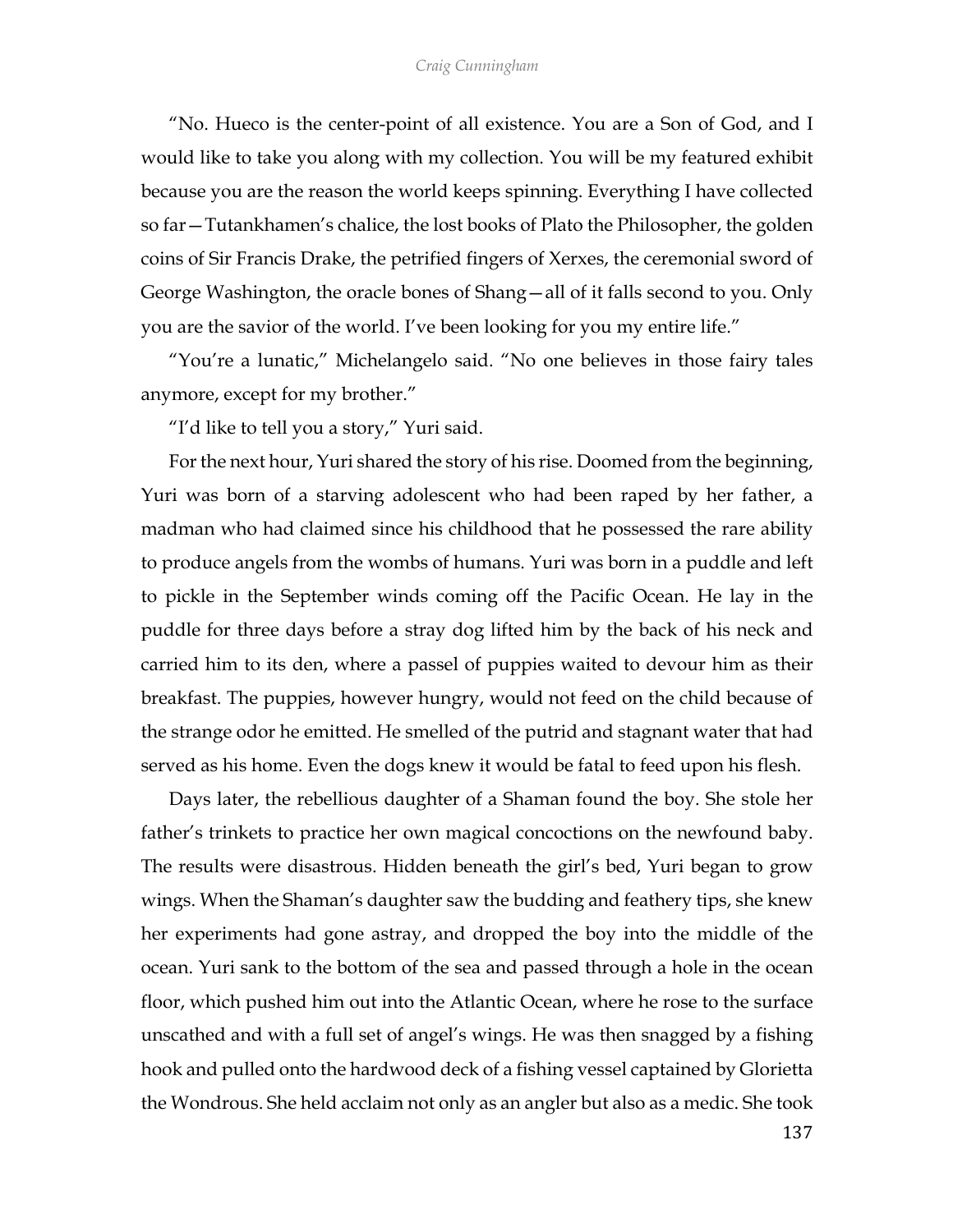Yuri into her quarters and gently cut away his wings. They grew back longer than before.

"That's that," she said, and tossed him into the air, thinking he would fly off into the sky. He crashed to the deck, unable to utilize the wings that defined him.

For years, the wings had to be tied to his legs and covered by heavy coats.

On the eve of his fiftieth birthday, however, he awoke to find that his wings were gone. Instead, he glowed with a bright white light that filled the room. The glow lasted another fifty years, limiting him to a solitary and indoor life. When the glow faded, he grew locks of hair that could not be sheared by the sharpest scissors. Fifty years later, the locks fell to the ground.

After a thousand years of cycling through angelic attributes, he finally evolved into a human being. He became obsessed with dying, seeking to terminate his life in all its forms. Unfortunately, he was immune to mortality. Knives could not pierce his skin. He joined armies as a mercenary, picking the side certain to lose. Even when his comrades were slaughtered, the enemy chose him as a prisoner. The towering cliffs from which he jumped always ended with a soft landing.

Life refused to release its grasp on Yuri. So he began to wander the earth, and over six thousand years he learned everything worth knowing. He had tested every profession, from crafting rudimentary farming tools in Mesopotamia to turning iron into gold as an alchemist in the unforgiving forests of the Balkans. He could think and speak in every language. He mastered the cultures of the world and knew the intricacies of their evolutions. He rubbed shoulders with the Czar, climbed the Acacia trees in Jerusalem to have a look at Jesus of Nazareth, and exchanged kisses with Anne Boleyn.

Yet, he could not conquer his misery.

So he began to collect the history of the world, trying in vain to make sense of mankind.

Years before, when a monk named Barto traveled through Japan on his journey around the world, Yuri shared a cup of tea with the old man and listened to him tell a tale of a virgin birth in a place called Hueco. Yuri listened with fascination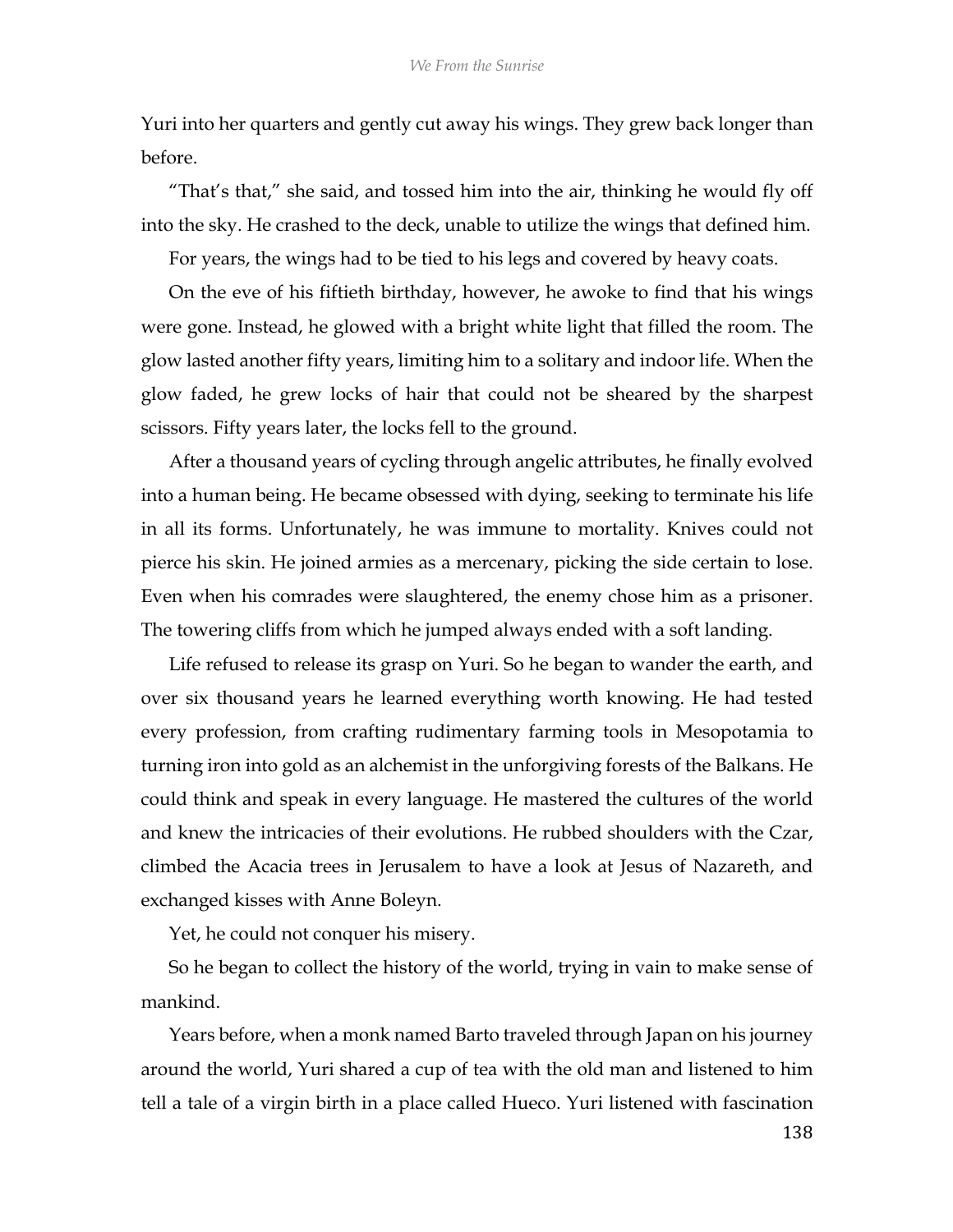and believed that Gabriel and Michelangelo had the potential to be the next great turning point in human history. A pair of saviors would also elevate his collection to new heights. He knew if the brothers were not, in fact, gods, then he could turn them into gods. In his experience, manufactured gods held just as much sway over the humans who Yuri loathed with such intensity. When he saw Gabriel's portraits painted under the patronage of Pope Genuine I, he booked a ship to Hueco and arrived just in time for Arecelia's funeral.

"As you can see, I was born to find you," Yuri said.

"I can see."

"Now I have the task of explaining the truth of humanity, and you are the final piece. Are you coming along with me or not?"

\*

"Where are we going?"

Yuri leaned forward. Michelangelo could feel the chill of his breath.

"To the ends of the earth."

Ten years later, Gabriel was growing old and looking for a successor to shepherd the mission. Hueco would always need an authority on matters civil and spiritual. He, like Brother Herman, sought to mentor someone into holiness and cultivate them as a precious garden until they were ready to serve the Kingdom with the same vivacity with which he had given his entire life. The possibilities were limited as fewer and fewer young men devoted their lives to the church. Of those who did, none showed the potential for miraculous works or the capacity to inspire the parishioners. The glory of the mission towns had largely been swept into the dustbins of history. Hueco alone was the shining light, a reminder of a forgotten century. The surrounding towns had long ago been trampled by Protestants and technology. Julian Calmus, a quiet young man who resembled Barto both in appearance and character, was the only legitimate contender within the confines of the mission.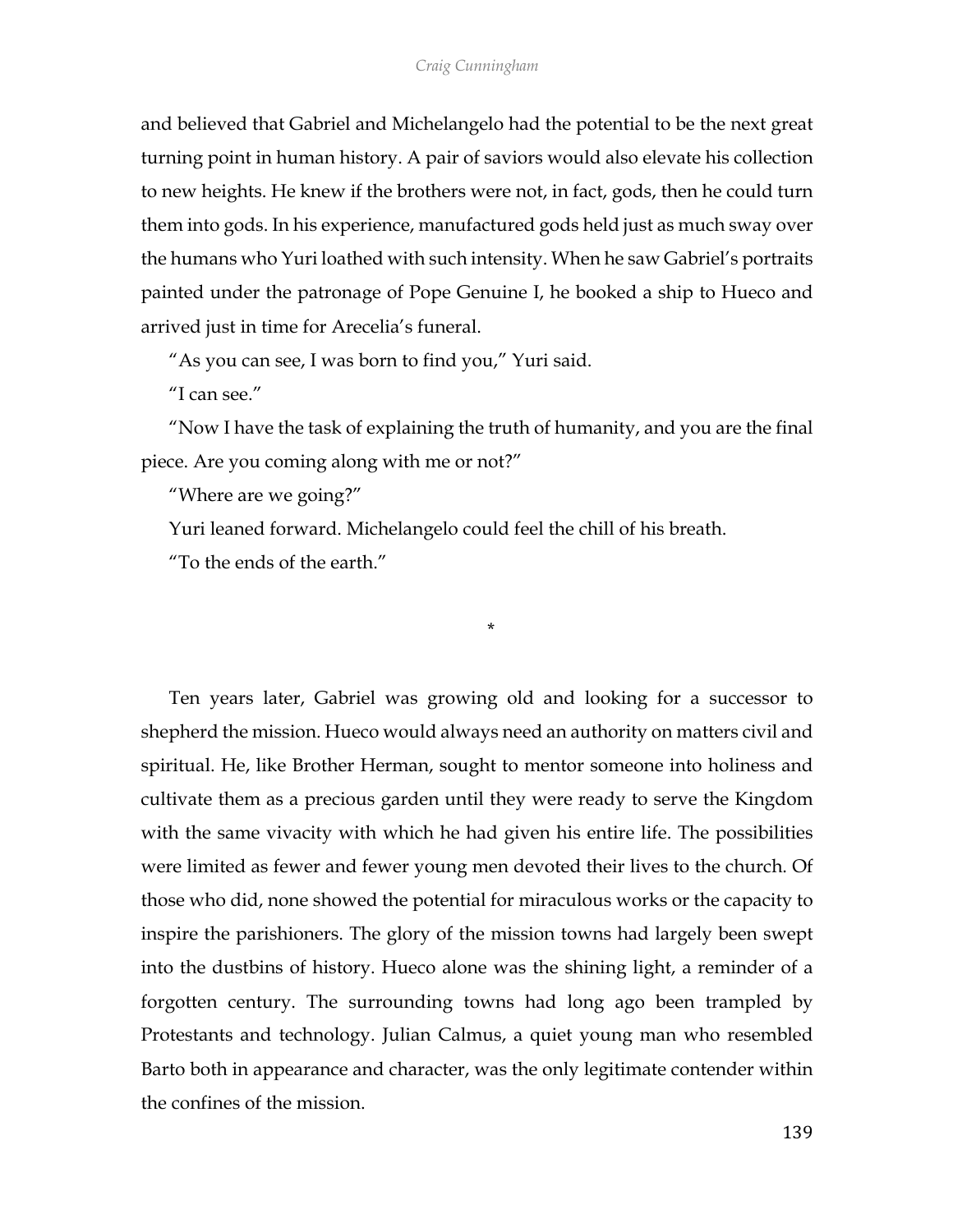Gabriel called Julian into his chamber one day.

"What would you do with all the power in the world?"

"Give it back," Julian said.

"Try again. What would you do with all the power in the world?"

Julian thought for a moment.

"Give it back."

Gabriel sighed in disappointment. He knew Julian lacked the passion needed to steer Hueco into the future.

"If only I could live this life all over again," Gabriel lamented.

Julian retreated from the chamber, unwilling to change his response. Gabriel suffered. He prayed without ceasing for God to reveal a plan for his death and to raise a leader in whose hands he could leave the reigns of Hueco's destiny. The brothers who built the foundations of Hueco were all dead. Ernest could no longer dig graves due to the arthritis that left him bedridden and belligerent. Eduardo fell asleep in the wilderness and awoke with the certainty that God was illusory, leaving his legacy in a cloud of suspicion. Ben and John-Mark became enslaved to the sin of reading fictional stories purchased from King Street. Barto, on the other hand, thrived when he should have died. His age, though unknown, spanned two centuries. His body and mind worked as fluidly as they had a hundred years before. He and Gabriel lived on two sides of a spiritual chasm that would forever separate their relationship.

Gabriel knew of only one other with the charisma needed to take his place, although the boy was not a Christian and perhaps was enslaved by the dark arts. His name was Zachariah, the son of Percival and Esther.

\*

Zachariah inherited the combined powers of his lineage. Esther never knew she was pregnant until the day he fell out of her womb while she was toileting in the orchard. He weighed four pounds.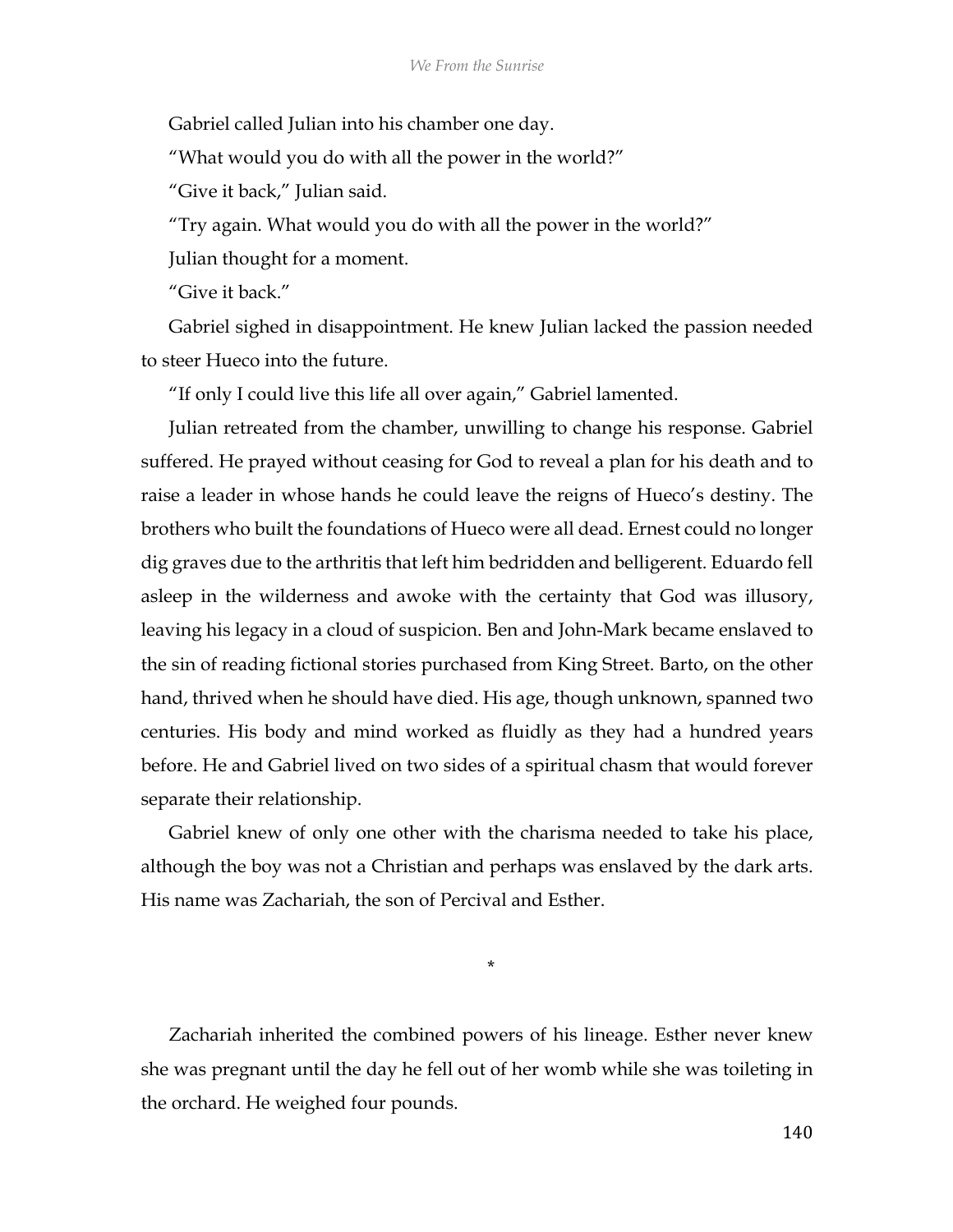"Who are you?" she screamed, pulling on the umbilical cord like a rope.

She carried the child into the house, where Castro and Bee stood over a pot of beef stew.

"My God," Castro said, in shock. "Where did he come from?"

The baby had calico eyes, one being brown and the other blue. Esther reared him on goat milk, which she fed to him at exactly midnight, and which she claimed was the reason the boy could walk after one month. In a year, he spoke as eloquently as Leon. In two years, he held political debates with Castro. At three, he broke the wild stallions, and at four he took full responsibility for the grapefruit orchard. At five, he developed a mathematical system so revolutionary it required an entirely new set of numbers to support it, and at six he opened the Matias Ranch Fishery in honor of Arecelia. At seven, he traveled into Hueco with Castro to display his tender singing voice, and at eight he traveled through time with Leon, composing a book about turtle migration. By nine, everyone in Hueco had heard of the prodigy who lived amongst the psychotics of the Matias Ranch.

Gabriel journeyed there one afternoon to inquire of Zachariah's ambitions and to convince the boy that the perfect platform for his powers was the pulpit. Gabriel believed that with a detailed training regimen, the boy could lift the church back into prominence. He knocked on the door. Zachariah himself answered, staring out with the mismatched eyes.

"You're wasting your time," the boy said without delay. "Pick Julian. He's a man of God."

"You've just proven to me that he is wrong and you are right."

"Yes. But I have plans of my own. My grandfather conquered Hueco. I'm going to conquer the world."

"Your grandfather is dead. Thank the Lord."

"No. He's just gone for a while. He'll be back," Zachariah said.

Gabriel gulped, his worst fear spoken aloud.

"Tell me, what's in it for me?" Zachariah asked.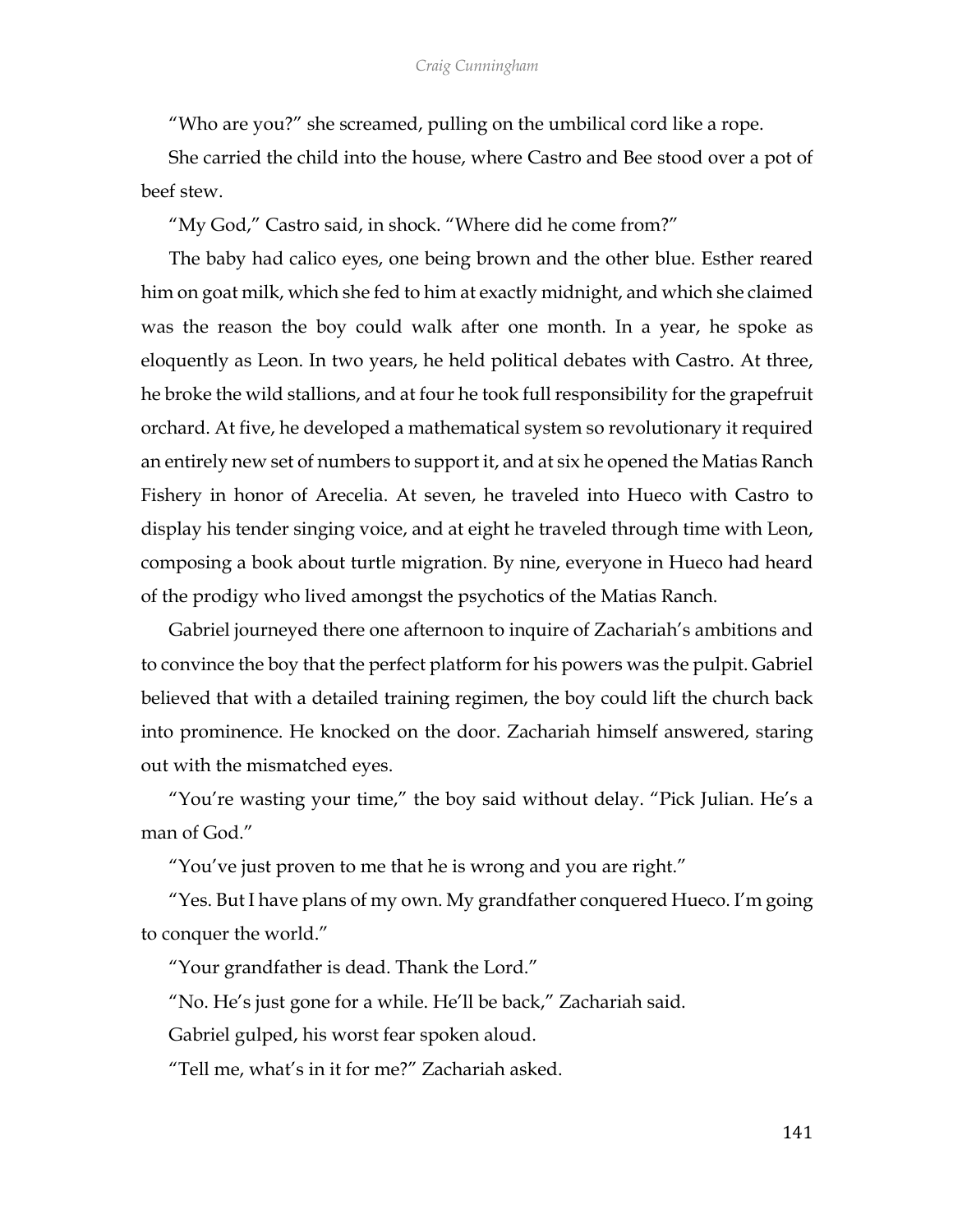"With the church behind you, you will have power beyond all imagination. I will guide you into holiness. If you accept, I will announce you as my successor at the Black Tooth Festival."

"I already have everything I'll ever need."

"We both know you are unique. But unlike me, you can only control your own circumstances. I, on the other hand, can control others. I tell my people to work harder and they work harder. I preach abstinence and they practice abstinence. I tell the world to turn and it turns. Understand me, child. You are unique, but I am powerful."

Out of pure curiosity, the boy agreed to the proposition with a light shrug.

\*

The upcoming Black Tooth Festival, which would commemorate the famous Coahuiltecan Native who never really existed, was anticipated to be the best yet. The people of Hueco sensed a stirring in the air and thus poured their energies into the planning of the festival like never before. Julian had been in contact with entertainers all over the world, seeking their services for the event. His acquisitions included a magician by the name of Lucius the Invisible, who lived a solitary existence off the coast of Australia. They said he was the greatest magician in the world, thanks to his unique ability to disappear, and chose only one performance a year to display his talent. The acquisition of a magician did not come without controversy. Many feared opening the doors wide enough for magic would also leave enough room for Satan. The other acts included an Irishman who could lift six women into the air at once, an Indian woman who tamed tigers with her collection of feathers, and, perhaps most anticipated by all, an American working on a device that flew through the air like a bird.

Gabriel kept a secret of his own.

After so many years of scientific and religious study, he would attempt to raise the dead and succeed where Brother Herman had failed. A successful resurrection,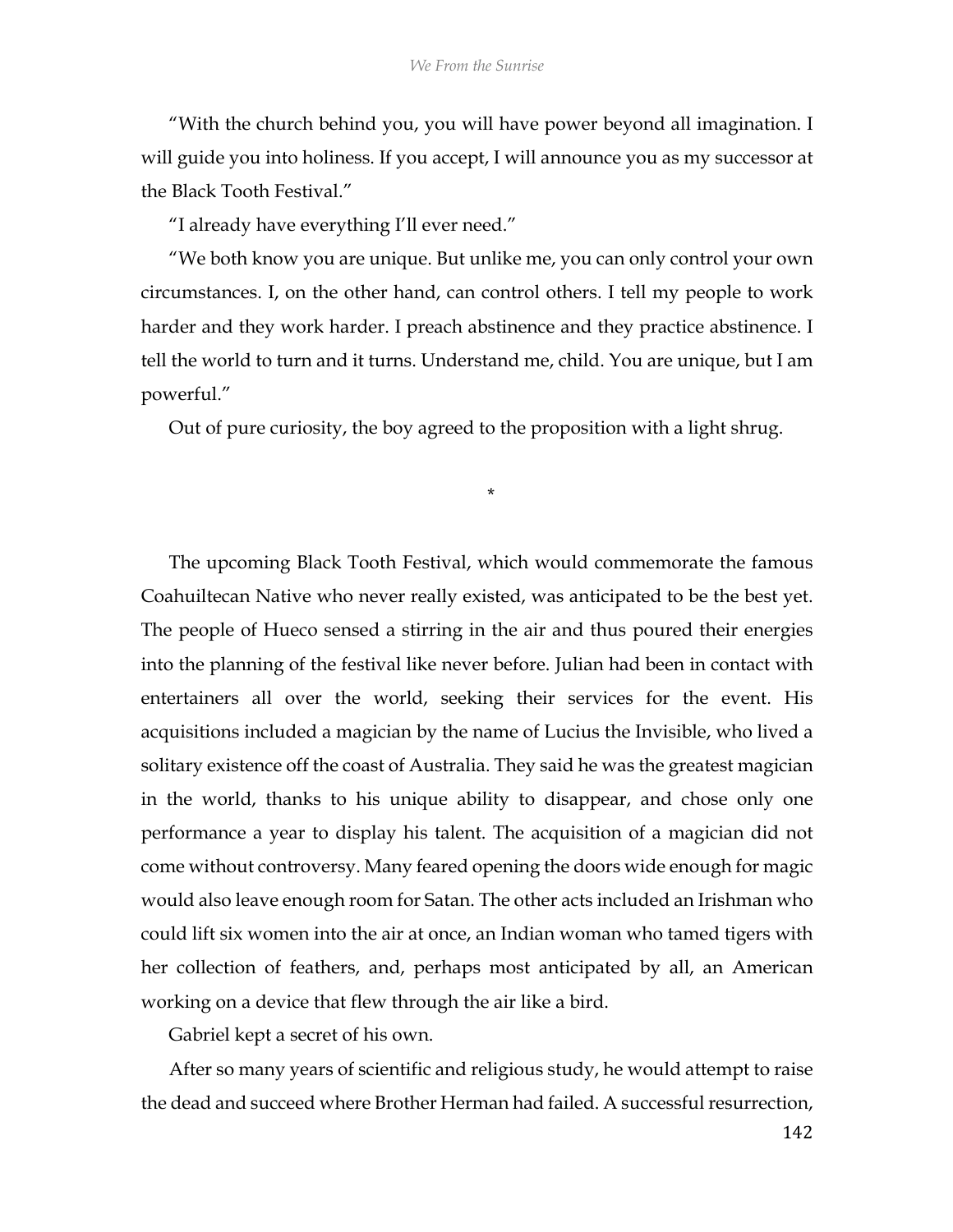he knew, would not only fill the pews of the church, but also create an unshakeable legacy to propel him into eternity. Such an achievement would be the crown jewel of an already-immaculate career.

He shared the secret with Zachariah over breakfast. The boy took a bite of his eggs.

"Then we'll raise Arecelia."

"I'm afraid that's impossible. Based on my studies, resurrection is limited to men."

"Then your studies are limited," Zachariah said. "But we will need a power greater than God."

Gabriel slapped him.

"Don't forget your place in this world, little one. There is no power greater than God."

Gabriel realized he would never eradicate the influences of Arecelia and Esther from his new pupil. He observed the boy closely and saw the habits inherited from his nine years at the Matias Ranch. Zachariah adopted the unusual sleeping habits of his great-grandmother, sleeping during the middle of the day or not at all. At night, he moved the furniture within the mission at his discretion. The other brothers believed the ghost of Arecelia had returned to torment them. Zachariah turned the chairs to face into corners. Some mornings he arrived to breakfast with poisonous snakes twisted around his wrists and threw them on the ground beneath the tables.

When he and Gabriel were not working on the resurrection, Zachariah visited King Street to entertain the whores and free himself from the watchful eyes of his new master. He fascinated the whores when they discovered he could play the piano and sing improvisational lyrics that touched their hearts, all the while balancing a glass of beer on his head.

Barto often traveled with him. The two became fast friends. Barto attended the performances and used the opportunity to spread the love of God by offering to pray for those in need. Even Kari the giant sat on the front row to hear the boy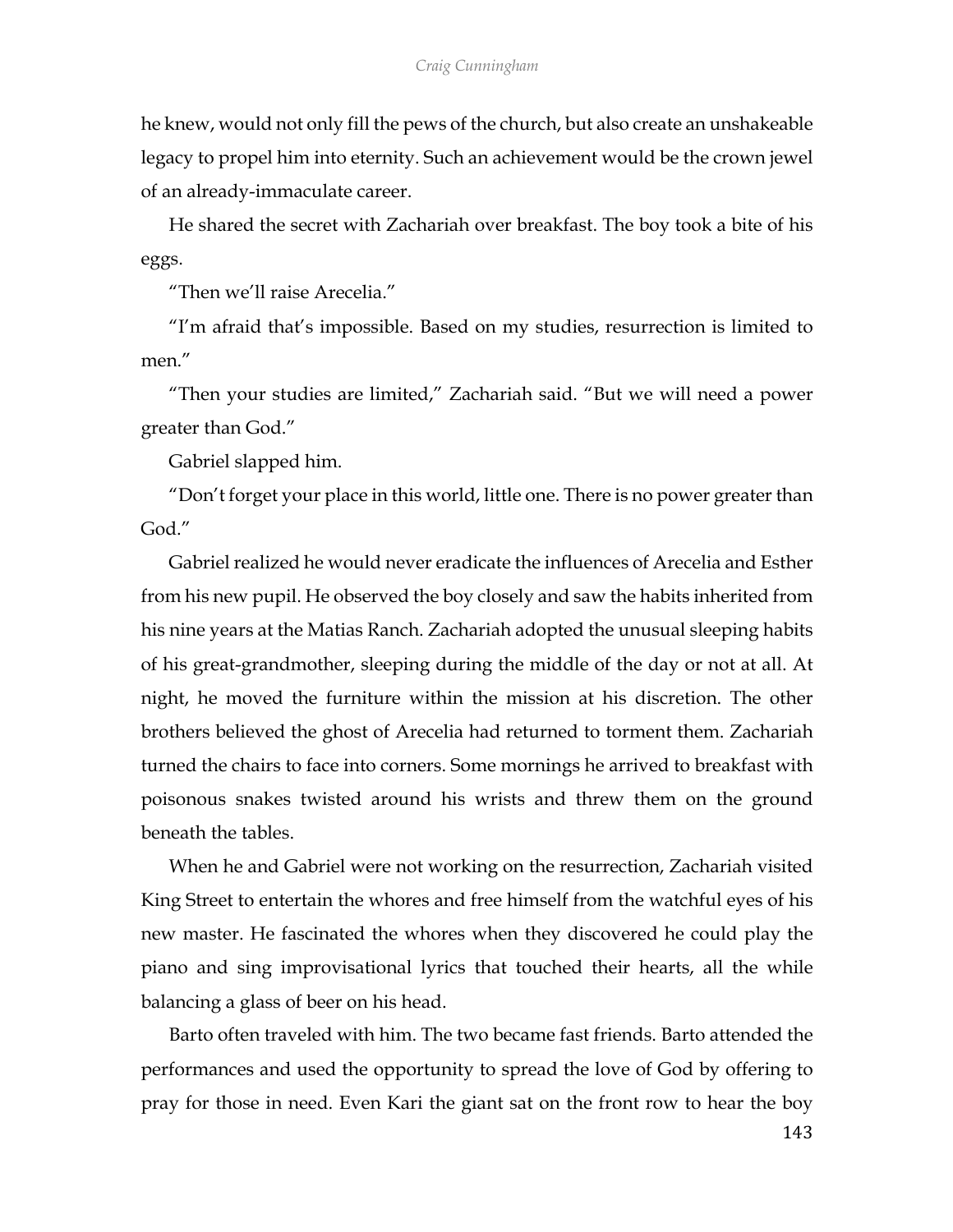play his original tunes. She offered him a full-time position with access to the finest girls available.

"First I need to raise a dead woman to life," he said. "Then we'll see."

With the Black Tooth Festival only a week away and the streets filling with the booths of artisans and entertainers, Gabriel took Zachariah up to the cemetery. They spent an entire morning digging up Arecelia's coffin. Zachariah made a point to walk over to the tombstone of Brother Herman and urinate all over the grass. Gabriel watched in a stupor.

They returned to the mission with Arecelia's coffin dragging behind their skinny mules, only to encounter Barto blocking the road with his arms outstretched. For some time he suspected such antics from Gabriel, as he heard the hissing chemicals and foul stench of herbs within his chamber that reminded him of Herman's earliest days at the mission. He then saw the coffin with the pearl inlay.

"Turn back," he warned. "God will have no part of this."

Gabriel grimaced.

"When are you going to die and get out of my way once and for all?"

"This is an outrage!"

"You are a disease on the people of Hueco. God has forgotten to kill you."

"And you've forgotten to submit to His authority. You're a madman. A murderer!"

"Damn you!" Gabriel hissed. "You will not stand in the way of providence. I was born to raise the dead. Move aside before I order you whipped for insolence."

Barto knew the futility of his pleas. Gabriel had become a tyrant. He not only ordered a strict schedule of laborious workdays, but also limited leisure time. It began on the day he burned everyone's silk leisure robes in a bonfire, along with other items deemed unnecessary. Even when diarrhea plagued the mission, Gabriel refused to change the dietary options because he remained unaffected.

"Let it be anyone but her," Barto said. "Don't defile her body for your pride." Gabriel kicked the ribs of his mule and brushed past the old man.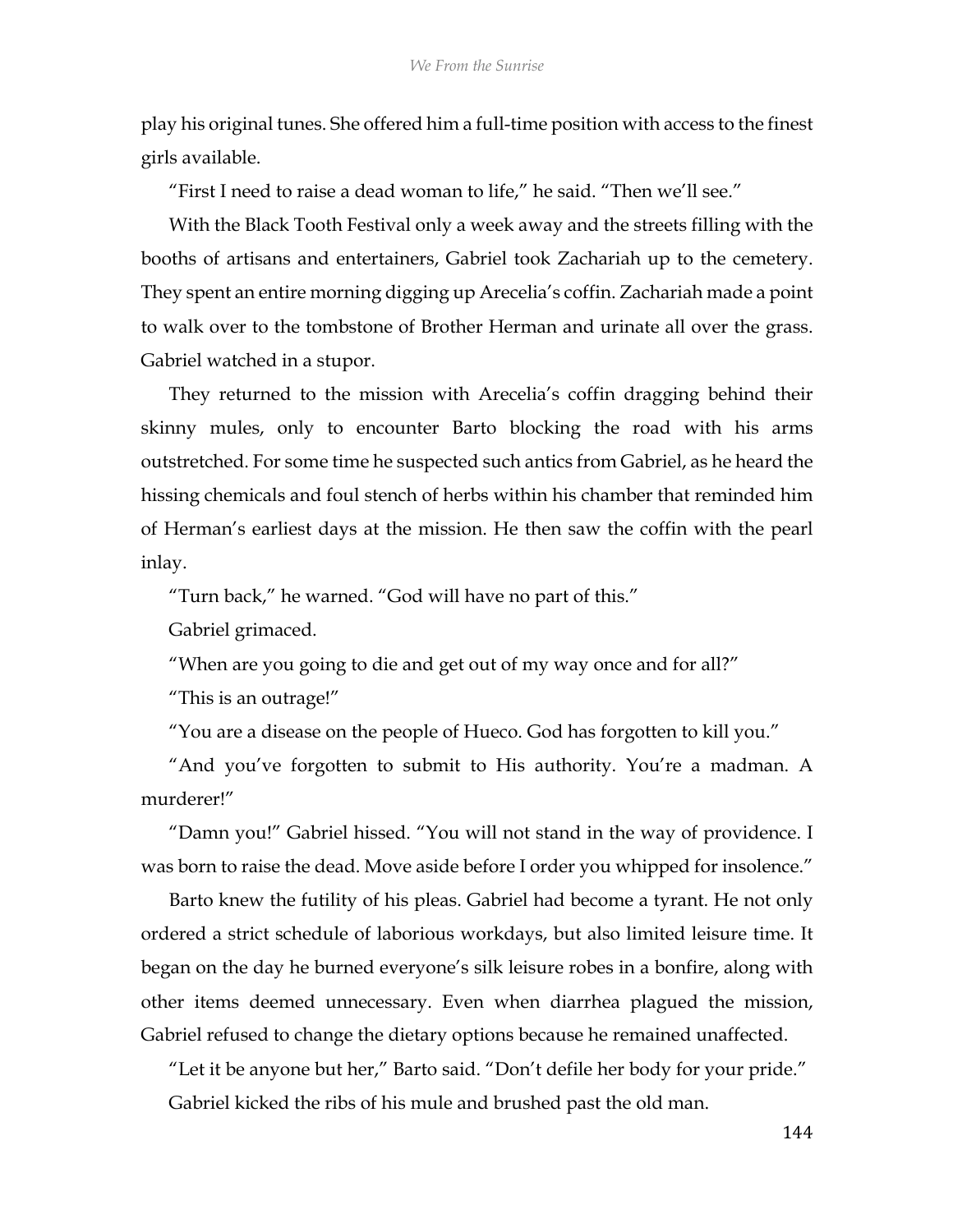\*

Percival had not stopped scheming murderous plans since Zachariah was abducted from the ranch. Castro broke the news, saying he saw Gabriel and the boy riding toward the Orange River. Percival grew so furious that he mounted a horse bareback and rode in circles, screaming out profanities. To Percival, joining the church equated to cutting off one's head and feeding it to roosters. The thought of his own son lighting candles to the saints of old lit the wicks of his fury. Esther heard the news and went to the bathtub in silence.

"What we ought to do is burn the mission to the ground," Percival said to her. "That's the one thing Michelangelo forgot to do."

When the sun rose on the first day of the Black Tooth Festival, the inhabitants of the Matias Ranch were dressed and loaded in the wagon. Like every year, they would attend the festival to sell grapefruits, fish, and turtles to the children. Percival shook the reins with remorse and started the wagon for Hueco. Esther lay in Bee's lap as the wagon rolled toward the Orange River bridge. Bitterness filled her soul. She finally understood the resentment of her father. Castro and Leon sat on the bed of the wagon, dangling their feet off the back and stabilizing the containers of kerosene.

Hueco bustled with the dawn of the festival.

The brothers had already walked the streets with their hands outstretched to pray over the populace and uncork their kegs of beer. The Black Tooth Festival had expanded into an event incomparable to the primitive gatherings of yesteryear, when soldiers fired thirty-nine bullets into Francisca's body. The vendors came from miles away, fighting one another in the wee hours for rights to build their booths closest to the stage.

Meanwhile, Leon and Percival unloaded the containers of kerosene and carried them into the stables behind the mission. They inspected the premises and located the most critical point of entry: the labyrinth. Leon encircled the mission with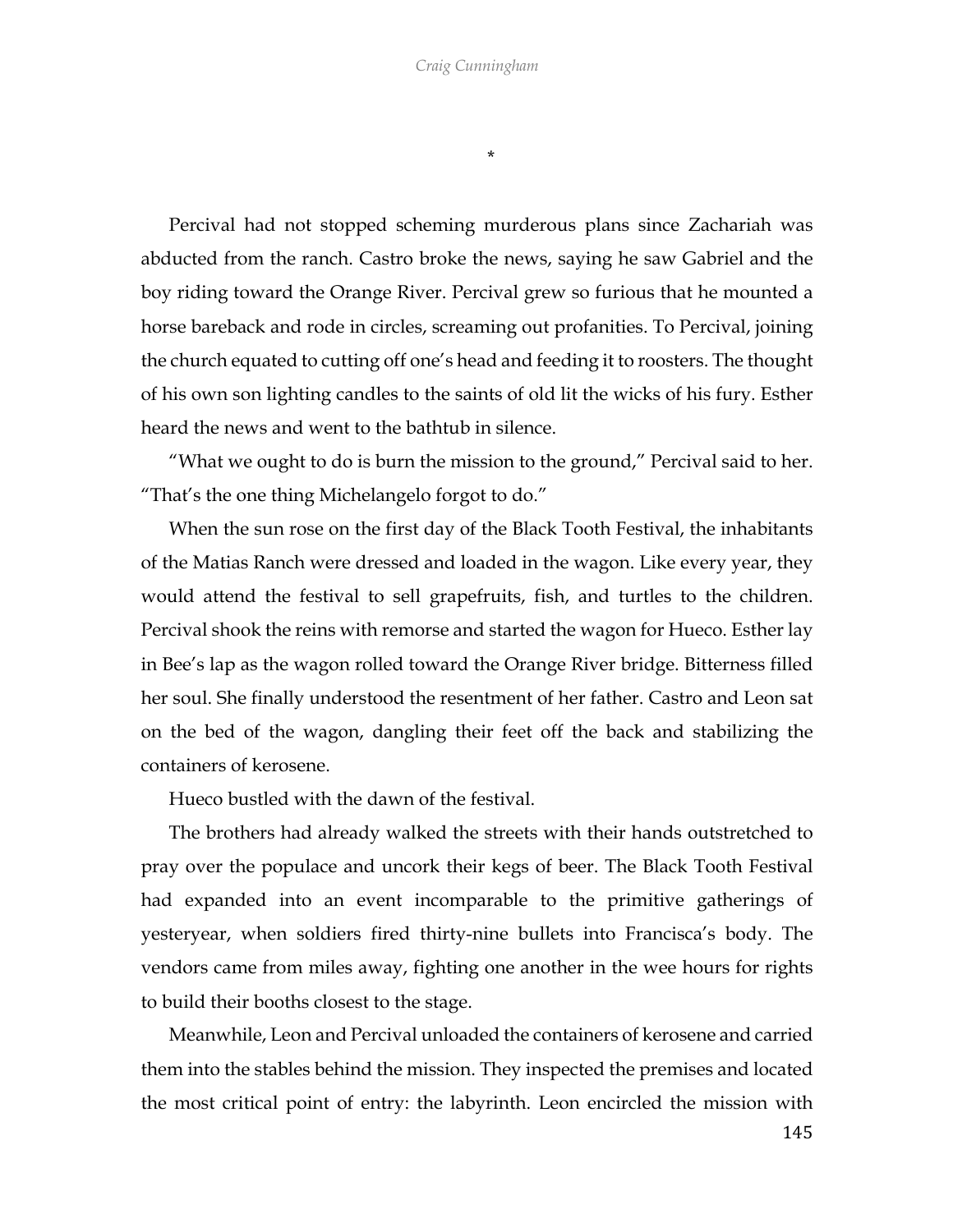kerosene, summoning the days when he and Michelangelo wreaked havoc on an entire continent. He threw the empty containers into the grass and walked back to the festivities as if he had been there all along.

Leon looked back to see Percival at the entrance of the labyrinth, a match in his hand.

\*

Gabriel took the stage to welcome the first performer. He silenced the crowds by lifting his hands to the heavens.

"Welcome to the annual Black Tooth Festival!"

Zachariah joined him on the stage, wearing white robes. Gabriel drew the boy beneath his arm.

"We strive each year to bring the best in entertainment. But let us not be quick to forget the Holy Spirit in which we are all gathered. Thanks to God alone, and my own vision, this event is possible year after year. Let us pray and give thanks as Lucius the Invisible takes the stage."

As Gabriel started into his Latin muttering, none but Yuri Kawamoto appeared at the entrance to the labyrinth with poisonous vipers crawling out from beneath his robe.

"Welcome to Bethlehem!" he cried.

The civilians turned to look at the six-thousand-year-old man who had grown out a blue beard, braided into long strands and tied at the ends with glowing beads. His eyes were lined with dark paint.

"What business do you have here?" Gabriel shouted from the opposite end of the crowd.

"I've come to reveal the truth of mankind."

"We are a Christian people. The truth has been made known in Hueco," Gabriel said.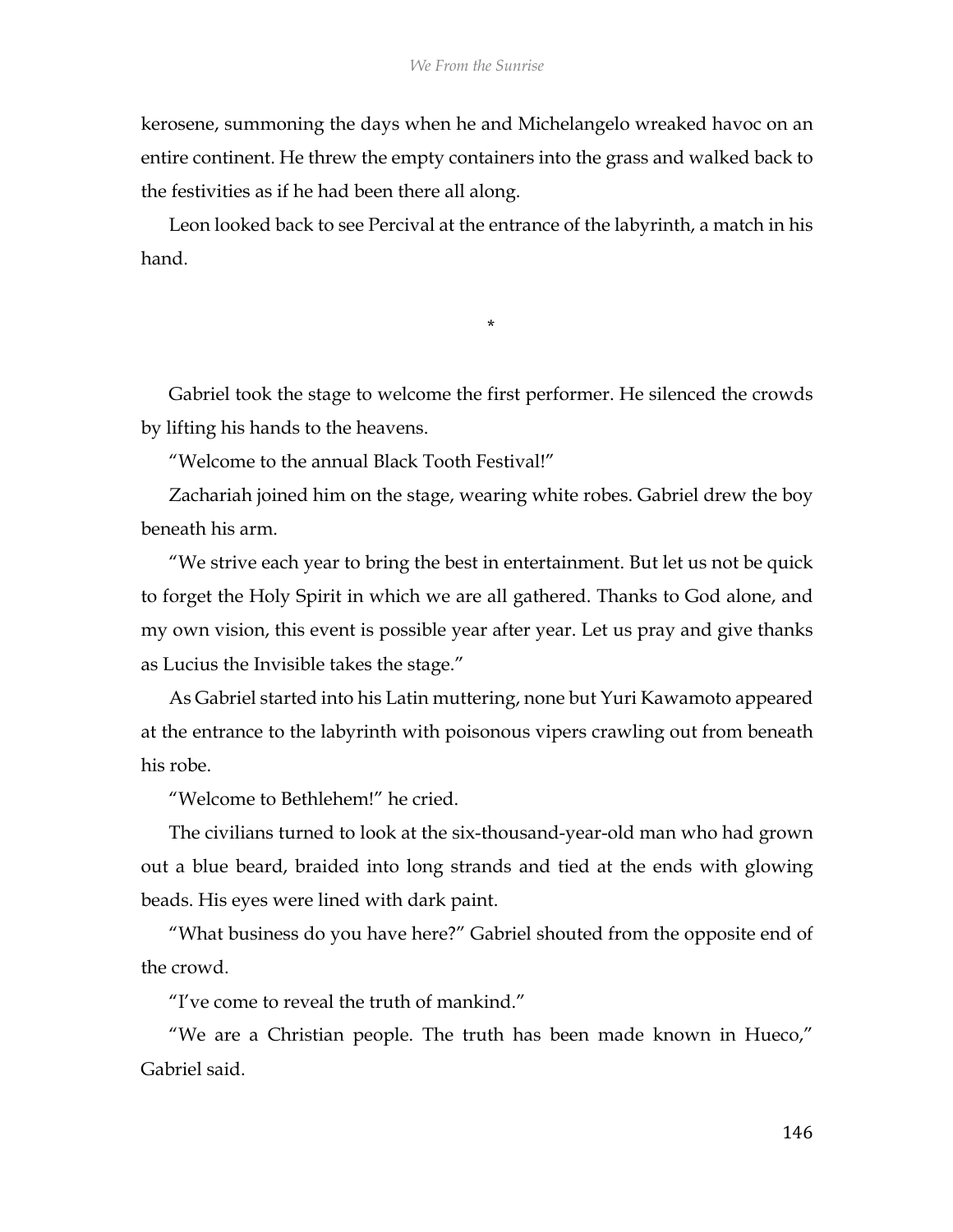"I was here in the beginning. And now, I offer you the great hope for mankind: that one from among you is more than a man! Hark! The Alpha and Omega, God among us!"

Gabriel stood up straight.

Just then, Michelangelo, skinny and scarred with his eyes sunken in misery, stepped into view in the bell tower of the mission. The crowd looked up to see him in a coarse brown tunic, afraid and breathless and confused, as if under a spell. He was so dominated by the darkness of his heart that no one from the family recognized him. His hair shimmered beneath the spring sun from the oils Yuri rubbed on him, and tattoos decorated his arms with symbols of the occult. He had come to the ultimate conclusion, with Yuri's help, that nothing was real except his own imagination, meaning that he was the God of the Universe.

Gabriel alone recognized his brother in the bell tower. He grew so infuriated at the mockery that he descended the stage and shoved the civilians out of the way on his path to confront Yuri.

"What's all this about? Are you some kind of wizard?"

"I come here in the spirit of the Lord," Yuri said. "I come with tidings of joy. For unto you a child has been born . . ."

"Stop it!"

"That you may call him the Christ  $\dots$ "

"Stop it! Do not mock my Lord!"

"And he will take on the transgressions of the world and be raised from the dead!"

Gabriel shoved Yuri against the walls of the mission. Yuri burst into laughter.

Gabriel stepped back and looked up at Michelangelo in the tower.

"Who do you think you are, brother? To come into Hueco like this!"

Michelangelo peered down at his brother.

"I am God," he recited.

Gabriel crossed himself in shame.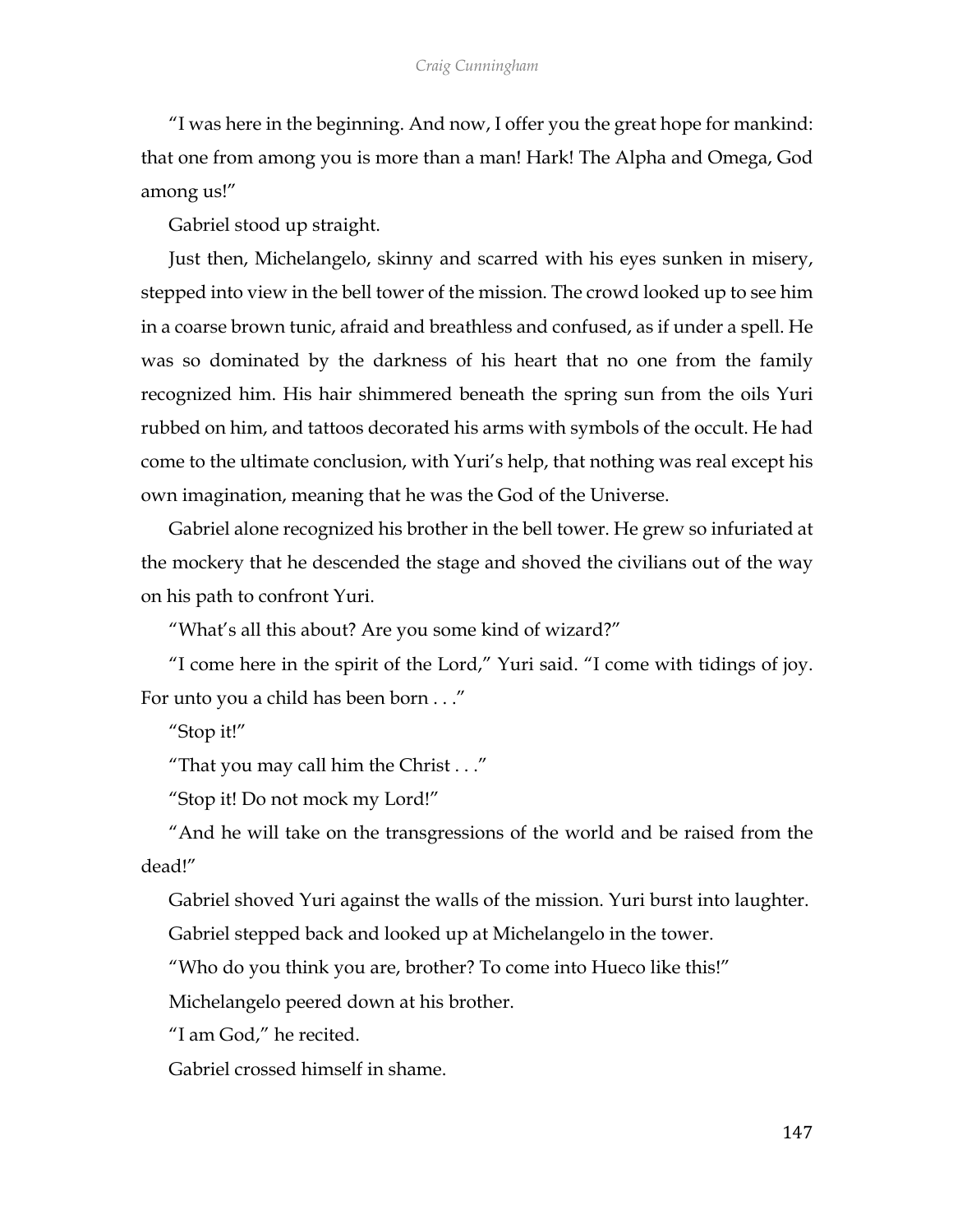Michelangelo stared over Hueco, the imaginary place that had imprisoned him for so many decades, just as Ferris Cabrera had once done and leapt to his death into the pot of beef stew.

Gabriel rushed to the nearest soldier and pointed up.

"Shoot him down! Kill him!"

The soldier pulled the flintlock and took aim.

Just then, Percival ran out of the labyrinth holding an empty container of kerosene.

A wall of raging flames followed shortly behind, as if it were some great beast he had awoken from deep sleep. The mission erupted into flames. The labyrinth roared behind Percival as he bolted past Yuri and into the crowd of stunned onlookers, many of whom rushed to draw water from the wells to stop the mission from burning to the ground.

Percival fled to the wagon brought up by Leon. He maneuvered into the driver's perch as the soldiers fired wildly at the inhabitants of the Matias Ranch. Esther and Bee lay in the back of the wagon next to Zachariah. The renegade wagon sped through the hysterical crowd with Leon slapping the reins and shouting expletives at Gabriel, who could only look upon the scene in disbelief. The soldiers fired aimlessly through the smoke, wounding both Percival and Castro and leaving scattered bullet holes across the back of the wagon.

Gabriel's vision blurred as civilians and brothers ran past with buckets of water. His life crumbled before him. He fell to his knees in despair and watched the tragedy unfold. He offered a slobbering kiss to the crucifix hanging around his neck, and rested his cheek on the dust of the road. He would have remained there had Barto not lifted him up and placed a bucket of water in his hands.

"You can't extinguish the flames from your knees," Barto said. "We from the sunrise walk a different path."

Gabriel ambled toward the mission as if inebriated, and lazily dumped his pail of water on the place he had been posting the prophecies for decades.

He looked up at the bell tower, but Michelangelo was gone.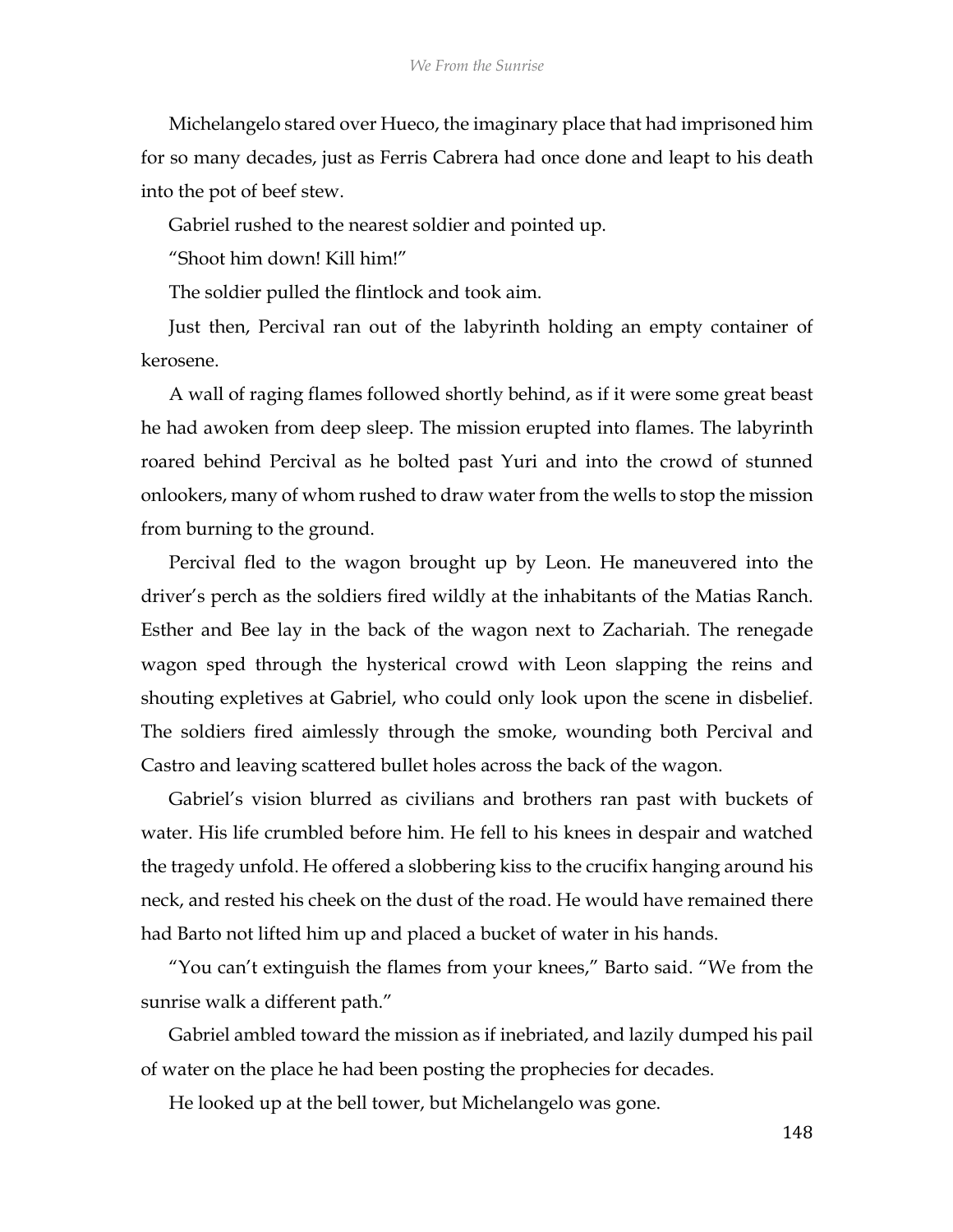\*

Michelangelo and Yuri could be seen riding toward the ranch on white longhorns. For the last decade, everyone but Zachariah suspected Michelangelo to be dead. Leon was particularly shaken by the reemergence of his old friend. He could only classify the event as yet another enigma of time and space. Michelangelo rode like a dead man, bouncing with every step of the longhorn.

The entire family waited in the living room when Yuri walked inside.

"Allow me to introduce the Savior of Humanity," he said, sweeping his arm to reveal Michelangelo.

Esther rolled her eyes.

"That's no savior. It's my father."

Yuri turned to Michelangelo with a slight smile.

"Who are you?"

"I am who you say I am," Michelangelo uttered.

"And I say you are the Creator of all things."

Esther grunted in frustration.

"Say whatever you'd like. But don't begin to think he's anything other than the wretch who screwed a hundred women and slaughtered a hundred men."

Castro prepared a meal as Yuri and Leon walked the orchards to share their theories of time and space. Yuri confirmed the philosophy that time was enslaved to the cardinal directions. He applauded Leon as being the only man he had ever met with the aptitude to come to such a conclusion based on his observances of the turtles. Leon blushed and hooked his thumbs into his waistband.

Meanwhile, Michelangelo lounged in the same chair from which he had once launched his nightly attacks on the sleeping lovers. Zachariah and Esther sat across from the old man, staring into the vacant eyes of a disappointing legend, growing more and more disinterested in his burdens. Zachariah stood up and tapped on Michelangelo's forehead.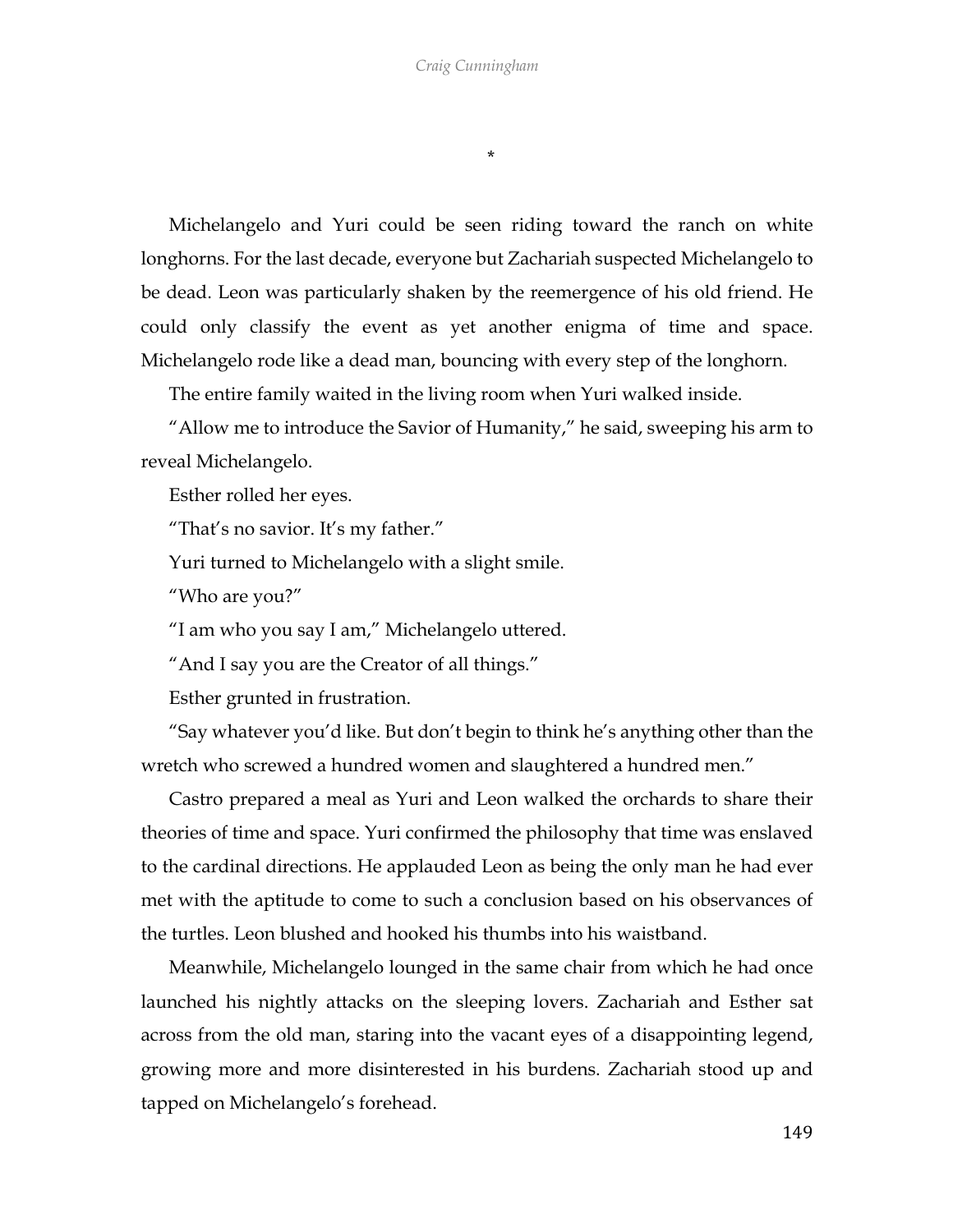"You have a great deal of nerve to bring the dark angel under this roof, grandfather. He came in sheep's clothing, but I can smell his stench. I know who he is."

Zachariah's warning lingered with Michelangelo as the family sat down to a supper of black beans and fish. Each time Michelangelo looked across the table at his mentor, he felt a chill run down his spine.

"You're more cunning than I imagined," Zachariah said to Yuri. "I always figured you for a fool."

Yuri continued eating without acknowledging the boy.

"I heard from Gabriel that you were cast out of heaven. That you couldn't bear being second to God. And still here you are, not good enough. Never good enough. A creation of a lonely creator. A toy. A crippled nemesis. Always grasping for something out of your reach."

Yuri grimaced, yet continued forking beans into his bearded mouth.

"And now you've got nothing to do but trick old men named Michelangelo. You should be ashamed of yourself!"

Yuri slammed his fork into the wooden table, causing the dishes to rattle before all of the diners. All fell silent as Esther picked up Yuri's plate and scraped the food out the open window for the hogs. She returned to the table and placed the empty plate before him.

"I don't know how you were raised, but we treat people with decency in this home."

After dinner, Yuri walked outside and sat next to Michelangelo on the front porch, each of them mesmerized by the wondrous scent of the grapefruit orchard. The sky remained in a haze thanks to the burning mission. The two had spent many such nights together during the previous decade, traveling from town to town to spread the news of Michelangelo's deity. Most nights, they were run out of town by angry mobs and escaped on the white longhorns.

"I once fed the whole town with these fruits," Michelangelo said.

"I remember," Yuri said. "I was here, too. I was always here."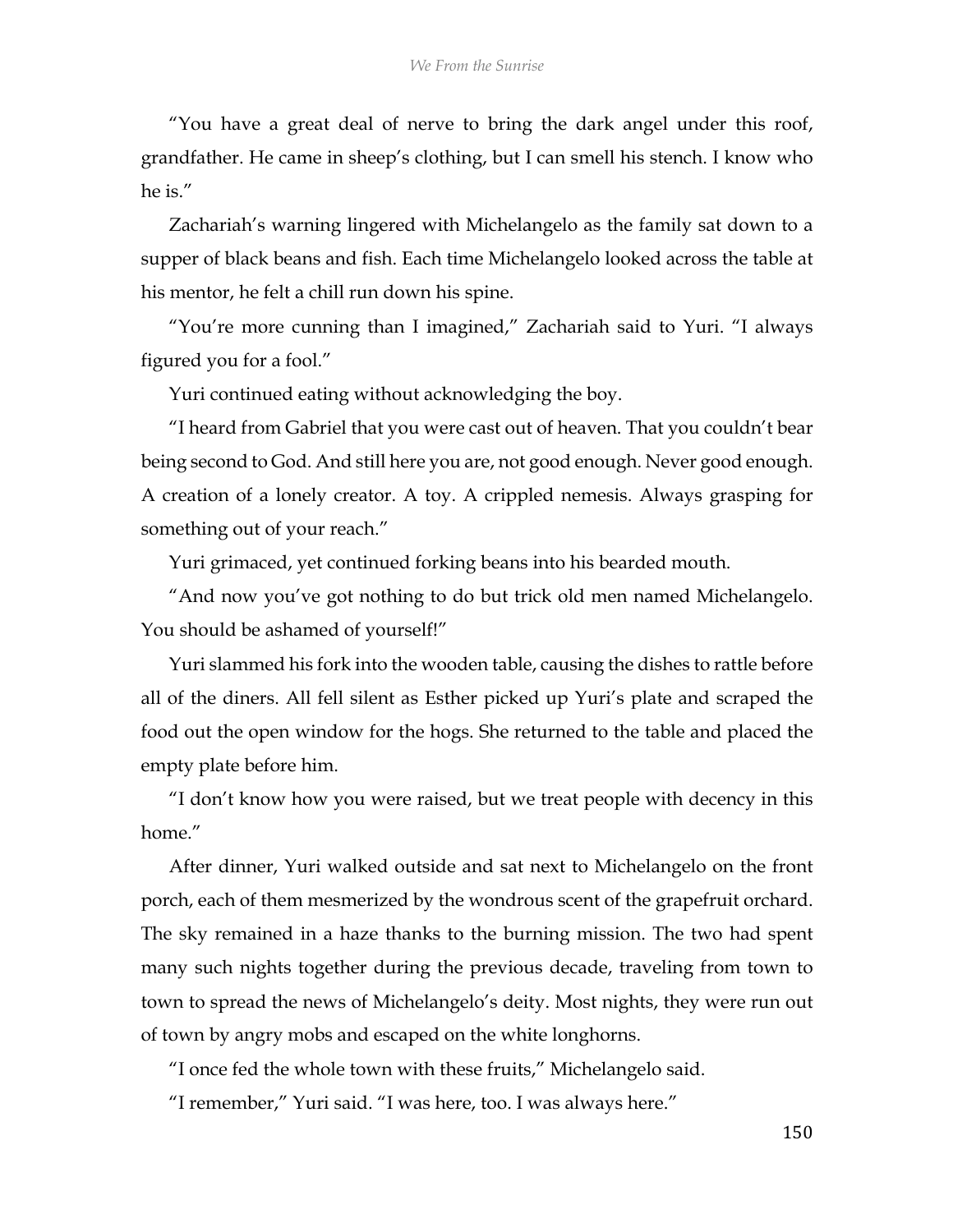## *Craig Cunningham*

Yuri stood from the porch and walked into the orchard, slowly sinking into the darkness until he was indistinguishable save for the glowing beads in his beard.

\*

Barto and Julian worked through the night to extinguish the remaining flames. The fire took a greater toll than they feared, leaving the mission as a smoking skeleton of some living creature from long ago. Barto dumped his meager pails of water in contracting circles around the building and salvaged what he could of the charred trinkets that had once adorned the most beautiful church in all the land. He worked until the darkness prevented him from being able to tell what was worth saving and what was not. Then, he collapsed and slept under a bush.

The following morning at dawn, Barto collected blackened rosaries, melted portraits of Christ, disfigured candelabras, and, miraculously, the gentleman's pistol that had once belonged to Ferris Cabrera, the suicidal founder of Hueco. He had not seen the pistol in nearly one hundred years. After the invasion of Hueco and the execution of Captain Jordan, the other brothers plundered the presidio for anything of value. Brother Manuelo Colorado found the pistol and never told anyone. The pistol was still as beautiful as the day it was forged. Barto lifted the weapon into the morning sun, admiring the handiwork. The scrolled image down the barrel of the pistol showed the Biblical tale of Cain murdering his brother Abel. Barto tossed the weapon alongside the other discoveries and continued dumping water in contracting circles.

Gabriel, on the other hand, could no longer withstand the emotional hurricane.

He had transitioned from disbelief into unbridled rage. The source of his anger was not, however, the burned-down mission, but Michelangelo's claim of deity. The proclamation could only be described as blasphemous and heretical. Gabriel walked the smoldering ruins of the mission, unable to see anything but his brother standing in the bell tower and undoing almost two centuries of holy work. He would never rid himself of the hatred planted in his heart, not only for the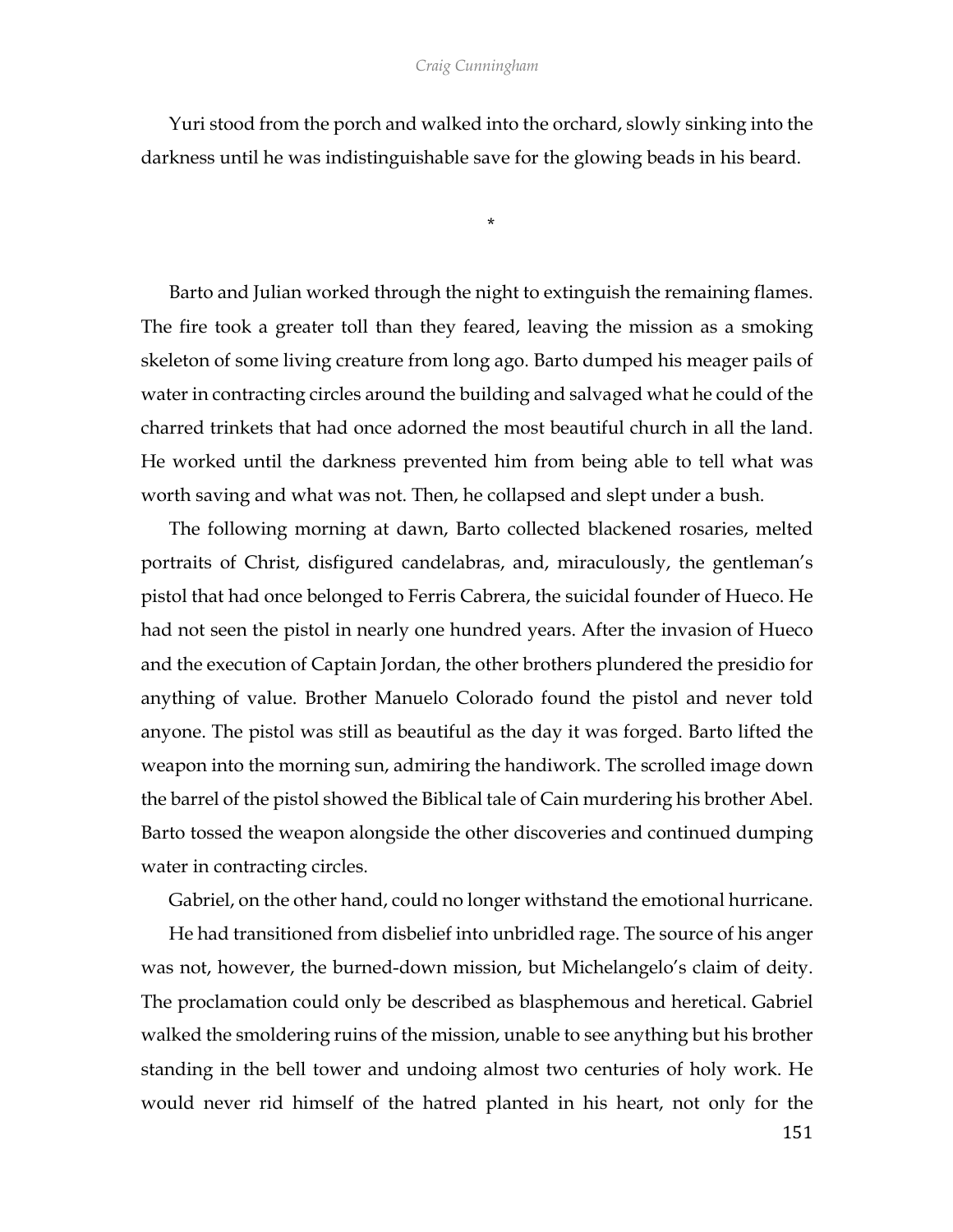spectacle of the bell tower, but for a lifetime of Michelangelo's infectious poison: whores, grapefruits, and the like. He was the snake that bit the ankles of children playing in the tall grass. He was the seed that sprouted into crops that gave everyone diarrhea. He was King Street. He was Captain Jordan's violent regime and the years of disrespect shown to the church. He was the death of Gary and Reuben and the others. He was the blood flowing through the streets. He was the flaming mission.

And most painfully, he was the failed attempt at love with Francisca Matias. Yes.

Michelangelo had stolen Gabriel's fulfillment. His entire legacy had been taken away.

"If there's a God on this earth, and it is one of us, it isn't him," Gabriel whispered to the ruins.

Gabriel stopped next to a young girl who sat on a rock. A goat was tied to string wrapped around her wrist. She watched in contemplative silence, barefoot, reminding Gabriel of his mother's innocence.

"Don't fret," he said. "It will be rebuilt."

The girl turned to him after some time and said, "Can we build something else?"

"What would you have us build that is better than a church?"

"Who knows," she said. "Maybe we ought to ask God while he's still hanging around in town."

Gabriel gripped the girl's hand, squeezing so that she could not pull herself free.

"What are you talking about?"

"God."

"And who is God?"

She tried to withdraw her hand. She looked up at Gabriel gritting his teeth.

"The man in the bell tower," she said quietly. "He's going to save us from our sins."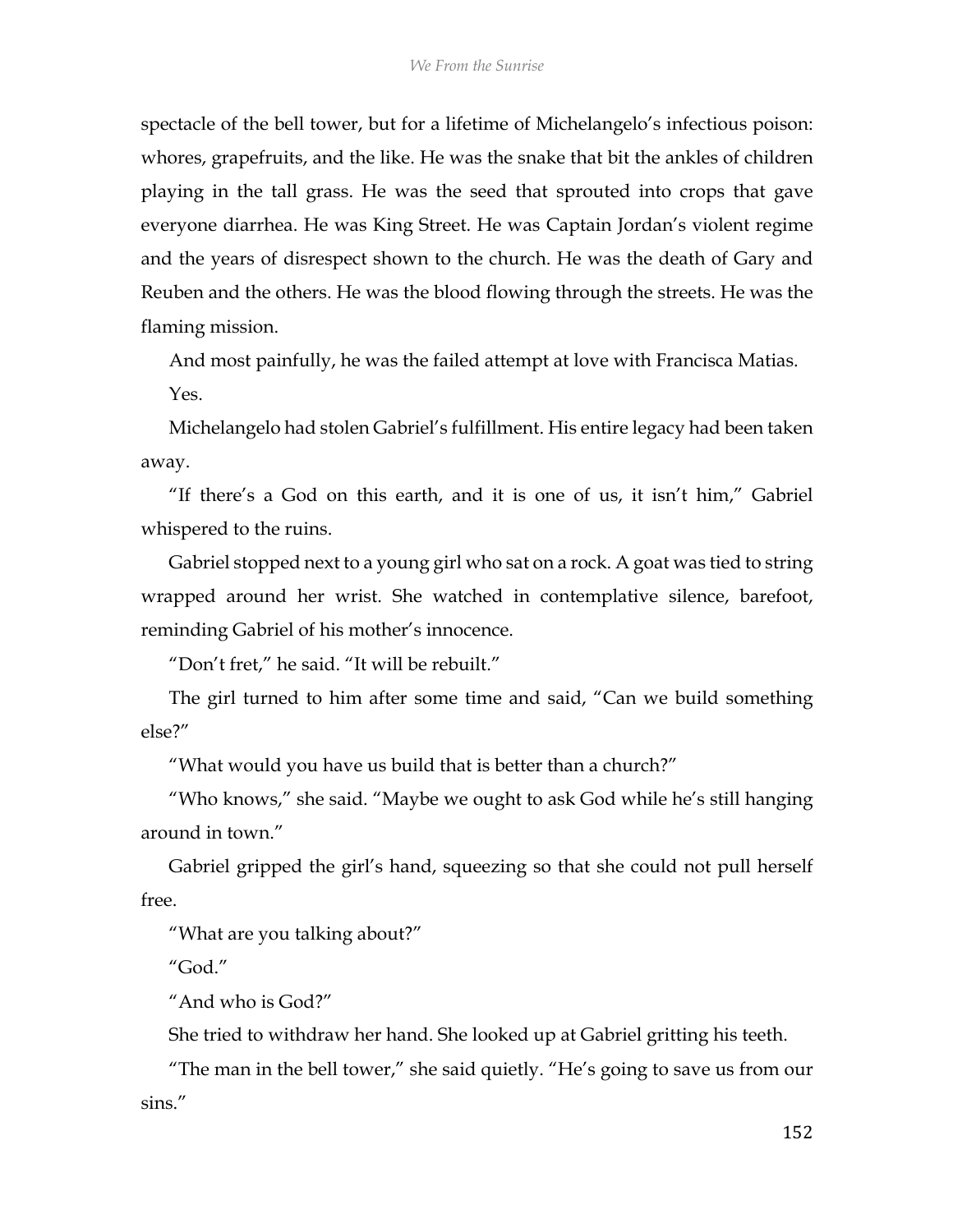Gabriel released his grasp and watched as the girl and goat fled down a dusty street. He weighed the damage of his brother's speech. If all of the children were so disillusioned, an entire generation would grow up with a perverted faith. He feared they would envision God as a madman standing on a precipice above the mission, brought to town by a six-thousand-year-old Japanese man who arrived accompanied by fireworks. Their God would be a man buried under the sins of humanity.

Gabriel rushed to the nearest soldier.

"Gather some men and meet me right back here."

"What for?"

"To crucify a criminal. Now go!"

Barto approached carrying a crucifix covered in soot.

"What's all this about?" Barto asked.

"It's about you and him and everyone else who has tried to slow me down."

"What would you have me do?"

"Help me find Michelangelo," Gabriel said in a hoarse whisper.

Barto wiped the soot from the crucifix.

"For what, Gabriel? We won't see him for another ten years."

"And it will take ten years to undo what he has done. You heard him."

"Gabriel, Gabriel, Gabriel," Barto said, imagining the small boy he used to bounce upon his knee. "You're always concerned about the insignificant. His claims are like the newborn child saying he is stronger than the father who nurtures him. God will deal with these things. Let it pass."

"I cannot. I will not. As the ruler of Hueco and Head of the Church, I cannot."

Barto tossed the crucifix amongst the other ruins.

"Men can only do so much. The rest is up to God."

Gabriel chanced to look upon the items Barto had gathered from the ruins. He rearranged them with his foot and sighed at all that had been lost. Just before leaving, Gabriel noticed the gentleman's pistol gleaming in the sunlight. He lifted it out of the pile and marveled at the prophetic craftsmanship.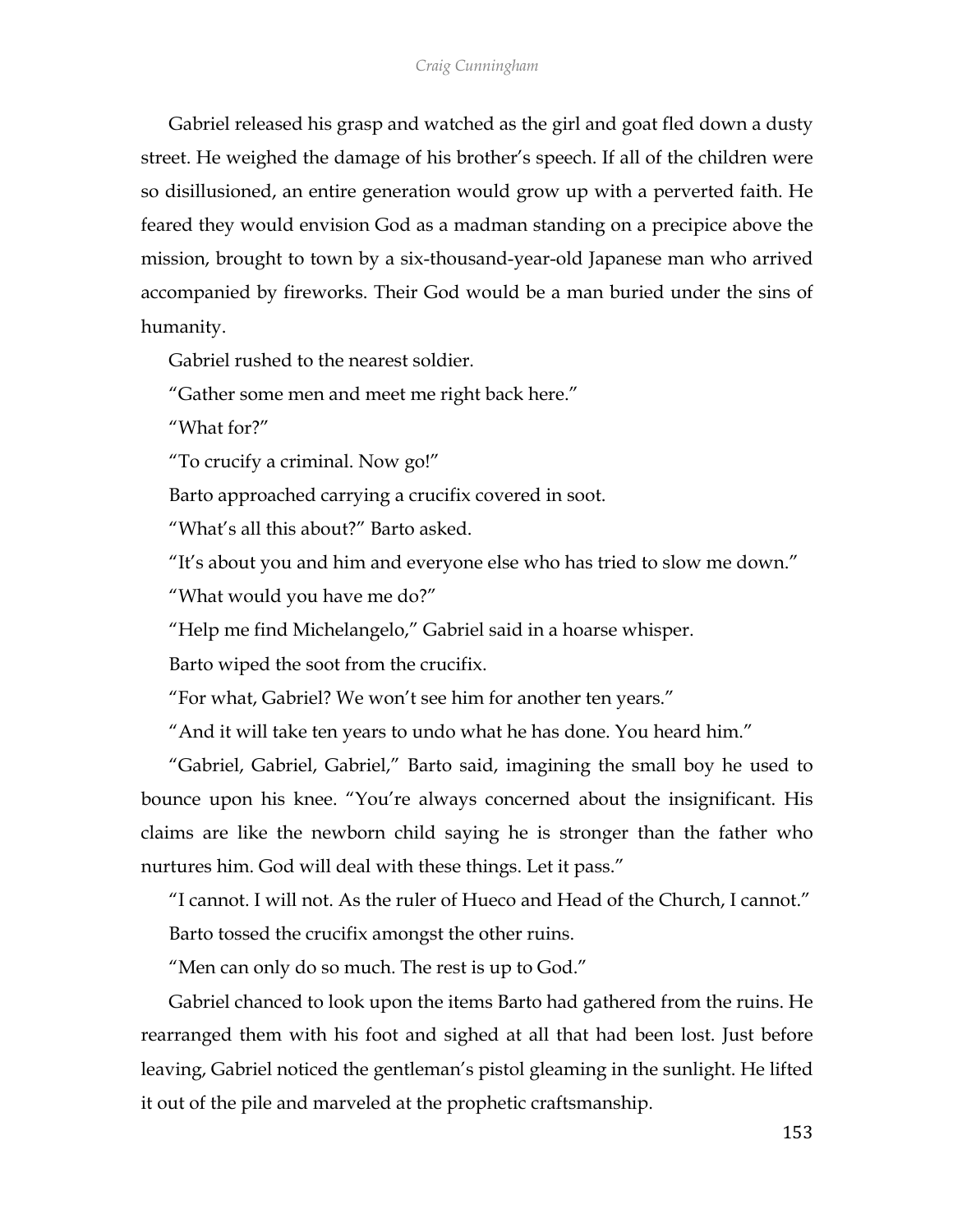"We're ready," a voice announced.

Gabriel turned to see a dozen soldiers armed and sitting atop horses.

"Very good," Gabriel said.

He tucked the pistol into his belt and climbed onto the horse they brought for him. As they rode toward the Orange River, Gabriel checked to make sure the pistol was still loaded.

\*

It was.

Michelangelo sat on the porch as stiff as a puppet. He gazed into the orchard where Yuri had disappeared the night before, realizing for the first time that Yuri had intentionally propped him up as a god. He finally understood Yuri to be perverse. Michelangelo climbed out of the chair and walked into the house. Everyone slept except a hallucination of Arecelia, who stood in the kitchen with her hands on her hips. Michelangelo bore too much shame to look in her eyes. He sat on the couch and wiped the tears from his cheeks.

"They told me that you think you're God," Arecelia said.

"I don't know what I am or am not," Michelangelo replied. "I'm only a creature of circumstances."

Arecelia said, "You're a man like everyone else. And you will die like everyone else."

"Everything I have ever done is deserving of death, but I'm still alive. Explain that."

"I can't."

"My heart has been gone since they took her from me."

He stood up and walked toward the door.

"That excuse only works for so long," Arecelia said.

Michelangelo walked down to the Orange River where he had spent so many lazy days, and sat on the riverbank throwing stones into the waters and recalling

154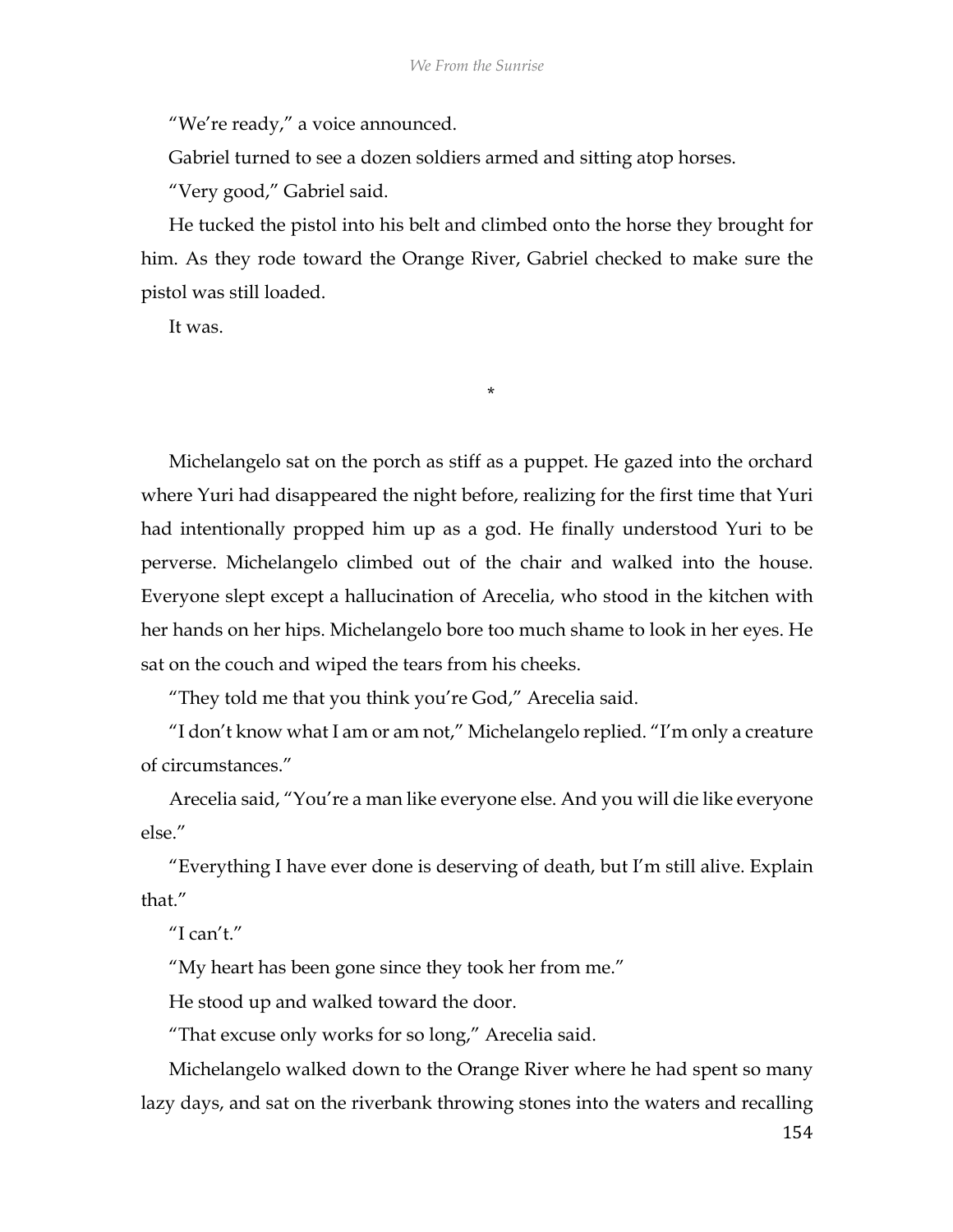the adventures and misfortunes that had built him into the defeated man he had become. He wished it was the season to pick flowers. Despite his sorrow, he still believed the world was a great fantasy of his imagination and of which he had lost control. Even if Yuri was Satan, it did not mean he was not the God of his own world. Even if his life had all taken place in one instant, in one speckle of the universe, or if he woke up from a dream at any moment as a leper child in a bedroom in a distant country, or if everything had been some great and untimely joke of God, and Ferris Cabrera built another church on top of the mission and kept building and building and building until the first mission could no longer bear the weight and collapsed, or if God was a giant mosquito, and Abraham Alvarez came riding on Him with his shirt stained, sitting on a custom leather saddle depicting the great flood, or if time and space were working backward and confused and he was the only one who knew it and Leon sailed past in their boat laughing and making marks on his stolen captain's book of latitude and longitude, orif the stars were about to collide into one another because of unresolved tensions over women and would shatter to pieces and land in Arecelia's bathtub as she was just beginning to prune, or if Christ Himself would come riding down from the clouds on a golden chariot of fire, or if the ground beneath him was about to dissolve and he would fall forever into a black hole alongside Brother Herman with the hole in his forehead, weeping and weeping and weeping with the tears never hitting the ground, and all of history was laid out in some book read by scholars and instructed by Gary Sullivan III who had forgot to put on pants, and all of the graves turned over and the dead began walking in circles and spitting up the truth of eternity at the whipping of Brother Beltran, or if the demons came up from fiery holes in the ground and chased him to the ends of the earth, where great beasts waited to devour him or hang him on their walls as a trophy, or if the Orange River turned black and the waters rose so high that all of Hueco was buried and stained and the pope's men could not clean it up in a thousand years of sorrowful toil, and Captain Jordan, castrated and insane, watched from the rooftops and laughed until he vomited blood, cleaned up by Barto, who walked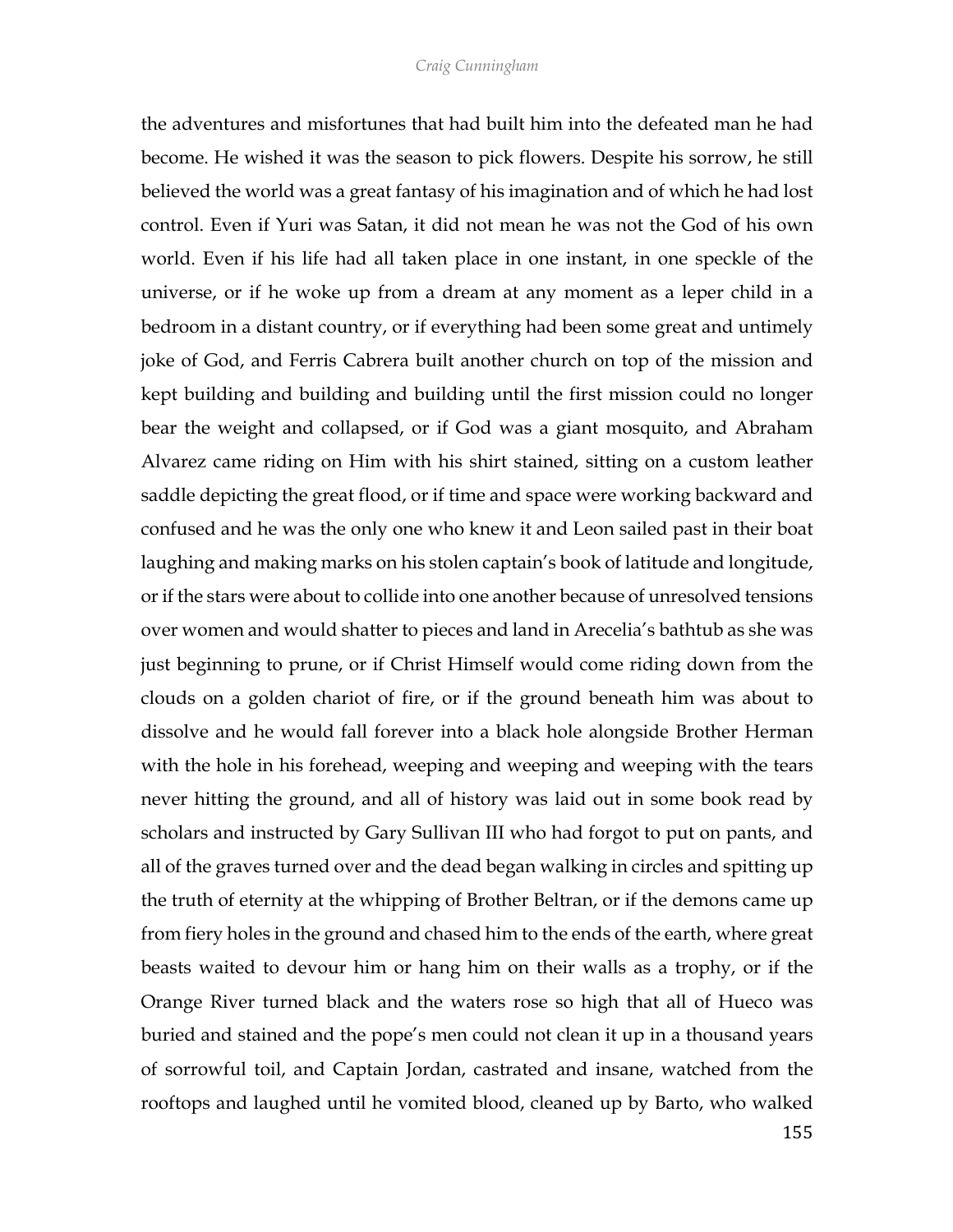out of the sunrise, or if the men from the north infested all the world like locusts, and Esther was chased by God who carried a one-hundred-foot saber but could never cut off her head as she waltzed away from Him and giggled like she did when she was a little girl and looked like the offspring of mice, and her mother came back into town with her throat cut and her clothes filthy from hiding in the mountains, where she lived alongside Bearpaw's best friends and sat around campfires that burned blue, and Apocalyptical bandits with one arm and one leg rode into Hueco and took no prisoners and stole the sand from the ground and sold it for gold, and the mountains turned into valleys and the valleys into mountains, and Juan Matias went around kicking horses in the head and killing them and raising them from the dead to do it all over again, and Pope Genuine I swam underwater playing guitars in exchange for trumpets, or if the labyrinth was indestructible and spit fireballs on everyone who passed by who did not read the prophecy, and the glowing orange stone was so light that it defied gravity and flew into the heavens and battled the Sun to the death and took its place to warm and light the Earth, and Francisca walked around alive with thirty-nine bullet holes no one noticed because she wore a big white wedding dress, and Venus became the queen of some underground world of ancient worshipers and her blind and maniacal father was one of them and kept the order with his whip of horsehair, or if Castro sang his songs so eloquently that they turned into paintings and poems in midair and were so beautiful they melted people's hearts and killed them, and King Street was always in the center of natural disasters but it did not deter people from paying for a good long romp and drunkenness and lechery and all the filthy rotten evils that ran the world, or if windows shattered from the bullets of American rifles and our prettiest daughters walked around on their hands like monkeys begging for pesos, and Adam and Eve cut the snake's head off and roasted him over the fire, or if Zachariah became the dictator of some illusory country inhabited by madmen and unseen by anyone else, and the air grew so putrid in the future that to breathe was worse than to die, even if the local armadillos went on a tour of the world singing their songs in perfect harmony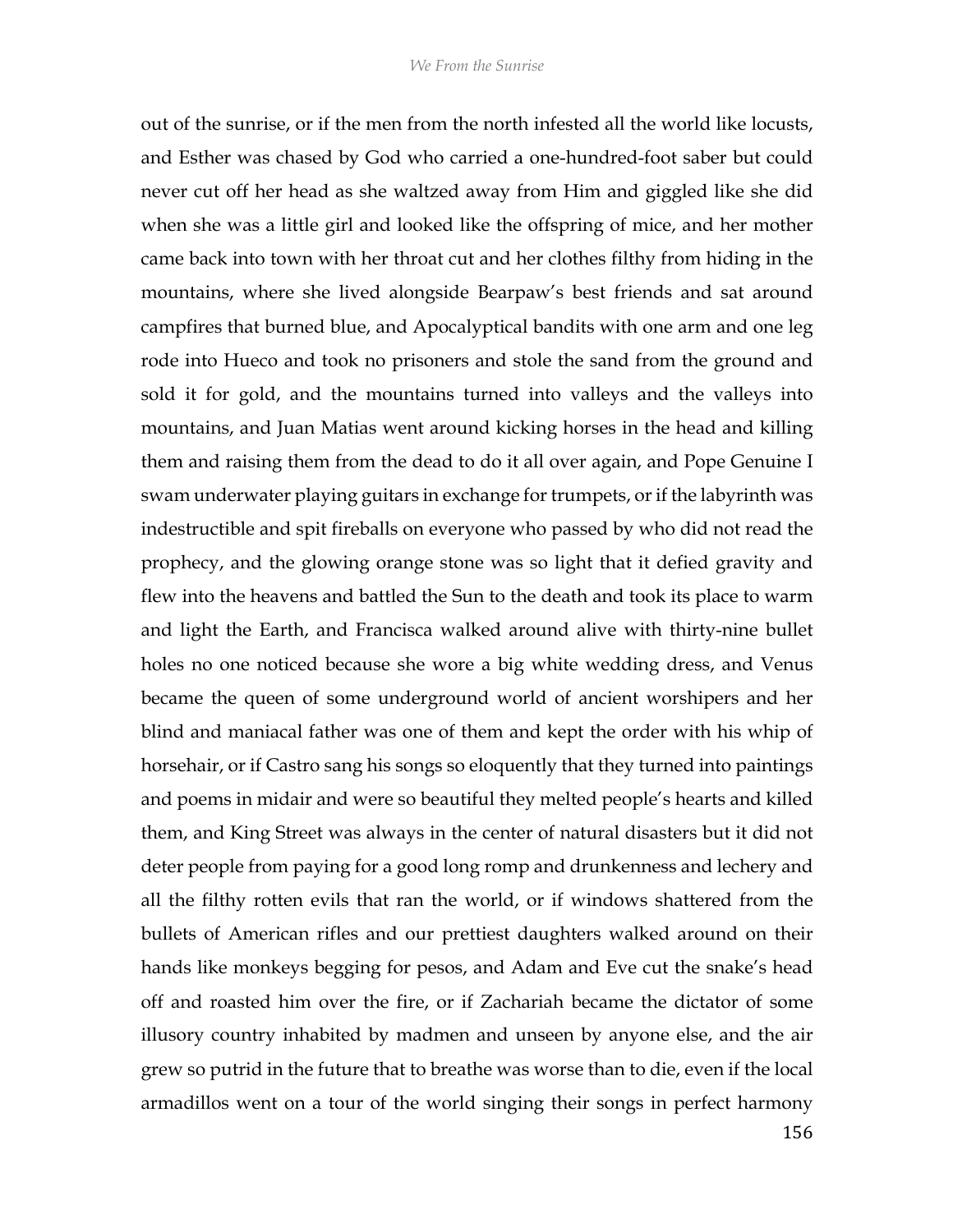accompanied by the two blind musicians who had once performed for Michelangelo when he lived in the den of prostitutes, or if God Himself came down from His throne with angels holding His hands and washing His feet as He lifted the faces of the poor and broken and oppressed and whispered phrases of comfort and joy to them in some bubbling language, but He looked at the rich and the powerful and the perfect and spoke to them in the harsh languages of this world and cut their tongues out and packed them in a bag—even then, if all these things occurred, nothing would make a bit of sense.

Whether reality was or was not a reality, Michelangelo concluded he knew nothing and could be anything.

"Stand up," Gabriel said from behind him.

Michelangelo cast one final stone into the waters, scattering the beauty of the sun's rippling reflection. He wept uncontrollably and touched his hands to make sure they were his own.

"Face me," Gabriel said.

Michelangelo turned around to face his brother, who held out the gentleman's pistol with a trembling hand. Twelve soldiers kneeled behind him in a line, all aiming at Michelangelo's wrinkled and scarred body where he stood on the banks of the Orange River, the mission still smoking in the distance.

"What became of you, Michelangelo?"

Michelangelo hung his head and said a prayer to God above for the first time since he was a boy.

"Forgive him for all the things he has done, and all he is about to do."

Gabriel overheard the belated plea for mercy.

"It's too late, brother. You've done too much. The blood of Christ spreads wide, but not wide enough for you." He pulled the flintlock on the pistol. "Who are you? Tell me, for your life depends on it."

Michelangelo looked into the melancholy heavens as the past and present and future came together in a moment of clarity. Every breath fit into a picture, not of his deity, but of his raw existence as a human being alive and moving and thinking

157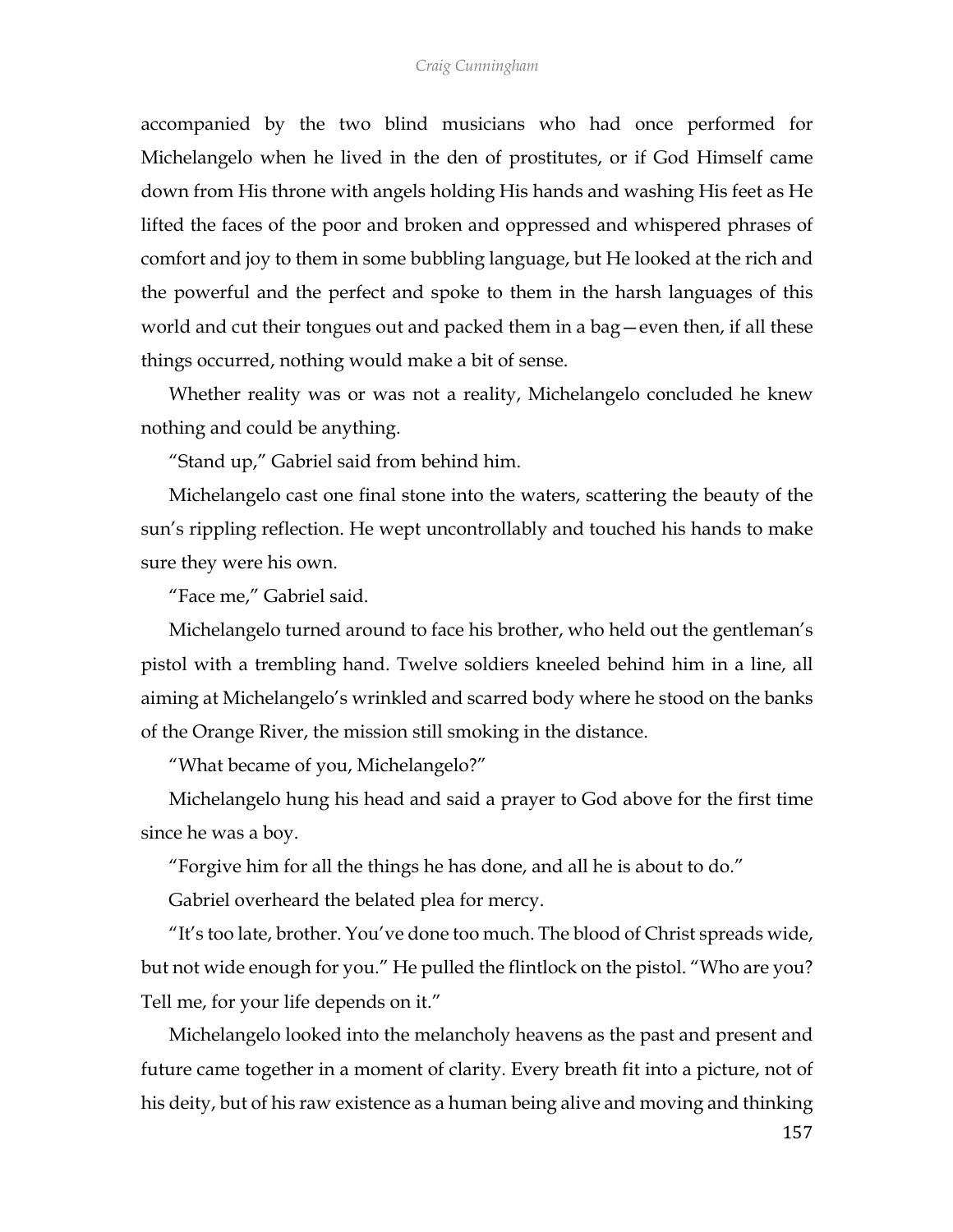and feeling and imperfect, destined for nothing and buried in the sins of humanity. He had become the embodiment of fallen man, one, two, three, four, five, six, seven, and disintegrated them from the inside out until they no longer suffocated the souls of mankind and left them without hope.

Michelangelo looked out to meet the eyes of his brother.

"I AM."

The pistol fired.

Gabriel was more surprised than anyone by the gunshot. The bullet traveled from the barrel of the gun and entered into Michelangelo's heart. He looked at his brother as if in gratitude for ending the torture and fell to his knees, where he cupped his hands to catch the crimson blood pouring forth from his chest and over the open palms of his hands. He smiled as the clouds broke apart and the sun shone upon him.

He died with eyes open, staring at Gabriel, who was so struck by his brother's final words that he had no choice but to look away.

One of the soldiers walked up from behind Gabriel.

"Surely this was a righteous man."

And for the briefest of moments, Gabriel wondered if he was right.

A trumpet sounded among the clouds, causing Gabriel and the soldiers to recoil in terror. He watched as two hazy figures appeared in the sky, descending toward the riverbank. The birds escaped just in time, as the landing of the angels shook the earth. Gabriel watched in a terror as the angels took turns blowing breath into Michelangelo's bloodied mouth, mending his wounds with the slightest touch. The angels spit into their hands and held them up at Gabriel, then lifted Michelangelo out of the dust. Michelangelo sat up, blinking in confusion as they stood him to his feet. He resembled the young boy all over again, the one who pursued Francisca Matias with his hot love and dreamed of a world in which men could go about their business without being bothered by religion or rules or expectations of any kind. Michelangelo waved at his brother, purified of the hatred that had brewed between them for so many decades. He had no recollection of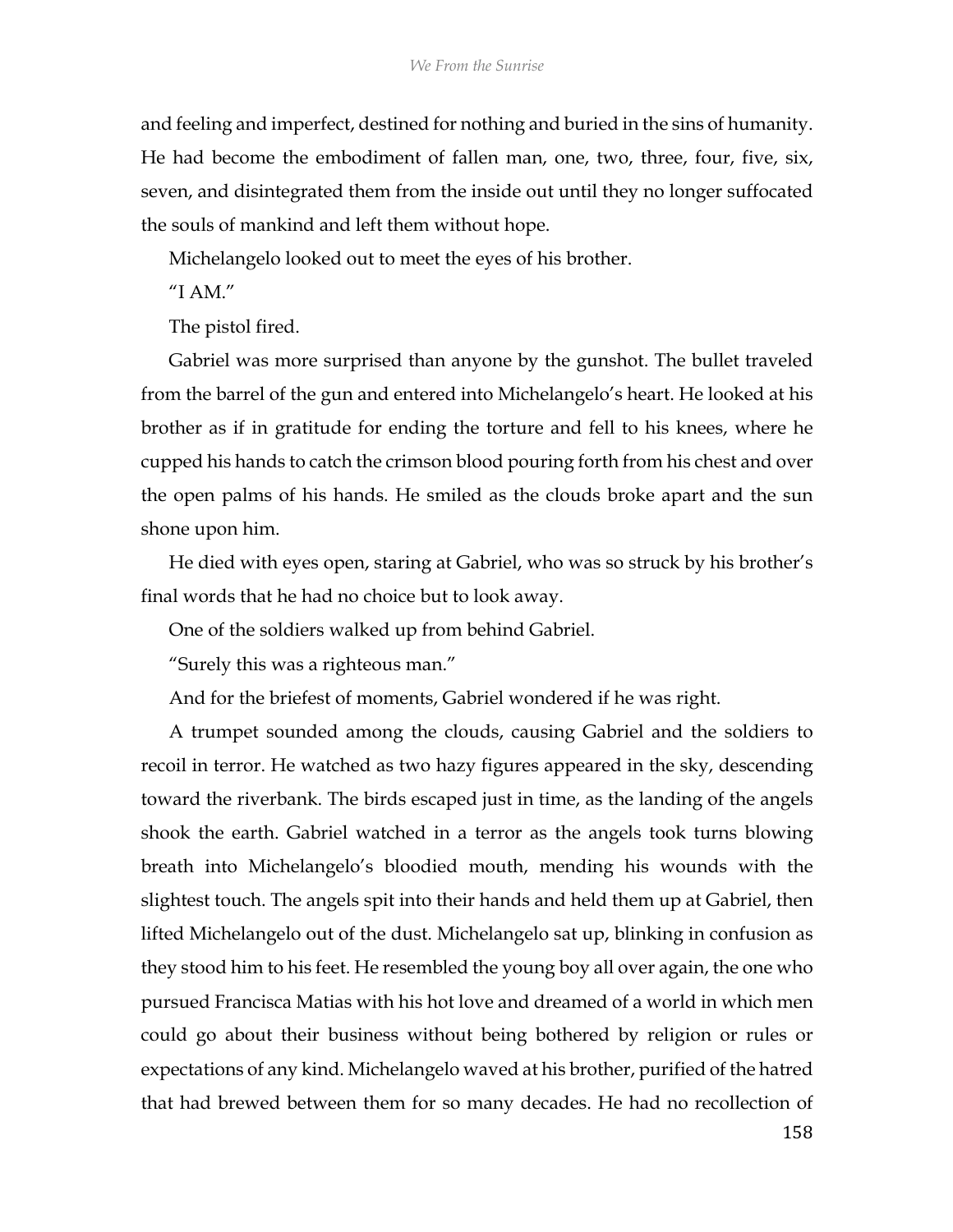strife or unhappiness, leaving Gabriel to carry that poisonous weight, as he had always done.

Before Michelangelo could speak, the angels flew him toward the heavens and away from the earth, dragging all the sins of the past and present and future with him, never to return to the land of men.

Gabriel was consumed by the enigma of what he had just witnessed. The birds returned to their nesting place, and the waters continued to flow in the Orange River. He knew that, with the resurrection of Michelangelo, he had come to the disappointing end of a tragic life. No one had a use for his philosophies in such a world where sin and death could so easily be exchanged for new life. He knew his mouth was sealed, his heart enclosed as a tomb.

Gabriel collapsed to his knees, dropping the pistol in the sand.

He stared up at the clouds.

Gabriel then turned to the soldiers waiting behind him, who were on their knees crossing themselves and whispering the prayers they had been taught by their mothers so long ago.

"Take your men and go find Barto and Julian. Bring them to this place," Gabriel said. "Tell them nothing of what you've seen."

The soldiers left and did as they had been ordered.

When they returned with Barto and Julian, they discovered that Gabriel was gone. He had left a one-line letter, weighted down by the gentleman's pistol.

Barto handed it to Julian, who read aloud, "It is finished."